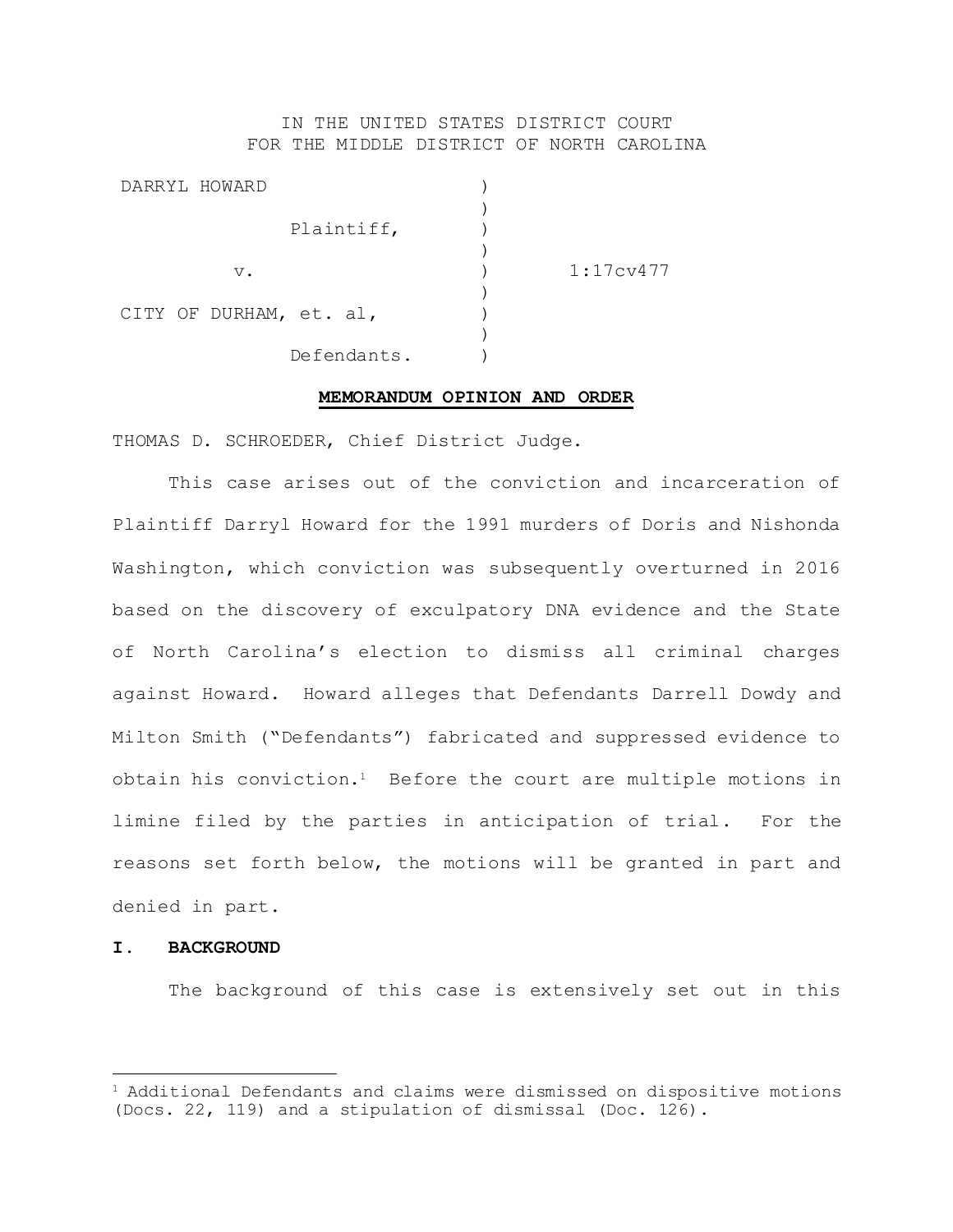court's prior summary judgment order. Howard v. City of Durham, 487 F. Supp. 3d 377 (M.D.N.C. 2020). Relevant facts will be discussed as pertinent to each pending motion. In short, in the early hours of November 27, 1991, Doris Washington and her 13 year-old daughter, Nishonda, were found dead in their Durham, North Carolina apartment after the local fire department responded to reports of a fire. Doris died of blunt force injuries; Nishonda was strangulated. Medical evidence suggested both had some form of prior sexual activity. Defendant Dowdy conducted the investigation by the Durham Police Department ("DPD"), and eventually Howard was charged with the murders and arson. In 1994, DNA evidence ruled Howard out as a contributor to any sexual activity involving the victims, and he was released from custody pending trial. Howard was tried for the crimes in March 1995, and following testimony by multiple witnesses including Howard himself, he was convicted and sentenced to 80 years of imprisonment. But in 2009, Howard took advantage of a new state law and sought and obtained retesting of the semen/sperm taken from the victims, which linked the DNA contributed to Doris Washington to a Jermeck Jones and eventually led to a December 2016 state court ruling granting Howard a new trial. The State thereafter dismissed all charges, and this lawsuit followed. On April 30, 2021, the governor issued Howard a "Pardon of Innocence."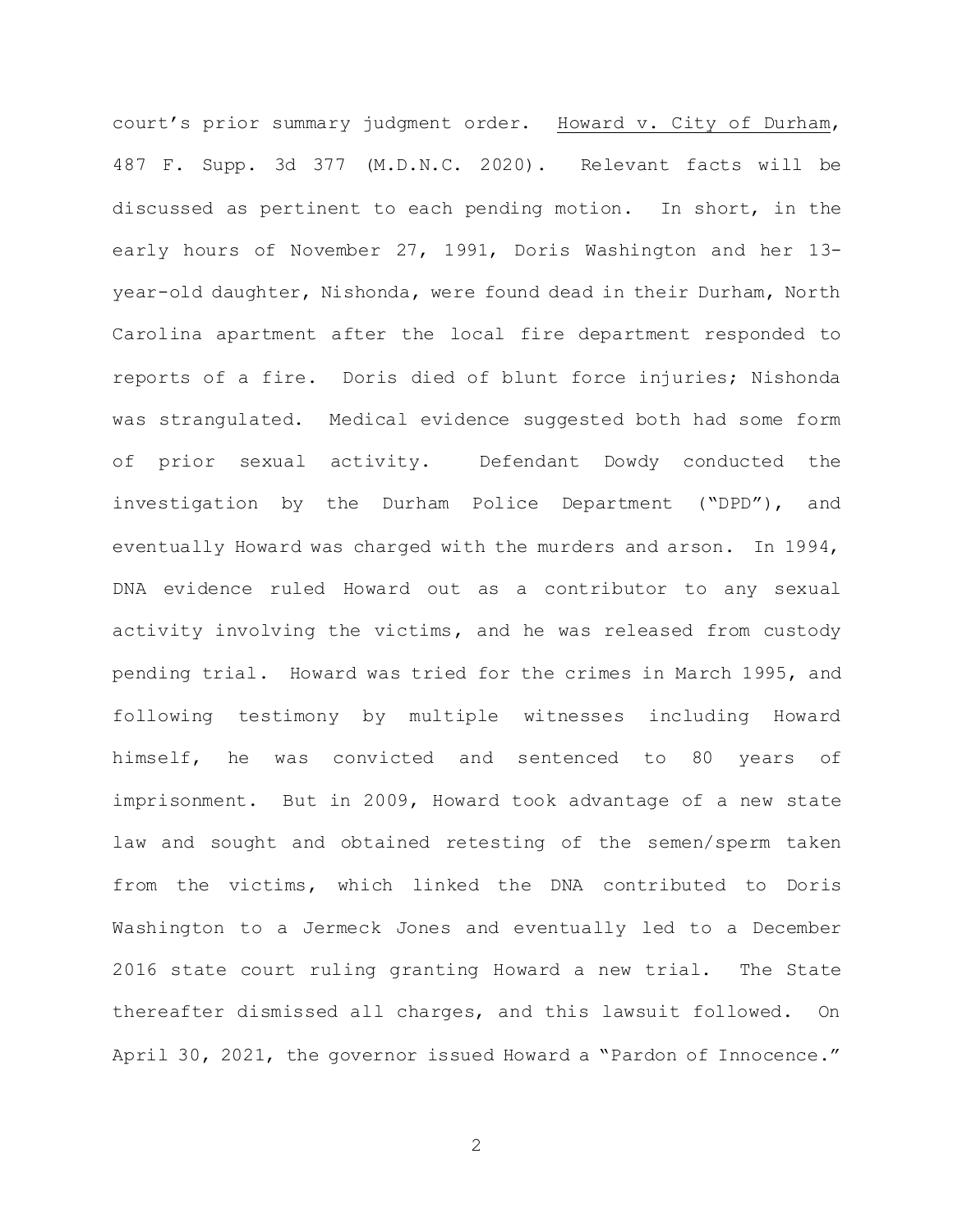The case is set for trial in November 2021, and the parties initially filed 29 motions in limine, including multiple cross motions and totaling over 3,800 pages of materials. The court directed the parties to meet and confer to resolve or narrow their evidentiary disputes because they had not previously attempted to do so. (Doc. 242.) The parties responded, noting resolution of some motions. (Doc. 246.) A hearing was held on July 23, 2021, on the remaining motions, and the court ruled orally on several motions and took others under advisement. The court further directed the parties to file supplemental material, which has now been filed.<sup>2</sup> (Docs.  $250-257$ .) This order memorializes the court's decisions at the July 23 hearing and provides further rulings on the remaining motions.

## **II. ANALYSIS**

L,

#### **A. Factual Innocence and Pardon of Innocence**

The parties have filed multiple motions that relate to evidence of Howard's innocence. Specifically, Defendants move to exclude any reference to Howard's "factual innocence," including those contained in the December 2016 Order of North Carolina Superior Court Judge Orlando Hudson granting Howard a new trial after a hearing on the DNA (Doc. 161), and the April 2021 Pardon

 $2$  After the July 23 hearing, Defendants withdrew their motion (Doc. 175) to exclude evidence of any alleged violation of DPD policies or standard procedures. (Doc. 252.) To the extent Defendants may seek a limiting instruction regarding this evidence (id.), the court will entertain that request once made.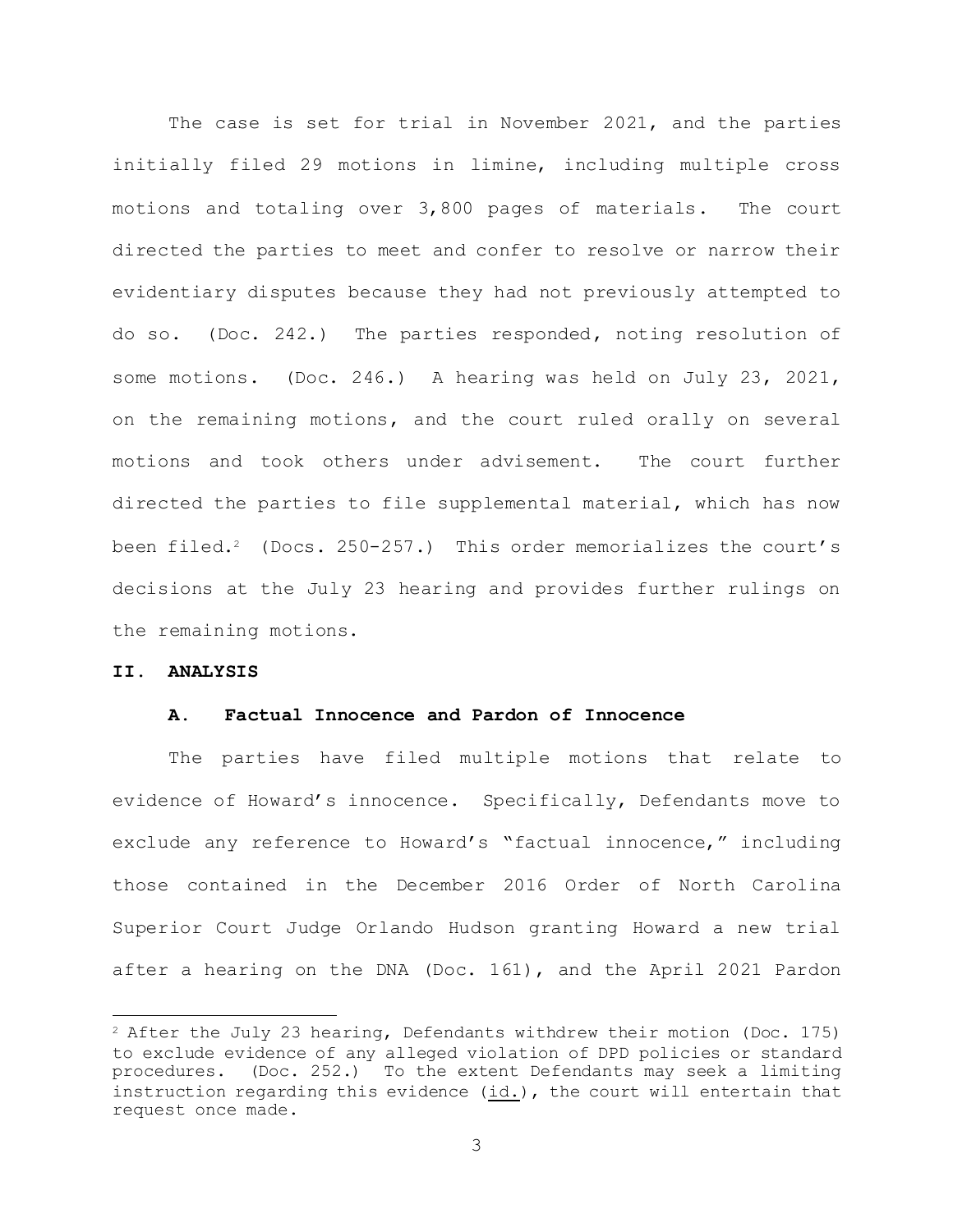of Innocence issued to Howard by North Carolina Governor Roy Cooper (Doc. 210). Howard seeks to admit a summary of Judge Hudson's Order and the full Pardon of Innocence. (Doc. 186.)

# **1. December 2016 Order**

While DNA test results at the time of Howard's 1995 trial excluded him as having contributed any bodily fluids suggesting any sexual activity with Nishonda Washington,<sup>3</sup> it was not until 2014 when DNA identified a particular individual, Jermeck Jones, as having contact with Doris Washington. This prompted Howard's motion for a new trial pursuant to N.C. Gen. Stat. § 15A-270 and, following a hearing in state court, resulted in the December 2016 Order granting Howard a new trial. The Order is 25 pages long and single-spaced. Among its many factual findings is a statement that Howard is "factually innocent" of the murders of Doris and Nishonda Washington. (Doc. 87-3 at 25.) Howard has advised the court that he does not seek to admit the entire text of the December 2016 Order or its finding that Howard is "factually innocent," and that the parties intend to offer a proposed summary of the Order that can be provided to the jury. (Doc. 246 at 6.) To this extent, Defendants' motion to exclude any reference to a purported finding of factual innocence by Judge Hudson appears to be moot. But because Judge Hudson's statement of "factual innocence" is

L,

<sup>3</sup> No sperm was detected on Doris Washington at the time.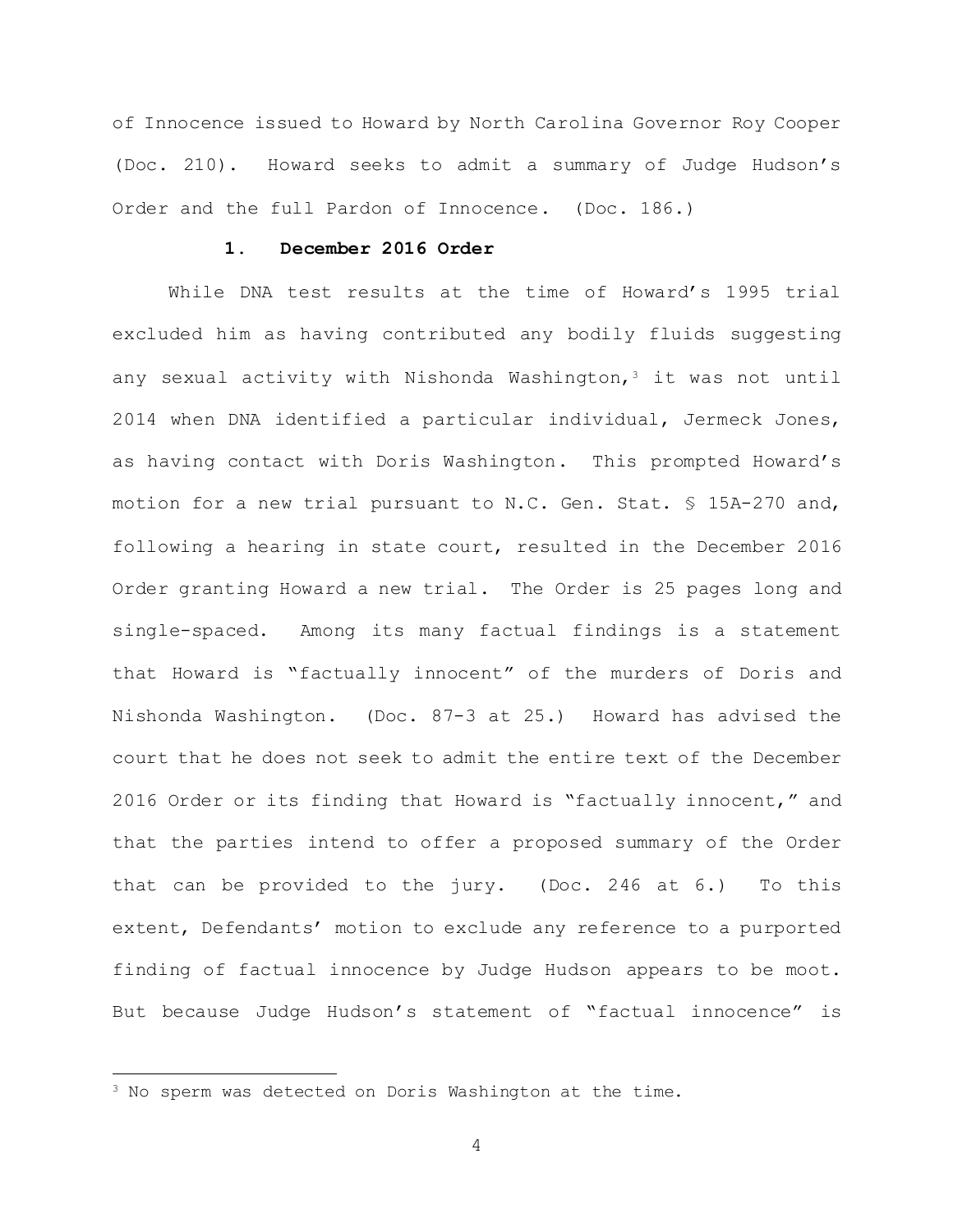dicta and purports to resolve what is otherwise a contested issue in this case, Howard himself or through his witnesses shall not mention this finding in Judge Hudson's December 2016 Order absent a further ruling of this court.<sup>4</sup>

It does appear that, consistent with the long-standing practice in North Carolina state courts, the December 2016 Order was drafted by counsel for the prevailing party, in this case Howard, based on the text of the draft and other identifying information on the document, which might explain the inclusion of the purported finding of "actual innocence." A court's practice of having trial counsel prepare detailed findings, and adopting them wholesale, risks the trial judge abandoning his responsibility to independently determine a case and is expressly condemned in the federal courts. See Anderson v. City of Bessemer City, N.C., 470 U.S. 564, 571-72 (1985) (criticizing practice of courts adopting verbatim adoption of findings of fact prepared by prevailing parties, noting the Fourth Circuit's suggestion that "close scrutiny of the record" was warranted); Chicopee Mfg. Corp. v. Kendall Co., 288 F.2d 719, 724-25 (4th Cir. 1961) (finding that the practice of having the

i<br>L <sup>4</sup> This result is consistent with North Carolina law. Section 15A-270, pursuant to which Howard's motion was filed, broadly grants a court that receives DNA results favorable to a defendant the power to enter "any order that serves the interests of justice," including vacating the judgment, discharging the defendant, resentencing the defendant, or granting a new trial. N.C. Gen. Stat. § 15A-270(c). However, as for judicial proceedings, it is the North Carolina Innocence Inquiry Commission ("NCIIC") that is charged with determining factual innocence. See N.C. Gen. Stat. § 15A-1417 (listing types of relief available when a court grants a motion for appropriate relief including "[f]or claims of factual innocence, referral to the North Carolina Innocence Inquiry Commission"). The statutes creating the NCIIC are detailed and comprehensive. See N.C. Gen. Stat. §15A-1460 et seq. Their purpose is to establish "an extraordinary procedure to investigate and determine credible claims of factual innocence." Id. § 15A-1461. The NCIIC has the power to, among other things, "conduct inquiries into claims of factual innocence." Id. § 15A-1466(2). If the NCIIC concludes there is "sufficient evidence of factual innocence to merit judicial review," a three-judge panel is appointed to "rule as to whether the convicted person has proved by clear and convincing evidence that the convicted person is innocent of the charges." Id. § 15A-1469(a), (h). As it relates to the December 2016 Order, there was no referral of Howard's case to the NCIIC and no finding of factual innocence by that body. Nor does the December 2016 Order make any finding based on the heightened "clear and convincing" standard. Rather, the Order finds that the results of the DNA testing are "favorable" to Howard. (Doc. 87-3 at 25.)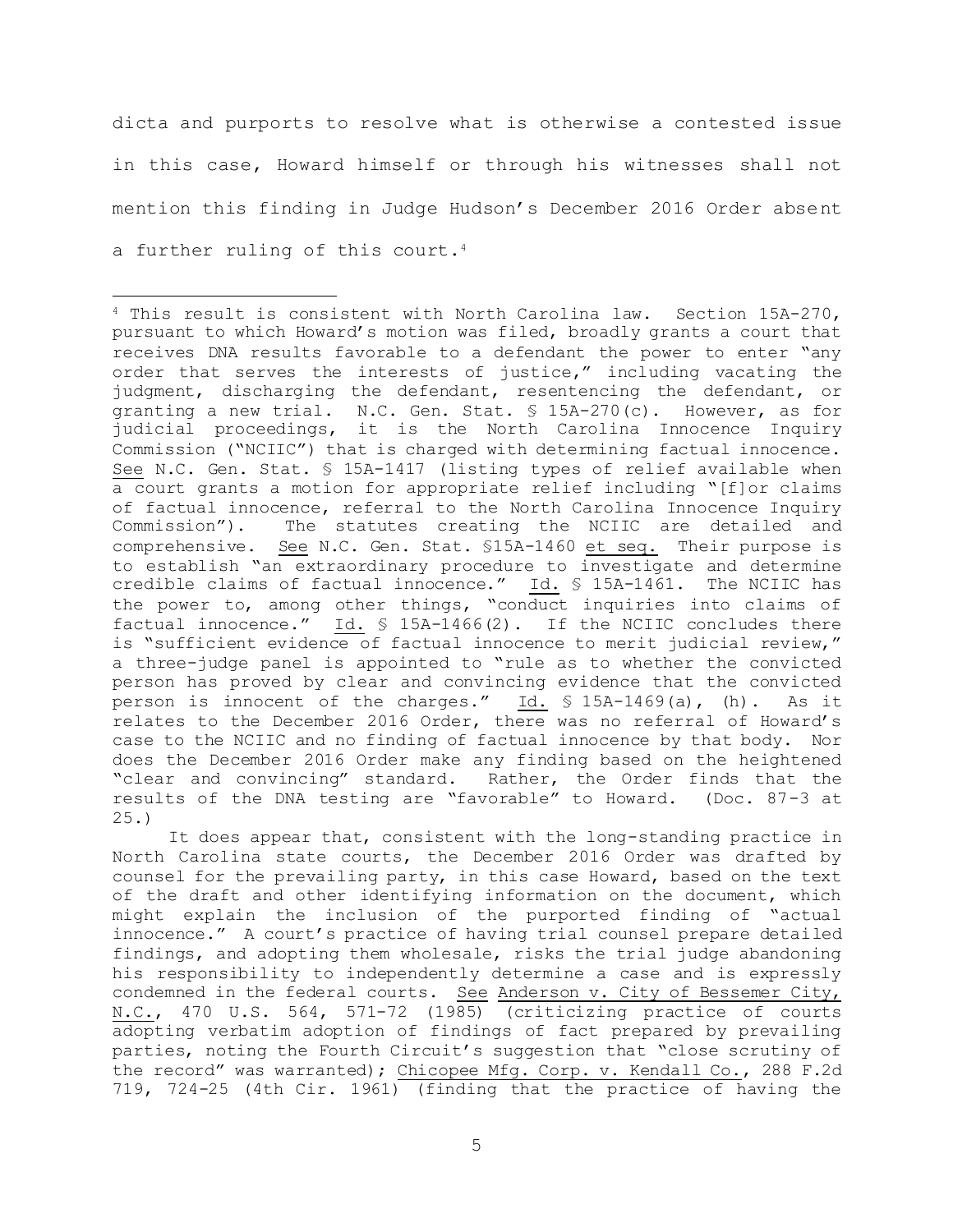## **2. Gubernatorial Pardon**

i<br>L

The determination of the admissibility of Governor Cooper's Pardon of Innocence requires that this federal court wade into issues of North Carolina constitutional law with little guidance from North Carolina state courts. Howard proffers two arguments for admitting the pardon. First, he argues that it is relevant evidence needed to "complete the procedural story" of his criminal case and counter the fact of his initial conviction. (Doc. 189 at 3.) Second, he contends that the pardon is evidence of innocence that can prove "circumstantially that details in a falsified statement came from police" and thus is relevant to whether Dowdy fabricated evidence as well as to the issue of damages.<sup>5</sup> (Doc. 189 at 3-4.) Defendants counter that the pardon runs afoul of the

prevailing party prepare a written decision for the judge "involves the failure of the trial judge to perform his judicial function"). Here, the trial judge did not even correct references in the document to "undersigned counsel" in the Order. (See Doc. 211-2 at 2 n.3.) Accordingly, any reference to a finding of "factual innocence" is dicta as it exceeds the scope of a motion for a new trial under the state's DNA statute and appears inconsistent with an order granting a new trial.

Any reference to the December 2016 Order's textual findings also appears to be unwarranted under Federal Rule of Evidence 403, as the judge's decision makes findings on the very evidence that is to be presented in the present case. See Nipper v. Snipes, 7 F.3d 415, 418 (4th Cir. 1993) (finding abuse of discretion where trial court admitted prior judicial decision with findings of fact as evidence against defendant).

<sup>5</sup> Howard argues that there are "only two possible explanations for how witness Angela Southerland's statement included nonpublic details about the crime": either she did in fact witness the crime, or Dowdy "improperly fed that information to her." (Doc. 189 at 5.) Of course, this ignores a third option: that the witness learned facts from someone involved in the crimes and simply lied to investigators.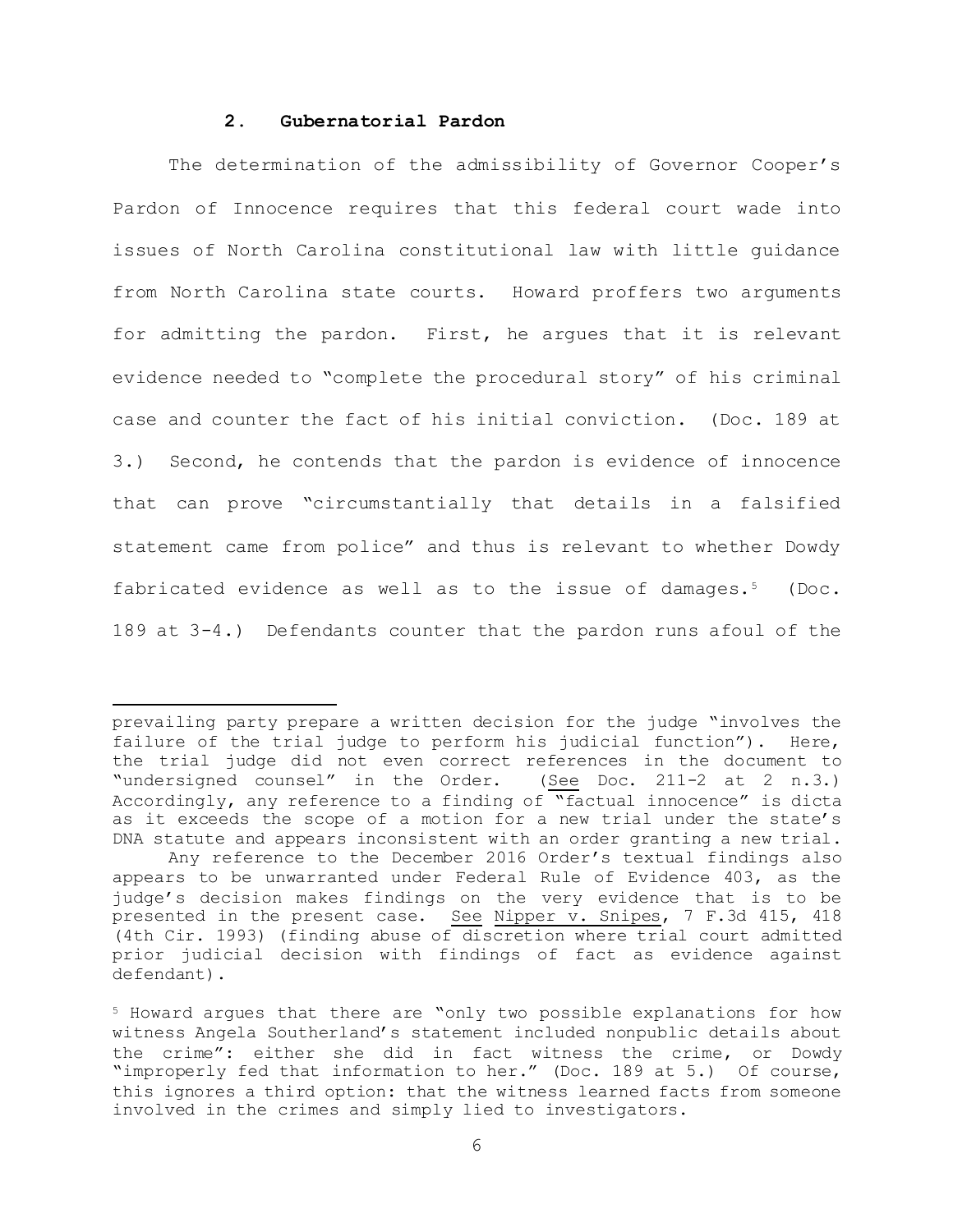North Carolina Constitution, is hearsay, and should be excluded pursuant to Rule 403 of the Federal Rules of Evidence as its probative value is substantially outweighed by the danger of unfair prejudice and misleading the jury. (Doc. 211.)

Turning first to Defendants' assertion that the pardon "does not comply with the North Carolina Constitution" (Doc. 211 at 3), such an argument is unpersuasive. The North Carolina Constitution provides in relevant part: "The Governor may grant reprieves, commutations, and pardons, after conviction." N.C. Const. art. III, § 5(6). Defendants rely on the "after conviction" requirement to contend that, because Howard's conviction was vacated by Judge Hudson in 2016, there was no such "conviction" for which Howard could be pardoned in 2021. Thus, Defendants argue, Howard's pardon in 2021 was not "after conviction" as required by the constitution. (Doc. 211 at 3-8.) Howard argues that Defendants' claim is contrary to existing state judicial interpretation and practice.

As a federal court construing North Carolina law, this court applies the jurisprudence of North Carolina's highest court, the Supreme Court of North Carolina. See Private Mortg. Inv. Servs., Inc. v. Hotel & Club Assocs., Inc., 296 F.3d 308, 312 (4th Cir. 2002); State ex rel. Martin v. Preston, 325 N.C. 438, 449 (1989) (noting that "issues concerning the proper construction and application of North Carolina laws and the Constitution of North Carolina can only be answered with finality by" the North Carolina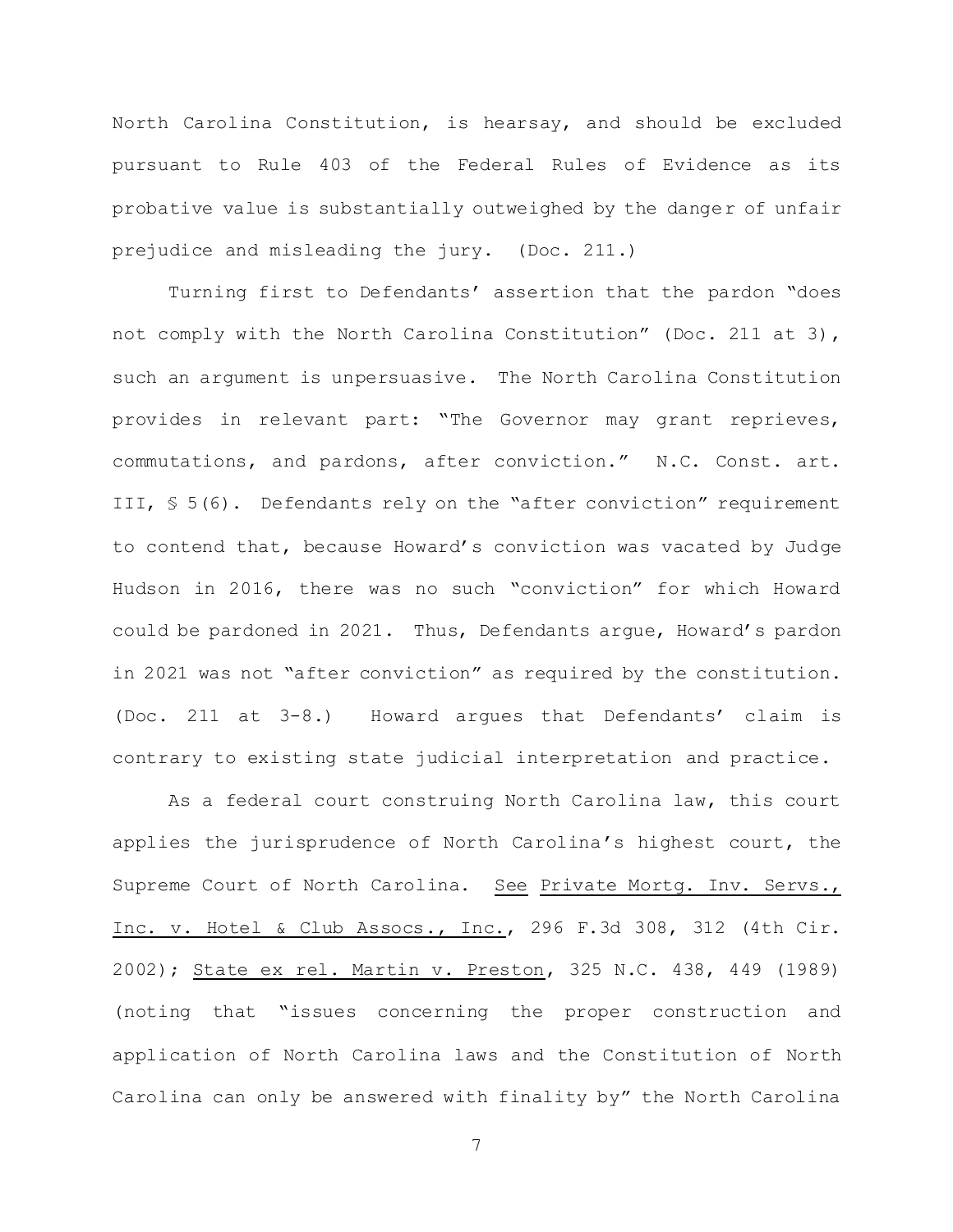Supreme Court). When that court has not spoken directly on an issue, this court must "predict how that court would rule if presented with the issue." Id. The decisions of the North Carolina Court of Appeals are the "next best indicia" of what North Carolina's law is, though its decisions "may be disregarded if the federal court is convinced by other persuasive data that the highest court of the state would decide otherwise." Id. (quoting Liberty Mut. Ins. Co. v. Triangle Indus., Inc., 957 F.2d 1153, 1156 (4th Cir. 1992)). In predicting how the highest court of a state would address an issue, this court "should not create or expand a [s]tate's public policy." Time Warner Ent.- Advance/Newhouse P'ship v. Carteret-Craven Elec. Membership Corp., 506 F.3d 304, 314 (4th Cir. 2007) (alteration and quotation omitted).

There is little case law interpreting the governor's pardon power. Both parties point to the nearly 150-year-old case of State v. Alexander, 76 N.C. 231 (1877), to support their claims. There, the defendant had been tried, found guilty by a jury, and sentenced by the state trial court to five years' imprisonment. Id. at 231- 32. The defendant then appealed to the North Carolina Supreme Court, which at the time resulted in his conviction and sentence being vacated during the pendency of the appeal by operation of law. Id. The question became, as is the case here, whether the governor could properly use the pardon power to pardon an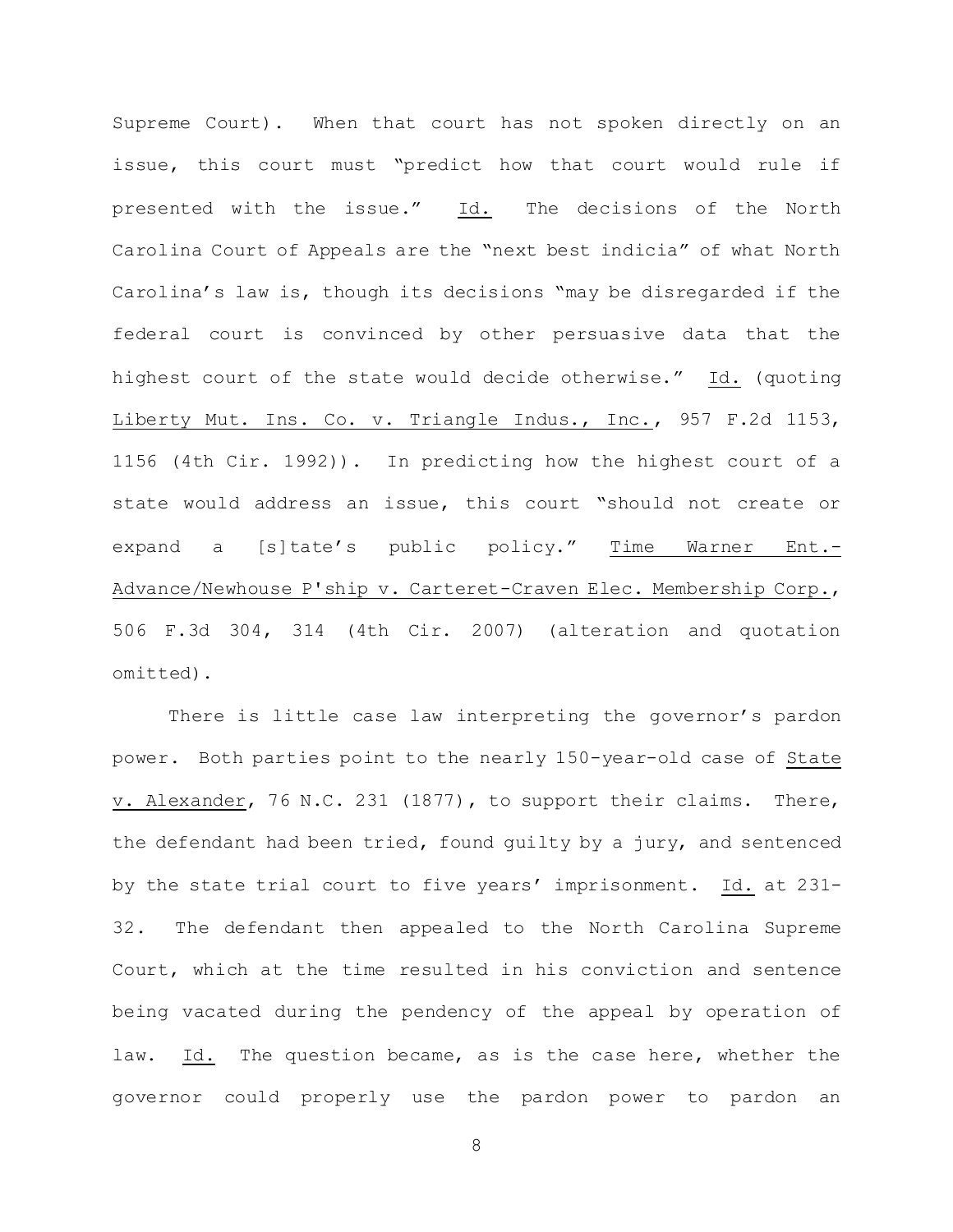individual whose conviction had been vacated  $-$  i.e., whether the "after conviction" clause in the state constitution prohibited pardons where convictions were vacated.

The Alexander court found the governor's use of his pardon power to be "after conviction," even though the defendant's conviction had been vacated, because the defendant had been tried and convicted by a jury prior to the issuance of the pardon. Id. at 233. The court observed that "nothing can be a conviction but the verdict of the jury." Id. It then reasoned that the "after conviction" clause was included in the state constitution to prevent the governor from issuing preemptory pardons before a defendant was publicly tried. The practice at the time the state constitution was written, the court noted, was to "exercise[] the power of pardon at any time," meaning "crimes were smothered. The facts were not brought to light. The person charged was not brought before the public and required to answer the charge." Id. at 232.

The "smothering of crimes" is of no concern in the present case. In 1995, Howard was subjected to a public trial, found guilty by a jury, and sentenced to 80 years of imprisonment. (Doc. 89-6 at 765:18-766:10; 777:8-778:23.) Although the superior court subsequently vacated his sentence and judgments, Howard was brought before the public and convicted by a jury who heard the allegations against him. As was the case in Alexander, Howard was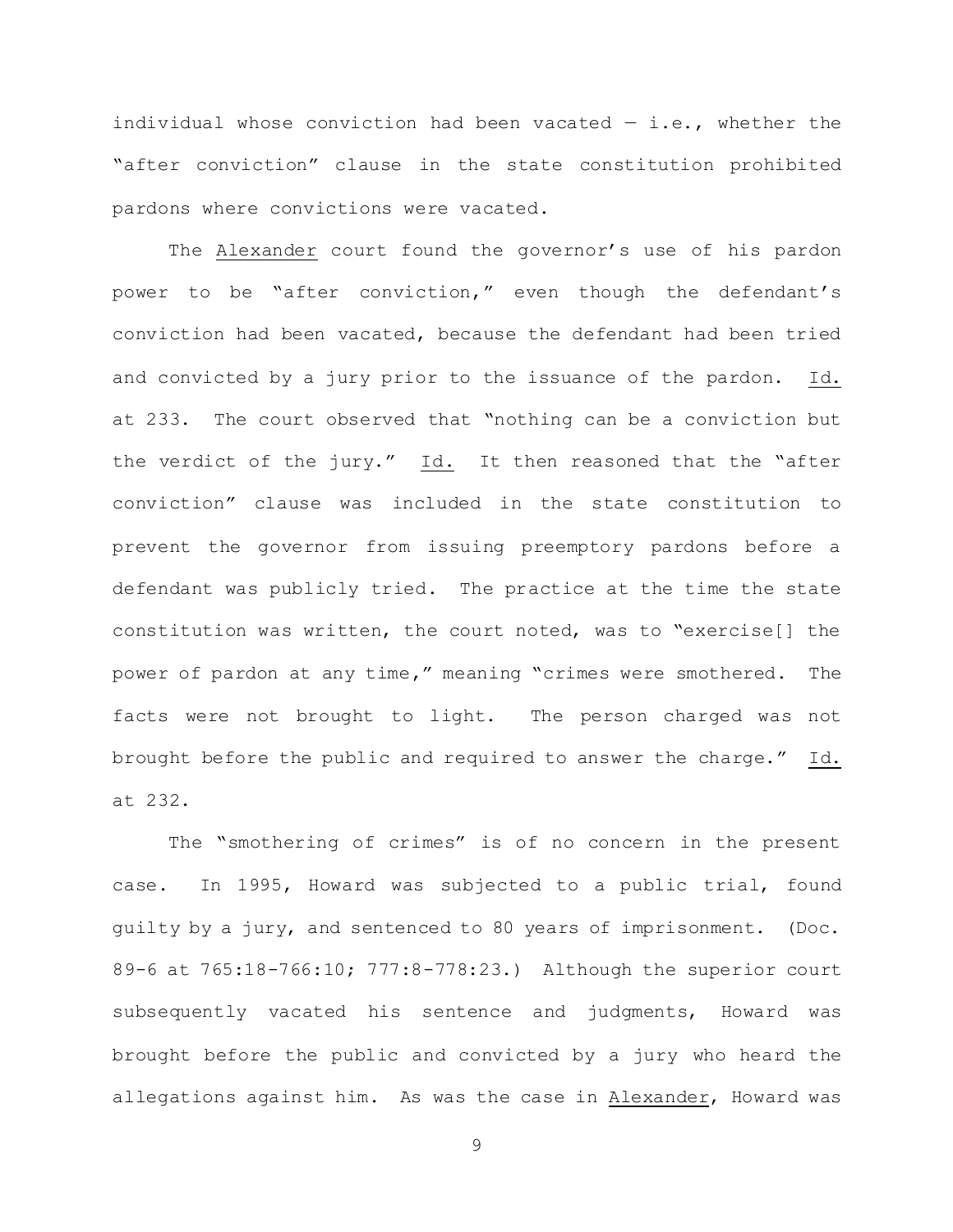thus pardoned "after conviction" in that he was convicted in 1995 after a full trial and a guilty verdict returned by the jury, even if that conviction was subsequently vacated in 2016.

Defendants point to the dissent in Alexander to argue that "as a matter of both law and practice, there was no conviction from which [Howard] could seek a pardon." (Doc. 211 at 4.) After his conviction was vacated, they note, Howard was thereafter presumed innocent as if he was never tried in the first place. Defendants' argument follows that vacating a conviction erases the conviction as a practical and legal matter such that it never existed. Chief Justice Pearson, dissenting in Alexander, expressed a similar concern that once an individual "moves to set aside the verdict and have a new trial . . . his guilt is not established according to law." See Alexander, 76 N.C. at 238 (Pearson, C.J., dissenting.) Defendants reiterate this argument, noting that by vacating Howard's conviction, "the North Carolina Judiciary has not established Plaintiff's guilt or exonerated him of the charge." (Doc. 211 at 7-8.) It is, they say, as if Howard has never been convicted, and a subsequent pardon would fail to comply with the state constitution.

Principles of federalism counsel federal courts to proceed with caution when being asked to interpret a state constitution. See Bush v. Palm Beach Cnty. Canvassing Bd., 531 U.S. 70, 78 (2000) (recognizing that it is a "fundamental" principle of federalism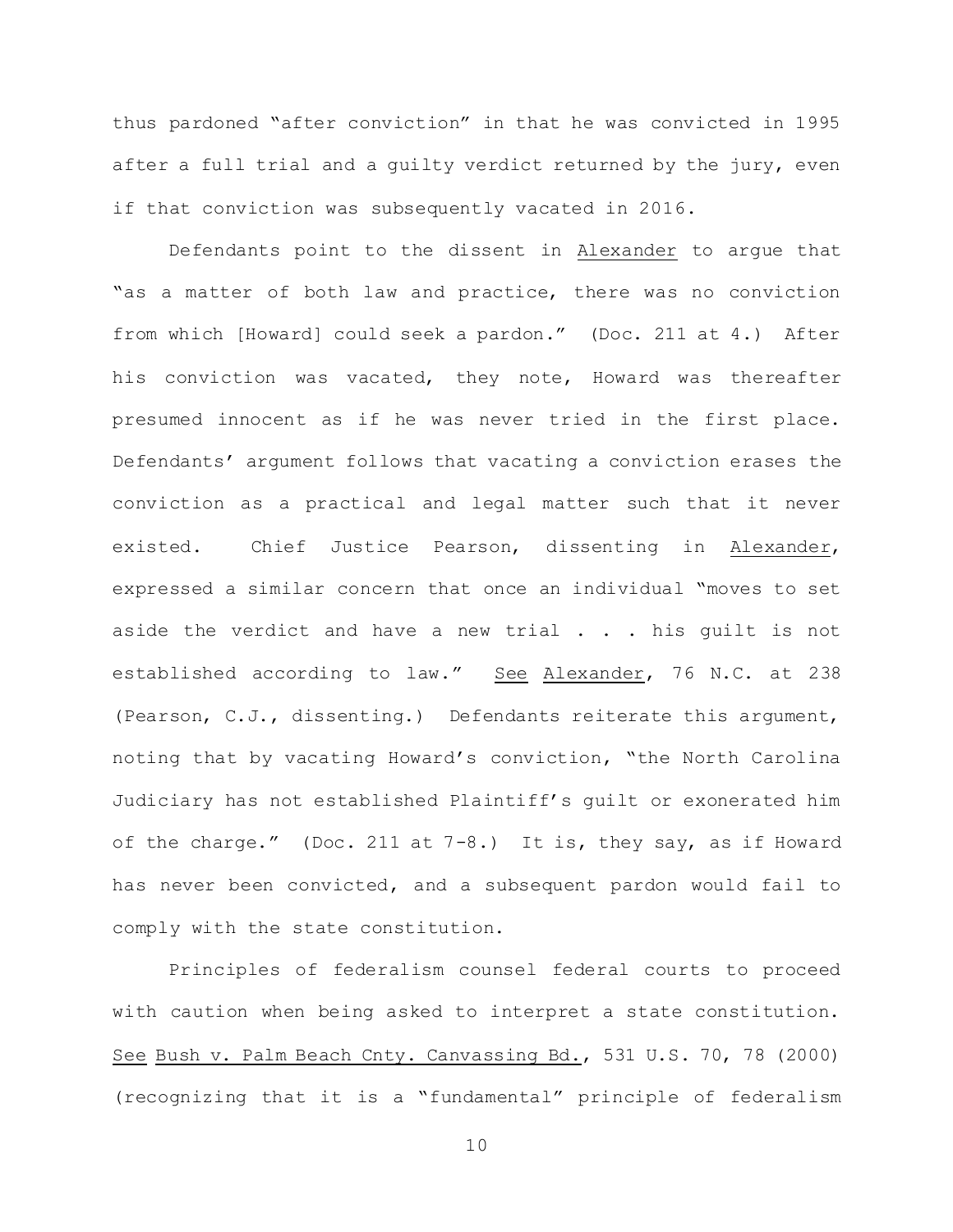"that state courts be left free and unfettered by [federal courts] in interpreting their state constitutions." (quoting Minnesota v. Nat'l Tea Co., 309 U.S. 551, 557 (1940)); Carpenter v. Wichita Falls Indep. Sch. Dist., 44 F.3d 362, 367 (5th Cir. 1995) (noting that a federal court deciding state constitutional law claims "disregards principles of federalism; it ignores the superiority of state-court forums for state-law claims and denigrates the state's authority to fashion independent constitutional law.") overruled on other grounds by Rivet v. Regions Bank of Louisiana, 522 U.S. 470 (1998). This is especially true where the source of support is a single dissent from 1877 and the Defendants' position contravenes the seemingly routine practice over the years of North Carolina governors issuing pardons to individuals whose convictions had been overturned. (See Doc. 244 at 5 (collecting examples).) For these reasons, the court declines to find that Howard's pardon runs afoul of the North Carolina Constitution.

Turning to the questions of relevance and admissibility, Howard's remaining legal claims are for fabrication of evidence and failure to investigate under § 1983, a Brady-based claim for suppression of evidence, and a claim for intentional infliction of emotional distress under state law. Howard correctly admits that evidence of his innocence, including the pardon, "is not a required element of the claims" he maintains against the remaining Defendants. (Doc. 189 at 3.) This is because the focus of the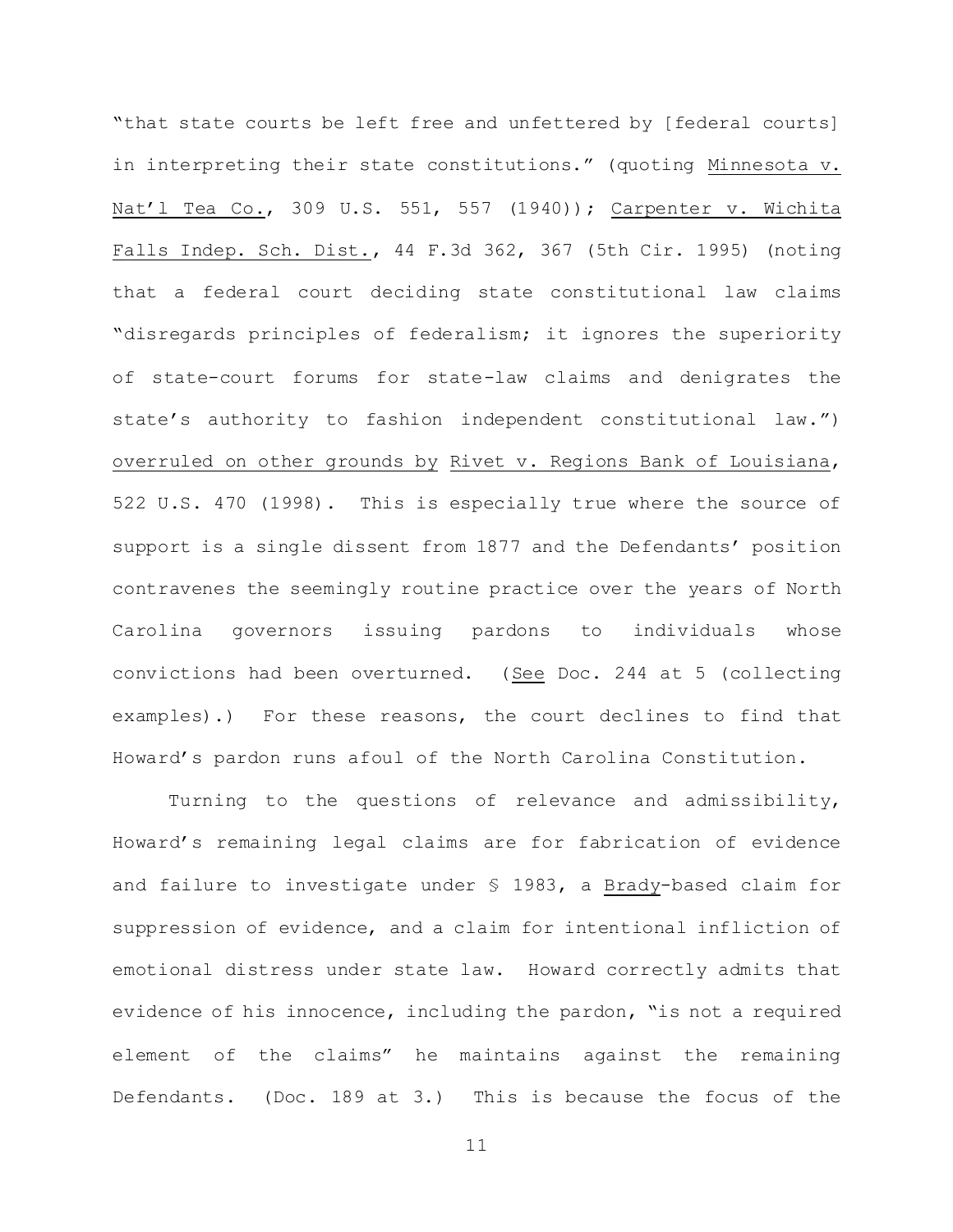case is on the conduct of the Defendants leading up to Howard's trial in 1995, not on Howard's ultimate guilt or innocence or what new facts were later learned. Nevertheless, he argues that the pardon "provides critical factual context for evaluating the evidence of the alleged misconduct by the Defendants" and is "undoubtedly relevant to damages." (Id. at 4-6.) In support, Howard relies principally on two cases that involve a plaintiff seeking to admit a pardon. See Newsome v. McCabe, 2002 WL 548725 (N.D. Ill. Apr. 4, 2002), aff'd, 319 F.3d 301 (7th Cir. 2003); Tarlton v. Sealey, 2021 WL 1148951 (E.D.N.C. Mar. 25, 2021).

Both cases have facts similar to those in this case — the plaintiff was convicted and imprisoned, the conviction was later vacated by the state court, the state declined to re-prosecute, and the state's governor issued a pardon. Both courts admitted the pardon without offering extensive explanation. The Tarlton court stated that "pardons of innocence are as relevant to this action as the criminal judgments of conviction under which [plaintiffs] were sentenced" but provided no further analysis. See Tarlton, 2021 WL 1148951, at \*1. The Newsome court offered slightly more, noting:

The issue in this case was not, as defendants point out, whether Newsome was guilty or innocent of the crime. But that is what it would have become if the fact of Newsome's innocence . . . had been kept from the jury. Excluding that evidence would have been highly prejudicial to Newsome. It would have invited the jurors to draw the impermissible inference that he was actually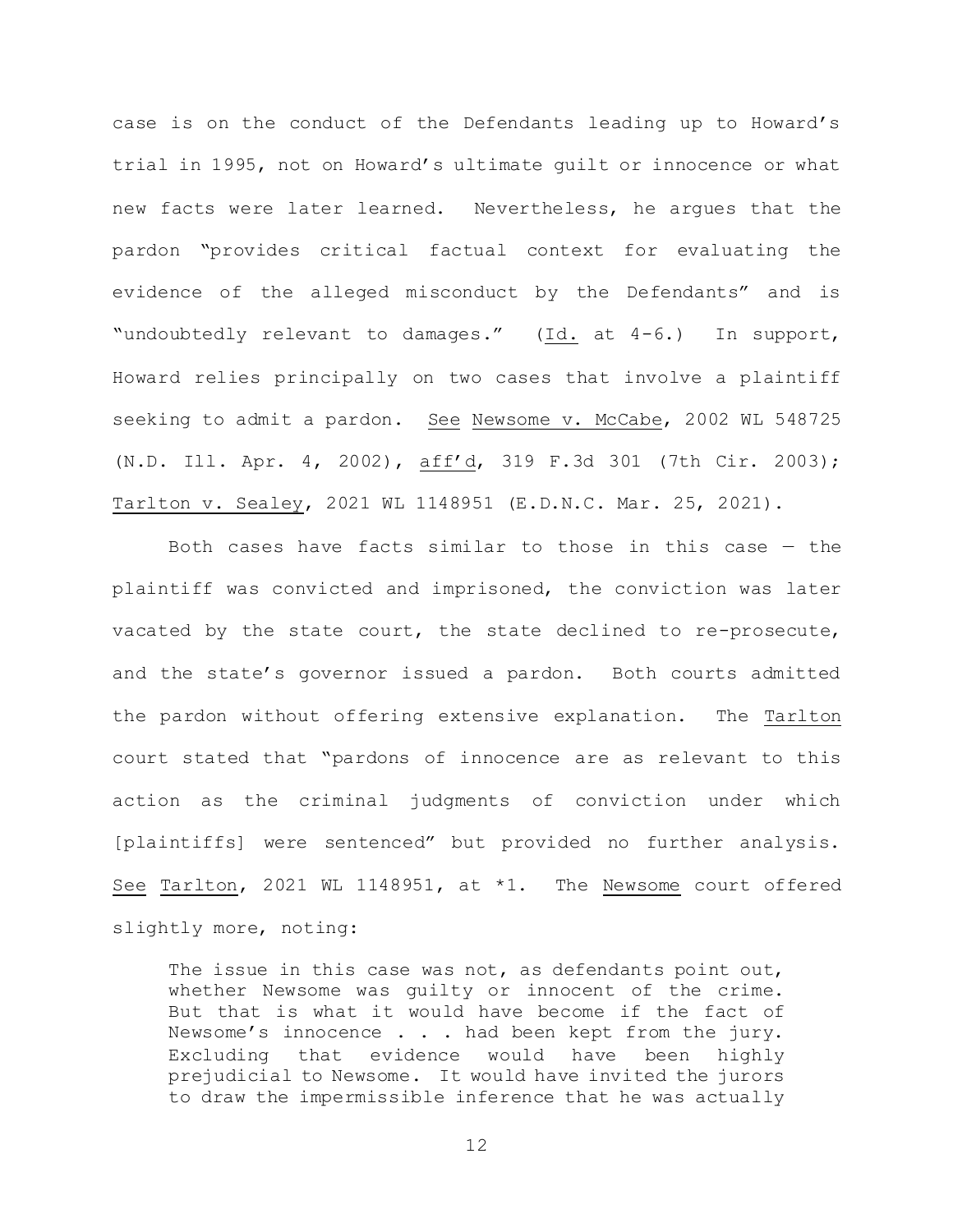guilty, and, thus, absolve defendants of any misconduct."

Newsome, 2002 WL 548725, at \*6. Any potential prejudice, the court concluded, could be cured by jury instructions. Id.

Here, while Defendants object to the pardon as inadmissible hearsay (Doc. 211 at  $16-22$ ), as Howard arques (Doc. 244 at  $15-18$ ), the pardon qualifies as a public record under Federal Rule of Evidence 803(8). The public records exception to the hearsay rule allows for the admission in a civil case of "factual findings from legally authorized investigation[s]" as long as the opponent "does not show that the source of information or other circumstances indicate a lack of trustworthiness." Fed. R. Evid. 803(8) (A) (iii). The pardon is a pronouncement of a public agency concerning factual findings of a legally-authorized investigation, and Defendants have not met their burden of showing that the pardon itself is untrustworthy. Cf. Sanford v. Russell, No. 17-13062, 2021 WL 1208888, at \*3 (E.D. Mich. Mar. 31, 2021) (finding state's admission of innocence in state proceeding under state's Wrongful Imprisonment Compensation Act admissible under Rule 803(8)). Indeed, the district attorney for Durham County did not oppose the pardon request. (Doc. 189-4 at 2.) And Howard is correct that in a wrongful conviction lawsuit the procedural history of the original criminal case is relevant. But the issue seems closer than what Newsome suggests. The jury will know of Howard's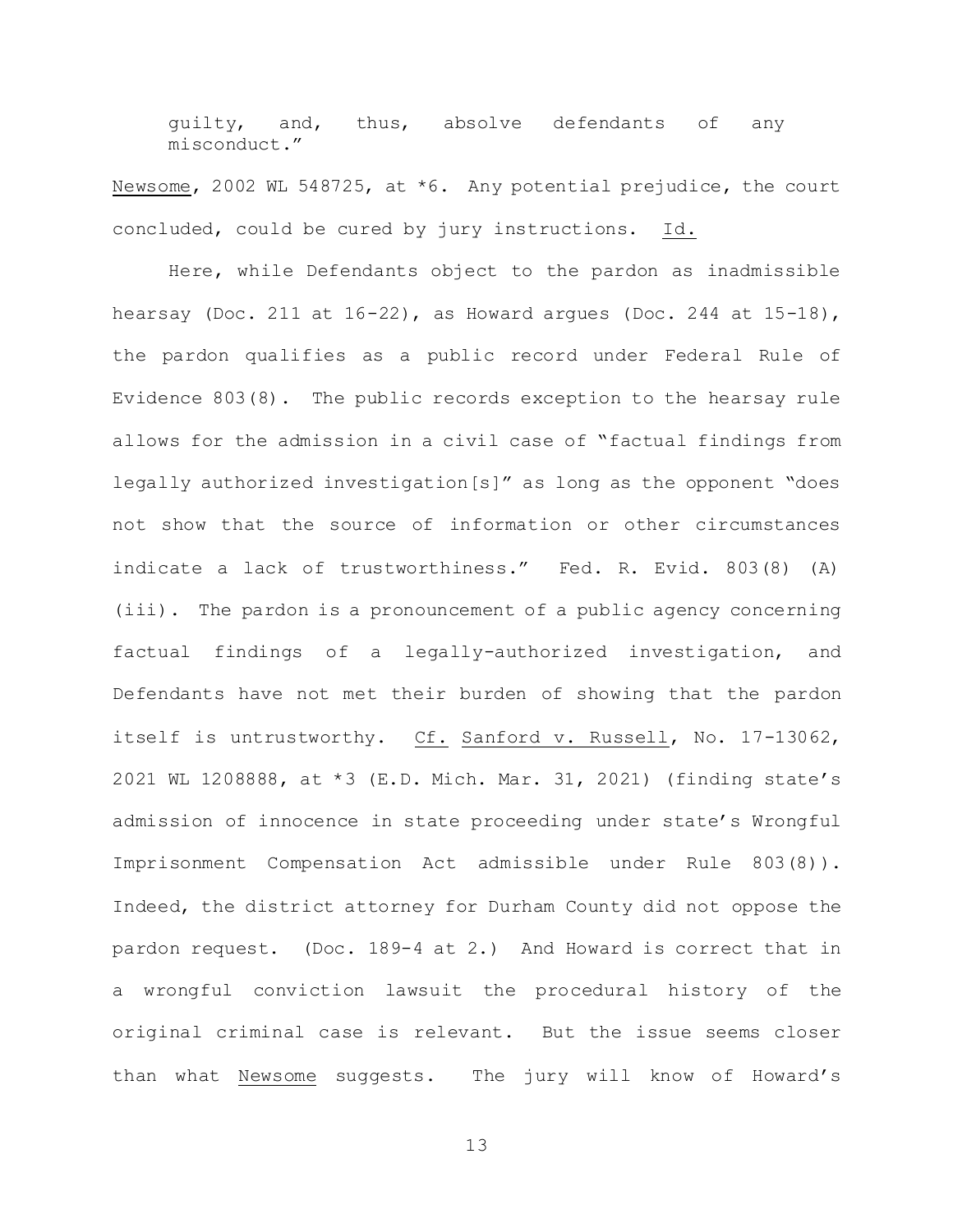original conviction, and it will know that the conviction was overturned based on exculpatory DNA evidence that identified the actual contributor of sperm to one of the victims. It will also know that the State not only declined to re-prosecute Howard but instead dismissed all charges. Defendants contend that these facts "complete the story" of Howard's original criminal case and a proper jury instruction can explain that he enjoys the presumption of innocence like any other person so as to put him on an equal footing with everyone else. On the other hand, a presumption of innocence is not the same as a finding of innocence. This is especially true where the decision not to re-prosecute is based, even in part, on the passage of time and difficulty in marshalling evidence. (Doc. 189-1 at 2-4 (Dismissal Orders noting: "At this time there is insufficient evidence to prove the case beyond a reasonable doubt.").)

The probative value of evidence can be more or less significant depending on whether a fact is genuinely contested. See Old Chief v. United States, 519 U.S. 172, 184-85 (1997). At the hearing on these motions when the court pressed Defendants on whether they intended to argue at trial that Howard was in fact guilty of the crimes for which he has been pardoned, Defendants answered "I think at this point it would be  $-$  - yes, that we would." (Doc. 262 at 6:15-16.) Defendants also represented that at least one witness "and perhaps another witness or two" takes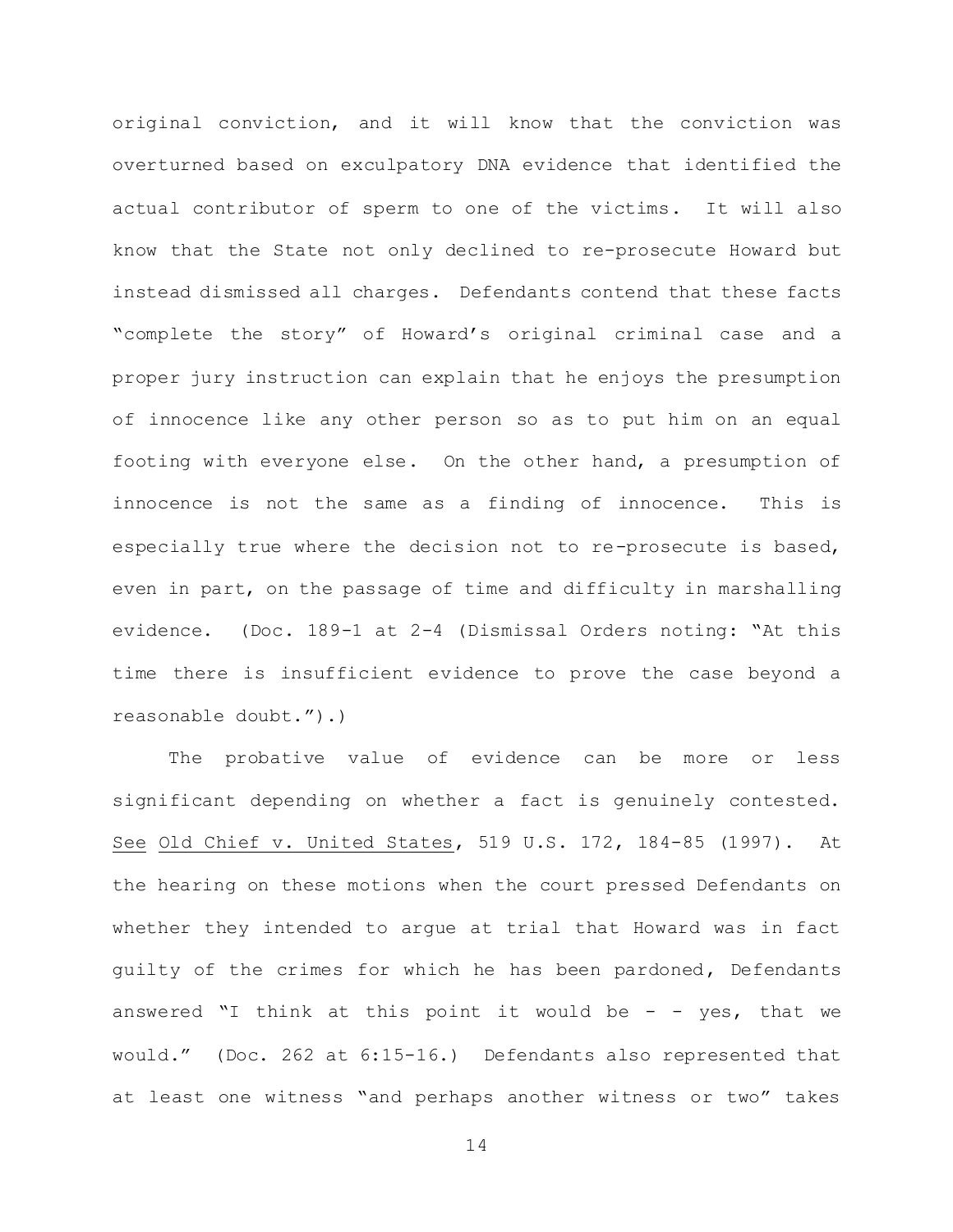the position that Howard may still be guilty of these crimes despite his pardon. (Id. at 6:8-12.) By all indications, Defendants will continue to argue Howard's guilt, particularly as Howard intends to argue his innocence. Because Defendants will continue to argue Howard's guilt, the probative value of competing evidence suggesting Howard's innocence is heightened. See Sanford, No. 17-13062, 2021 WL 1208888, at \*2 (holding the probative value of competing evidence suggesting innocence was not substantially outweighed by the danger of unfair prejudice because there was still "a live dispute" about the plaintiff's innocence); Old Chief, 519 U.S. at 184.

As Howard urges, his guilt or innocence is relevant to whether any trial witness's statement was fabricated and by whom (as a jury might conclude that a witness might not have lied to investigators if Howard was in fact innocent), and to damages (as one who is wrongfully convicted may suffer the pain of knowing his incarceration is factually unwarranted). See Parish v. City of Elkhart, Ind., 702 F.3d 997, 1003 (7th Cir. 2012) (overturning damages award in a wrongful conviction case because the district court "improperly limited the introduction of evidence relating to [plaintiff's] innocence, and that evidence was critical to the damages issue."); Sanford, No. 17-13062, 2021 WL 1208888, at \*2 (in § 1983 case, finding evidence of plaintiff's settlement with state under Wrongful Imprisonment Compensation Act "relevant to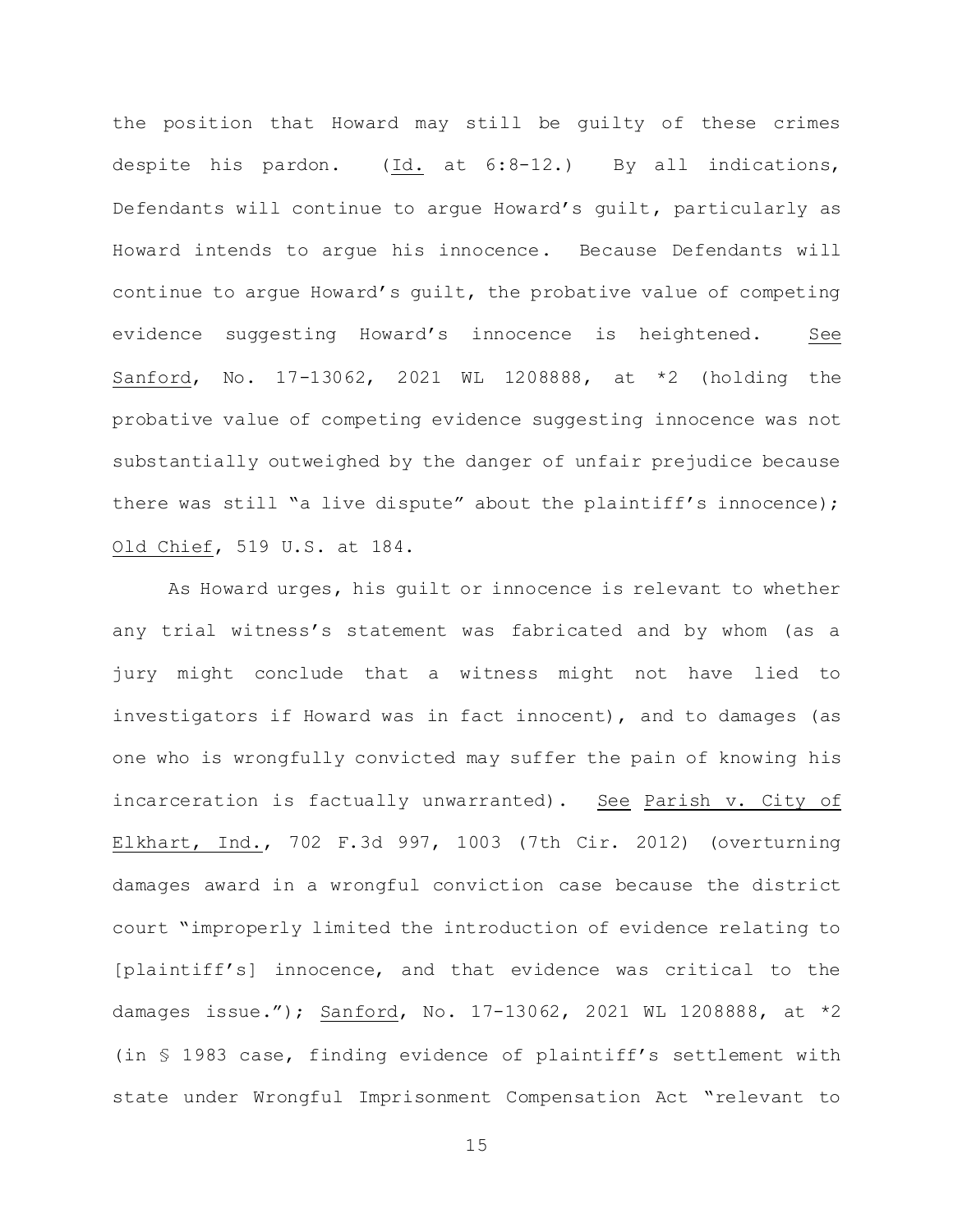both liability and damages in any wrongful prosecution case where the factual premise of actual innocence remains in dispute"); Kluppelberg v. Burge, 84 F. Supp. 3d 741, 746 (N.D. Ill. 2015) (finding certificate of innocence admissible as relevant to neutralizing unfair prejudice to plaintiff and as to damages).

The persuasive value of the pardon is undoubtedly significant. The pardon of innocence represents the conclusion of the governor of North Carolina, the chief executive of the state, that Howard is in fact innocent.6 A jury will presumably be moved by this evidence, and likely to a significant degree. As a result, there is a legitimate risk of the jury supplanting its decision with that of the governor.

Having carefully considered these arguments, the court finds that evidence of innocence is relevant to aspects of Plaintiff's proof burden and that evidence of the fact of the pardon bears

i<br>L

<sup>6</sup> The court need not resolve the full scope of the governor's pardon power and that scope *vis-à-vis* the NCIIC or any regulations the North Carolina General Assembly might enact. The pardon power is expressly set out in the North Carolina Constitution, and it is broad. See State v. Clifton, 481 S.E.2d 393, 399 (N.C. App. 1997) ("The North Carolina Constitution provides the governor with the exclusive prerogative to issue pardons."). However, the North Carolina Constitution reads: "The Governor may grant reprieves, commutations, and pardons, after conviction, for all offenses (except in cases of impeachment), upon such conditions as he may think proper, subject to regulations prescribed by law relative to the manner of applying for pardons." N.C. Const. art. III, § 5(6) (emphasis added). There is scant case law interpreting the "subject to" clause. A recent North Carolina Court of Appeals case points to two statutes that "arguably fall" within that clause, including N.C. Gen. Stat. § 147-21, although it did not expressly decide the issue. See News & Observer Pub. Co. v. Easley, 641 S.E.2d 698, 704 (N.C. App. 2007).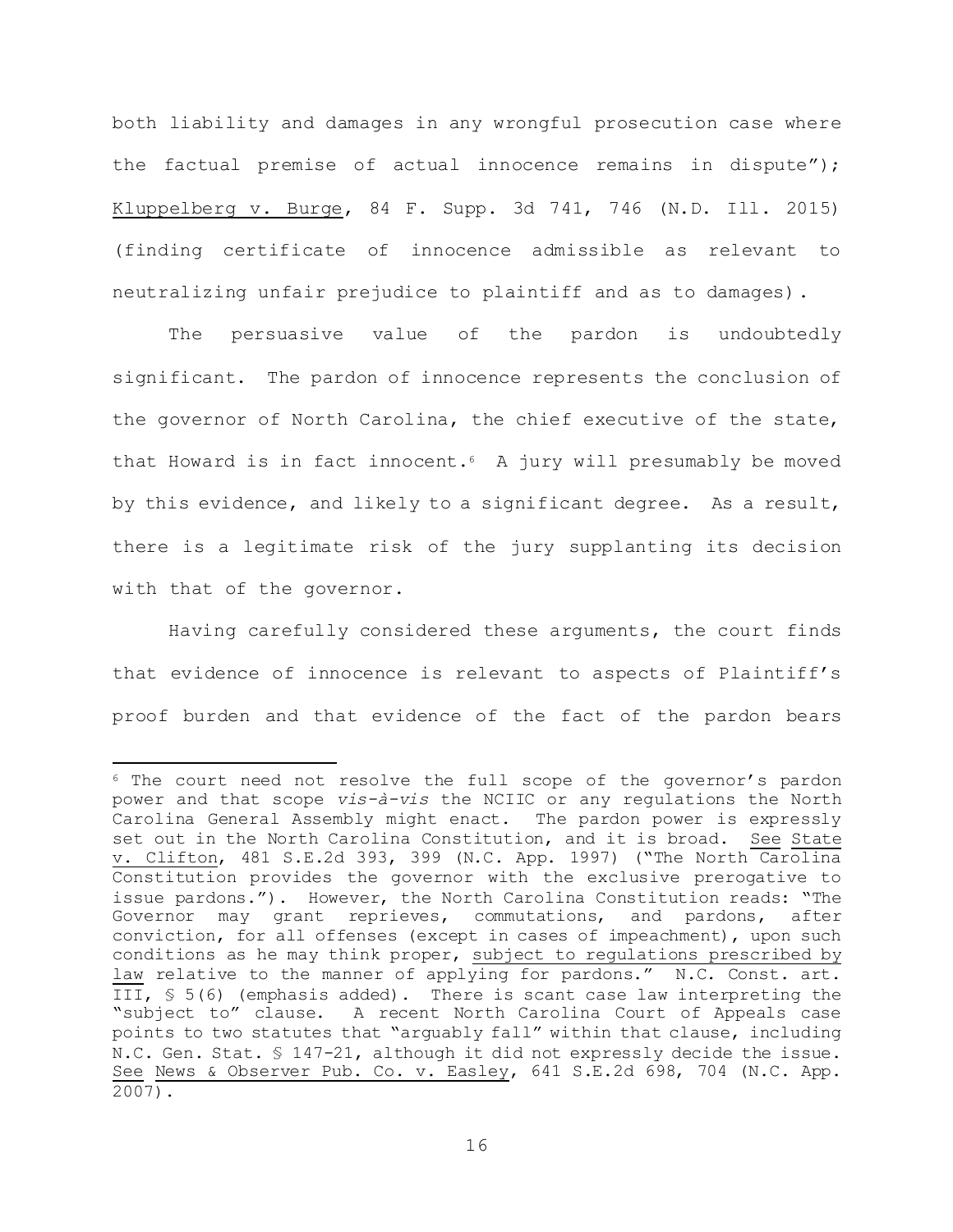some relevance to the overall procedural history of Howard's criminal justice experience. The probative effect of the pardon's conclusion that Howard is "innocent" of the crimes charged must be weighed against the possibility that it is substantially outweighed by the danger of unfair prejudice, confusion, misleading the jury, and unwarranted side litigation over the clemency office's process itself for Howard's pardon. Fed. R. Civ. P. 403. Here, Defendants cite to cases precluding findings by a governmental agency or court. See, e.g., Martin v. Cavalier Hotel Corp., 48 F.3d 1343, 1357-58 (4th Cir. 1995) (affirming the district court's decision that evidence from a report prepared by the Virginia Employment Commission was inadmissible because of "the prejudicial effect such an official report might have on the jury."); Carter v. Burch, 34 F.3d 257, 265 (4th Cir. 1994) (affirming the exclusion of a judicial opinion because it "decided the precise issue before the jury" and its probative value was substantially outweighed by its prejudicial effect, noting "[j]udicial findings of fact 'present a rare case where, by virtue of their having been made by a judge, they would likely be given undue weight by the jury.'" (quoting Nipper v. Snipes, 7 F.3d 415, 418 (4th Cir. 1993)). These cases are not on point, however, because they involved evidence to resolve the precise question before the jury, whereas Howard's guilt or innocence is not an element of the claims in the present case.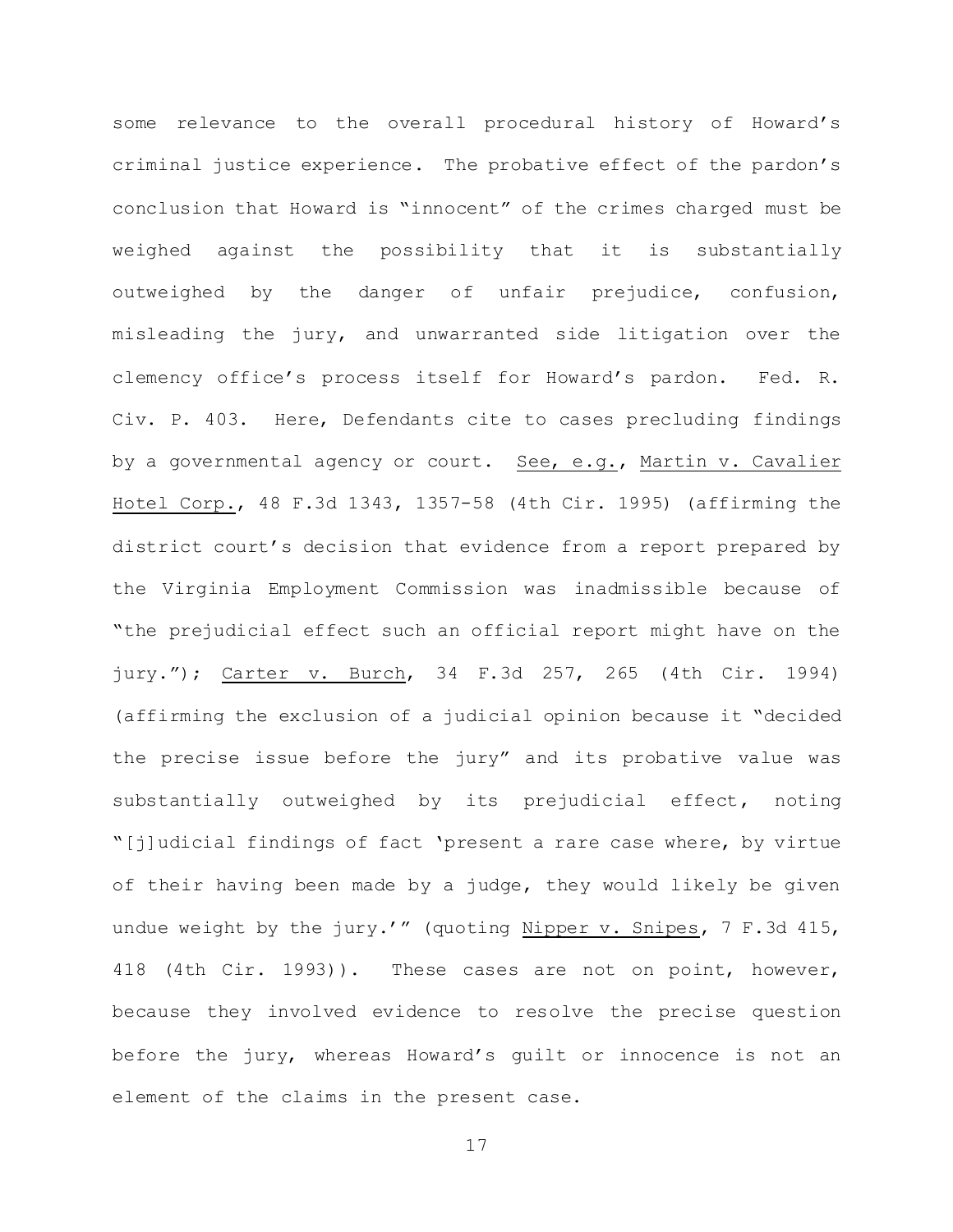The court is therefore left with two options. On the one hand, it can preclude evidence of the pardon, as Defendants urge, in which case the jury may conclude, even with a proper limiting instruction, that Howard is in fact guilty of murder and arson - a conclusion at odds with the governor's pardon that declares him legally innocent. See, e.g., State v. Keith, 63 N.C. 140, 143 (N.C. 1869) ("The effects of a pardon are well settled in law: as far as the State is concerned, they destroy and entirely efface the previous offence; it is as if it had never been committed. . . . [I]t is 'a remission of guilt,' not only of the punishment of guilt.") (citation omitted); see Jenkins v. Collard, 145 U.S. 546, 556 (1892) ("As repeatedly affirmed by this court, pardon and amnesty in legal contemplation not merely release offenders from the punishment prescribed for their offenses, but obliterate the offenses themselves."). Even mention of the pardon alone, without reference in some way to Howard's innocence, might lead jurors to conclude that Howard was guilty but granted a reprieve of sentence. See State v. Clifton, 481 S.E.2d 393, 400 (N.C. Ct. App. 1997) (stating: "In North Carolina a governor may issue two types of pardons: A pardon of innocence, a full pardon; and a pardon of forgiveness, a conditional pardon" and adopting the view of other courts that "the prior offense was blotted out and its consequences removed by the full pardon" i.e. by a pardon of innocence.); Byrum v. Turner, 171 N.C. 86 (1916) (stating that "[w]hen a full and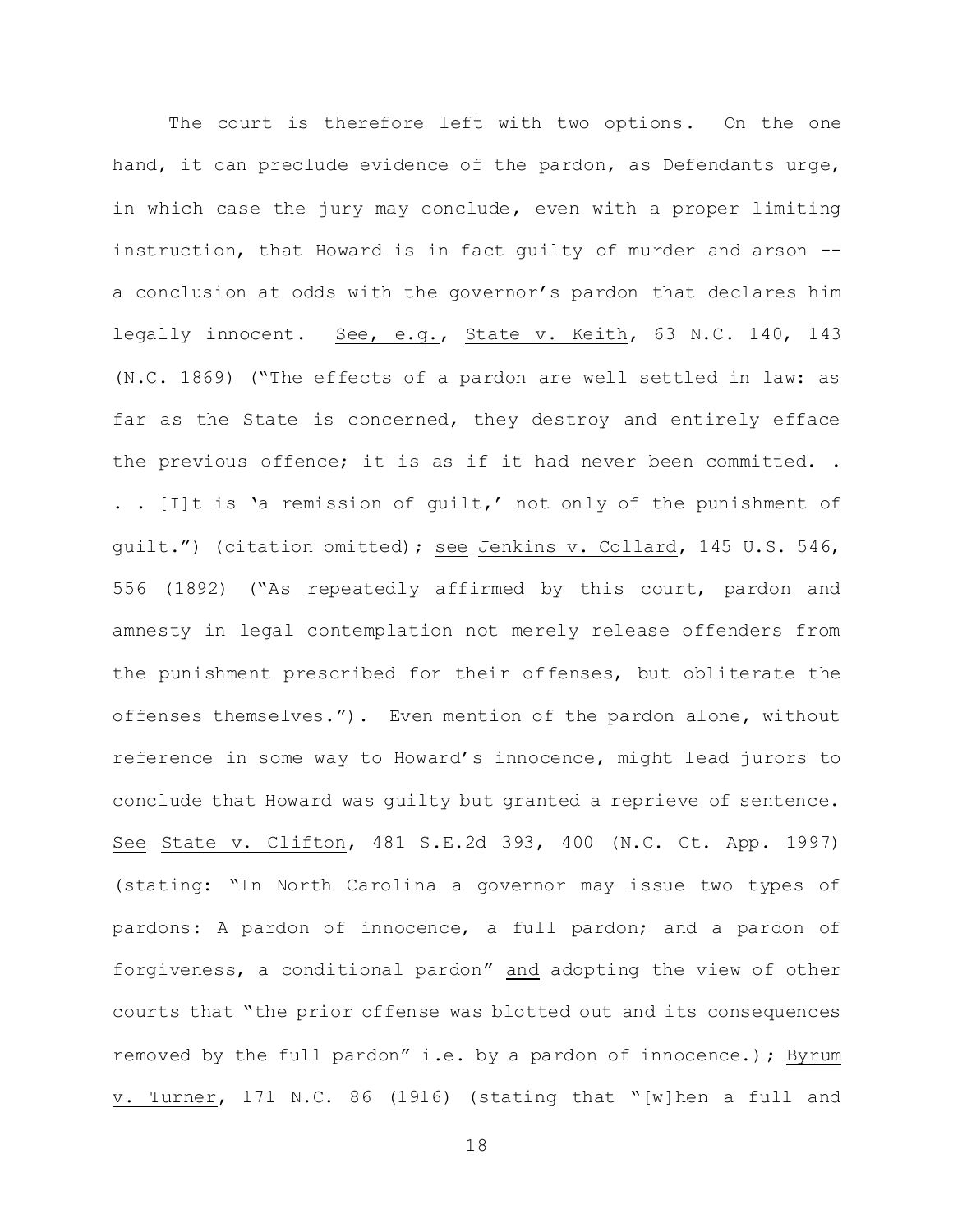absolute pardon is granted it exempts the recipient from the punishment which the law inflicts"). Exclusion thus risks substantial prejudice to Howard and the potential of having the jury be misled.

On the other hand, the court can admit evidence of the pardon. While doing so would risk prejudicing Defendants, it would prevent the jury from assuming, wrongly, in the face of Defendants' arguments of continuing guilt that the dismissal of Howard's charges and decision not to retry him was based on some kind of technicality, passage of time, or witness unavailability such that he remains potentially responsible for the murders and arson. It would also permit the jury to focus on the central question of whether at the time of Defendants' initial investigation and Howard's trial the Defendants falsified evidence, as alleged. While there is a risk that the weight of the governor's pardon could be substantial, admission with a proper limiting instruction addressing that risk is preferable to excluding the pardon where, no matter what instruction is given, Defendants will invite the jury to conclude that Howard remains guilty of the offenses in an effort to absolve themselves of liability. Newsome, 2002 WL 548725, at \*6 (concluding that precluding evidence of pardon would have invited jurors "to draw the impermissible inference that [the plaintiff] was actually guilty, and, thus, absolve defendants of any misconduct," and requiring limiting instruction).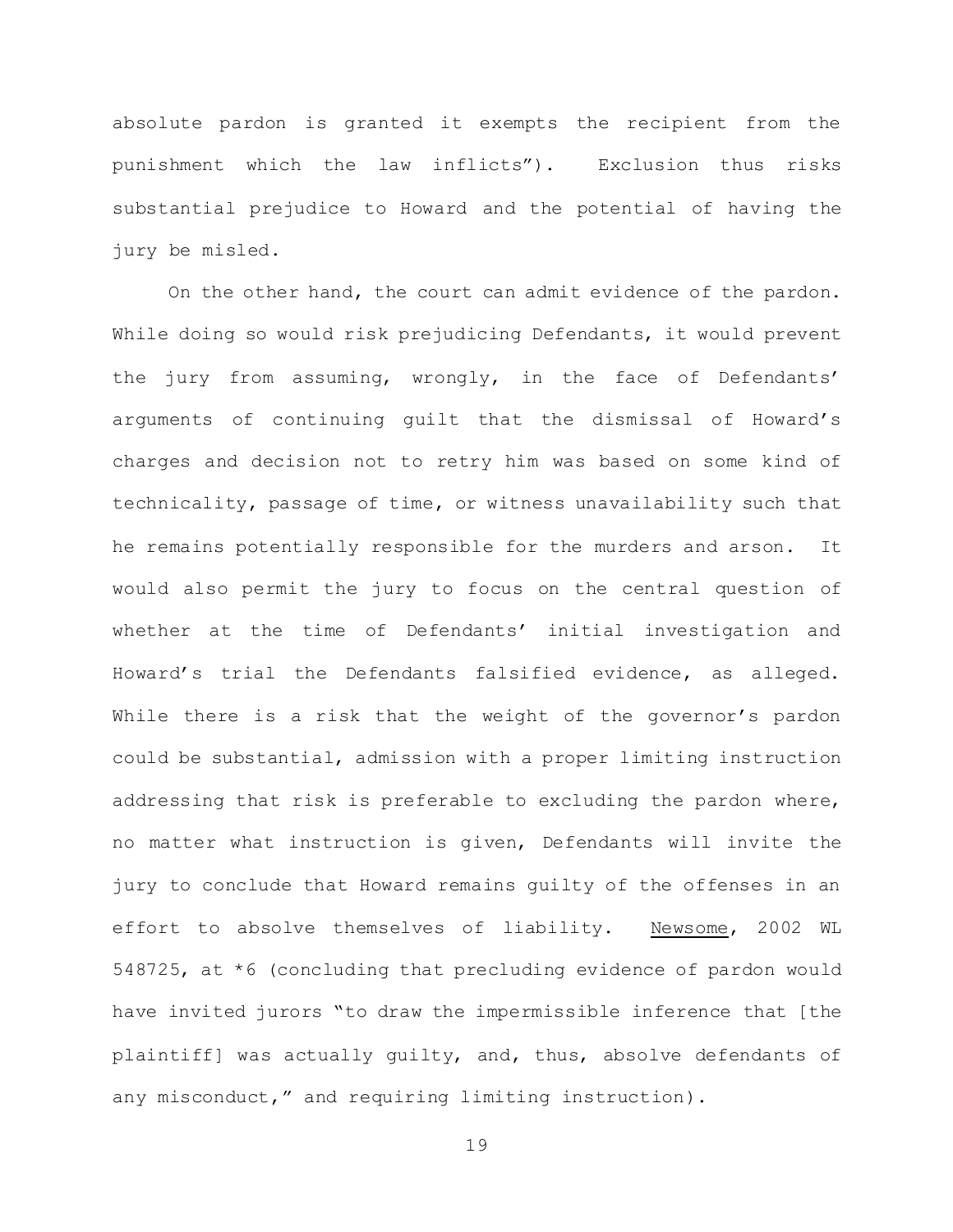While evidence of the pardon of innocence should be admitted, the court notes that the pardon expressly references the finding of factual innocence in the December 2016 Order.7 The court has already held this to be inadmissible, and the parties have represented that they have agreed not to put it before the jury. To allow it via the pardon would allow through the back door that which is not permitted through the front.

Accordingly, as to all motions related to the pardon (Docs. 161, 186, and 210) the court will permit reference to the pardon

i<br>L

In August 2016, exonerating post-conviction DNA testing and other newly discovered exculpatory evidence definitively proved his [Howard's] innocence, and the Senior Resident Superior Court Judge of Durham County overturned Mr. Howard's conviction and ordered his immediate release. In doing so, the Court made an explicit and unequivocal finding that Mr. Howard was factually innocent.

<sup>&</sup>lt;sup>7</sup> By law, pardon applications must contain grounds for relief, presumably to ensure the governor has before him or her actual evidence of innocence during the pardon process. See N.C. Gen. Stat. § 147-21 (noting every pardon application "shall contain the grounds and reasons upon which the executive pardon is asked"). Here, Howard's pardon application contained an application from his post-conviction attorneys, a copy of his original indictment and judgment, and a copy of Judge Hudson's 2016 Order. (Doc. 211-2.) The application letter that Howard's counsel sent to the governor urged:

<sup>(</sup>Doc. 211-2 at 3 (emphasis added).) While it is unclear what other evidence, if any, Governor Cooper may have relied upon in issuing Howard's pardon, as Howard's counsel represented at the hearing on this motion that the nature of the governor's investigation is "secret," what is clear is that the pardon expressly relies on the dicta in the December 2016 Order:

WHEREAS, in an order entered on December 1, 2016 Durham County Superior Court Judge Orlando F. Hudson, Jr., concluded as a matter of law that the existence of the newly discovered DNA evidence favorable to Howard showed that he is factually innocent and ordered that Howard's convictions be vacated, granted Howard's motion for a new trial, and released him from prison; . . .

<sup>(</sup>Doc. 189-2 at 2.) For the reasons already noted, this reference to the December 2016 Order's findings shall be precluded.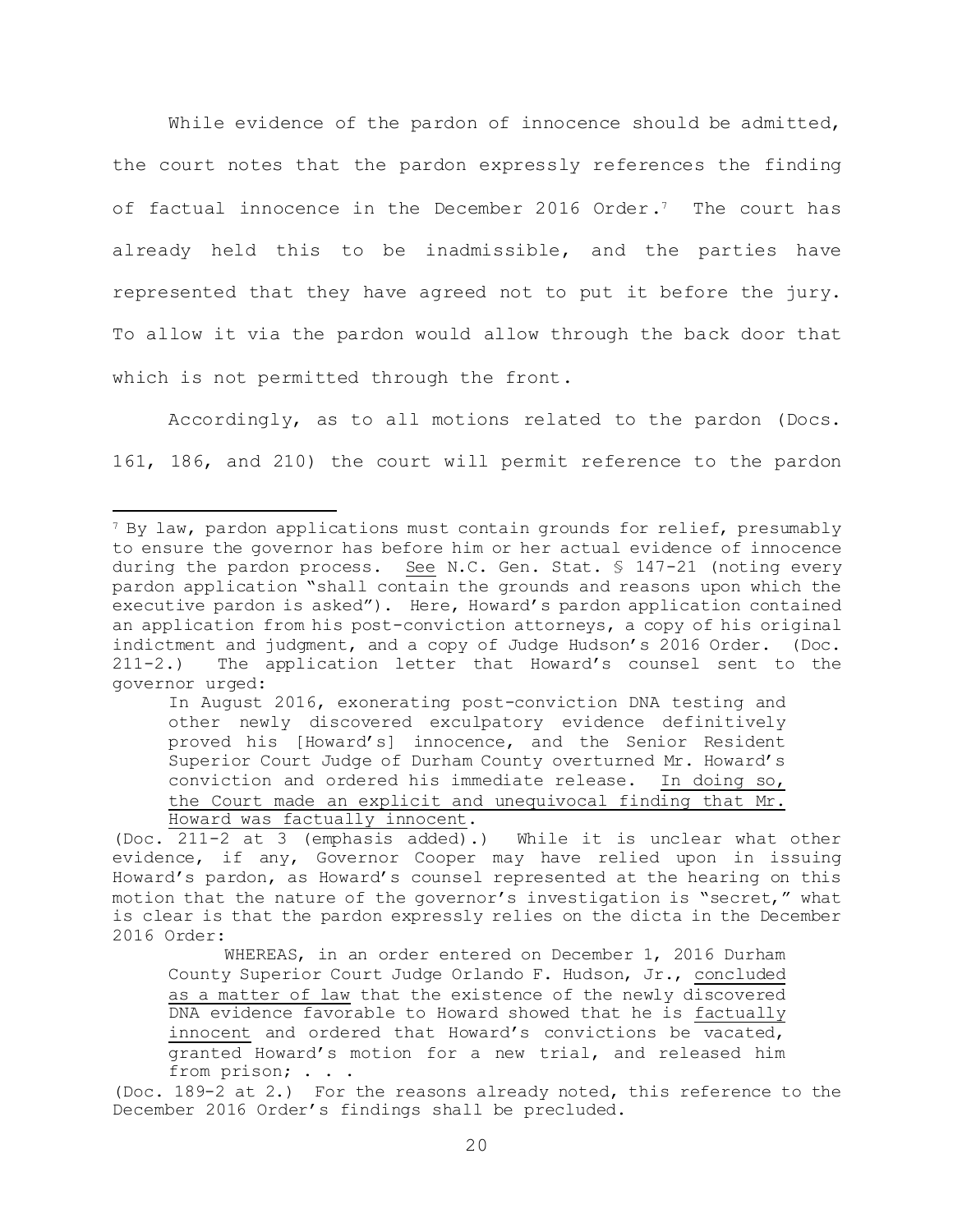of innocence subject to the parties' filing of supplemental briefing by November 5, 2021, not to exceed 5 pages, as to how the pardon is to be characterized. Reference to the December 2016 Order's finding of "factual innocence," whether in the pardon or otherwise, will be precluded. The parties' motions are granted in part and denied in part, accordingly.

# **B. Charles Drago**

Defendants move to exclude the report and testimony of Howard's police practices expert, Charles Drago. (Doc. 147.) Defendants argue that Howard's counsel "wrote significant material portions of Drago's report" and therefore Drago did not provide substantial participation in preparing his report as required by Rule 26(a) of the Federal Rules of Civil Procedure. (Id. at 2-3, ¶¶ 3, 6.) Howard argues that the report-writing process meets the requirements of Rule 26(a) because, while counsel typed the report, Drago substantially participated in the drafting process and the report reflects Drago's expert opinions because Drago "reviewed, edited, and ultimately signed" the final report. (Doc. 208 at 1, 10.)

Federal Rule of Civil Procedure 26(a)(2)(B) provides that the disclosure of expert witnesses "must be accompanied by a written report -- prepared and signed by the witness." The advisory committee notes clarify that this Rule "does not preclude counsel from providing assistance to experts in preparing the reports, and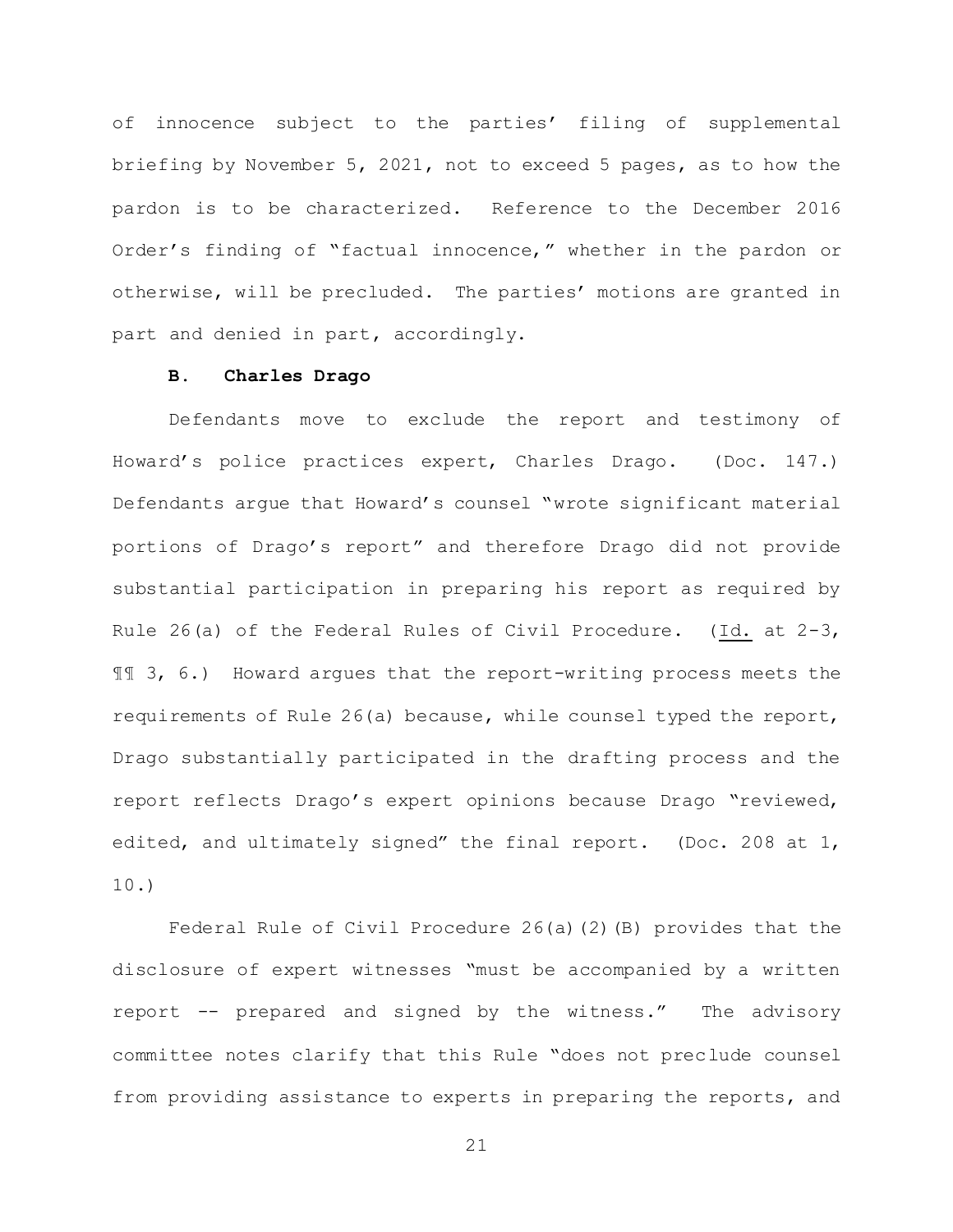indeed, with experts such as automobile mechanics, this assistance may be needed. Nevertheless, the report, which is intended to set forth the substance of the direct examination, should be written in a manner that reflects the testimony to be given by the witness and it must be signed by the witness." Fed. R. Civ. P.  $26(a)(2)(B)$ advisory committee note to the 1993 amendments.

Courts have interpreted Rule 26 to bar counsel from "ghost writing" an expert's report. "Ghost writing a testifying expert's report is the preparation of the substance writing of the report by someone other than the expert purporting to have written it." Trigon Ins. Co. v. United States, 204 F.R.D. 277, 291 (E.D. Va. 2001). The key question is "whether counsel's participation so exceeds the bounds of legitimate assistance as to negate the possibility that the expert actually prepared his own report." Numatics, Inc. v. Balluff, Inc., 66 F. Supp. 3d 934, 942 (E.D. Mich. 2014) (citation and internal quotation marks omitted) (excluding report where expert spent less than 30 hours on the report, the majority of which was travel time; parts of the report were copied verbatim from other filings; the expert did not appear to understand legal terms; and testimony indicated the attorney drafted the report and the expert made only "fairly minor" changes); cf. United States v. Kalymon, 541 F.3d 624, 637 (6th Cir. 2008) (finding "nothing inherently nefarious" about and opting not to exclude reports where "experts explain that they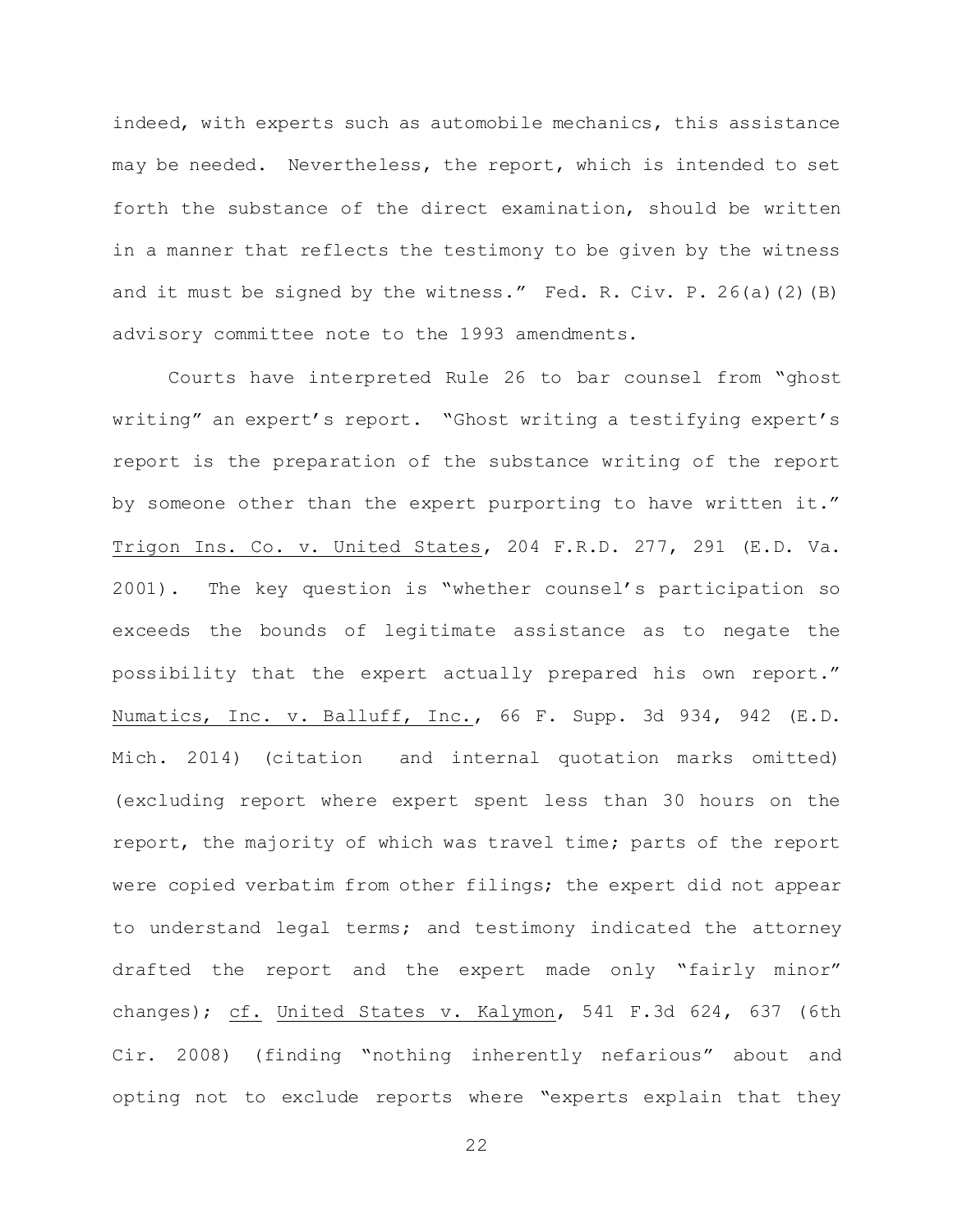told Government counsel their substantive opinions, and then counsel reduced those opinions to writing for the experts' review and signature.").

Here, as Defendants have pointed out, the writing style, tone, and language of Drago's report in this case parallels that of a different expert's report in another similar wrongful conviction case in which Howard's counsel were involved, while it is notably dissimilar from reports Drago has written in similar cases involving different counsel. (Doc. 148 at 13-17.) In the main, it reads more like a brief, with hyperbolic phrases, than an expert report. Here are a few examples:

The case record includes a number of extraordinary admissions from Dowdy demonstrating that Dowdy engaged in egregious deviations from minimally acceptable police practice. (Doc. 208-2 at 5.)

Indeed, Dowdy's statement that there was no evidence indicating that the perpetrator had raped the victims is an astounding statement for an experienced sex crimes investigator to make given the overwhelming amount of evidence in this case. (Id. at 11)

Dowdy engaged in blatant deviations from minimally acceptable police practice by failing to document many of the investigative steps he claims he took in this case. (Id. at 6.)

There is ample evidence in the record indicating that Dowdy systematically failed to document exculpatory and impeachment evidence. (Id. at 25)

The complete lack of documentation regarding the investigation into Nishonda's whereabouts and the alleged boyfriend would be a serious "red flag" for any minimally competent police supervisor suggesting that Dowdy may have misrepresented his investigation . . . To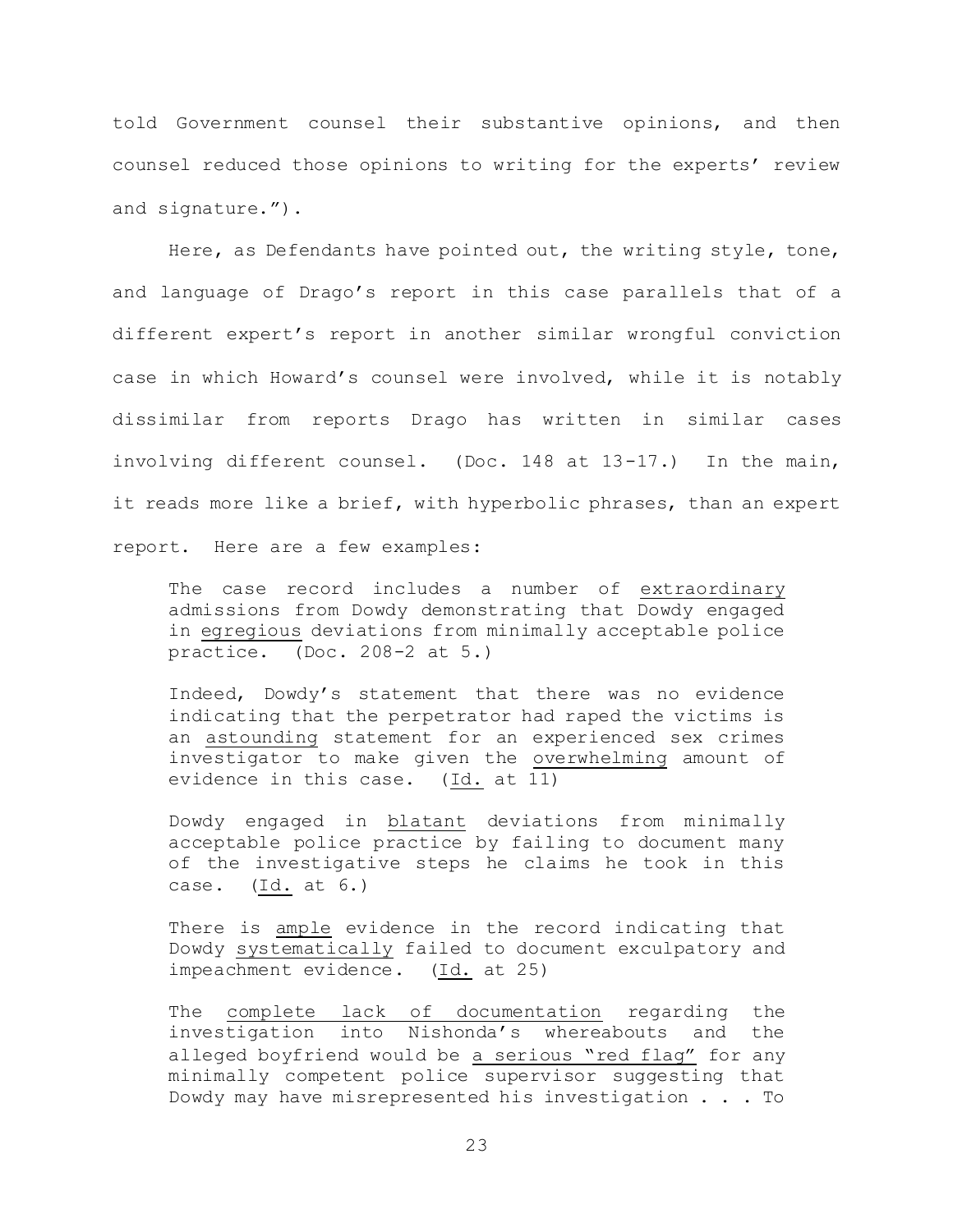the extent Dowdy did misrepresent his investigation, he engaged in an egregious violation of minimally acceptable police practice. (Id. at 13)

{T]there are massive contradictions in the witness statements implicating Howard. (Id. at 18)

[T]here is also evidence indicating that Dowdy may have engaged in direct suggestion during the photo identification procedure . . . which not only would have tainted the reliability of any photo identifications made during that procedure but also constituted egregious misconduct. (Id. at 18)

Dowdy's admitted conduct is an egregious departure from minimally acceptable police practice and DPD [Durham Police Department] policy. First . . . misrepresenting the circumstances of a witness interview at trial and to the prosecutor  $-$  as the undisputed evidence shows Dowdy did here — is egregious police misconduct. Dowdy's failure to disclose that over 30 minutes of his interview with Southerland took place off tape is inexcusable and, as discussed further below, constitutes not only a potential Brady violation for failure to document and disclose impeachment evidence, but also raises concerns regarding fabrication of evidence, if the misrepresentations were intentional. (Id. at 20)

More troubling, billing records provided by Howard's counsel reflect that up to the date of his report Drago devoted a total of 37.25 hours to the case. (Doc. 148-8 at 2.) And yet his report is over 30 single-spaced pages, and he claims to have reviewed some 6,000 pages of documents in advance of preparing it. (Doc. 148-3 at 6-38.) All these factors strongly suggest that Howard's counsel wrote significant portions of the report.

When asked who prepared his report, Drago testified at his deposition, "I prepared the report." (Doc. 208-4 at 66.) When asked more specifically who actually prepared it, however, he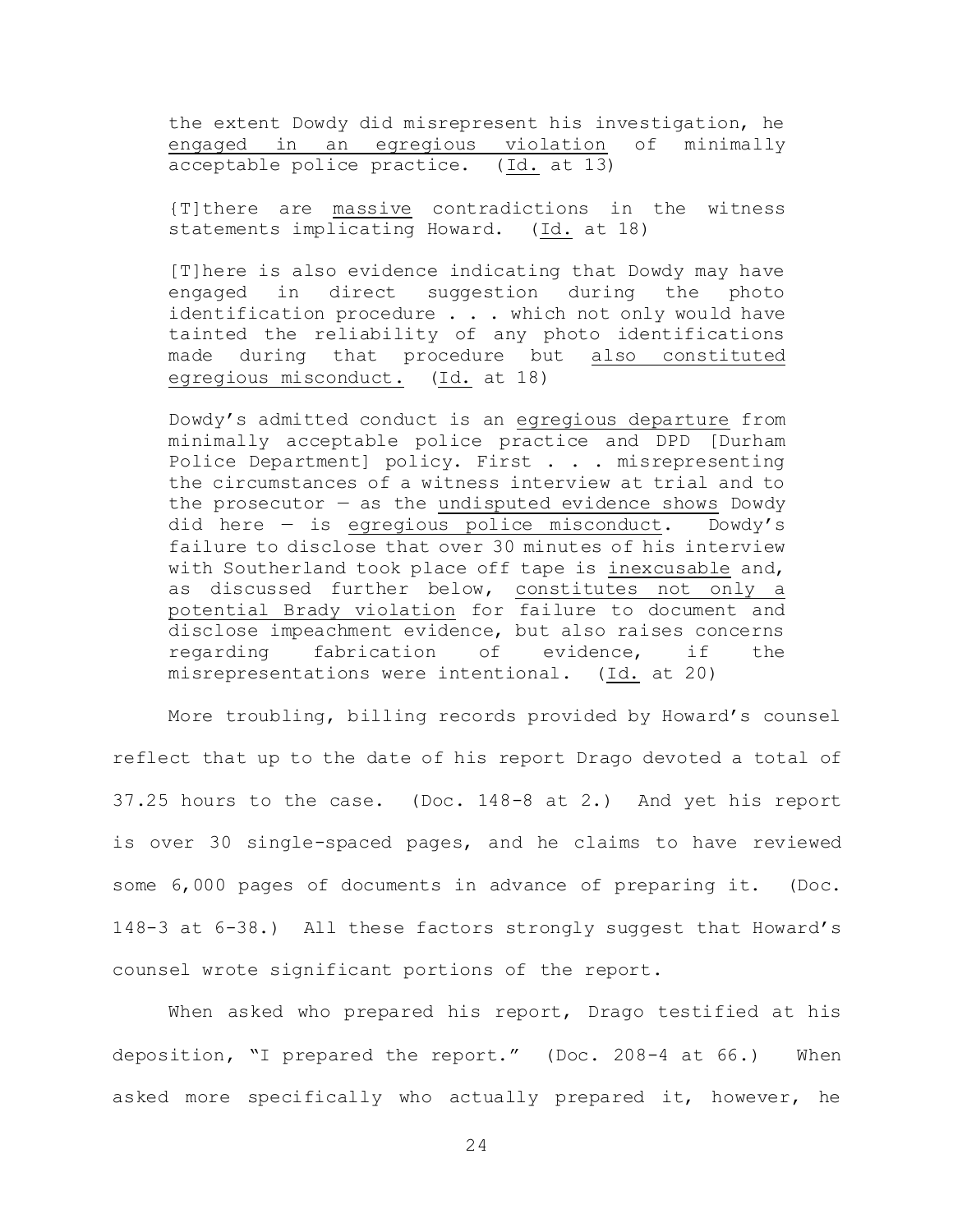stated: "what we did was -- what I did was I gave my opinions to [Howard's counsel]. We talked about the opinions. I wrote some things down. She wrote some things down that I had said. I edited it. I reviewed it and edited it, finalized it and so forth, sent it back, and it was finalized." (Id. at 66-67.) Drago confirmed that he spoke with Howard's counsel and "shared [his] opinions about what [he] had reviewed." (Id. at 67.) When asked whether counsel then prepared the written report and sent to him, Drago responded: "So she put down -- she listed some of the things that I had said. I added some things. I did edits on some of the things that [counsel] sent me, and comprised that, and so forth, and made sure that that was what we had discussed, and finalized it and sent it back, and that was the way it was produced." (Id.) Beyond this, however, the court's ability to understand whether Drago actually substantially prepared the report is limited, as Howard's counsel instructed Drago not to answer further questions designed to learn more about Drago's actual role, such as who actually typed the report. (See, e.g.,  $id.$  at  $67-68.$ )

One who instructs a witness not to answer in this district should tread lightly. The Local Rules of this court, which all admitted lawyers attest they have read and will follow, limit the bases on which counsel can direct a witness not to answer a question posed during a deposition to either privilege or a limitation on evidence directed by the court. See Local Civil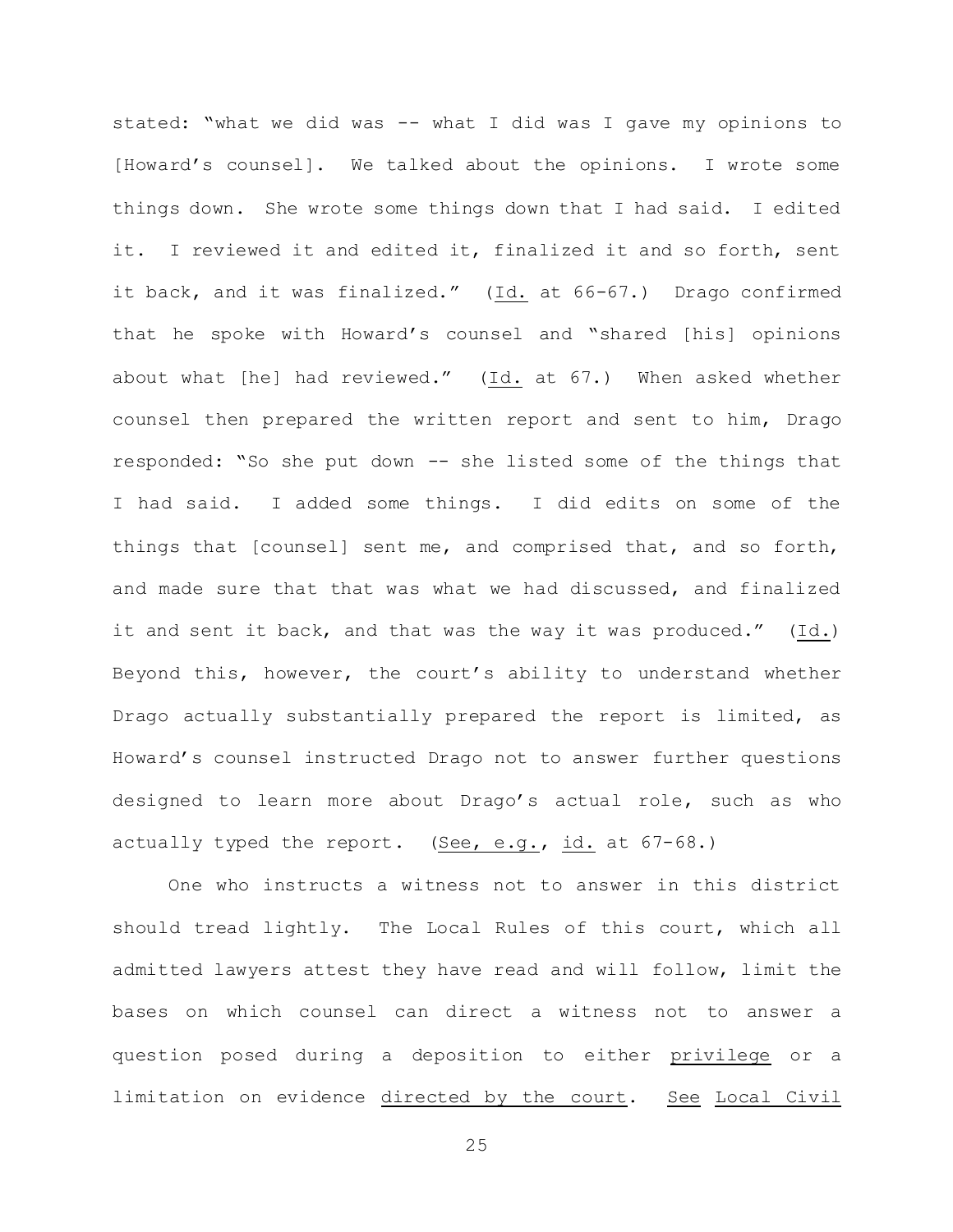https://www.ncmd.uscourts.gov/sites/ncmd/files/2021\_June\_21\_CIVR ulesEffective.pdf (last accessed November 1, 2021). Otherwise, the proper procedure is to lodge an objection and, if the inquiring counsel wishes to proceed, adjourn the deposition as to those topics and seek a protective order. See Redwood v. Dobson, 476 F.3d 462, 467-68 (7th Cir. 2007) (noting "counsel for the witness may halt the deposition and apply for a protective order, see Rule 30(d)(4), but must not instruct the witness to remain silent."); Johnson v. Statewide Investigative Services, Inc., 2021 WL 825653 at \*3 (N.D. Ill. 2021) (instructing that if an attorney wanted to object to questioning during a deposition on grounds other than privilege, he "could have 'halt[ed] the deposition and appl[ied] for a protective order.'" (quoting Redwood, 476 F.3d at 467 (7th Cir. 2007)).

Howard has not identified any privilege applicable to Drago's expert report. Rather, by virtue of a 2010 amendment, Rule 26 offers protection as to certain aspects of an expert's report, such as actual drafts of the expert's report and certain communications between the expert and counsel. See Fed. R. Civ. P. 26(b)(4)(B) and (C) and advisory committee note. But the rule does not exclude all inquiry into the substance of preparing the report. For example, the rule expressly allows a party to inquire as to "facts or data that the party's attorney provided and that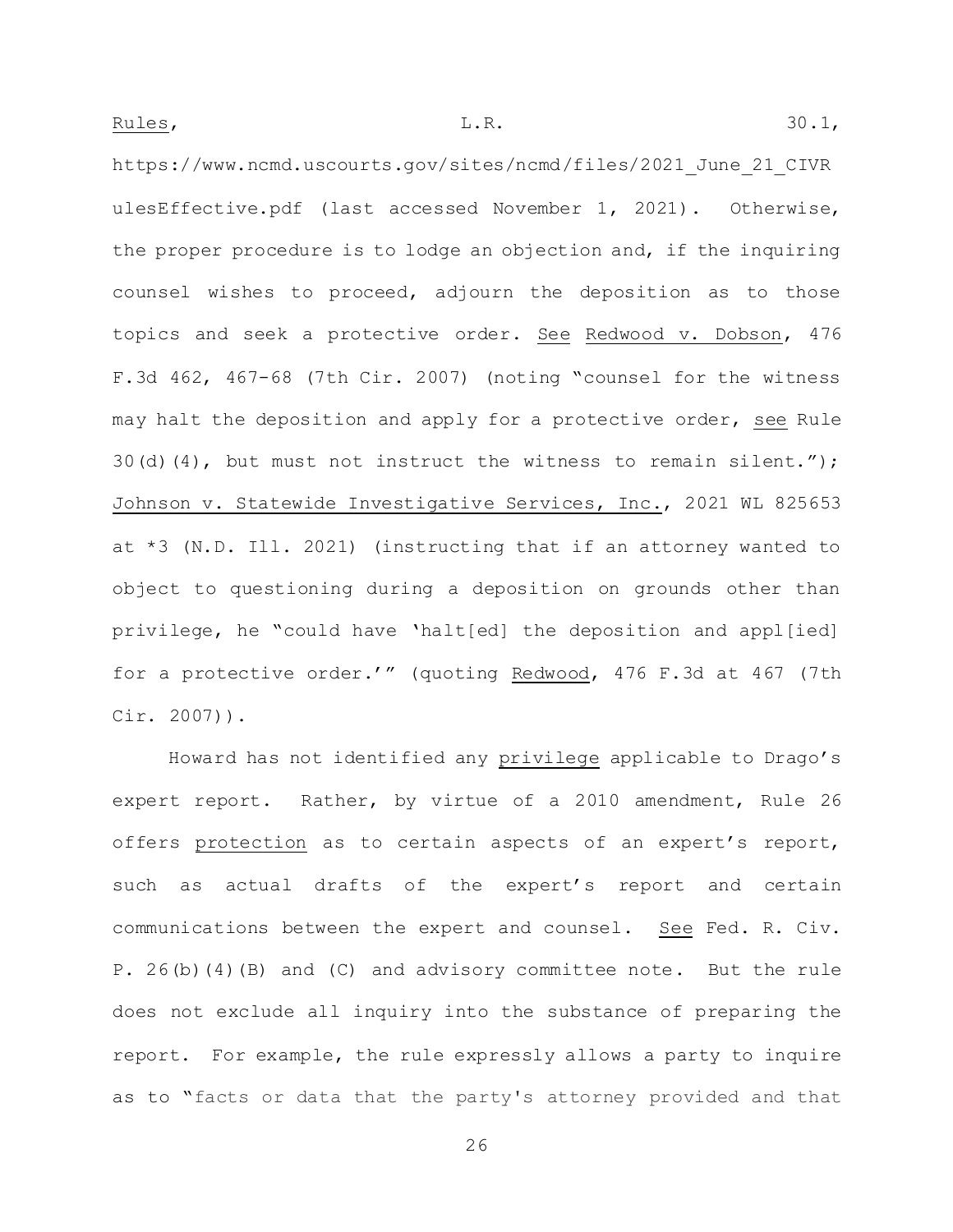the expert considered in forming the opinions to be expressed" as well as "assumptions that the party's attorney provided and that the expert relied on in forming the opinions to be expressed." Fed. R. Civ. P. 26(b)(4)(C)(ii) & (iii). And just as the attorneyclient privilege does not prevent inquiry as to matters outside the contents of a communication (such as the date, place, and length of a communication), see Spilker v. Medtronic, Inc., No. 4:13–CV–76–H, 2015 WL 1643258, at \*6 (E.D.N.C. Apr. 13, 2015) (permitting disclosure of date, author, recipient, etc.); Vaughan v. Celanese Americas Corp., No. 3:06CV104–W, 2006 WL 3592538, at \*3 (W.D.N.C. Dec. 11, 2006) (same), Howard has not identified any basis for precluding inquiry into similar topics relating to the preparation of an expert report. Cf. Powerweb Energy, Inc. v. Hubbell Lighting, Inc., No. 3:12-cv-220, 2014 WL 655206, at \*4 (D. Conn. Feb. 20, 2014) (rejecting plaintiff's argument that an expert's emails constituted draft reports); In re Application of the Republic of Ecuador, 280 F.R.D. 506, 513 (N.D. Cal. 2012) (finding that notes, task lists, outlines, memoranda, presentations and letters drafted by a testifying expert and his assistants did not constitute draft reports).

Rule  $26(b)(4)'$ s protection, akin to that of attorney work product protection, is similarly not boundless. An attorney acts within her proper role when she assists the expert in preparing the report by providing editorial guidance. But counsel cannot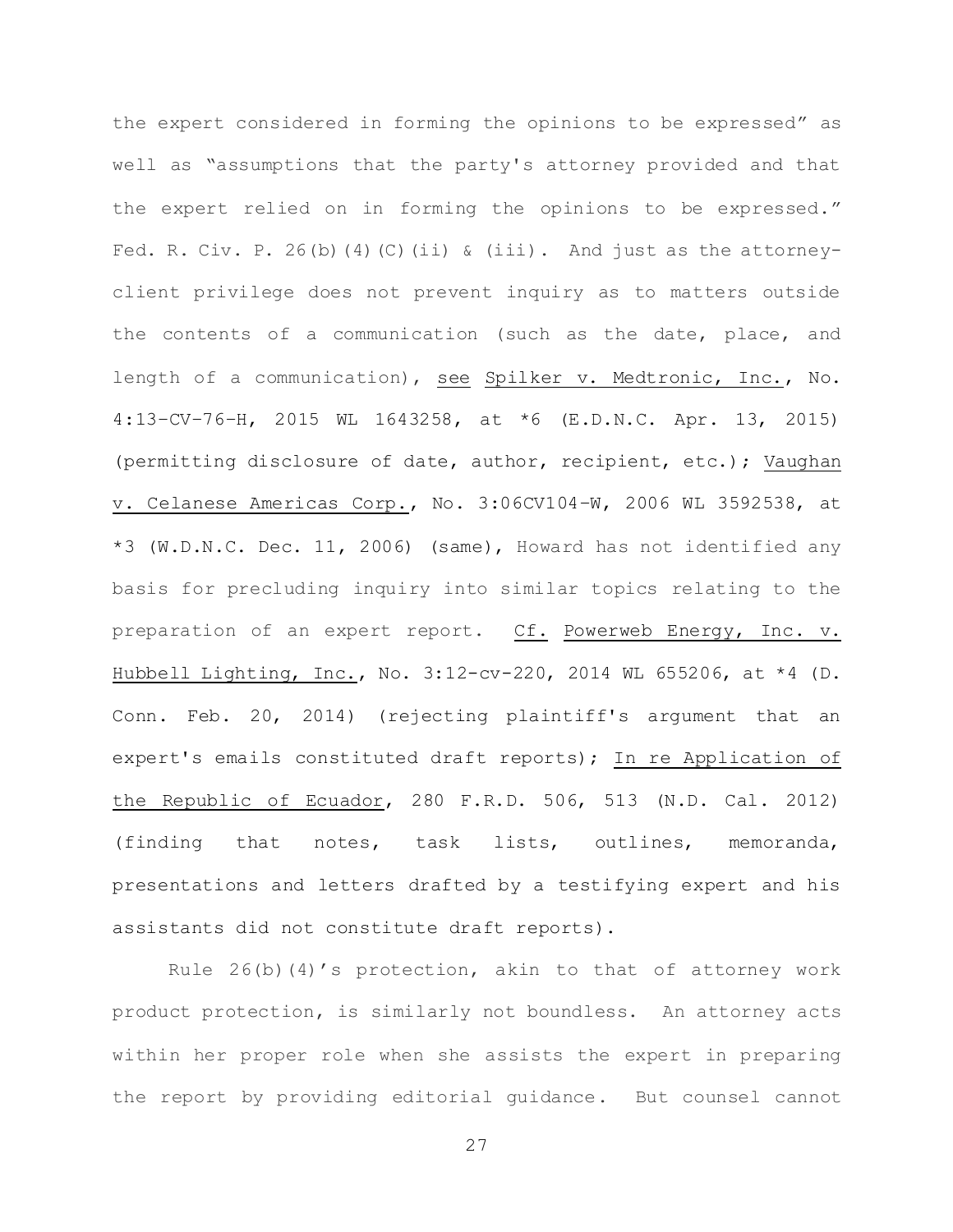provide or change the substance of an opinion with impunity. "[W]hen the record reveals the lawyer may have commandeered the expert's function or used the expert as a conduit for his or her own theories," the rule's protection cannot be used as a "shield against inquiry into the extent to which the lawyer's involvement might have affected, altered, or 'corrected' the expert's analysis and conclusions." Gerke v. Travelers Cas. Ins. Co. of Am., 289 F.R.D. 316, 328 (D. Or. 2013). And while each case turns on its own facts, an expert's statement that the report, as written, is now his because he adopted and signed it does not prevent further probing. Id.

Here, Defendants sought information as to who prepared the initial draft of the report and who prepared follow-up drafts, and counsel made clear he was not seeking information as to the contents of the drafts. (Doc. 208-4 at 67:25-68:6) ("I'm not asking about the content of the drafts. I'm asking about who is responsible for the preparation of the draft and how it goes from a draft to this report that's been presented in this case. I'm just trying to find out who is preparing the report.").) The problem here is that while Howard's counsel seemingly violated this court's local rules in instructing Drago not to answer, Defendants did not make a proffer or specifically indicate the range of questions they intended to ask. Instead, they represented they had "further questions . . . about the process," to which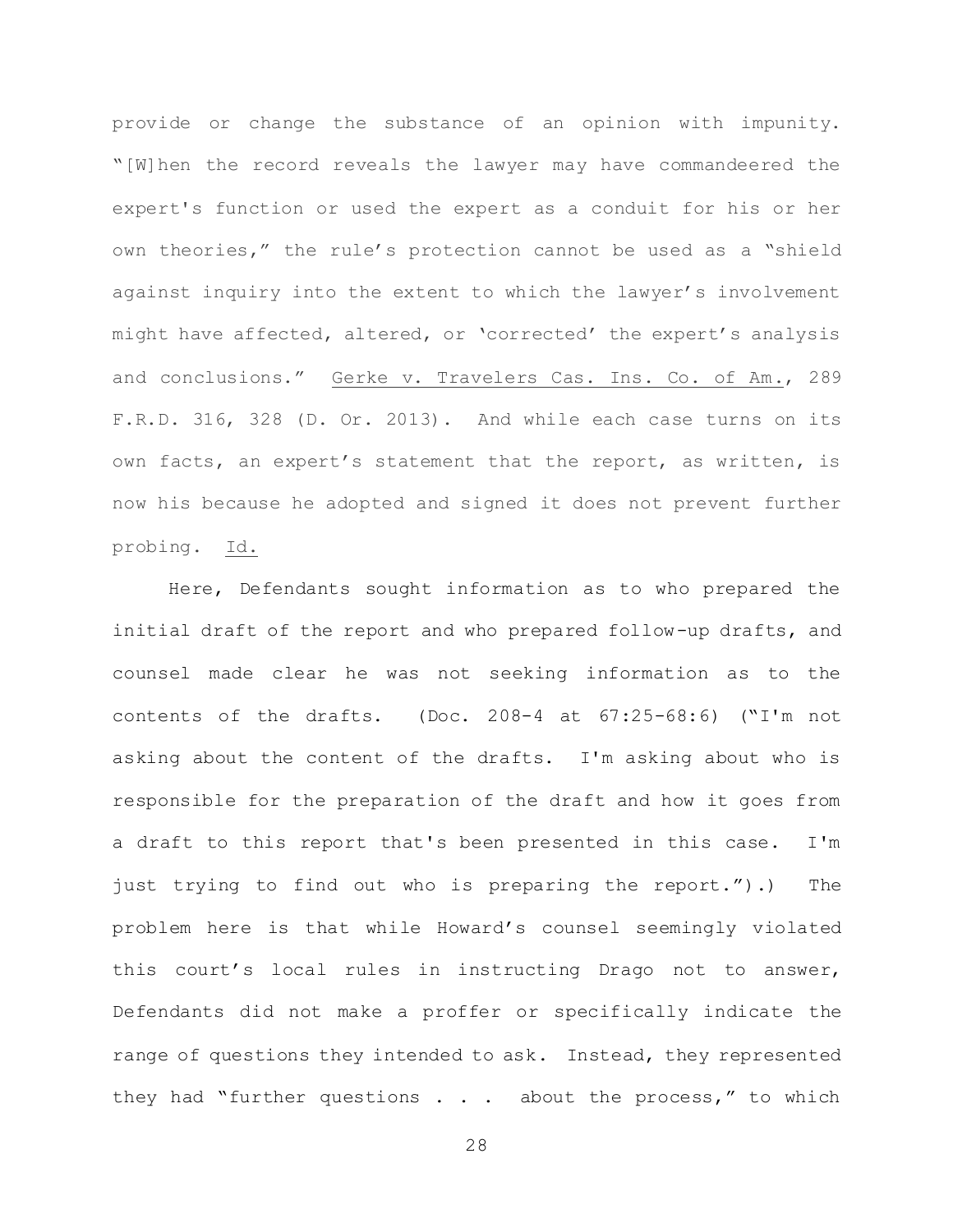Howard's counsel stated she would "continue objecting on that basis." (Doc. 148-1 at 192:15-193:21.) Thereafter, Defendants moved on to other questions but did not move to compel discovery, and the discovery period is now closed.

Howard's counsel argues that they have met the disclosure requirements in Rule 26, which serve primarily to give notice to opposing counsel of the expert's opinions so counsel can adequately prepare for trial and avoid unfair surprise. (Doc. 208 at 9.) Maybe. But that is beside the point and begs the question whether the opinions are truly those of the expert, as required by Rule  $26(a)(2)(B)$ .

No matter how one views it, the record raises the disquieting specter of excessive lawyer involvement and only serves to fuel public skepticism of the proper role of lawyering. Aspects of Drago's report are troubling. There is a strong inference that Howard's counsel wrote material portions of the report, particularly given its tone and style, as it reads more like a lawyer's brief. But the witness claims he provided opinions to counsel, who organized and articulated them in the final report. In the absence of any additional indication, the court cannot say that the report does not contain Drago's opinions as he expressed them to counsel. Cf. McClellan v. I-Flow Corp., 710 F. Supp. 2d 1092, 1127 (D. Or. 2010) (finding that counsel's involvement in drafting the expert report "approache[d] the outer limits of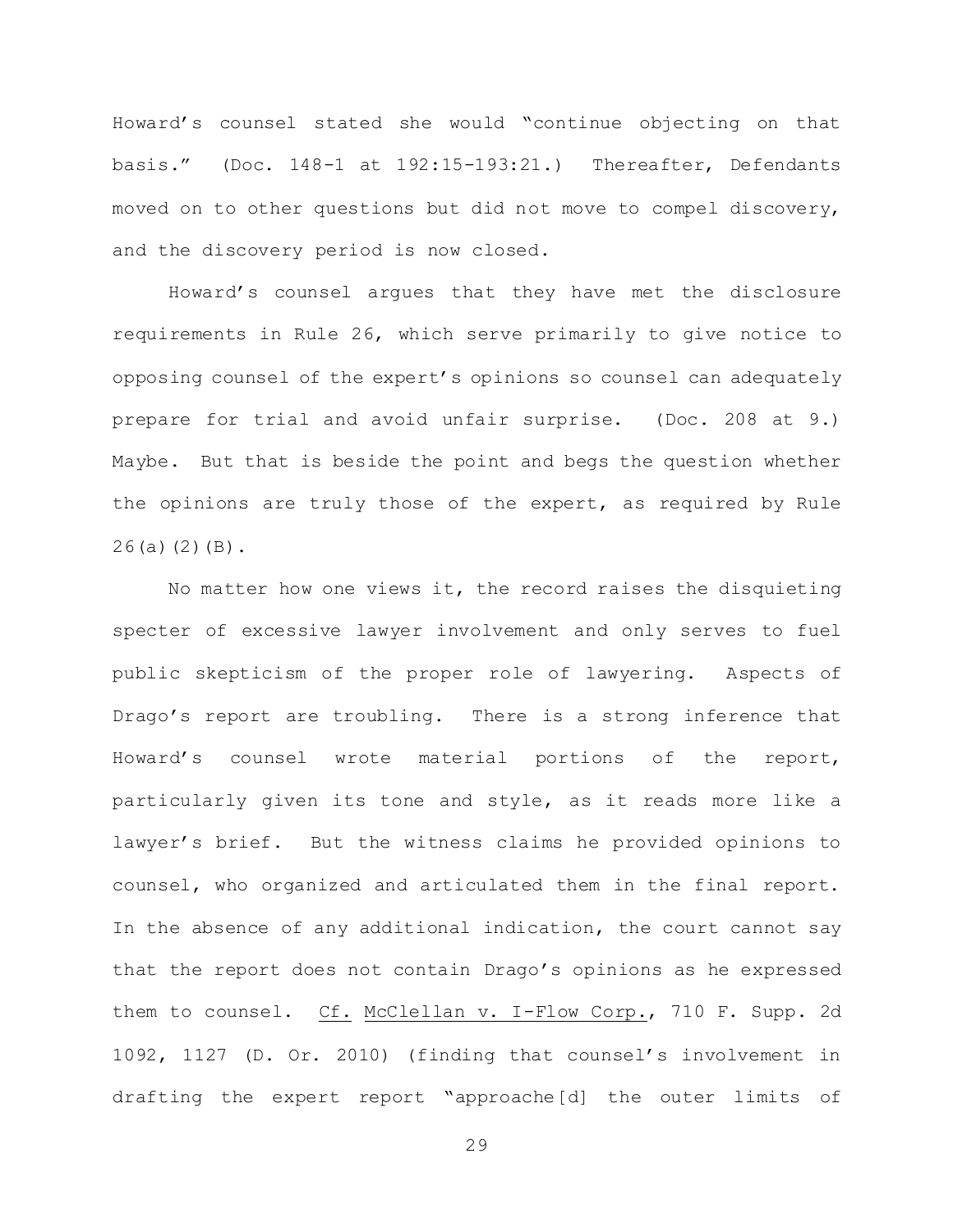acceptable assistance" but acknowledging that such involvement "may undermine its weight and credibility"); In re Asbestos Products Liability Litigation (No. VI), 714 F. Supp. 2d 535, 542 (E.D. Pa. 2010) (declining to strike testimony of the expert because although counsel drafted the supplemental report, the expert had previously provided opinions to counsel). However, any expert witness who is seemingly content with such an arrangement, as evidenced by the relatively little time spent in preparation in view of the work claimed to have been performed, will suffer the consequences of cross examination. And rightly so. Sunbeam Products, Inc. v. Homedics, Inc., 670 F. Supp. 2d 873, 883-84 (W.D. Wis. 2009) (finding that, while expert's report was not wholly ghost-written and expert testified he had reached all his opinions stated in the report, the process raised credibility issues for the jury). Had Defendants properly sought court intervention during the discovery period, the court may have reached a different result. But justice is invoked, not dispensed. And Defendants' failure to seek a remedy during the discovery period in order to develop a better record requires that they now hurdle the high bar of exclusion under Rule 26(a)(2)(B), which they have not done. Let there be no doubt, however: any lawyer who seeks to substantially prepare expert reports in the fashion noted here risks not only exclusion of the expert's testimony, but sanctions by the court.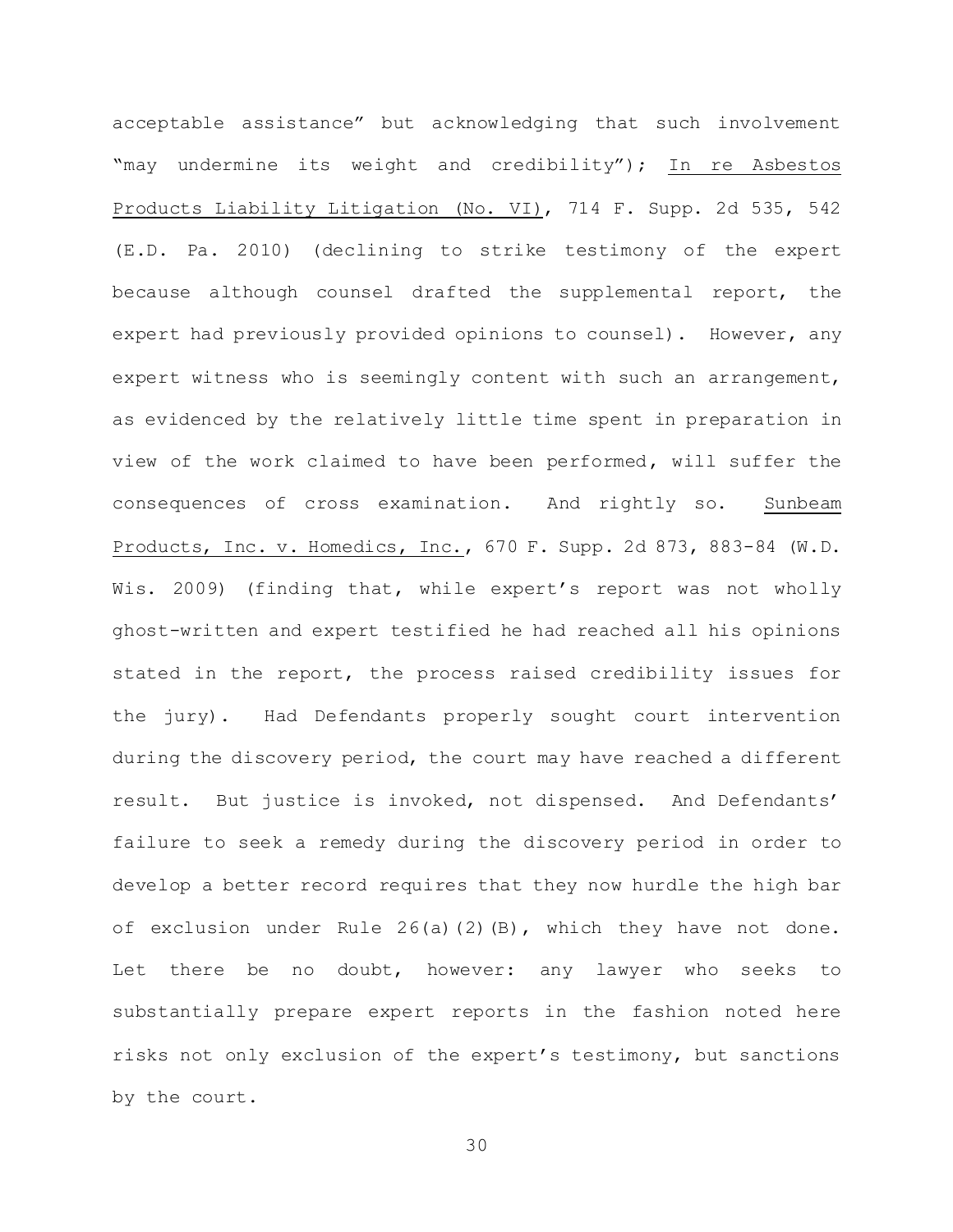For these reasons, the motion to preclude Drago's report and testimony will be denied. The court will, however, permit Defendants substantial leeway to cross examine Drago at trial on the process of his reaching his opinions in accordance with Rule 26, as it relates to his credibility.

### **C. Dr. Marilyn Miller**

Defendants move to exclude the report (Doc. 250) and testimony of Marilyn Miller, Ph.D., Howard's crime scene expert. (Doc. 149.) Although they conflate their arguments in their briefing, Defendants present two primary grounds for exclusion: 1) a charge that Miller's report, in similar fashion to that of Drago, was effectively ghost written by Howard's counsel such that she did not substantially participate in the report's creation as required by Federal Rule of Civil Procedure 26(a); and a Daubert/Rule 702 challenge, contending that Miller's testimony is not reliable because it is not supported by the evidence.

As to the first argument, Rule 26(a)'s requirements are not merely technical but exist in part to ensure the expert's opinions are her own, and that the expert is not a hired gun who "merely express[es] the opinions of the lawyers who hired" her. Trigon, 204 F.R.D. at 294. Such latter opinions would not be helpful to the trier of fact. See Fed. R. Evid. 702.

Here, the record suffers from the same limitations as with expert Drago; namely, Howard's counsel frequently objected during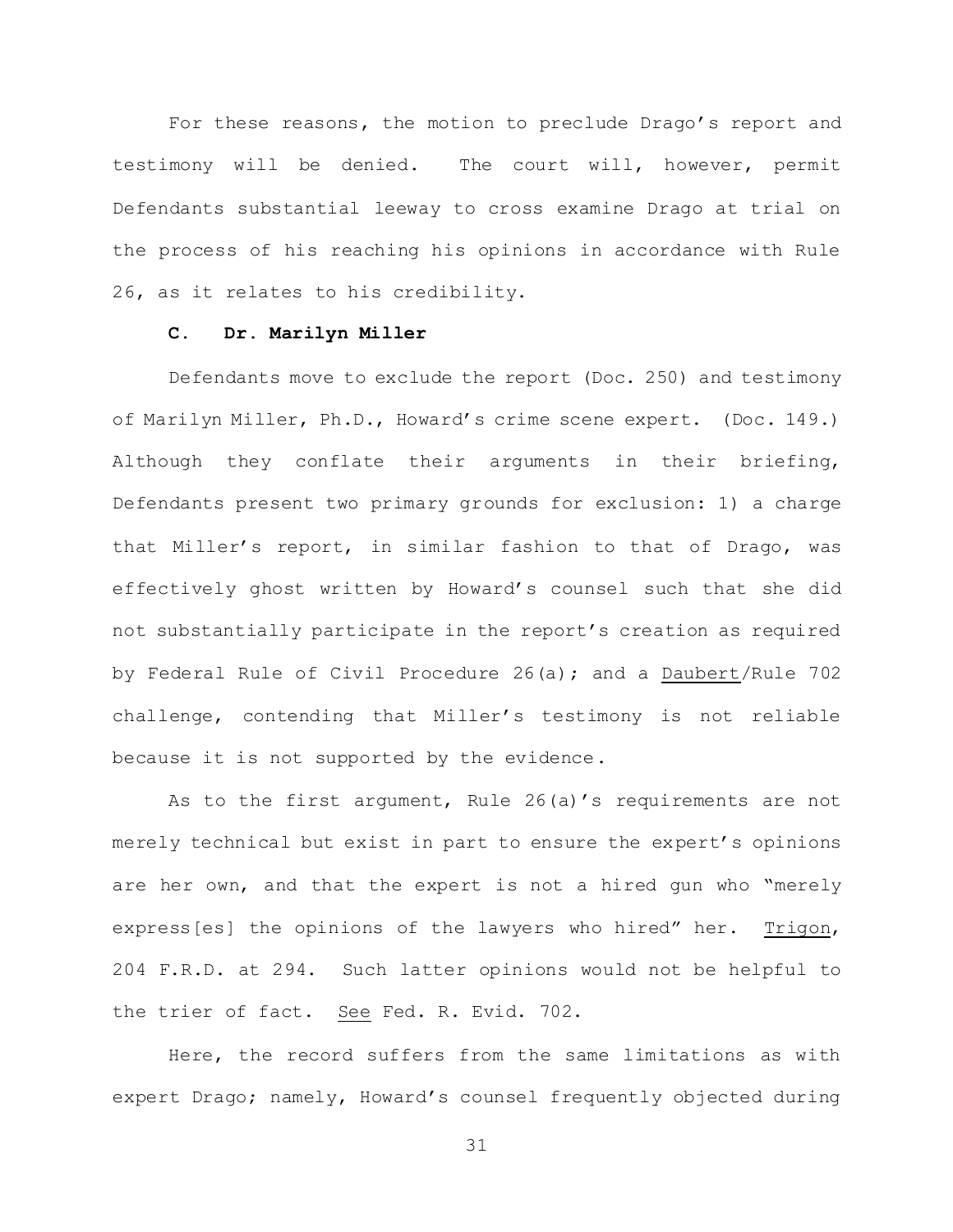Miller's deposition to defense counsel's questions about the process of creating the report and directed Miller not to answer. Unfortunately, as with Drago, there was also no subsequent resolution of the dispute through a motion to compel. However, what record evidence that does exist is troubling. At her deposition, Miller stated that she merely gave a "template" of her report to Howard's counsel. In relevant part, she testified:

Q. Well, Mr. [Drago] testified that he had a conversation with the Plaintiff's lawyers. Then they prepared a report and sent it to him. Was that done in this case?

A. No.

Q. Did you actually type up your report?

A. I have a template that I will often use for affidavit purposes. And then also -- so that part was written. And then we had a general conversation over the phone where –-

Q. And I don't want to know the details of it.

A. Okay. That was the beginning of the interaction with the attorneys.

Q. And so in the template that you provided to the attorneys for Mr. Howard, did that contain any opinions that you had formulated in this case?

A. No.

Q. And --

A. What it did was it gave the outline of how I normally prepare affidavits. And that didn't necessarily follow civil guidelines.

(Doc. 149-1 at 54:16-55:14.) At this point, Howard's counsel objected "to any further inquiry" and instructed Miller not to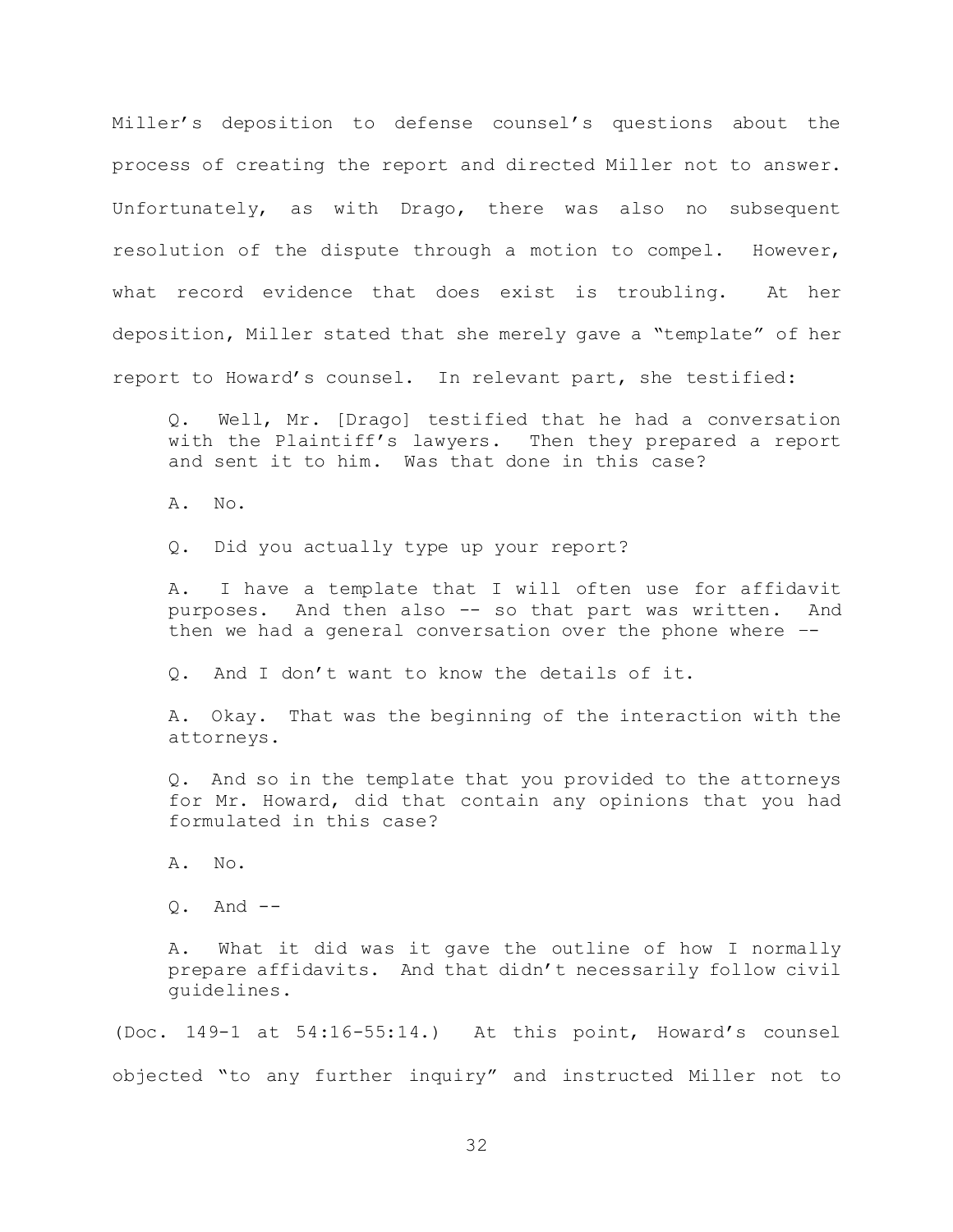answer questions, including the following:

So the affidavit, when it came back to you, did it contain opinions about this case? (Id. at 56:2-3.)

So to just clarify, the template for your report, you sent that to Mr. Howard's attorneys. And when you sent that, it did not contain any of your opinions in this case, correct? (Id. at 56:20-24.)

The template that you provided to Plaintiff's Counsel, was that returned to you with opinions that you ultimately have adopted? (Id. at 57:20-22.)

Now the report is dated July 31, 2019. When did you send the template to Mr. Howard's attorney? (Id. at 58:3- 5.)

Who did you send your template to? (Id. at 58:12-13)

When did you first receive your template back that contained any opinions that you have ultimately adopted? (Id. at 58:17-19.)

In preparation of your report, the two references here, were they identified in the template of your report that you gave to Mr. Howard's attorneys? (Id. at 63:12-15.)

Further, Miller's billing records indicate she spent a mere

2.5 hours on the case through the preparation of her report. (Doc. 148-8 at 3.) This negligible amount of time, combined with Miller's testimony that she gave a "template" that did not contain any of her opinions to Howard's counsel, strongly indicates that Howard's counsel actually prepared Miller's report.

In response, Howard relies heavily on the fact that, before she was retained for this case, Miller was retained by Howard's post-conviction counsel and testified at his August 2016 postconviction DNA hearing. In preparation for that prior work, Howard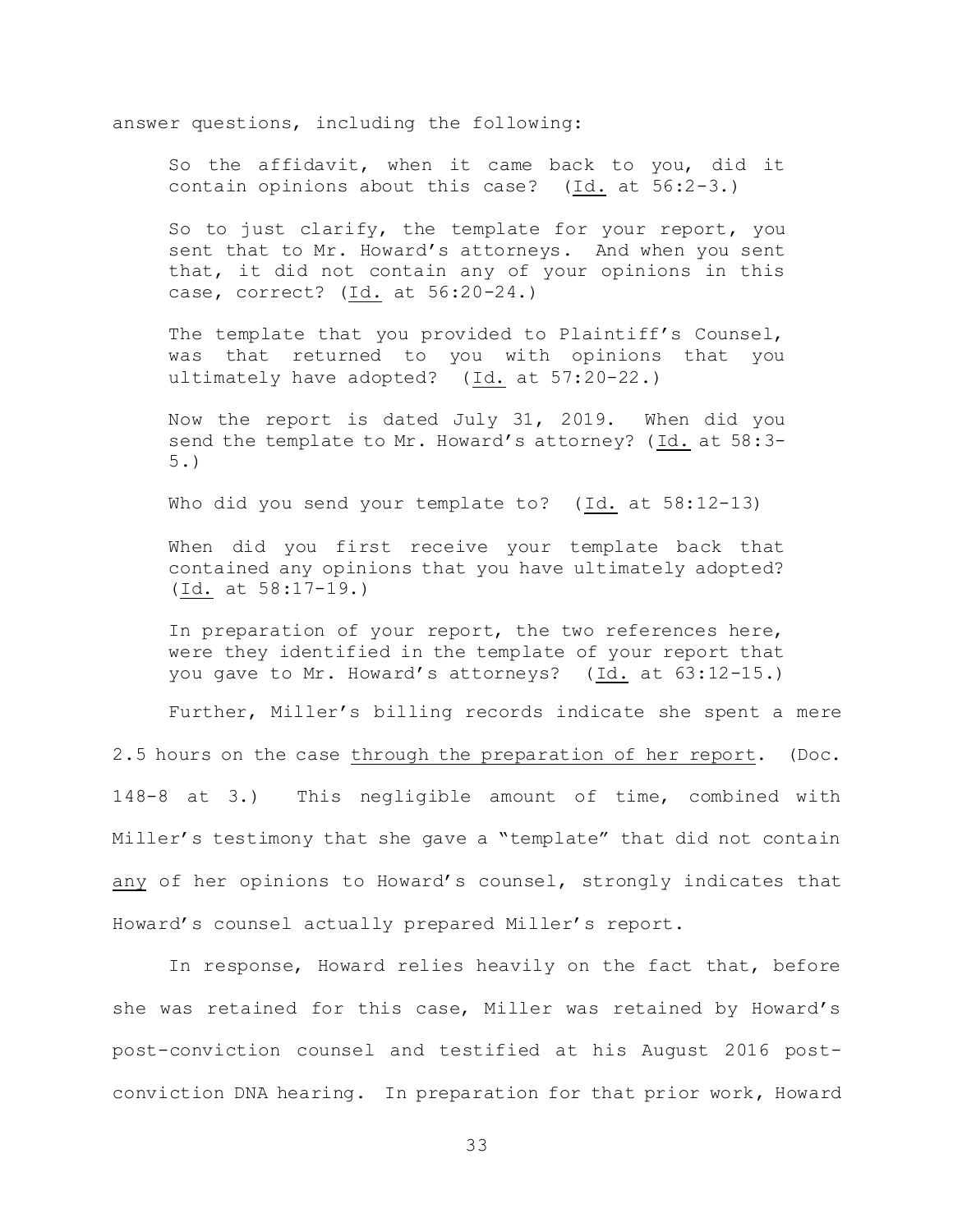says, Miller reviewed many of the same materials. Howard argues that, in the present case, Miller is "offer[ing] some of the same opinions she had already reached and testified to during Plaintiff's post-conviction proceedings in 2016." (Doc. 209 at 4.) In other words, Howard says, Miller did substantially participate in the creation of the report because, three years prior, she reviewed the same materials and gave the same opinions. (See id. at 19-21 ("[I]t is beyond any dispute that Prof. Miller had 'prior substantive input' in the opinions — again, because she formulated the opinions and testified to them years before her report was written. Counsel's assistance in summarizing the opinions she had already testified to — before Prof. Miller reviewed, edited, and signed the report under penalty of perjury as accurately reflecting her opinions — is perfectly permissible under Rule 26.").)

A careful review of Miller's 2016 testimony and 2019 report for this case does not fully support this contention. In her 2019 report, Miller offers three main opinions: 1) "the evidence collected and documented from the murders of Doris and Nishonda Washington indicates that sexual assaults were committed on both women at the crime scene close to the time of their deaths"; 2) "a detective or crime scene investigator with minimal competence and training based on minimally acceptable practices in crime scene investigation in 1991 would have searched for evidence of sexual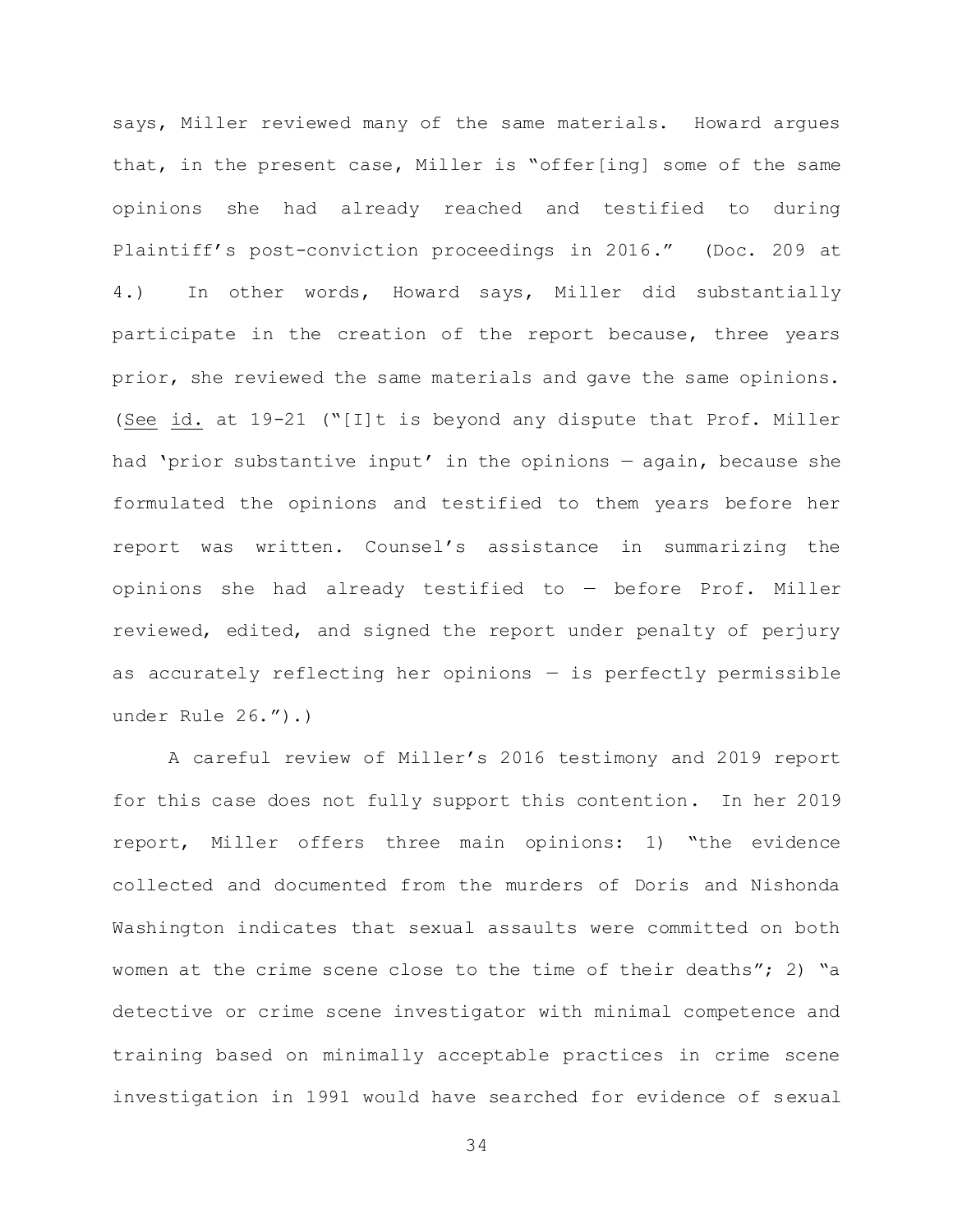assaults and perpetrator DNA at the scene of the Washington murders"; and 3) the "evidence from the crime scene does not indicate that the fire was set primarily or for the sole purpose of destroying the bodies and hiding evidence on the bodies." (Doc. 250-1 ¶¶ 32-34.)

Miller can fairly be said to have previously testified as to the first opinion at the 2016 post-conviction hearing. When asked by Howard's post-conviction counsel at that hearing, "[D]o you have an opinion as to whether a sexual assault took place in connection with these murders at this crime scene?", Miller answered in the affirmative and testified, "[T]here was a sexual assault committed at this crime scene." (Doc. 209-1 at 133:21- 134:2.)

Miller did not directly testify to the second opinion in 2016. The closest she comes is, when asked "do you have an opinion as to whether the killers would have left DNA in and on these women?", she responds affirmatively and states, "that would be clear evidence to look for." (Id. at 135:20-136:2.) However, in the context of the questioning, this opinion was offered to establish that DNA was recovered from the Washingtons and that it excluded Howard. This, after-all, was the purpose of the 2016 DNA hearing. She never testified that a detective with minimal competence and training would have looked for evidence of sexual assault. Nor would that have been likely since, unlike in this civil trial where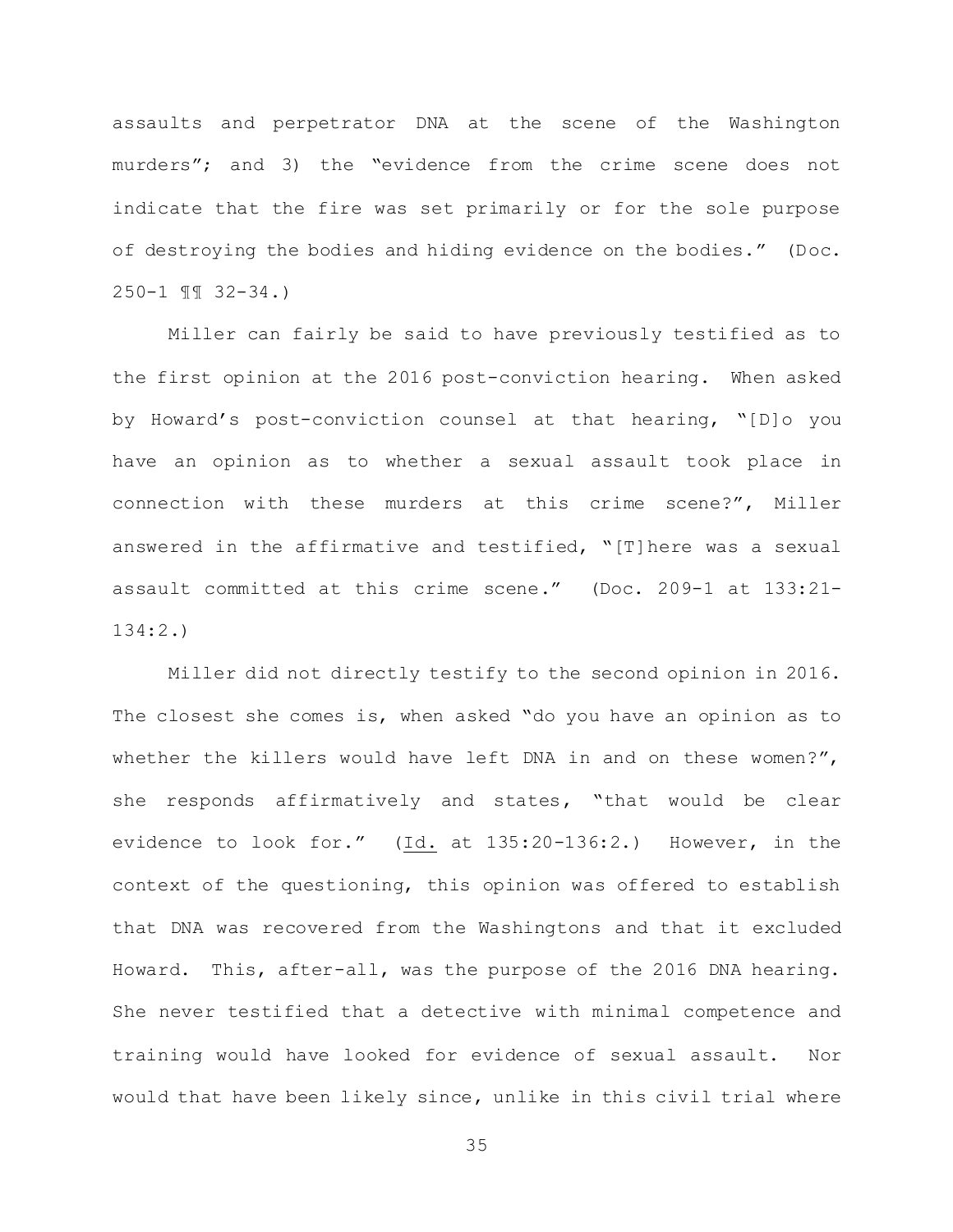Dowdy is a Defendant, his competence was not an issue at the 2016 hearing. What makes this a slightly closer call is that later in that 2016 hearing, she did outline multiple actions that "could have been done" by the investigators, including collecting the bed sheet and searching it for fluids and hair, and she ultimately stated that "imposing the standards that I used as a crime scene investigator in the early '90s . . . I would have done more than what was done here." (Id. at 153, 165, and 174.)

As to the third opinion, when asked in the 2016 hearing why the perpetrators would set the apartment on fire, she responded, "To destroy any evidence that might be left and present, to disrupt it." (Id. at 151:24-25.) She stated that the Washingtons were "found in this crime scene that is attempted to be disguised by burning it down." (Id. at 146:24-25.) Later she spoke about "the fact that the scene has tried to be disrupted or destroyed with the fire" (id. at 172:4-5) and stated, "I can say there was a sexual assault, the victims were placed on this bed, there was a fire started to attempt to obliterate it, based only on the physical evidence I have" (id. at 174:10-13). This 2016 testimony refers to the destruction of the evidence, including the bodies and the rest of the crime scene. This is the natural reading of Miller's prior testimony that the fire was set "[t]o destroy any evidence that might be left and present." (Id. at 151:24 (emphasis added).) Now, Howard contends that Miller's opinion is that "that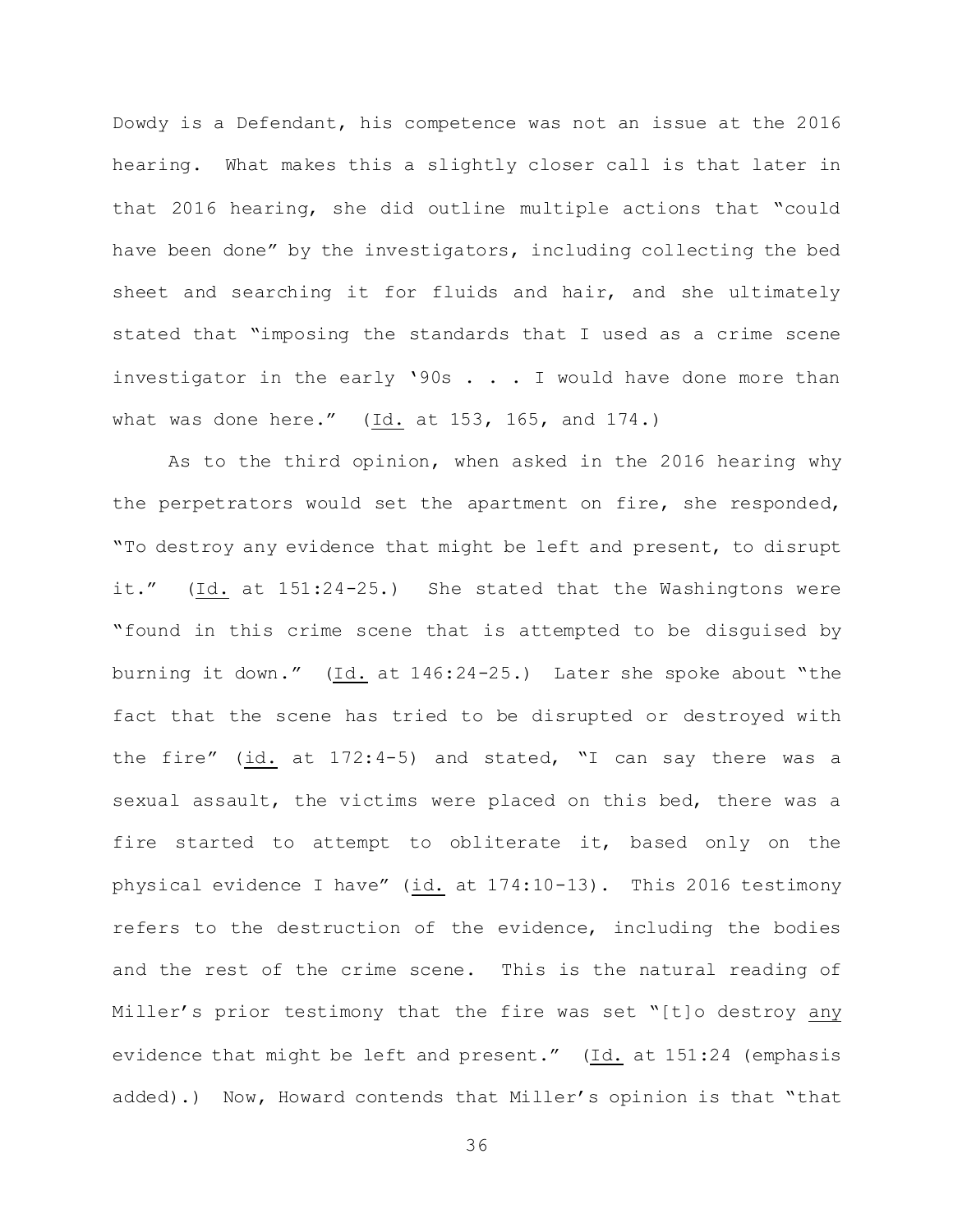no minimally trained crime scene investigator would conclude that the fire was set for either of those purposes ["to destroy the bodies or hide evidence]." (Doc. 209 at 5.)

Howard recognizes the inconsistencies between Miller's 2016 and 2019 opinions. His framing of Miller's key opinions in 2016 and in 2019 reveal differences in them (Doc. 209 at 4), and he contends that Miller was retained to provide "some" of the same opinions she reached in 2016 (id.).

To compound the problem, it is also apparent that the documents Miller reviewed prior to her 2016 testimony could not have included the documents she says she reviewed for her 2019 report. At the very least, four documents were not even in existence in 2016  $-$ - the transcript of her own 2016 testimony, Dowdy's 2019 deposition transcript, Judge Hudson's December 2016 Order vacating Howard's conviction, and Howard's 33-page (175 paragraph) complaint in this case. These documents total some 500 pages of material alone, which Miller says she reviewed in the 2.5 hours she spent on the case through the preparation of her report. (See Docs. 1, 87-2, 87-3, 209-1.)

In sum, as with Drago, Miller's report reveals substantial concerns. Despite counsel's assertions before this court, both in briefing and at the hearing, that Miller is merely reviewing the same documents and repeating the same opinions as in 2016, the record simply does not support this claim. Miller provided a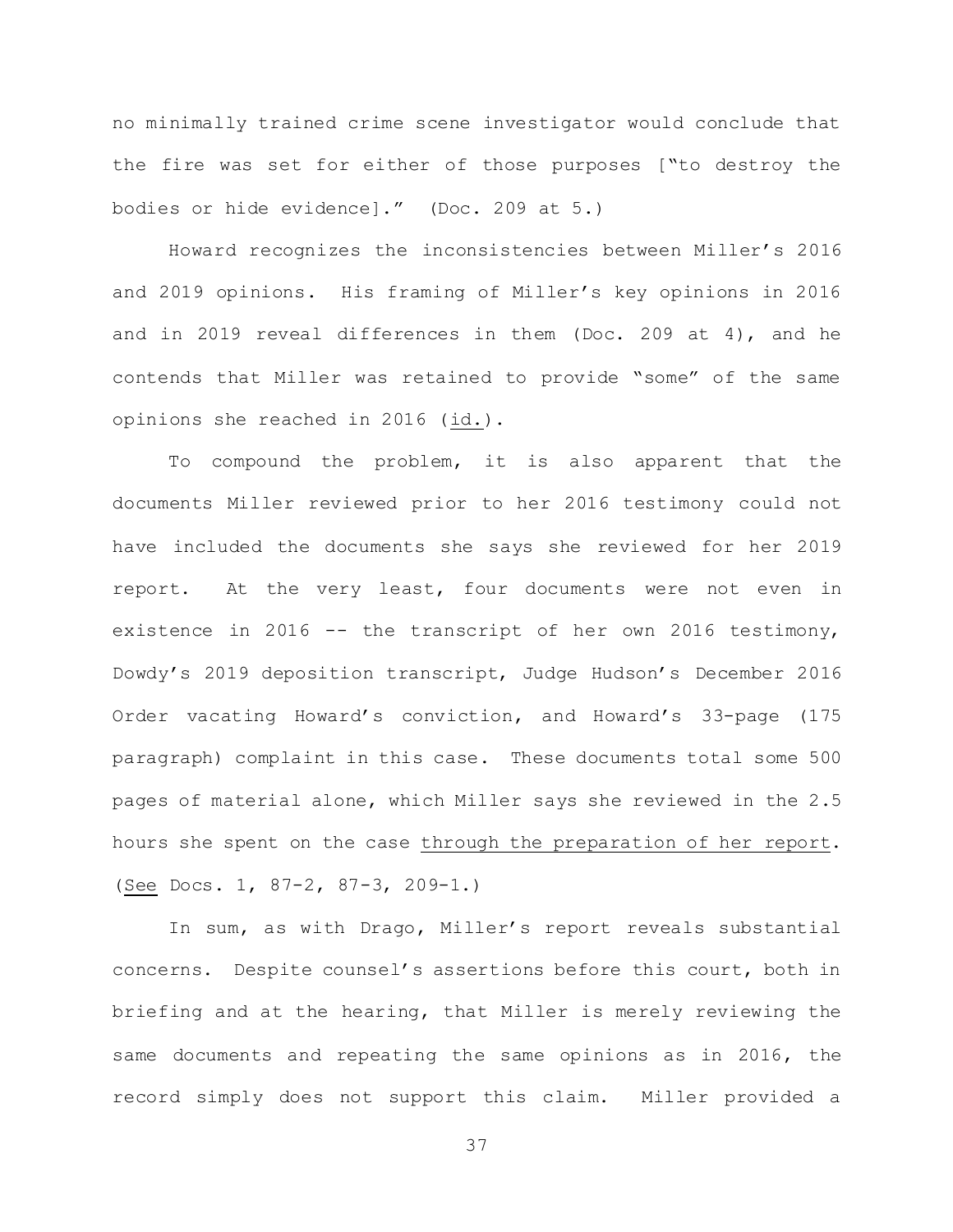"template" to Plaintiff's counsel containing none of her opinions; her billing records indicate she spent a total of 2.5 hours through the preparation of her report; her report states she reviewed at least four new documents that she would not have been able to review prior to her 2016 testimony, totaling about 500 pages, during these 2.5 hours; and her report contains opinions she did not express in 2016.

As the cases cited by Defendants indicate, once an expert purports to have prepared and signed a report, the opponent bears the burden of proving that the expert did not substantially participate in preparing it. See Trigon, 204 F.R.D. at 295 ("The burden of proving ghost writing rests with [the opponent of the evidence]."); Manning v. Crockett, 1999 WL 342715, at \*4 (N.D. Ill. May 18, 1999) (denying a motion to exclude expert testimony and noting that a renewed motion must be "accompanied by evidence supporting the conclusion that [the expert] lacked significant personal involvement in the preparation of his report"). Based on the record, the court finds that Defendants have met that burden here as to Miller's third opinion.

Given that Miller testified as to her report's first opinion (Doc. 250-1 ¶ 32) both in 2016 and in 2019, and because she gave similar testimony in 2016 as to the report's second opinion, she will be permitted to testify as to those opinions in this case. Even though counsel drafted Miller's report, counsel appears to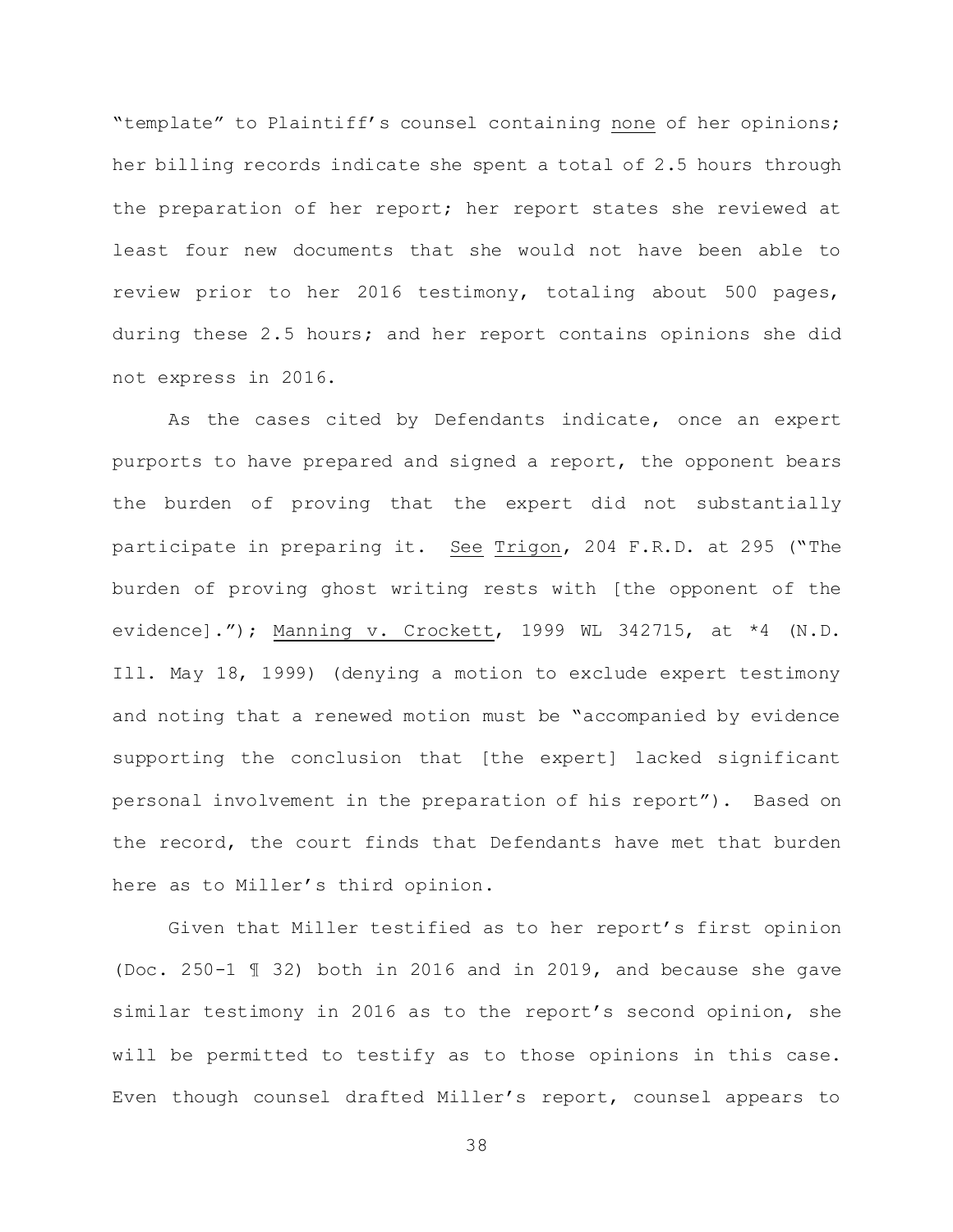have done so by importing these earlier opinions – of which Howard's counsel was aware -- into the report, and Miller has offered those as her own at this time. In this respect, the opinion can fairly be said to be Miller's, and Howard has demonstrated that his counsel's drafting was substantially justified. Indiana Ins. Co. v. Hussey Seating Co., 176 F.R.D. 291, 293 (S.D. Ind. 1997) (stating that "pursuant to [Federal] Rule [of Civil Procedure] 37(c), a party's failure to comply with rule 26(a) results in an 'automatic and mandatory' exclusion of expert testimony, unless the party to be sanctioned can show that the violation was 'justified or harmless.'"); Marek v. Moore, 171 F.R.D. 298, 302 (D. Kan. 1997) (considering ghost-writing under Rule 37(c)(1)'s "substantial justification" or "harmless" test, but finding it was not to an impermissible level).<sup>8</sup>

However, Miller will not be permitted to testify as to her third opinion. (Id. ¶¶ 33-34.) Not only did she not testify to that opinion in 2016, which is the only basis now offered to justify counsel's drafting of the opinion portion of her report,

a<br>B

<sup>&</sup>lt;sup>8</sup> While these cases pre-date Rule 26's 2010 amendment, some courts have continued to apply a similar standard. See, e.g., Harmon v. United States, 2017 WL 4098742 (D. Md. 2017) (relying on Indiana Insurance Company's finding that the failure to comply with Rule 26 was "harmless"); Mullen v. South Denver Rehabilitation, LLC, 2020 WL 6680358 (D. Co. 2020) (finding the same where counsel drafted a report after substantive conversations with the expert). As the Fourth Circuit has noted, "the basic purpose of Rule 37(c)(1) [is] preventing surprise and prejudice to the opposing party." S. States Rack & Fixture, Inc. v. Sherwin-Williams Co., 318 F.3d 592, 596 (4th Cir. 2003).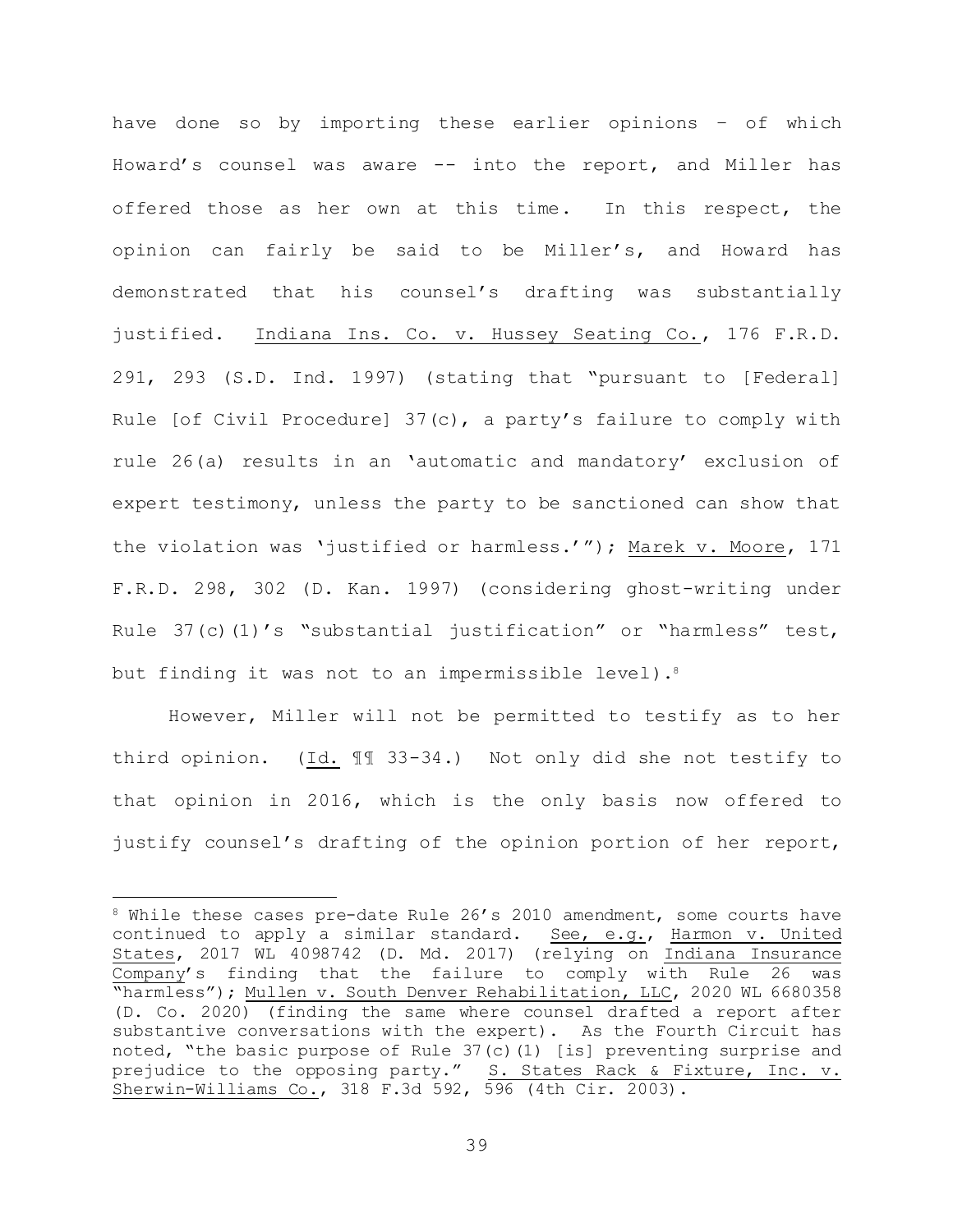she testified to just the opposite. Nor is there any indication that she somehow communicated this new opinion to Howard's counsel in advance. Rather, this opinion must have originated with counsel.9 But even if it were later adopted by Miller, that would not cure the defect. See Manning v. Crockett, 1999 WL 342715, \*3 (N.D. Ill. 1999) (noting that "preparing the expert's opinion from whole cloth and then asking the expert to sign it if he or she wishes to adopt it" conflicts with Rule  $26(a)(2)(B)$ ; Tindall v. H & S Homes, LLC, 2012 WL 3241885, \*2 (M.D. Ga. 2012) (explaining that an expert merely adopting a report prepared by counsel would "clearly exceed the level of assistance contemplated by Rule 26.").

Defendants' second argument is that Miller's opinions are not reliable under Federal Rule of Evidence 702. Because the court has excluded Miller's third opinion, only the first and second opinions will be considered as to this challenge.

Rule 702 provides four requirements that a witness qualified as an expert must meet in order to testify: (1) the expert's specialized knowledge will "help the trier of fact to understand

a<br>B

<sup>9</sup> This is further evidenced by Miller's difficulty explaining the basis for this opinion during her deposition. For example, Miller's report concluded that the fire in the Washingtons' apartment was not set to destroy evidence and the evidence showed the victims' clothes were removed during the sexual assault. (Doc. 250-1 at ¶ 34.) At deposition, however, Miller knew of no evidence indicating when the victims' clothing was removed (Doc. 149-1 at 74), admitted that she had no evidence to conclude when the clothes were removed (id. at 113), and could not opine on whether the victims were wearing clothes at the time the semen was deposited (id. at 77.)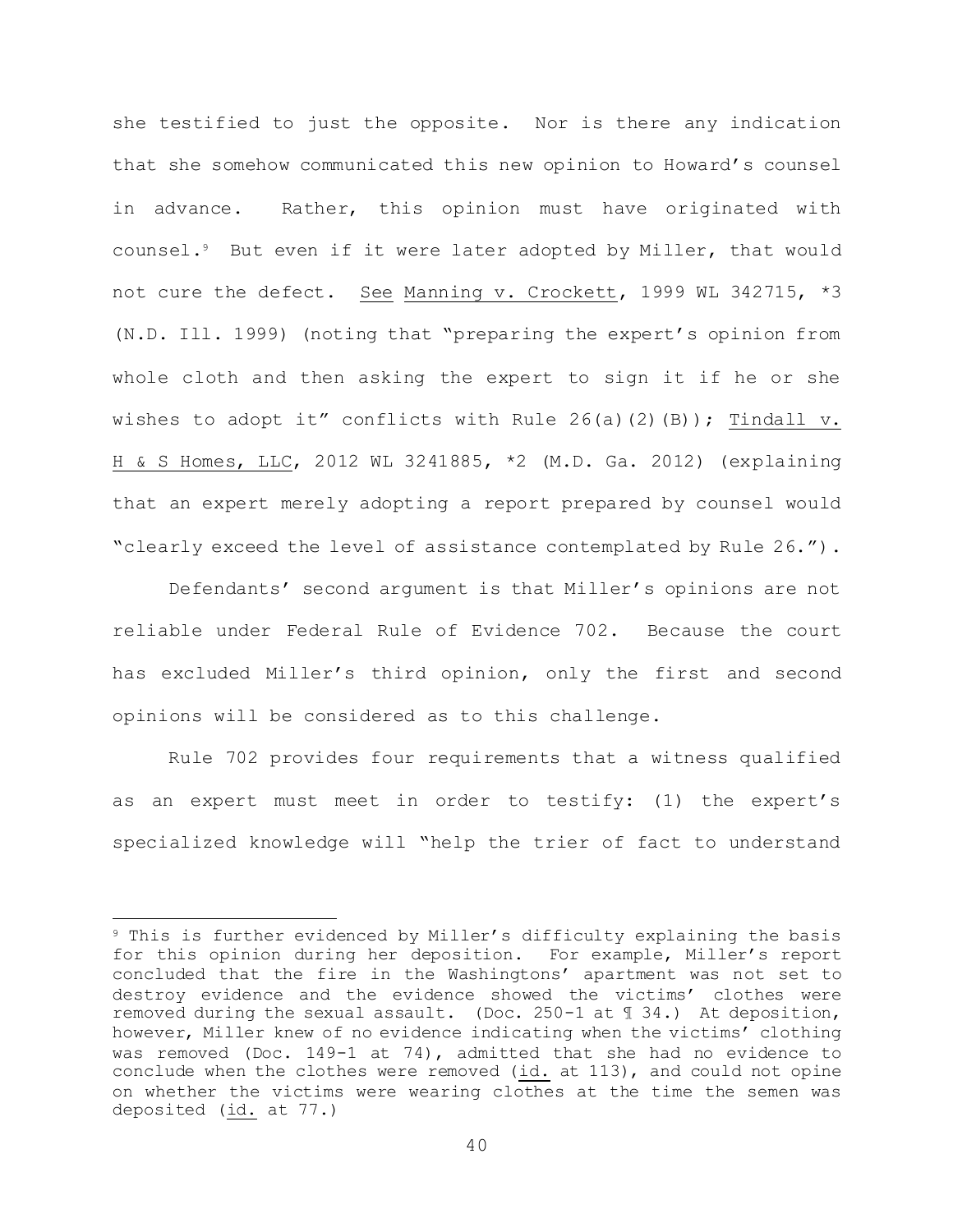the evidence;" (2) the testimony has a sufficient factual basis; (3) the testimony is the result of reliable methodologies; and (4) the expert reliably applied the methodologies to the facts. Fed. R. Evid. 702(a)-(d). The "proponent has the burden of establishing that the pertinent admissibility requirements are met by a preponderance of the evidence" pursuant to Federal Rule of Civil Procedure 104(a). See Fed. R. Evid. 702 Advisory Committee notes to 2000 amendment; Daubert v. Merrell Dow Pharmaceuticals, Inc., 509 U.S. 579 (1993); Sardis v. Overhead Door Corp., --- F.4th ---  $-$ , 2021 WL 3699753, at  $*8$  (4th Cir. 2021) (noting that the Federal Rule of Evidence Advisory Committee has recently stated that judges must "apply the preponderance standard of admissibility to Rule 702' requirements.") (quoting Advisory Comm. on Evidence Rules, Agenda for Committee Meeting 17 (Apr. 30, 2021). Proponents need not show by a preponderance that their experts are correct, but rather that "their opinions are reliable." In re Paoli R.R. Yard PCB Litigation, 35 F.3d 717, 744 (3d Cir. 1994); see also Daubert, 509 U.S. at 589 (1993). Reliability is a "flexible" inquiry focused on "the principles and methodology" used by the expert to ensure that the expert's opinion is "based on scientific, technical, or other specialized knowledge and not on belief or speculation." Daubert, 509 U.S. at 594-95; Oglesby v. Gen. Motors Corp., 190 F.3d 244, 250 (4th Cir. 1999).

Defendants argue that Miller's opinions are not reliable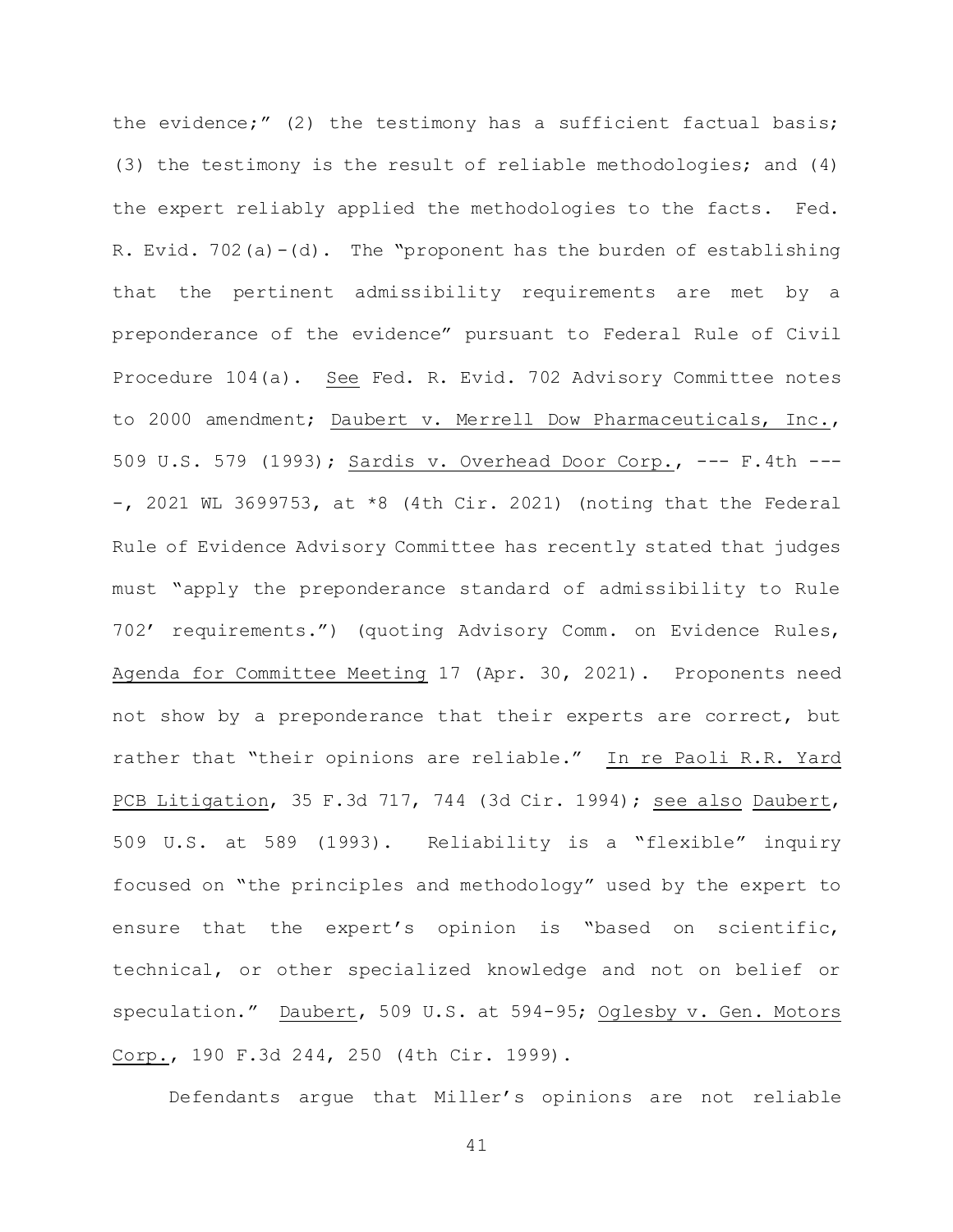because they are not supported by the evidence. Her first and second opinions are related. Her first opinion is that "the evidence collected and documented from the murders of Doris and Nishonda Washington indicates that sexual assaults were committed on both women at the crime scene close to the time of their deaths" (Doc. 250-1 ¶ 32); and her second opinion is that a minimally competent crime scene investigator "would have searched for evidence of sexual assaults and perpetrator DNA at the scene of the Washington murders" (id. ¶ 33). Defendants largely challenge her conclusions that the sexual assaults were committed "at the crime scene" and "close to the time of their deaths." (Doc. 150 at 9.) They point out the following: Miller cannot identify when the sperm/semen was deposited in the victims, as that is beyond her expertise; Miller cannot say where either victim was at the time of their sexual encounter, including in their apartment; Miller cannot say whether either woman was clothed when the sexual encounter took place; Miller cannot say when their bruises were inflicted; Miller cannot place the physical trauma in relation to the timing of the sexual encounters; Miller claims the presence of cream-colored fluid found in Nishonda's vagina was "highly suggestive" of a sexual assault and not consensual sex based on an "association I am making" because of the bodies being found nude, even though she conceded it could have come from a consensual act; Miller does not dispute the testimony of Dr. Thompson, the medical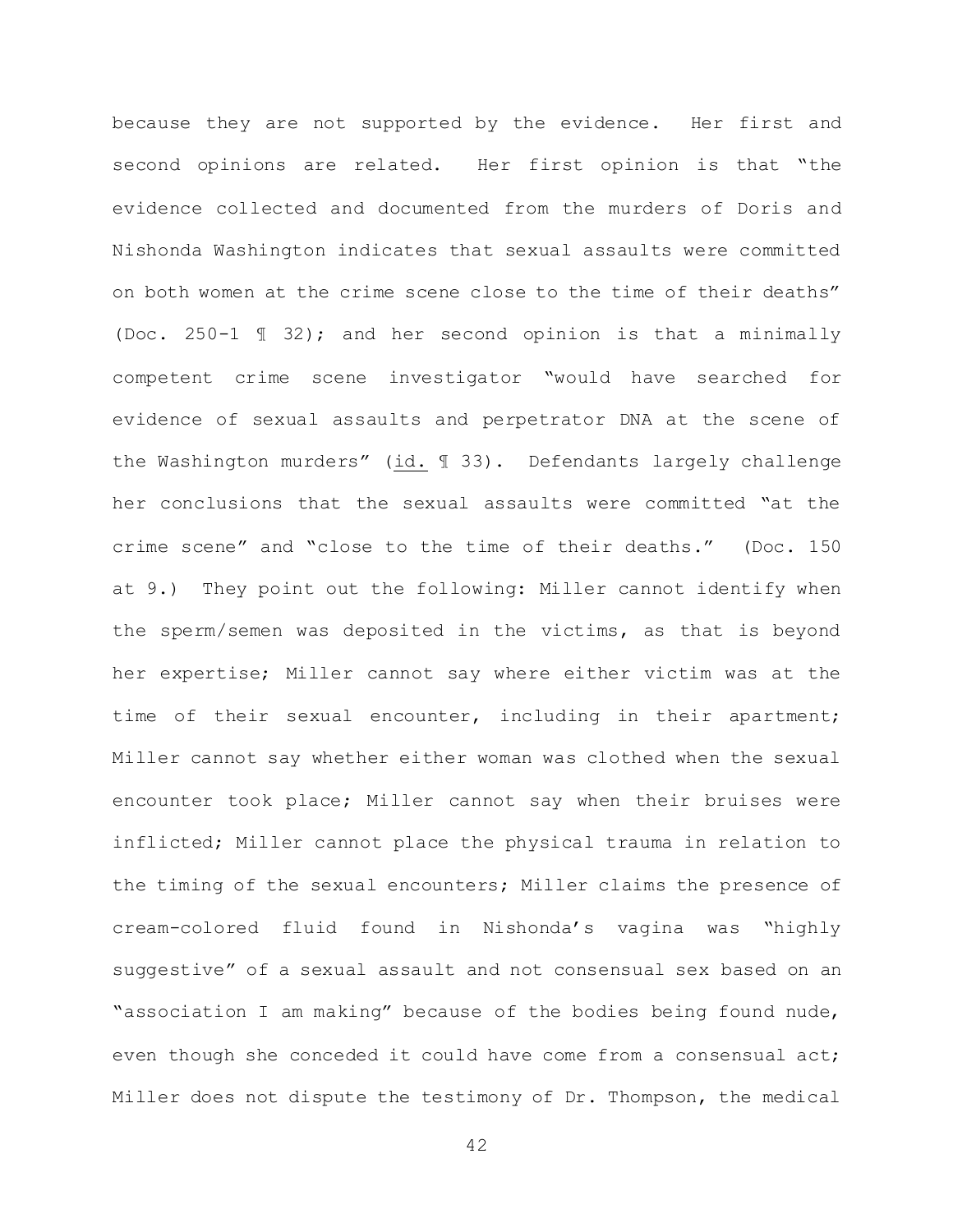examiner, that there is no evidence the sperm found in Nishonda's anal cavity was deposited at the time of her death; and Miller concedes that the sperm found in Nishonda's anal cavity could have drained from her vagina. (Doc. 150 at 9-14.)

Howard responds that Defendants misrepresent Miller's experience, which is as a crime scene investigator who opines on what a minimally-trained investigator would have done. (Doc. 209 at 9-10.) As to the first opinion, Howard contends that Miller opines only that "the evidence *indicates* Doris and Nishonda were sexually assaulted." (Id. at 11.) Howard argues that "Defendants misconstrue Prof. Miller's opinion that the evidence *indicates*  that Doris and Nishonda were sexually assaulted for an opinion, which she does not offer, that it *definitively establishes* that." (Id. at 12.) Howard also notes that Miller relies on the totality of the evidence, not any particular piece of it. (Id.) Finally, Howard argues that the predicates for Miller's opinions (such as that the sperm in Nishonda was deposited within 24 hours of her autopsy, and that the vaginal laceration in Doris was caused by an object at or near her death), are set out by the medical examiner.<sup>10</sup>

L,

<sup>10</sup> As to Nishonda, the medical examiner noted "examination of the external genitalia reveals minimal erythema of the labia and of the mucosa of the distal vagina. There is a moderate amount of cream-colored fluid within the vagina." (Doc. 87-18 at 2.) The medical examiner also noted "no spermatozoa are identified on examination of smears of the mouth and vagina. Spermatozoa heads are identified in a smear of the anus." Id. at 6. Miller combines the medical examiner's discovery of a cream-colored fluid in Nishonda's vagina with his finding that the anal smears revealed spermatozoa heads to conclude that "the spermatozoa was deposited within 24 hours of the autopsy." (Doc. 250-1 at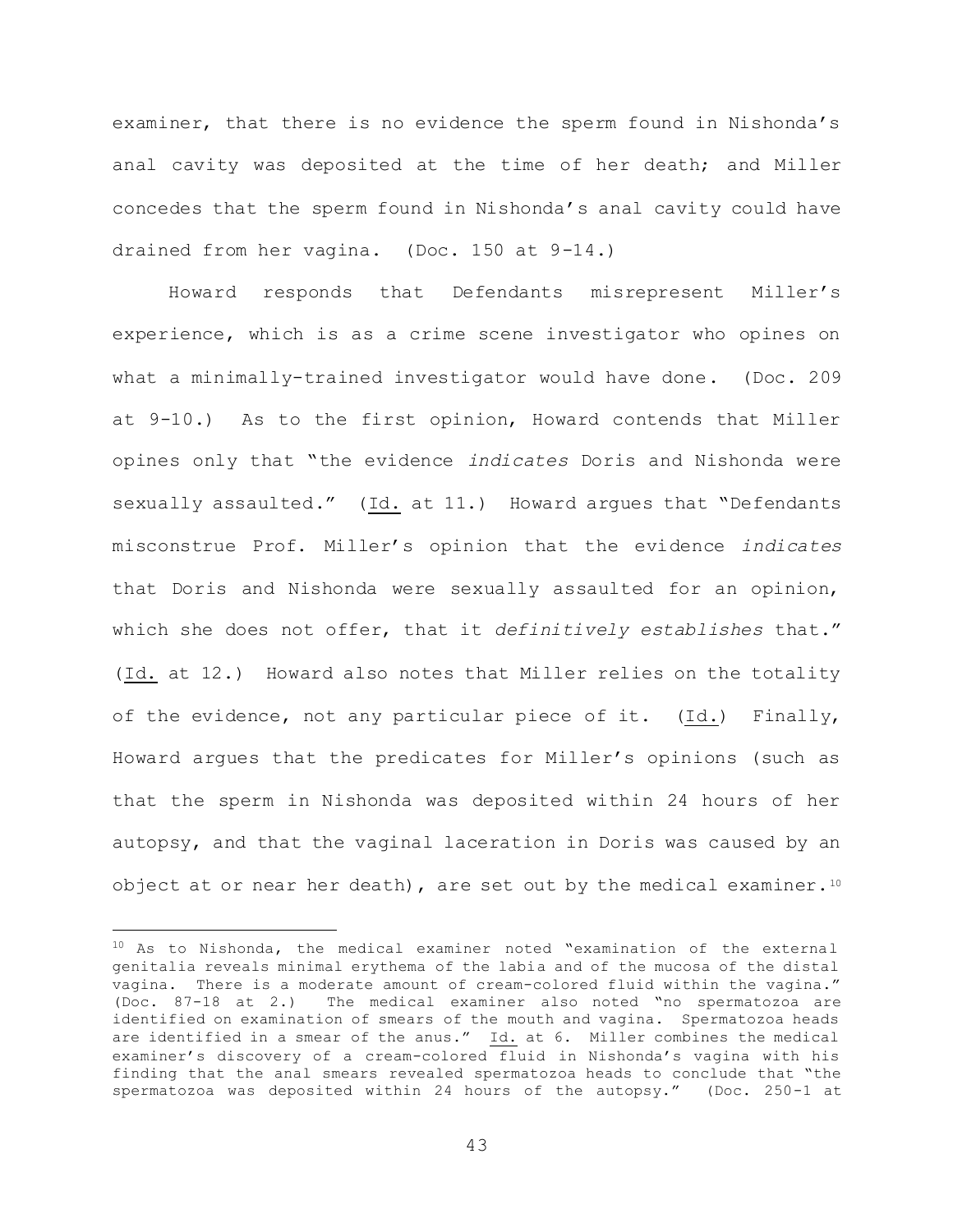(Id.)

L,

As a former crime scene investigator and current professor of forensic science, Miller offers her opinion as to the evidence at the crime scene of the Washington murders. (Doc. 149-1 at ¶¶ 32- 33.) This opinion is relevant to the claim that Defendant Dowdy both reported to prosecutors and testified at trial that there was no evidence that either Doris or Nishonda was sexually assaulted and that he never investigated the Washington murders as sexual assaults. Miller's opinion as to what evidence would be important to a crime scene investigator and why will assist the trier of fact to understand the underlying evidence of the Washington murders to reach a conclusion about Dowdy's subsequent actions in investigating the crime. As such, it is relevant under Rule 702. Belville v. Ford Motor Co., 919 F.3d 224, 232 (4th Cir. 2019) (noting that an expert's opinion is relevant if it has "a valid scientific connection to the pertinent inquiry").

But Howard's explanation for how she articulates her first opinion is unsatisfactory, as the standard for admissibility and for liability in this instance is not "definitiveness," but rather a "preponderance." It is unclear whether by "indicates" Miller

<sup>¶</sup> 32b.) As to Doris, the medical examiner stated at Howard's 1995 trial that "something would have had to have been placed inside the vagina … to [cause] some pressure put upon it to cause that tear." (Doc. 87-13 at 19-21.) Miller claims that the medical examiner "concluded from autopsy that an object had to have been inserted into Doris Washington's vagina." (Doc. 250-1 at ¶ 32e.) While the medical examiner did not state that in his autopsy report, he did testify to that effect in Howard's 1995 trial.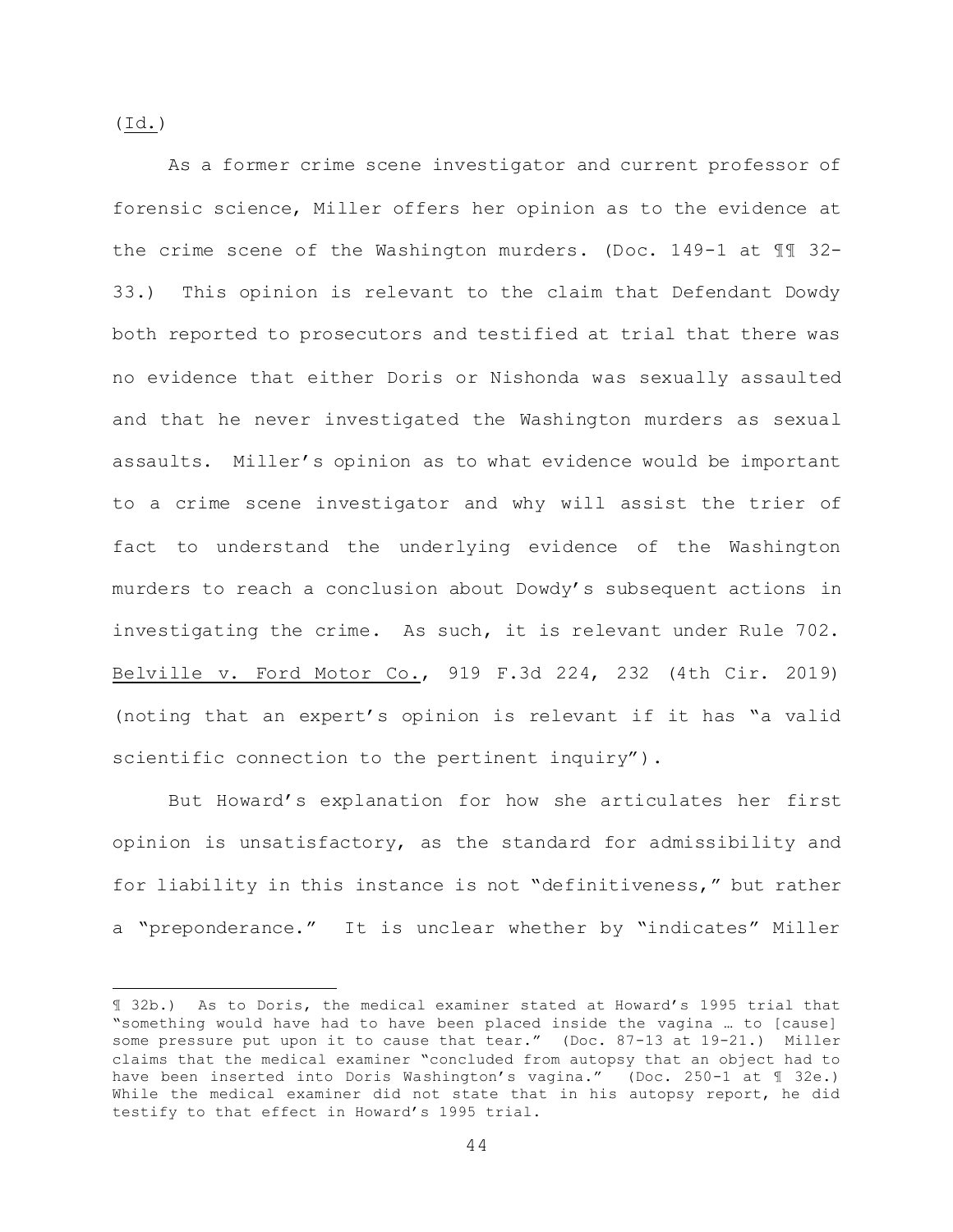means that the evidence "is consistent with" or "supportive of" a sexual assault, or rather that "more likely than not" a sexual assault occurred. If it is the latter, Miller has not demonstrated by a preponderance that she has a sufficient factual basis for, or applied a reliable methodology to render, a probability opinion. As Defendants point out, there are simply too many factual questions Miller cannot answer. For example, Miller's report concludes that the evidence from the Washington murders indicates that sexual assaults were committed at the crime scene "close to the time of their deaths." (Doc. 250-1 ¶¶ 32-34.) In her deposition, however, Miller was unable to identify how long the sperm was deposited in either victim, admitted that any opinion as to the time sperm was deposited was beyond her expertise, and does not know where the victims were when the sperm was deposited. (Doc. 149-1 at 69-71.)

Thus, Miller may opine as to what a crime scene investigator would have regarded to be important evidence and what steps should have been taken to conduct the investigation. To the extent Defendants argue that facts upon which Miller relies are either disputed or unknown to her, that goes to the weight of her opinions and is properly the subject of cross-examination. See Bresler v. Wilmington Tr. Co., 855 F.3d 178, 195 (4th Cir. 2017) ("[Q]uestions regarding the factual underpinnings of the expert witness' opinion affect the weight and credibility of the witness' assessment, not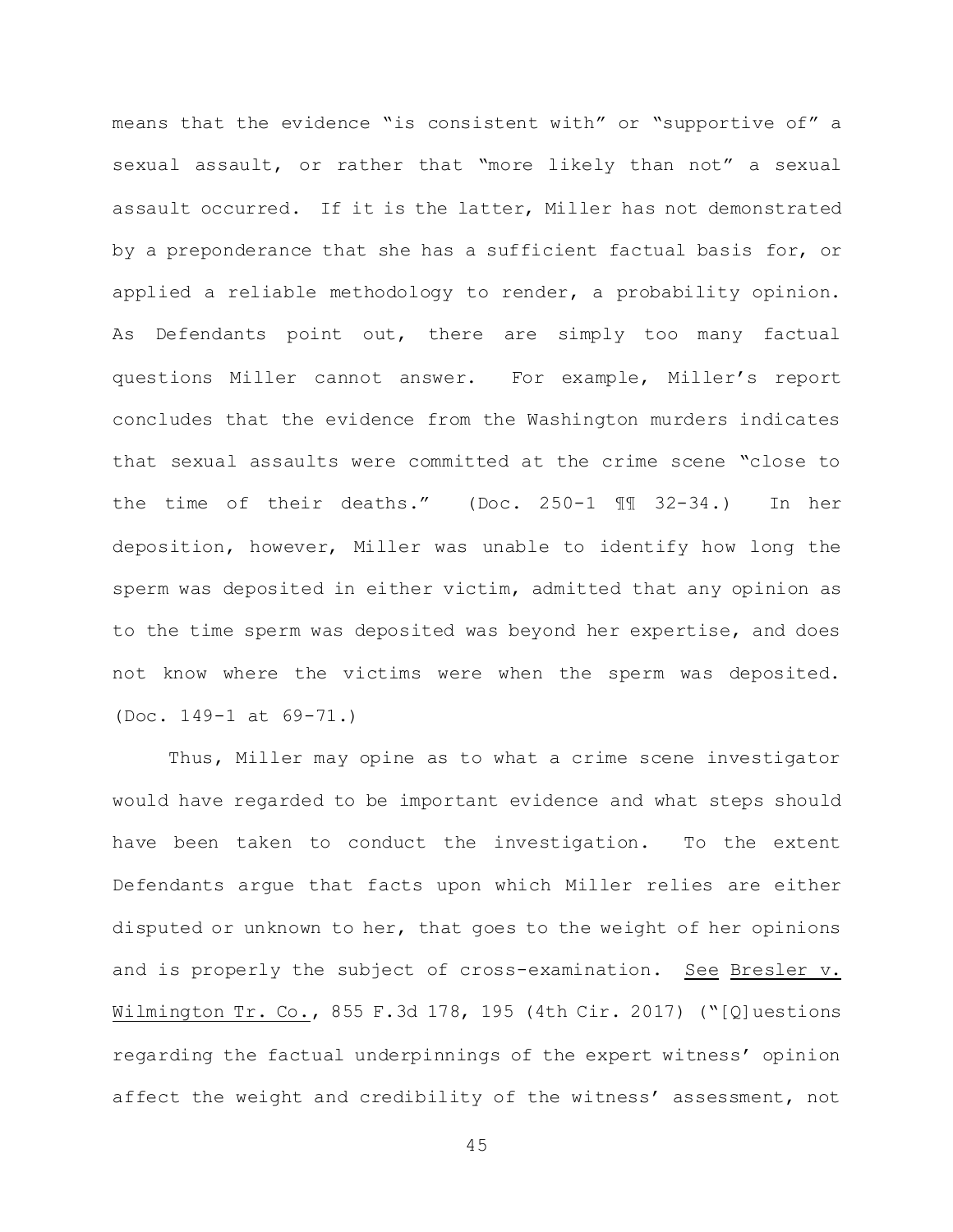its admissibility.") (alterations, citation, and quotations omitted).

Accordingly, Defendants' motion to preclude Miller's report and testimony is granted in part as to Miller's first opinion, denied as to her second opinion, and granted as to her third opinion.

## **D. Dr. Moira Artigues**

i<br>L

In two separate motions, Defendants move to exclude certain testimony from Dr. Moira Artigues, a psychiatrist designated by Howard as an expert witness. (Docs. 151, 153.)

Defendants first move to preclude Dr. Artigues's testimony and report to the extent it purports to analyze or explain Howard's demeanor during his deposition or at trial. (Doc. 151.) Howard opposes the motion. (See Doc. 205.) At the court's direction following the hearing on July 23, 2021, the parties conferred and on July 30, 2021, submitted a joint filing that reports they have resolved this motion. (Doc.  $255.$ )<sup>11</sup> This motion (Doc. 151) will

 $11$  The parties have agreed that Dr. Artigues (1) may testify about the symptoms of Post-Traumatic Stress Disorder ("PTSD") and her observations of how those symptoms were displayed during her personal interviews with Howard, to the extent those observations are consistent with her report; (2) may testify generally that she was provided and watched a copy of Howard's deposition testimony dated 10/01/2019 and she observed symptoms during his deposition similar to those she observed in her personal interviews with Howard; and (3) may not testify about or analyze any particular testimony from Howard at his deposition or trial, and neither Dr. Artigues nor Howard's counsel may present or refer to any particular testimony from Howard's deposition or any particular testimony from Howard while Dr. Artigues is testifying. (Doc. 255.)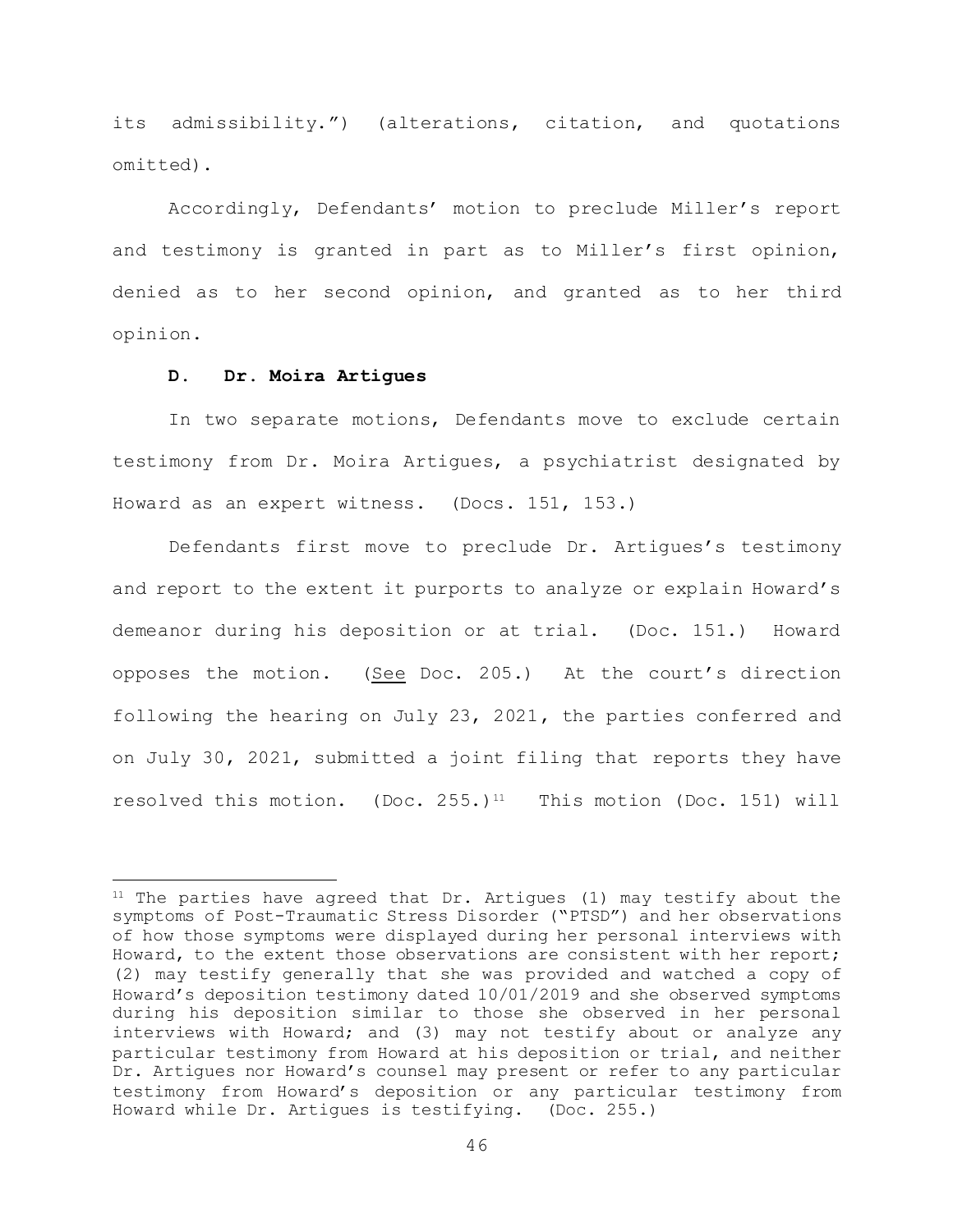therefore be deemed moot.

L,

Defendants also move to exclude the report and testimony from Dr. Artigues to the extent it states or implies "that she has reached an expert conclusion through her examination of [Howard] that [he] has suffered harm arising from the alleged 'wrongful' nature of his imprisonment as distinguished from harm that arose from a lengthy period of incarceration generally." (Doc. 153 at 1-2.)<sup>12</sup> Defendants do not contest the admissibility of Dr. Artigues's diagnosis of PTSD, nor do they contest Dr. Artigues's attribution of that condition to Howard's incarceration. Rather, they narrowly challenge the conclusion that the condition was caused by his wrongful incarceration.

This inquiry is governed by Federal Rule of Evidence 702, the standards of which have already been set out. Defendants challenge the reliability of Dr. Artigues's opinions. "A reliable expert opinion must be based on scientific, technical, or other specialized knowledge and not on belief or speculation, and inferences must be derived using scientific or other valid methods." Cooper v. Smith & Nephew, Inc., 259 F.3d 194, 200 (4th

<sup>&</sup>lt;sup>12</sup> In this motion, Defendants also move to preclude the introduction of testimony from Dr. Artigues that states or implies that Howard "has been exonerated or adjudged innocent or . . . wrongfully convicted or incarcerated." (Doc. 153 at 1.) For the reasons stated earlier in this opinion, Dr. Artigues shall not refer to any finding of "actual innocence" in the December 2016 Order by the governor's Pardon of Innocence. As the parties agree, however, Dr. Artigues may opine based on the assumption that Howard was wrongfully convicted, should a jury so conclude. (Doc. 246 at 27.)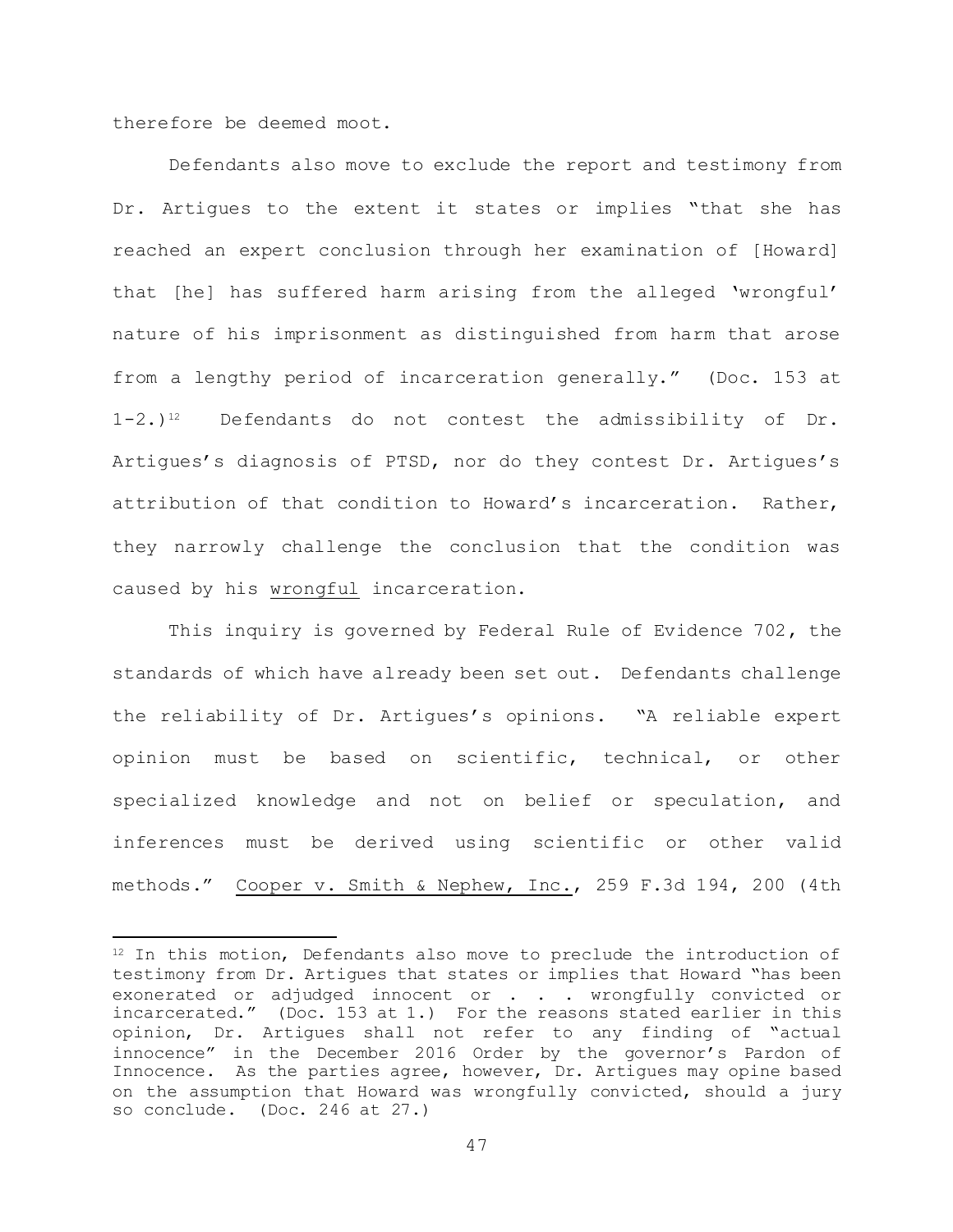Cir. 2001) (quoting Oglesby v. Gen. Motors Corp., 190 F.3d 244, 250 (4th Cir. 1999)). To guide this "gatekeeping" function, the Supreme Court has identified several non-exhaustive factors useful for evaluating the reliability of proposed expert testimony, which include:

(1) whether a theory or technique can be or has been tested; (2) whether it has been subjected to peer review and publication; (3) whether a technique has a high known or potential rate of error and whether there are standards controlling its operation; and (4) whether the theory or technique enjoys general acceptance within a relevant scientific community.

Id. at 199 (citing Daubert, 509 U.S. at 592–94). Howard must establish the admissibility of Dr. Artigues's testimony by "a preponderance of proof." Id. However, "[t]he trial court's role as a gatekeeper is not intended to serve as a replacement for the adversary system." In Re Lipitor Mktg., Sales Pracs. & Prods. Liab. Litig., 892 F.3d 624, 631 (4th Cir. 2018). And while "the holding of Daubert is as readily applicable in cases involving psychologists as in those in which the proffered expert testimony is of a more scientific nature," United States v. Guild, No. 1:07cr404, 2008 WL 153764, \*2 n.1 (E.D. Va. Jan. 14, 2008), courts have also "recognized a particular need to employ a 'flexible' test in areas outside of the hard sciences," Coal. for Equity & Excellence in Md. Higher Educ. v. Md. Higher Educ. Comm'n, 295 F. Supp. 3d 540, 551 (D. Md. 2017) (citing United States v. Simmons, 470 F.3d 1115, 1122–23 (5th Cir. 2006)). Once an expert's opinion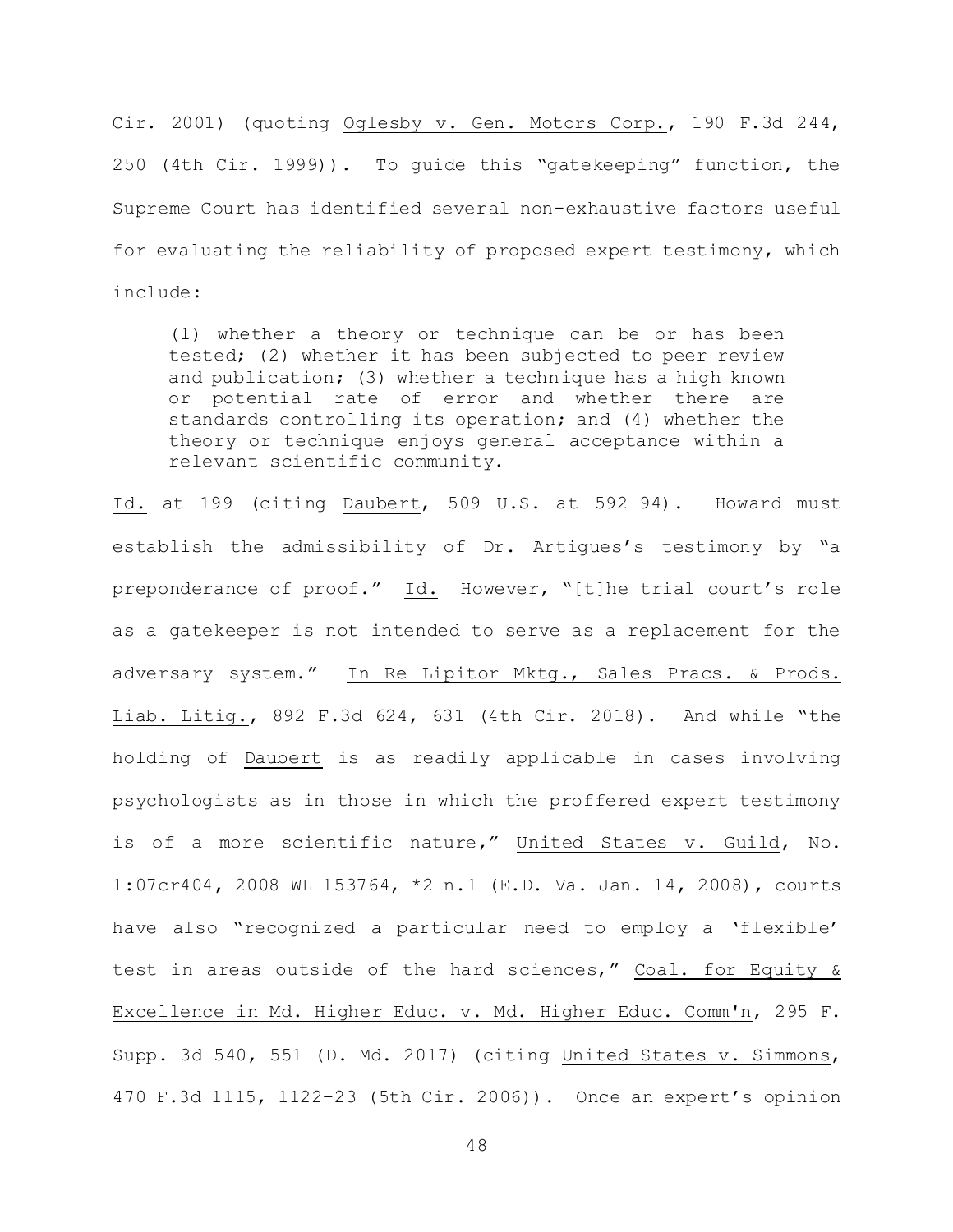crosses Rule 702's preponderance threshold, the "conventional devices" of "[v]igorous cross-examination, presentation of contrary evidence, and careful instruction on the burden of proof," are "the traditional and appropriate means of attacking shaky but admissible evidence." Id. (quoting Daubert, 509 U.S. at 596).

Defendants do not challenge Dr. Artigues's qualifications and do not contend her conclusion that Howard suffers from PTSD is inadmissible. (See Doc. 154 at 9.) Rather, they contend that Dr. Artigues has no basis to conclude that Howard suffered a particular harm based upon his "wrongful" incarceration, (id.), and that she did not conduct a differential diagnosis to exclude the effects of incarceration generally from those of "wrongful" incarcerations, (Doc. 237 at 3). They further criticize the literature regarding the effects of wrongful incarceration on which Dr. Artigues relied because "without a comparison group of interviews with people who were imprisoned who did not have their convictions overturned[,] they provide no scientifically reliable basis to determine which if any of those symptoms are unique to people whose convictions were wrongful." (Id. at 4; Doc. 154 at 10-12.) Howard responds that Dr. Artigues reliably performed a differential diagnosis in determining the cause of Howard's PTSD and that the literature upon which she relied, which has been published in peer-reviewed journals, represents reliable qualitative research. (Doc. 206 at  $12 - 16.$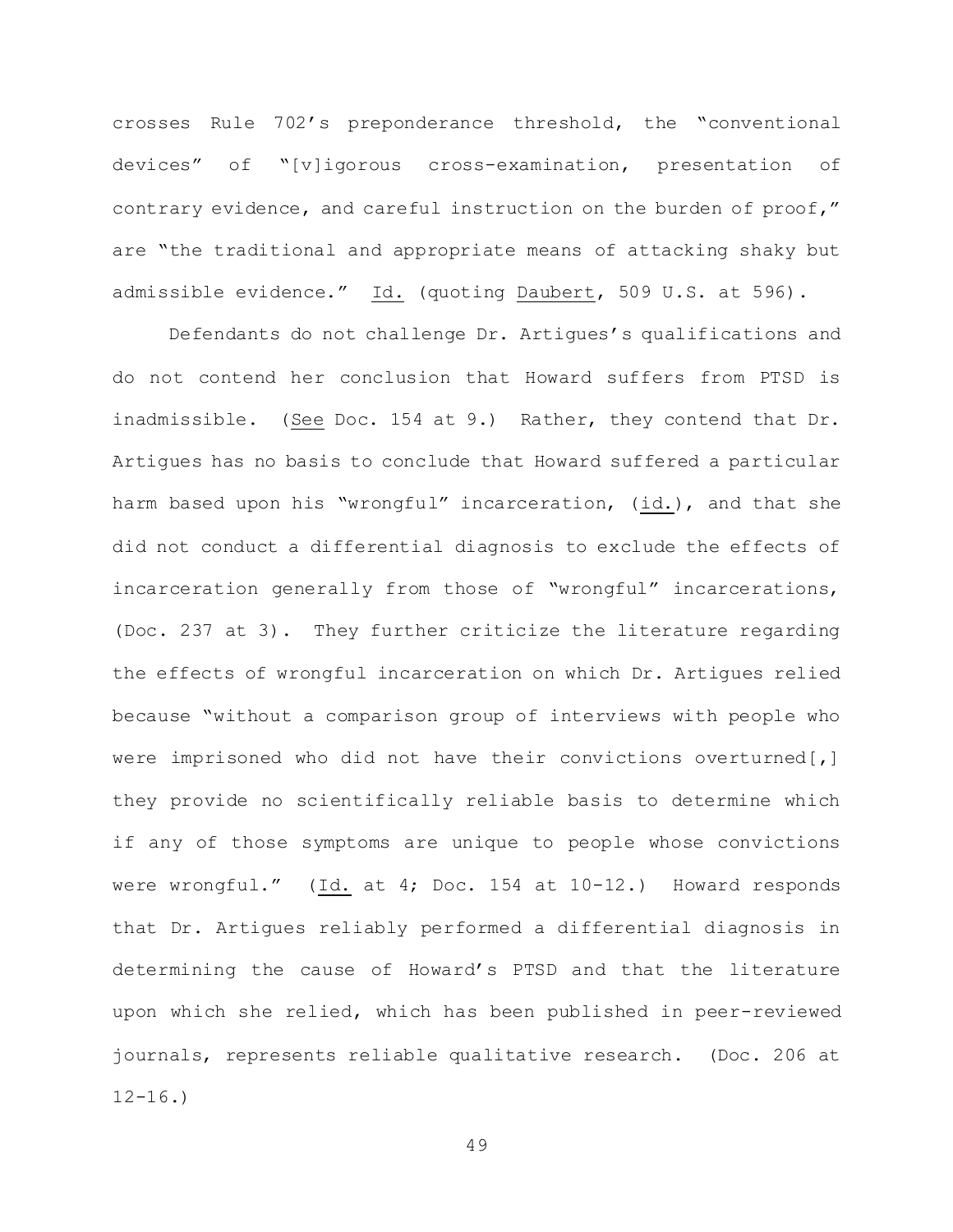In her report, Dr. Artigues purports to conduct a differential diagnosis in evaluating Howard.13 Specifically, she compares the symptoms she observed in Howard to the American Psychiatric Association's Diagnostic and Statistical Manual of Mental Disorders (DSM-5) criteria for PTSD and finds he meets the diagnostic criteria for that condition. (Doc. 152-1 at 14-15.) She also eliminates other potential causative factors, such as his early exposure to violence, by examining his prior mental health examinations to determine the time of the onset of symptoms. (Id. at 12-13.) Up to this point, Defendants do not challenge the propriety of Dr. Artigues's methodology. (See Doc. 237 at 2-3.)

Dr. Artigues then goes on to compare Howard's symptoms with those described in selected research literature regarding the effects of long incarcerations on innocent individuals, concluding that Howard has "suffered in the ways that the literature regarding exonerees has shown."14 (Doc. 152-1 at 16-19.) For example, Dr.

a<br>B

<sup>13</sup> A differential diagnosis is "a standard scientific technique of identifying the cause of a medical problem . . . by determining the possible causes for the patient's symptoms and then eliminating each of these potential causes until reaching one that cannot be ruled out or determining which of those that cannot be excluded is the most likely." Westberry v. Gislaved Gummi AB, 178 F.3d 257, 262 (4th Cir. 1999).

<sup>&</sup>lt;sup>14</sup> Defendants have not argued that Artigues is improperly bolstering her opinion by so testifying nor is it apparent precisely how Artigues intends to present such testimony, so the court does not consider that potential issue. United States v. Tran Trong Cuong, 18 F.3d 1132, 1144 (4th Cir. 1994) (stating that an expert may not bolster the reliability of his own opinion by testifying about a non-testifying expert witness' credentials and opinion).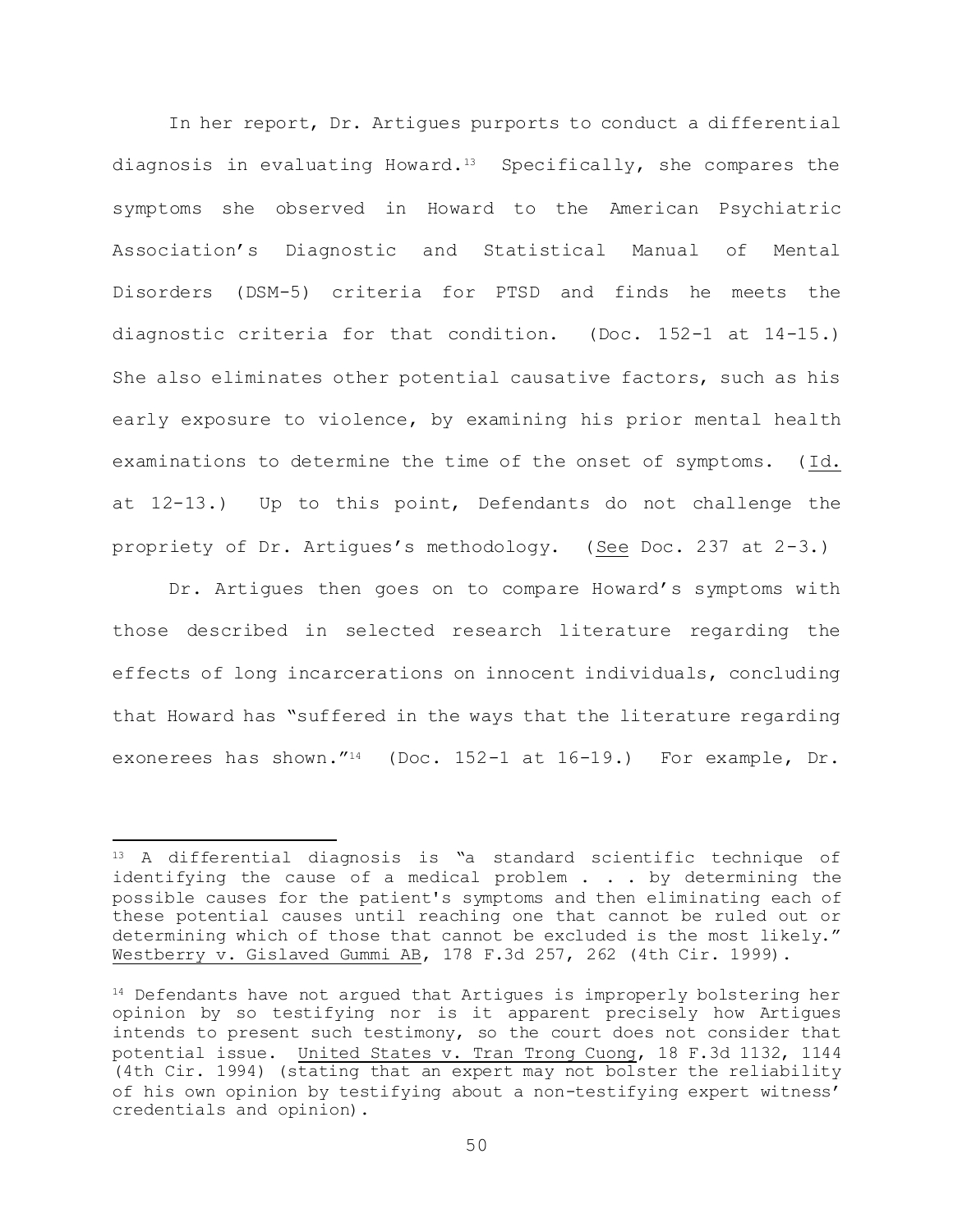Artigues states that Howard has an "exaggerated sense of fairness" that is accompanied by profound mistrust of others — so much so that he quit his job because he discovered a coworker was paid less than he was; fears being out in public because of the feeling of notoriety those wrongfully incarcerated have because they believe everyone knows who they are; questions reality as those wrongfully accuse start to believe they must have committed the crime others say they have committed; has lost members of his family while incarcerated both due to death and because people perceive him as a criminal and distance themselves away from him; suffered physical and psychological deterioration; struggled with reentering society; and fears interaction with law enforcement because they might wrongfully accuse him again. Defendants challenge this conclusion.

Dr. Artigues is certified by the American Board of Psychiatry and Neurology in both General and Forensic Psychology and is a current member of the Psychiatry and Law Committee of the North Carolina Psychiatric Association. (Doc. 154-1 at 2.) She has extensive experience working with incarcerated populations and conducting examinations for the purpose of litigation. (Id.) In preparing her report, she met with Howard for examination and interviews on five occasions over eight months. (Id.) She also interviewed one of Howard's life-long friends and reviewed multiple documents, including filings pertinent to these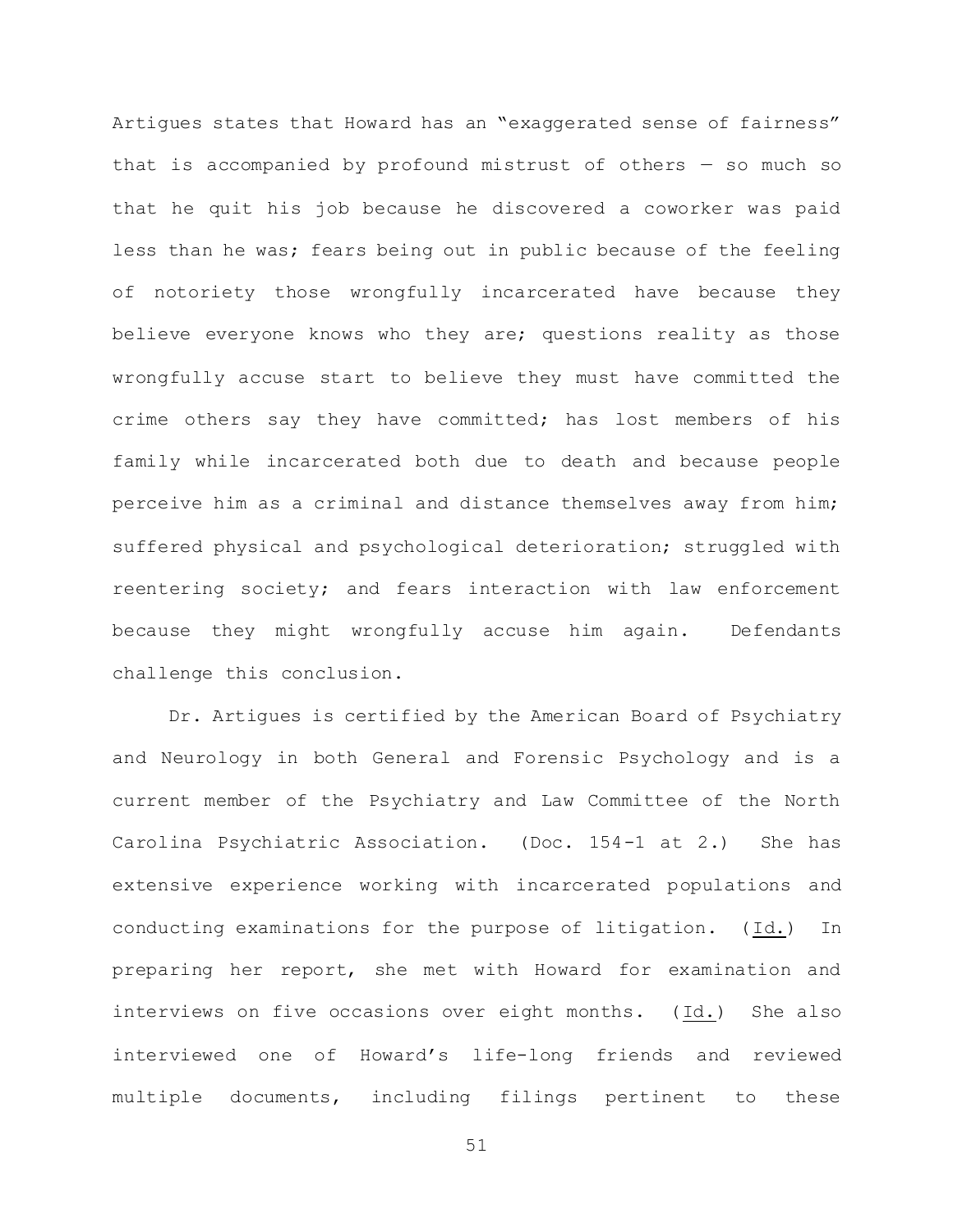proceedings, including Howard's medical records from his time both within and outside of prison. (Id. at 2-3.)

In concluding that Howard suffers PTSD as a result of his wrongful incarceration, Dr. Artigues's report relies on a body of peer-reviewed research literature that examines and discusses commonalities in the mental health of individuals wrongfully incarcerated. While at least one article discusses, tangentially, how such populations compare with other incarcerated individuals, see Leslie Scott, "It Never, Ever Ends": The Psychological Impact of Wrongful Conviction, 5 Am. U. Crim. L. Br. 10, 13 (2010), Defendants are correct that no study systematically compares these groups.15 Even so, the court finds Dr. Artigues's testimony relevant and reliable. There is no indication that the peerreviewed literature on this issue is unreliable in its evaluation of the symptoms of the wrongfully incarcerated; certainly, Defendants provide no such evidence. See also Daubert, 509 U.S. at 594 (finding that reliability is enhanced if the research is "subject[ed] to the rigors of peer review and publication"). The

a<br>B

<sup>&</sup>lt;sup>15</sup> The other studies relied upon by Dr. Artigues are as follows: Kathryn Campbell & Myriam Denov, The Burden of Innocence: Coping With a Wrongful Imprisonment, 46 Canadian J. Criminology & Crim. Just. 139 (2004); Kathryn Campbell & Myriam Denov, Miscarriages of Justices: The Impact of Wrongful Imprisonment, 13 Just Rsch. (2014); Adrian Grounds, Psychological Consequences of Wrongful Conviction and Imprisonment, 46 Canadian J. Criminology & Crim. Just. 169 (2004); Adrian Grounds, Understanding the Effects of Wrongful Imprisonment, 32 Crime & Just. 1 (2005); Saundra D. Westervelt & Kimberly J. Cooke, Framing Innocents: The Wrongly Convicted As Victims of State Harm, 53 Crime Law & Soc. Change 259 (2009).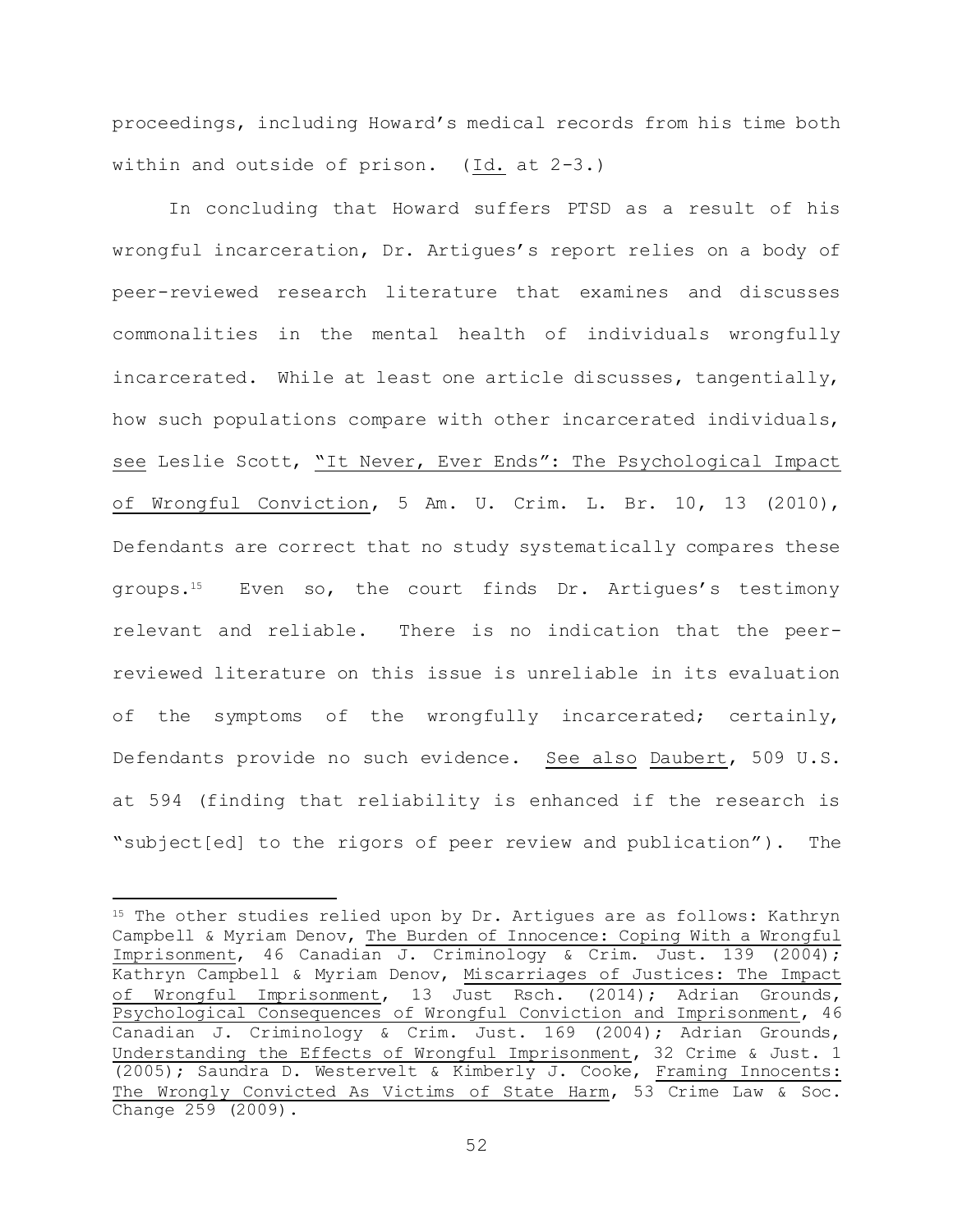lack of a control group alone does not warrant exclusion here. See United States v. Batiste, No. 06-20373-CR, 2007 WL 5303052, at \*5 (S.D. Fla. Oct. 26, 2007) ("[A]lthough there is no control group in the radicalization process, there is an existing data field for the radicalization process, as well as a consensus in the literature regarding the validity of this process."). Dr. Artigues has significant experience and qualifications, has conducted a sufficient examination of Howard and the other relevant sources, and has come to her conclusion based upon both the peer-reviewed literature and her expert judgment.

In light of the above, Dr. Artigues may testify, based on her own observations, professional judgment, and familiarity with the peer-reviewed literature, that Howard's PTSD symptoms are consistent with those observed by other researchers in wrongfully incarcerated populations. She has demonstrated, by a preponderance, that her opinion will assist the trier of fact and is based on sufficient facts and data. Moreover, she has applied the standards set out in the DSM-5, which are reliable, and reliably applied them here to Howard's situation. Notably, she is not attempting to parse out attribution of any PTSD symptoms, but rather is merely opining that Howard's symptoms are "consistent with" those of individuals wrongfully convicted. To the extent Defendants contest the rigorousness of the underlying studies on which she relies, as well as the bases for her opinion, these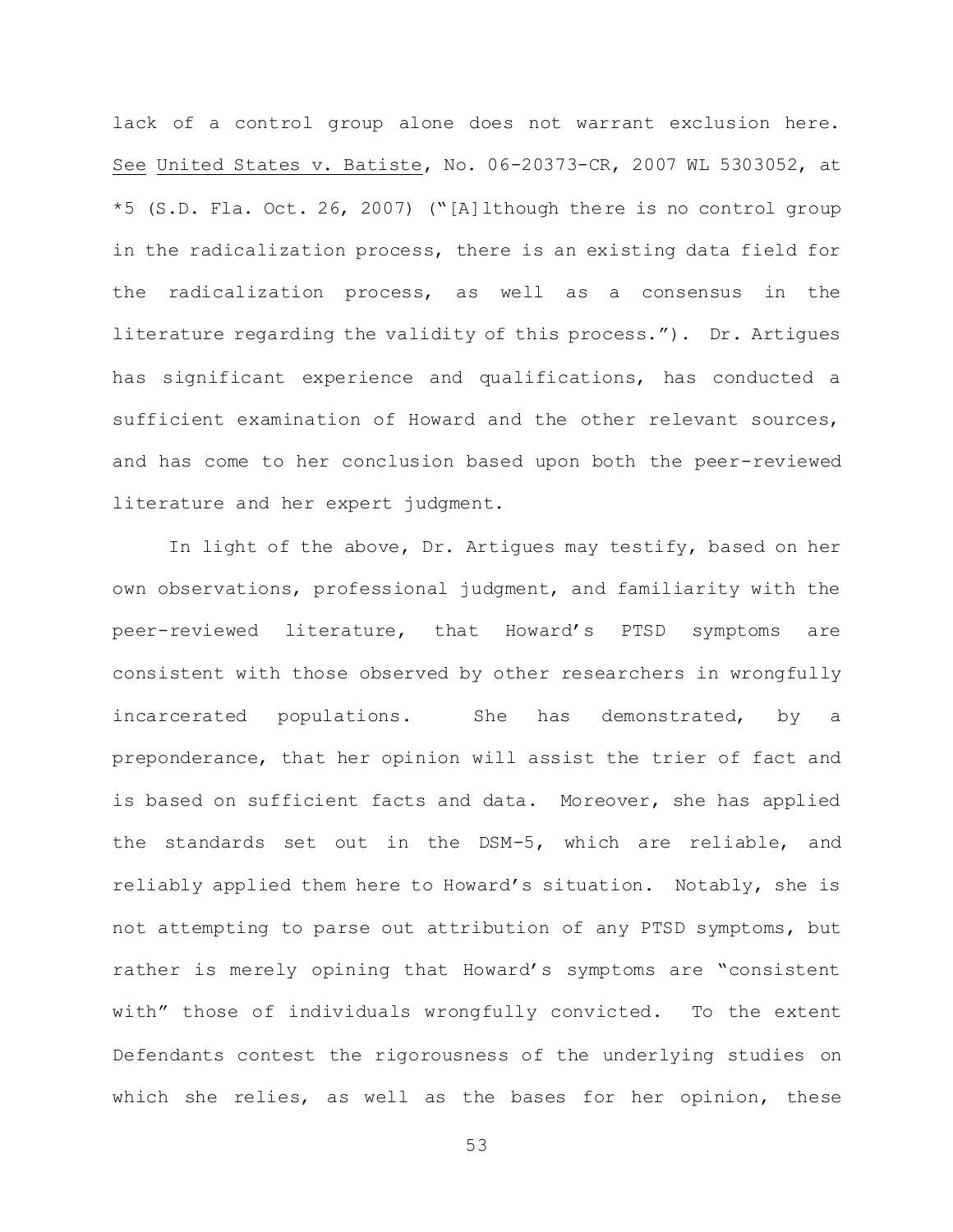challenges are properly the subject of cross-examination. See also Westberry v. Gislaved Gummi AB, 178 F.3d 257, 265 (4th Cir. 1999) (finding that doctor's explanations as to conclusions not ruled out related to the opinions' weight and not admissibility). For this reason, Defendants' motion is denied.

## **E. Suzanna Ryan**

L,

Howard moves to exclude testimony from Suzanna Ryan, a forensic DNA consultant designated by Defendants as an expert witness. (Doc. 155.) In substance, Ryan, who holds a bachelor of science degree in biology and a minor in chemistry, and who has over 20 years' experience in forensic serology and DNA analysis, testifies to the likelihood that Doris Washington's sexual activity did not occur in close proximity to her death.<sup>16</sup>

Howard's principal challenge is the reliability of Ryan's conclusion regarding time since intercourse ("TSI") between Jermeck Jones and Doris Washington. Ryan's report concluded, in relevant part, "In my opinion, the lack of AP [acid phosphatase] activity, combined with the fact that there are likely only a very few sperm cells present in the vaginal swabs, is an indication that sexual activity between Jermeck Jones and Doris Washington

 $16$  Ryan agrees with Howard's expert, Meghan Clement, that given the sperm present on the vaginal smear from Nishonda Washington, "sperm 'would have been deposited less than 24 hours prior to her time of death', thus making it more likely than not that the sexual contact was recent." (Doc. 207-1 ¶ 8.)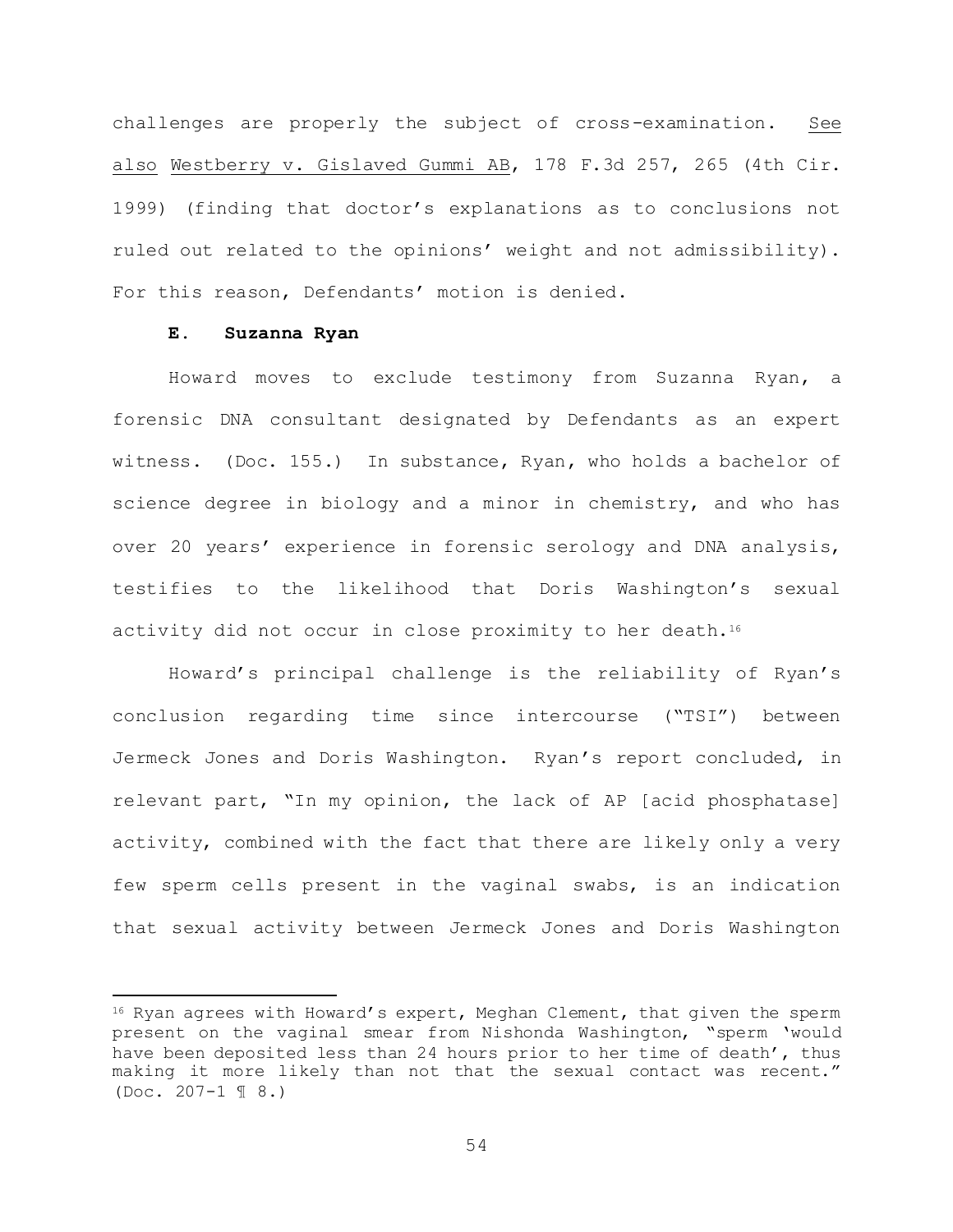likely occurred several days prior to the vaginal swab sample being collected," which was at Doris Washington's autopsy on the morning of November 27, 1991, approximately 9 hours after her death. (Doc. 156-3 ¶ 7.) Ryan has two bases for this opinion. The first is the lack of evidence of sperm on the vaginal swabs taken from Doris Washington. According to Ryan, "the amount and quality of sperm cells in the vaginal canal decrease in a fairly linear fashion as time-since-intercourse (TSI) increases, with 'few' or no sperm cells typically detected after  $\sim$  72 to 96 hours." (Id.) Ryan relies on the fact that the State Bureau of Investigation ("SBI") and the medical examiner did not observe any sperm on two slides of fluid taken from Doris's vagina.17 (Doc. 259-2 at 184:19-25, 190:17-23, 191:2-18.) The second basis is the fact that in March 1993 -- about 15 months after the murders -- the SBI conducted an acid phosphatase ("AP") test on Doris Washington's vaginal swabs, which was negative. AP is an enzyme found in high concentrations in semen, higher than in other bodily fluids. (Doc. 156-3 ¶ 7; Doc. 253-1 at 94:2-5.) In an AP test, a reagent is added to the sample. After a set period of time -- such as 30 seconds, 1 minute, or 2 minutes, depending on the lab's protocols -- either the color on the sample has changed (a positive test) or the color has not changed (a negative test). (Doc. 253-2 at 46:16-48:11.)

L,

<sup>17</sup> Howard does not appear to challenge this finding. (Doc. 253-1 at 4.)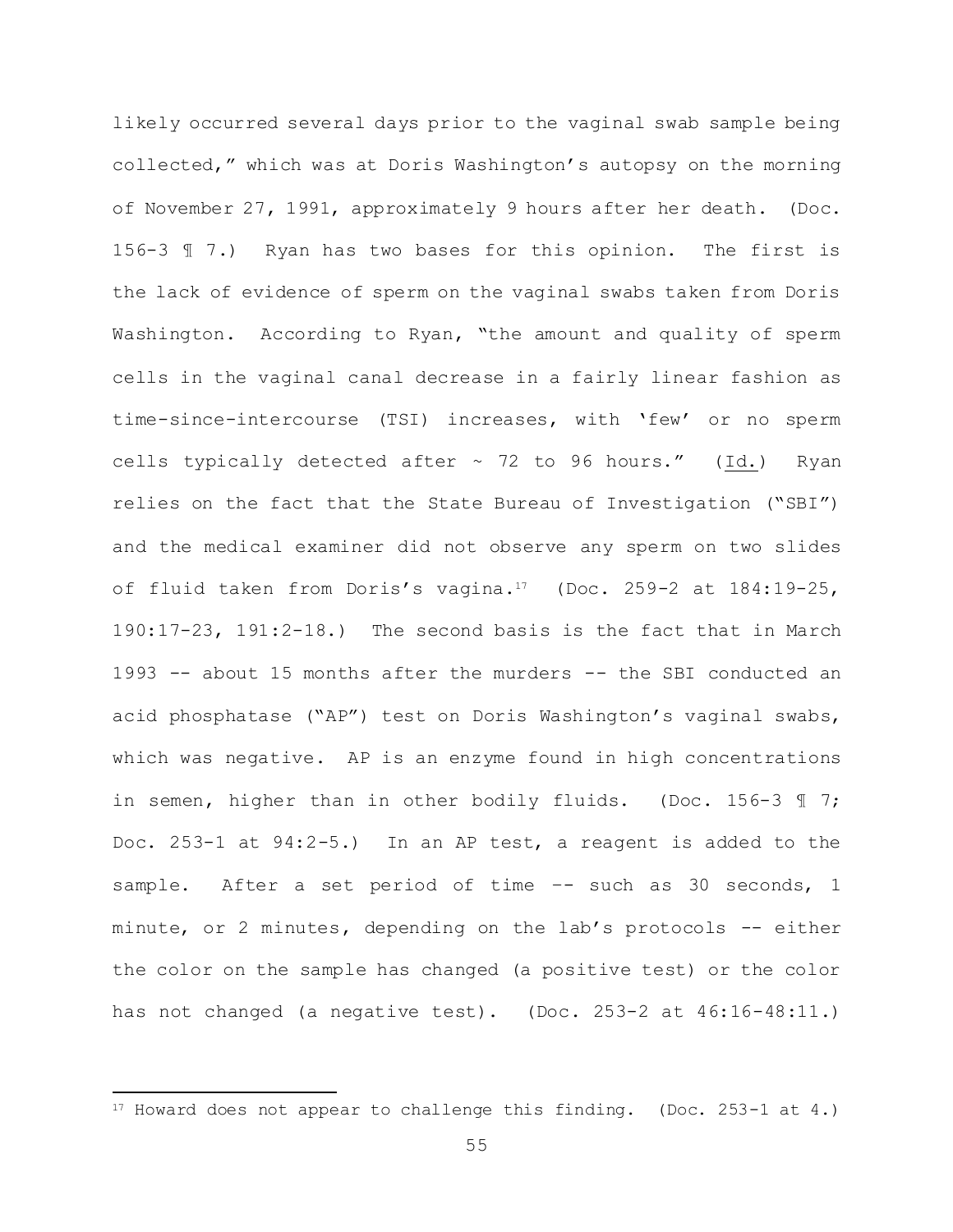The analyst might also test the reagent on both a positive control (a known semen stain) and negative control (a clean swab) to ensure the reagent is working. (Id. at 48:12-49:17.) The AP test is a presumptive test for the presence of semen.

Howard argues that Ryan's conclusion -- that sexual activity between Jones and Doris Washington "likely occurred . . . several days prior" to the swab being collected –- lacks a reliable basis for two main reasons: 1) the AP test itself is unreliable; and 2) the test is even less reliable in this case because Ryan does not know the standard (i.e., the cut-off time) the SBI used in conducting the test. (Doc. 156 at 2, 5.)

For his first argument, Howard cites a 2017 study published in the Journal of Forensic Sciences by David G. Casey et al. entitled "The Persistence of Sperm and the Development of Time Since Intercourse (TSI) Guidelines in Sexual Assault Cases at Forensic Science Ireland, Dublin Ireland" (the "Casey study"). (Doc 156-7.) The study appears to be one of the leading studies on TSI, containing a large sample size (over 5,500 swabs) and with robust statistical analysis. Ryan herself lists the Casey study as a source she consulted in preparing her report (Doc. 156-3  $\text{\textsterling}$  5), and at her deposition she acknowledged the paper's strengths as a recent study with a large dataset that was published in a reputable journal (Doc. 253-2 at 117:21-122:1.) In relevant part, the Casey study concludes: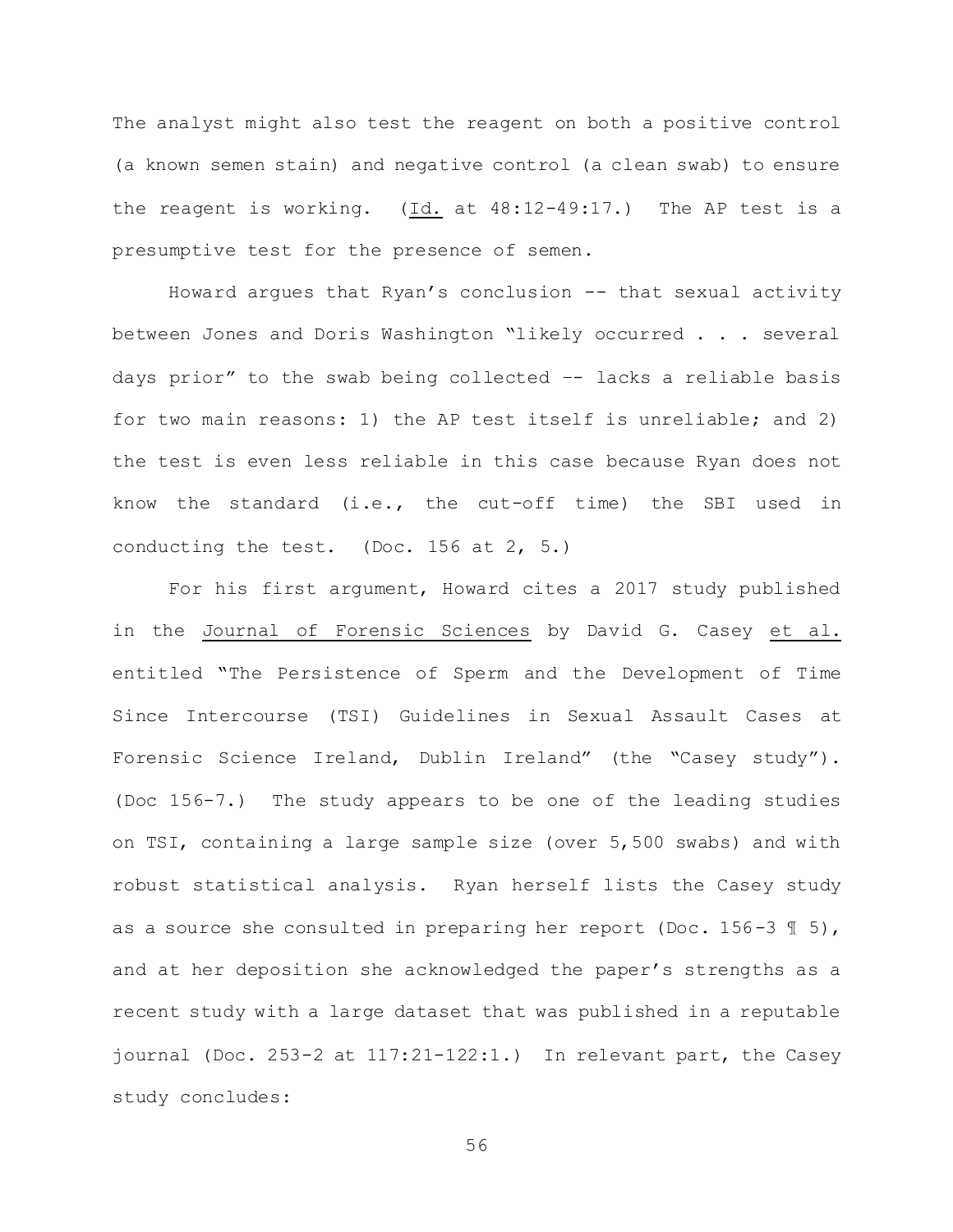The use of AP reaction time to inform one's expectations of the presence or absence of sperm on swabs, to estimate the time since intercourse . . . is unsafe and unreliable . . . Our analysis has very clearly demonstrated the dangers of relying on the AP reaction time on vaginal swabs and that such an approach could be misleading to the courts.

(Doc. 156-7 at 8.) Pertinent here, as evidenced by Table 16 from the study (reproduced below), the authors found that in analyzing AP results for sperm-positive swabs at a cut-off time of less than 60 seconds, nearly all intervals from 0 to 48+ hours TSI had a 50% or less positivity rate:

| their $95\%$ CI. |                                                  |                            |
|------------------|--------------------------------------------------|----------------------------|
| TSI (h)          | Proportion<br>of $AP < 60$ (positive swabs only) | 95% confidence<br>interval |
| $0 - 6$          | 0.5                                              | (0.45, 0.55)               |
| $0 - 12$         | 0.57                                             | (0.51, 0.63)               |
| $6 - 12$         | 0.41                                             | (0.34, 0.49)               |
| $18 - 24$        | 0.41                                             | (0.33, 0.50)               |
| $24 - 48$        | 0.31                                             | (0.23, 0.40)               |
| $48+$            | 0.45                                             | (0.23, 0.68)               |

TABLE 16-The proportion of sperm-positive swabs with an  $AP < 60$  and

(Doc. 156-7 at 6.) Only the 0-12 TSI interval had a statistically significant positivity rate greater than 50% (95% confidence interval of 0.51, 0.63). The 0-6 hour TSI was exactly 50%, but the low end of the 95% confidence interval could not exclude less than 50% (95% confidence interval of 0.45, 0.55). In other words, according to the Casey study, more than half of the swabs that were positive for sperm required an AP test time of at least 60 seconds to show a positive result, regardless of when sexual intercourse occurred. Thus, if an analyst used an AP cut-off time of less than 60 seconds, it was more likely than not that a sperm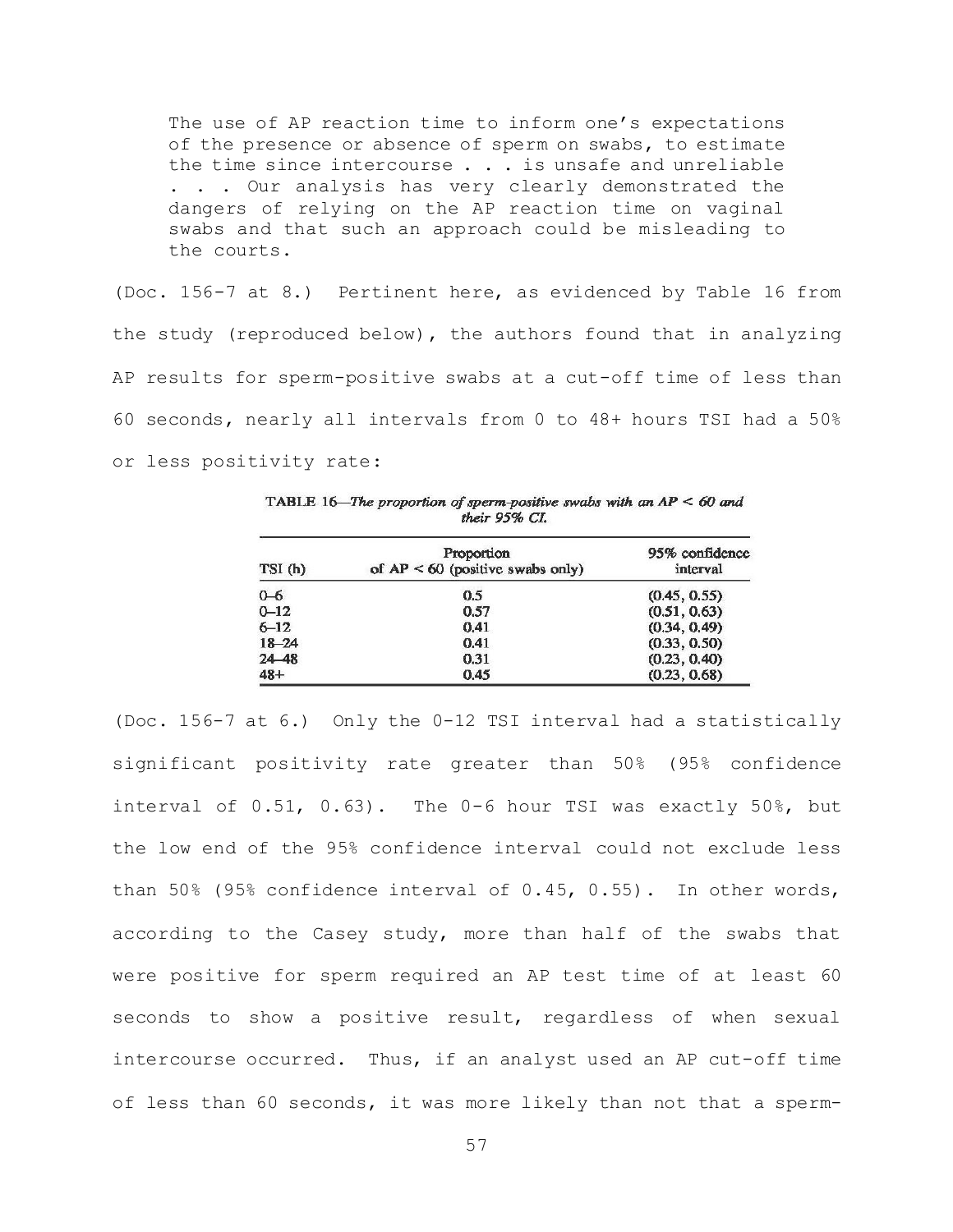positive swab would still report a negative AP result in all but two of the time intervals. (Id. at 7.) More to the point here, as for Ryan's opinion that sexual activity occurred "several days" before the swab was collected from Doris Washington, Table 16 shows that well fewer than half  $--$  only  $.31$  (24-48 hours TSI) and  $.45$ (48+ TSI) -- of such slides would show a positive AP test result at less than 60 seconds, with statistical confidence intervals as low as .23 and only as high as .40 for 24 to 48 hours TSI and .68 for 48+ TSI. Thus, according to this study, if using an AP test of less than 60 seconds, more often than not there is a false negative.

Howard argues that the reliability of Ryan's opinion is further undermined by the fact that Ryan does not know the cutoff time the SBI used for its AP test on Doris Washington's swab. (Doc. 253-2 at 245:15-17.) Howard also argues that the SBI notes do not give a clear indication whether the controls were working; there is what Howard characterizes as a scribble through the notation for the positive control, (see Doc. 156-6 at 4-5), which he contends might indicate the reagent was not working properly. Therefore, to the extent Ryan's opinion of "likelihood" is based on the AP test, Howard contends, it suffers from two deficiencies: an AP test in which randomness cannot be rejected in more than 50% of the cases (at less than 60 seconds); and the lack of knowledge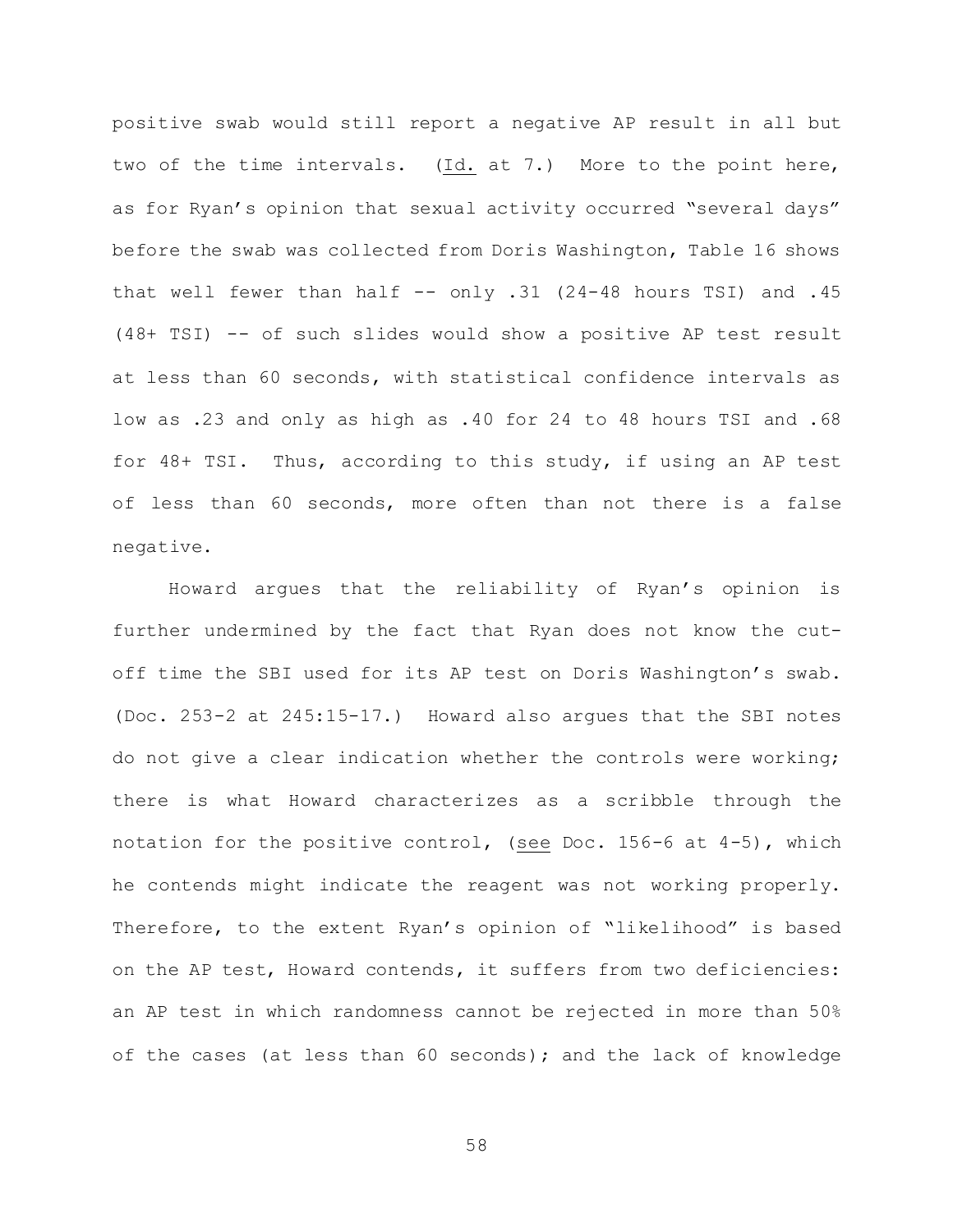of the AP time used by the SBI to reach its AP result.<sup>18</sup>

Finally, Howard notes that while in her report Ryan wrote that sexual activity between Jones and Doris Washington "likely" occurred "several days prior" to the vaginal swab being collected (Doc. 156-3 ¶ 7), at her deposition, when asked what she meant by "several days," she testified, "I would say at least one to two, at a minimum, possibly even longer" (Doc. 253-2 at 191:20-21). In direct response to Howard's counsel's question, "What do you mean by likely?" Ryan responded:

"Because it's difficult to be 100 percent positive about things, I have to -- even the studies are generalities; right? There's what we typically expect to see. We've already talked about there's these outliers and things like that. I can't say this absolutely happened two days prior or it absolutely happened. You know, this is what it's consistent with, though. When I look at these results, AP negative, likely low number of sperm cells, that is consistent with a longer time since intercourse. Can I say that that's 100 percent what happened? No, because of the factors that we just talked about, because I wasn't, you know, I wasn't there, and these are just based on generalities, but that is completely consistent with what I would expect if the person had sexual intercourse with a person one, two, even up three days prior."

(Id. at 198:2-18; see also id. at 193:21-25 ("The fact that there's no AP activity and there was [sic] no sperm cells visualized, yet we're still able to get a result, that is completely consistent with a more extended time since intercourse interval.").) Howard therefore argues that Ryan cannot testify to a probability opinion

L,

<sup>&</sup>lt;sup>18</sup> Whether the AP time the SBI employed could have been determined by further inquiry of the SBI is unclear.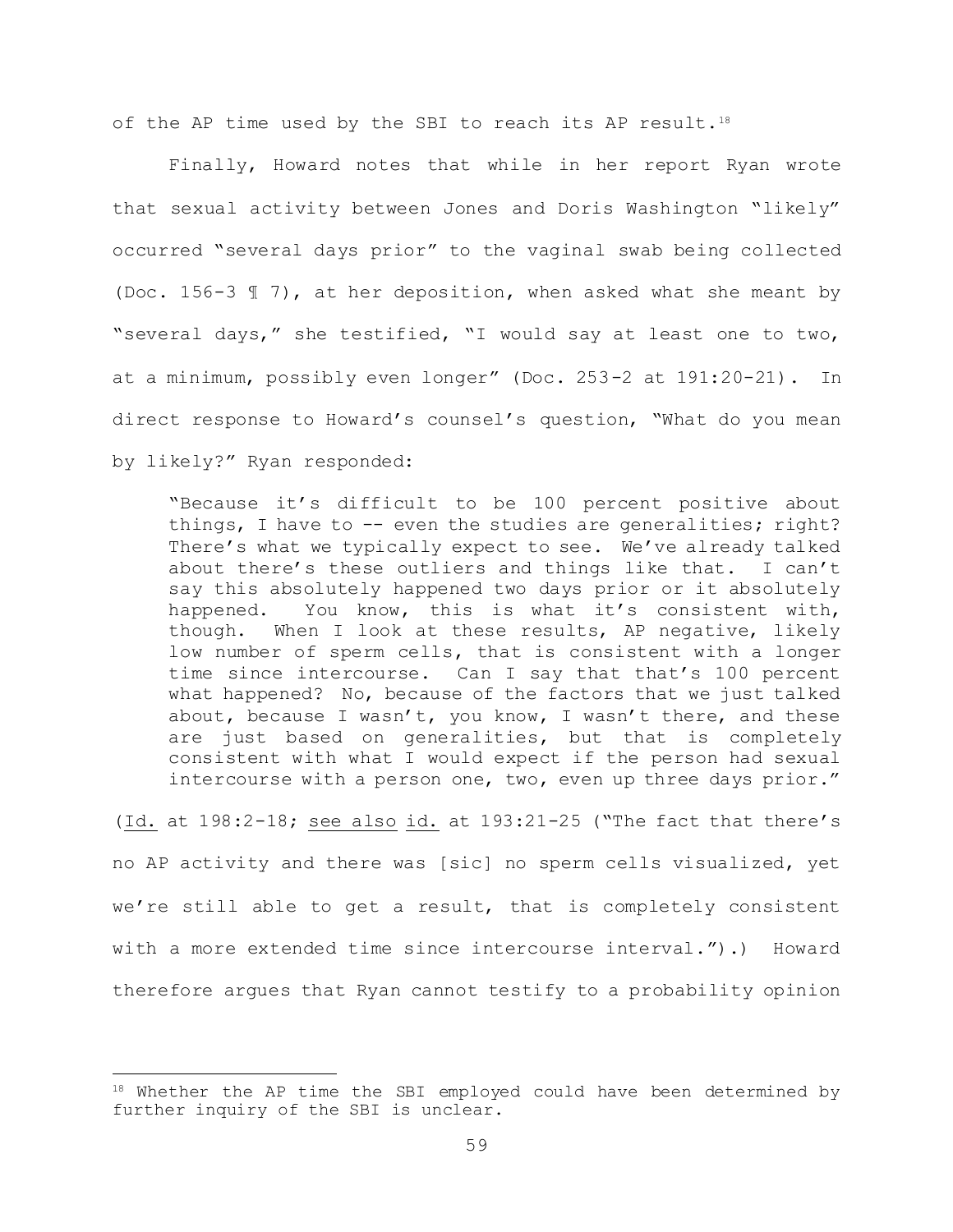because the results are only "consistent with" her opinion.

Defendants respond that as for the reliability of AP testing, Ryan testified in her deposition that "when [Casey and others] talk about historically, I think they're referring to the fact that many years ago, AP was originally thought to be a little bit more specific than what we realize it is now." (Doc. 259-2 at 251:10-13.) Ryan does not dispute the import of the Casey study, which concludes that reliance on AP results to determine TSI could be "misleading" to a court. (Doc. 156-7 at 8.) She agrees that she would not "use the reaction time of AP to try to indicate a time since intercourse" and states she is not doing so here. (Doc. 259-2 at  $249:5-17$ <sup>19</sup> She also acknowledges that the AP test is "a presumptive test" and that "you have to do a confirmatory test to confirm that."  $(Id. at 251:16.)$  While the AP test is important because it is not positive, Ryan testified, she bases her TSI opinion on the fact that "there are likely only a very few sperm cells present on the vaginal swabs." (Doc. 156-3 ¶ 7.) One piece of evidence for TSI, she contends, is sperm quality. Sperm breaks down in a linear fashion over time, resulting in visible differences, including the loss of tails. (Doc. 156-3 ¶ 7; Doc.

L,

<sup>&</sup>lt;sup>19</sup> Ryan does agree with Howard's expert, Meghan Clement, who acknowledges that if AP testing is done on a swab that was collected within 12 hours of intercourse -- as Howard alleges occurred here -- "[t]ypically the only time we would see AP tests come out negative [is] if the woman was menstruating . . . But within 12 hours, generally we would see a positive AP test." (Doc. 253-1 at 115:14-19.)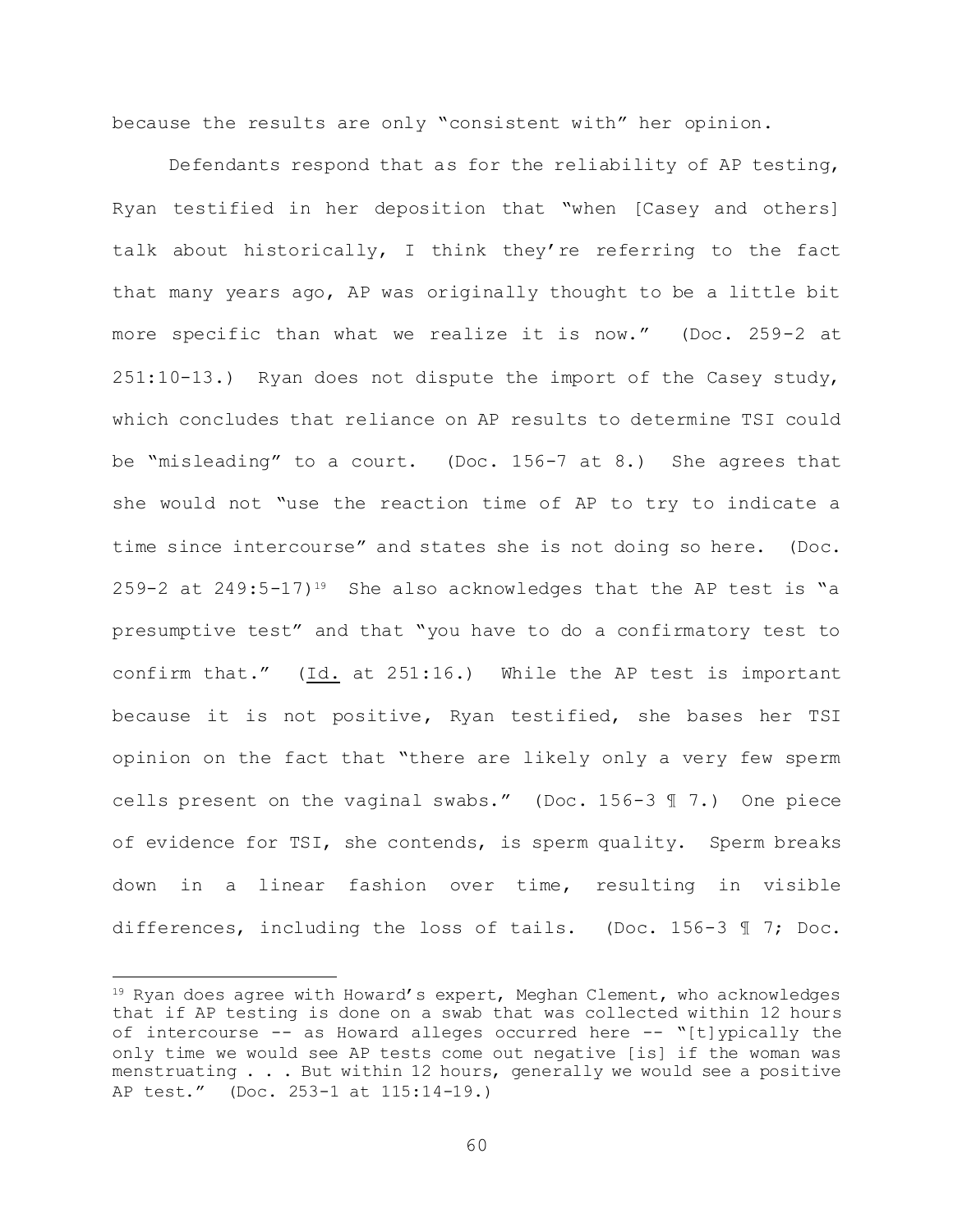253-2 at 115:4-116:10.) Ryan testified at her deposition, citing the Casey study, that "24 hours would probably be the longest time . . . that I would typically expect to see [sperm] tails present." (Doc. 253-2 at 115:23-25.) When Doris Washington's swabs were analyzed by the medical examiner and the SBI, sperm cells were not observed.<sup>20</sup> (Doc. 87-19 at 2; Doc. 87-17 at 9.) Ryan opines that, because male DNA was detected however, "it is likely - though unconfirmed - that a small number of sperm cells were present" in her vaginal swab. (Doc. 156-3 ¶ 7.)

As to the AP time used by the SBI in its analysis of Doris Washington's swabs, Ryan acknowledges that she does not know the SBI's protocols. (Doc. 156-4 at 245:15-17.) However, Ryan, who was trained in conducting AP tests, conducted many herself, and has worked thousands of DNA cases in various laboratories (id. at 46:8-10; Doc. 259-2 at 77:20-24), testified that "normally most labs are using two minutes" for a cut-off time to observe AP reaction. (Id. at 254:2.) She further testified that "I can't say that every single lab in the country is using two minutes, but that is kind of a normal or accepted time." (Id.) She also cites literature to support her opinion that two minutes is "generally accepted." (Doc. 259-2 at 256:23-257:25; Doc. 156-5 (marked as

L,

<sup>20</sup> Howard's expert, Meghan Clement, also agrees that the medical examiner and SBI did not observe any sperm. (Doc. 253-1 at 3-4, 15.)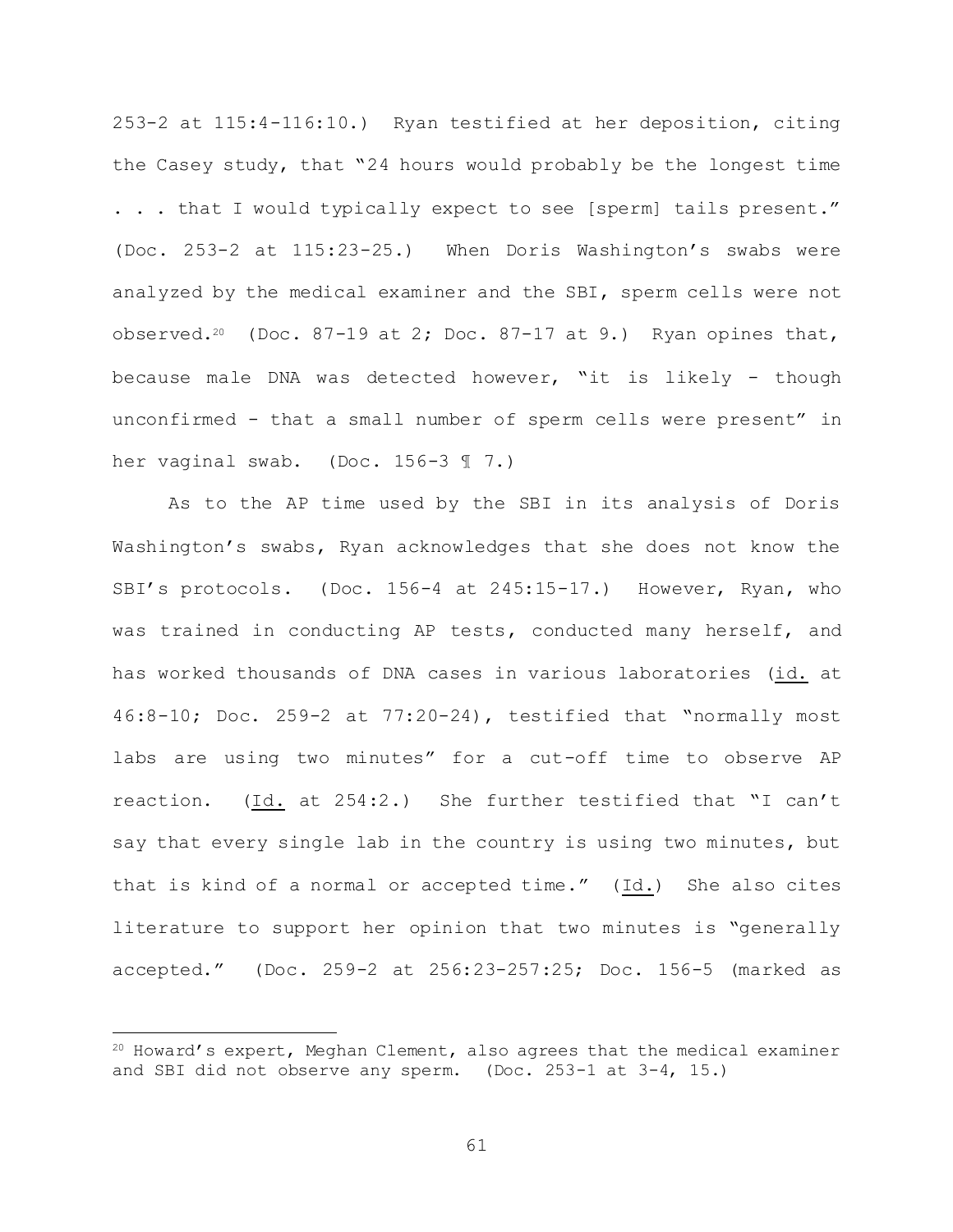Ryan deposition Exhibit 102).)<sup>21</sup> In her opinion, based on her training and experience, it would "really surprise me if somebody is using a 30-second cutoff." (Id. at 240:5-6.)

As to the controls, Ryan responds that the SBI worksheet reflects that controls were in fact used, which would have been necessary to properly conduct an AP test, and that what Howard contends is a "scribble" through the reference to a control appears more likely to be the laboratory technician's markings to acknowledge that she conducted her positive and negative controls. (Doc. 156-4 at 222:22-25.)

As discussed above, on a Rule 702 challenge, Defendants bear the burden of establishing the admissibility of Ryan's testimony by "a preponderance of proof." Cooper, 259 F.3d at 200. While the Supreme Court has identified several non-exhaustive factors to consider in determining if an expert's opinion is reliable, id. at 199, the principal inquiry under Rule 702 is whether there is evidence, judged by a preponderance, that the expert's testimony is based on sufficient facts or data, is the product of reliable principles and methods, and is the product of a reliable application of the principles and methods to the facts of the case. While these factors may be contested, the court is mindful that

L,

 $21$  The problem with a longer cut-off time beyond two minutes, Ryan testified, is the risk of false positives, as "there are other bodily fluids that contain acid phosphatases and there are other things that can give a positive." (Doc. 259-2 at 256:13-14.)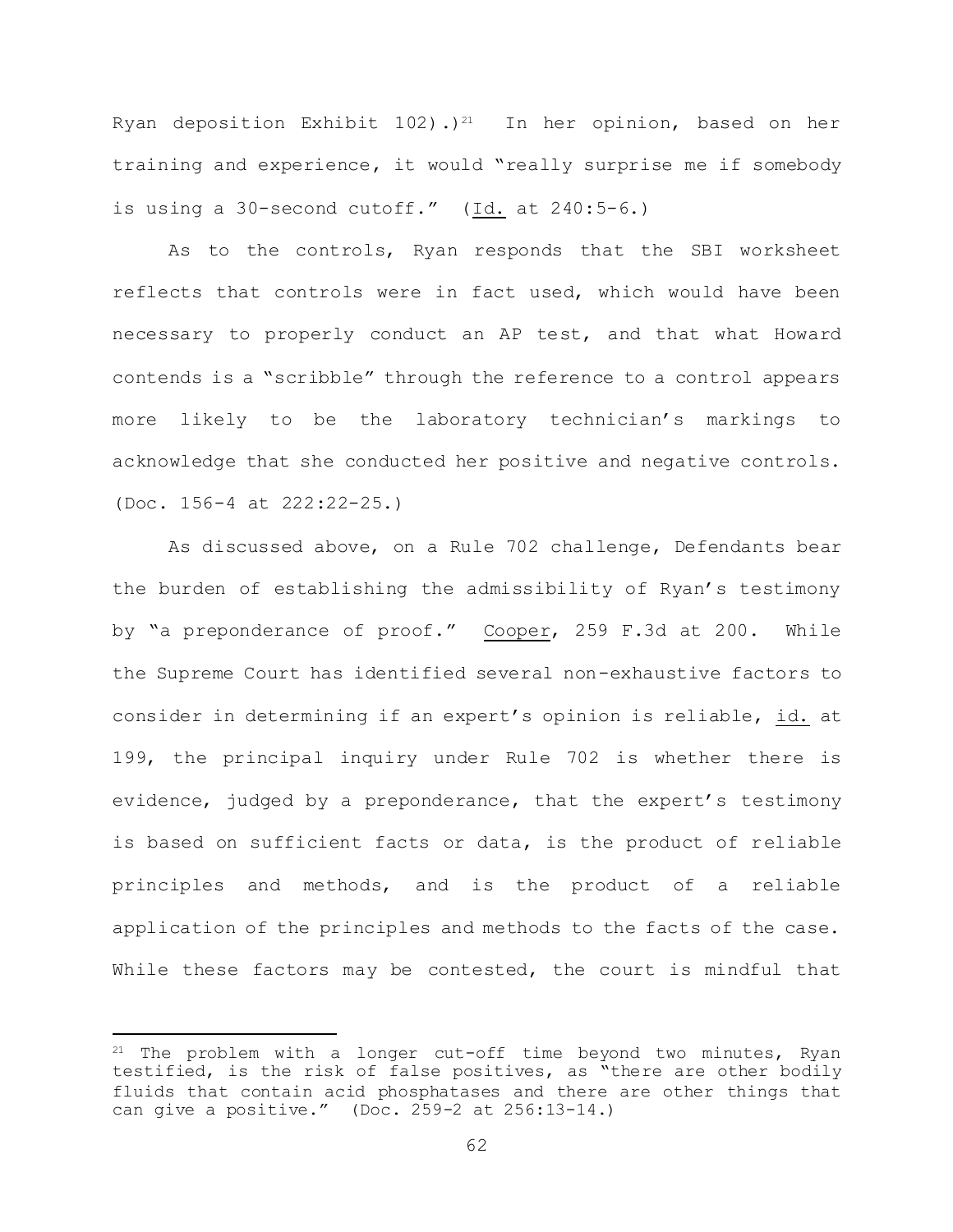"[t]he trial court's role as a gatekeeper is not intended to serve as a replacement for the adversary system." In Re Lipitor, 892 F.3d at 631 (citation omitted).

The court, having read the entirety of Ryan's deposition submitted by the parties as well as the key studies at issue, finds that Defendants have carried their burden of proving that Ryan has met the prerequisites of Rule 702's admissibility standard by a preponderance. Howard's principal challenge is to Ryan's use of AP reaction time, which he says the 2017 Casey study demonstrates is unreliable as the basis for estimating TSI because it has a high rate of error. Ryan agrees that using the AP result to determine TSI would be unreliable.<sup>22</sup> This appears to be consistent with the Casey study's conclusion that AP reaction time "performs poorly" as a "sensitivity test for the presence of sperm." (Doc. 156-7 at 7.) But that is not what she is doing. Rather, Ryan is basing her TSI opinion on the lack of reported sperm cells observed on Doris Washington's vaginal swabs – what she calls the "gold

a<br>B

<sup>&</sup>lt;sup>22</sup> It is noteworthy that the Casey study is less definite in its conclusions, stating: "Our findings suggest that the AP reaction underestimates the expectation of sperm-positive vaginal swabs and supports our previous suggestion that we should not rely on AP reaction times as an indicator or sperm-negative vaginal swabs." (Doc. 156-7 at 6 (emphasis added).) On the other hand, Casey found that an AP time of less than 30 seconds was "a very good indicator of the presence of sperm" (88% to 95% expectation of observing sperm). (Id.) This is consistent with Ryan's opinion.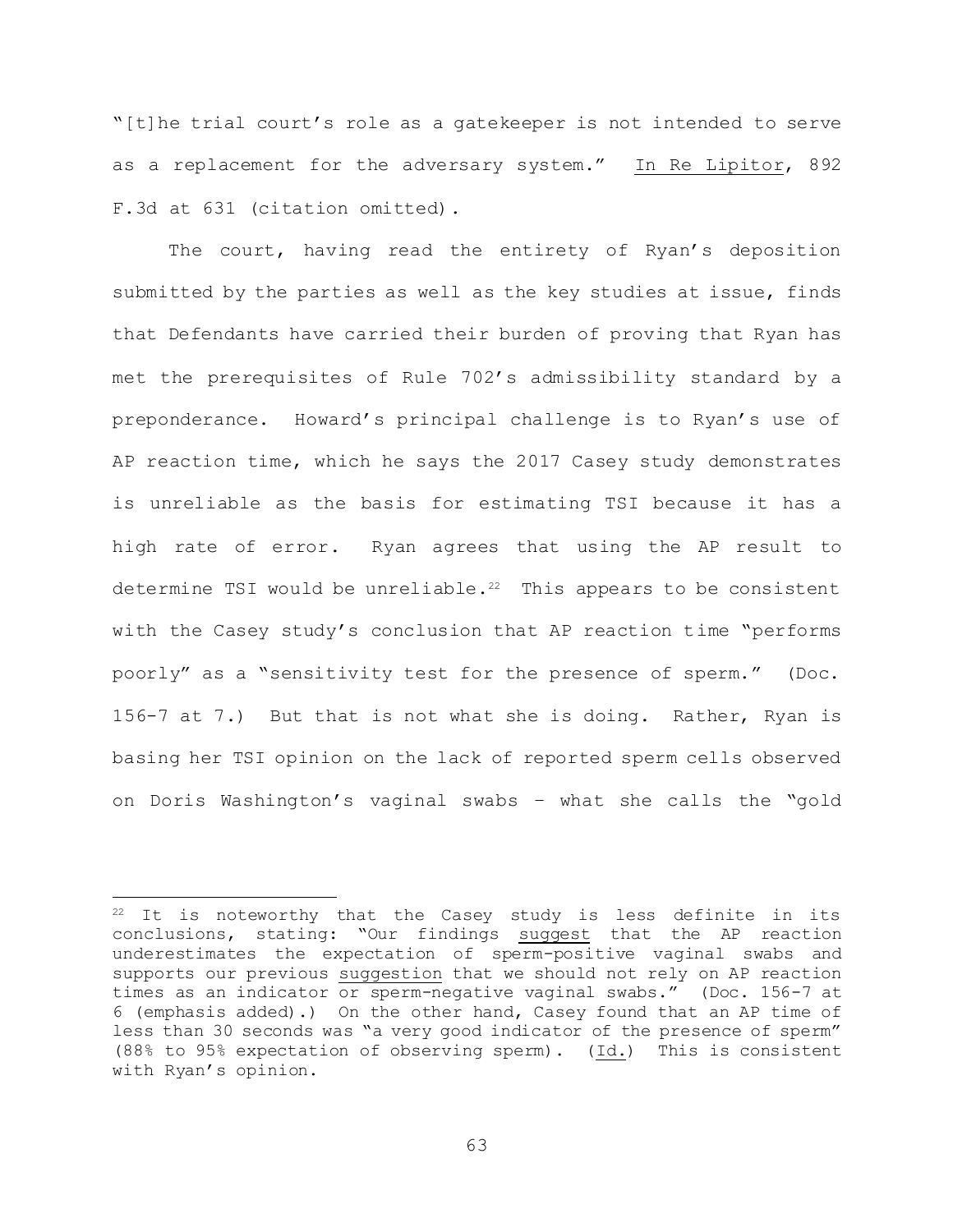standard" - as well as the fact that the AP result was negative.<sup>23</sup> (Doc. 259-2 at 57:5-24.) Based on her training and experience, which includes microscopic visualization and has not been challenged, she opines that semen would be detectible in a linear fashion after intercourse and "few" or no sperm cells would typically be detected after 72 to 96 hours. (Doc. 156-3 ¶ 7.) She also relies on the fact that 24 hours after intercourse is "probably" the longest one would expect to observe sperm tails (Doc. 253-2 at 115:23-24), and no tails were reported here (mainly because no sperm were identified).<sup>24</sup>

Moreover, Howard's challenges to the AP time focus largely on an assumption that the SBI used a cut-off of less than two minutes, yet Ryan testified (supported by literature)<sup>25</sup> that two minutes is the standard used my most laboratories in the nation. (Doc. 253- 2 at 254:2.) All of this is consistent with the Casey study, which concluded that "AP reaction time is an unsafe and unreliable

a<br>B

<sup>&</sup>lt;sup>23</sup> The testimony of Howard's expert, Clement, that "within 12 hours, generally we would see a positive AP test" (Doc. 253-1 at 19) is consistent with Ryan's consideration of the AP test result.

 $24$  Ryan acknowledges that she has no information about the quality of any sperm cells because none was identified. (Doc. 259-2 at 193:10-14.) However, this does not render her opinion unreliable. The Casey study, relied on by Howard, similarly concluded that "Our findings show that the expectation of finding sperm with tails after 24 h is very low . . . and that sperm with tails on vaginal swabs are more likely to be detected within 12 h TSI." (Doc. 156-7 at 5.)

<sup>25</sup> Ryan cited a literature review, Providing Evidence Based Opinions On Time Since Intercourse (TSI) Based On Body Fluid Testing Results of Internal Samples, by R. Dziak et al., published in the 44 Canadian Society of Forensic Science Journal 2 (2011).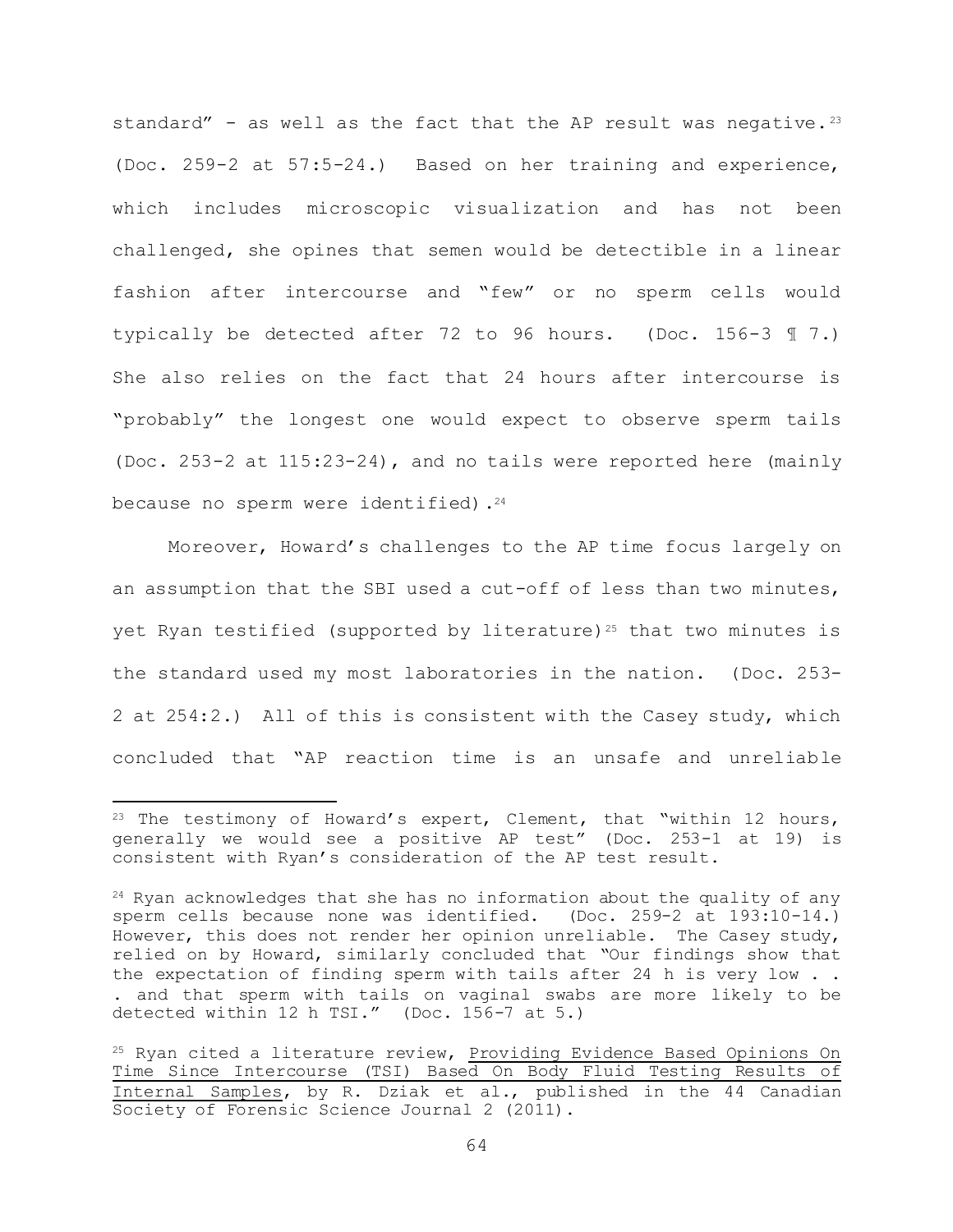predictor of sperm on intimate swabs." Doc. 156-7 at 1. Here, Ryan is relying on visual observations of the medical examiner and SBI to confirm the absence of any observable sperm. The negative AP result is consistent with that conclusion. Thus, Ryan's testimony is based on sufficient facts and data - the testing conducted by the medical examiner, SBI, and the DNA testing by LabCorp.

Defendants have also demonstrated that Ryan has reliably applied her principles and methods to that data to arrive at reliable opinions. The fact the AP test has variability is certainly important and subject to cross-examination, but the court cannot say that Ryan's inclusion of the negative AP result reported by the SBI in conjunction with the facts relating to the clinical reviews' failure to observe sperm renders the opinion invalid scientifically. The AP test is subject to positive and negative controls, is used routinely in forensic testing, and is subject to extensive peer-reviewed literature supporting its use as a presumptive test. Indeed, Ryan would have to consider the AP test result, no matter what it was. Howard's challenges to it here are largely based on higher rates of error in the AP test where the cut-off time is less than two minutes. But this is an assumption, not supported by any evidence, that the SBI did not use what Ryan describes as a standard laboratory two-minute cutoff. So, while there is a higher rate of error in some AP cut-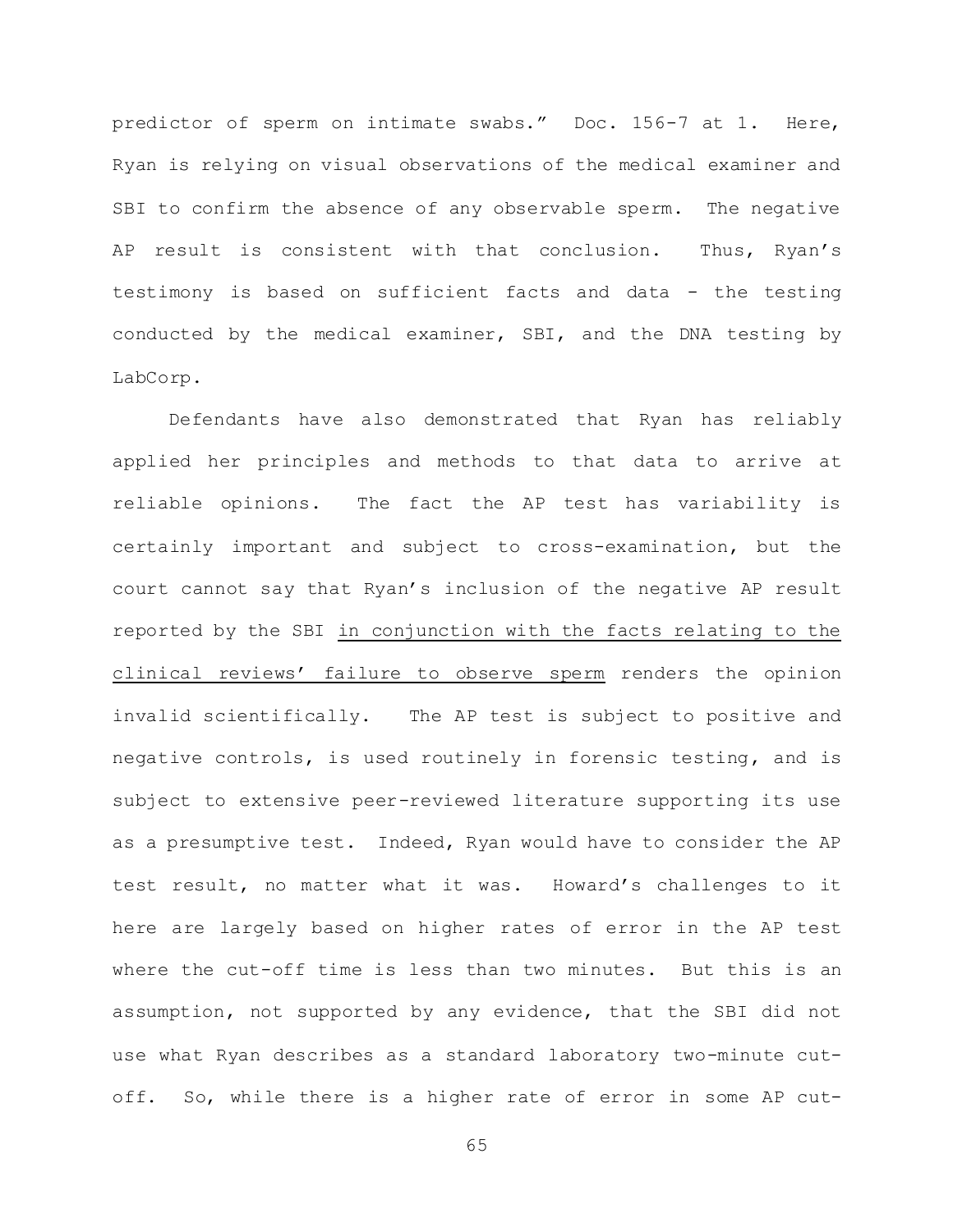off times, it cannot be said that the SBI used a shorter time here. More importantly, the AP test is only a presumptive test for the presence of any sperm, and even the Casey study reveals that the shorter the TSI, the more likely the AP would test positive and more sperm would be detected microscopically. (Doc. 156-7 at 8.) So, any rate of error in the negative AP result does not seriously undermine Ryan's opinion. See United States v. Bonds, 12 F.3d 540, 560 (6th Cir. 1993) (affirming admission of DNA evidence although there were deficiencies in calculating the rate of error, because "the error rate is only one in a list of nonexclusive factors that the Daubert court observed would bear on the admissibility question.").

While a preponderance of evidence supports Ryan's opinion as to a time since intercourse, the court must also ensure that the expert does not overstate her opinion. See Fed. R. Evid. 702 advisory committee note to 2000 amendment (recognizing that on occasion an expert may "unjustifiably extrapolate[] from an accepted premise to an unfounded conclusion"); Gen. Electric Co. v. Joiner, 522 U.S. 136, 146 (1997) (observing that the trial judge may find that there is "simply too great an analytical gap between the data and the opinion proffered"). Here, Ryan's report opines that "sexual activity between Jermeck Jones and Doris Washington likely occurred several days prior to the vaginal swab sample being collected." (Doc. 156-3 at  $\text{\ensuremath{\mathbb{I}}}\xspace$  7.) 156-3 at 5 (emphasis added).)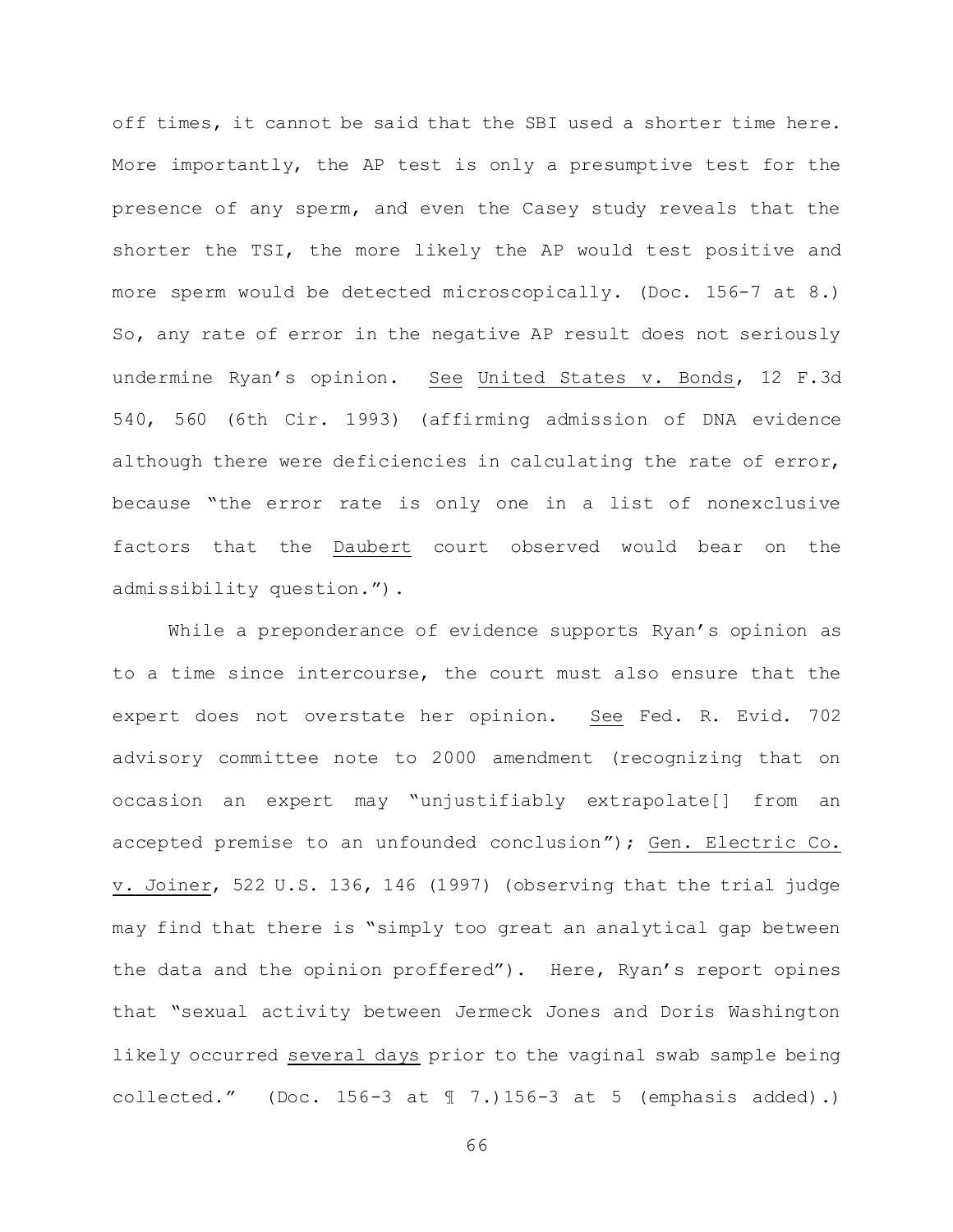Yet in her deposition, when asked what she meant by "several days," Ryan testified, "I would say at least one to two, at a minimum, possibly even longer." (Doc. 253-2 at 191:20-25.) Again, she later testified, "I think the most likely time period, it would be one to two days." (Id. at 192:21-23.) Otherwise, she has "less certainty" because she does not know how many sperm cells were present. (Id.) And because while she assumes some sperm cells were present because the DNA test was positive, there must have been few of them because no sperm cells were microscopically identified. (Id. at 192:21-193:25.) Therefore, knowing that the presence of sperm declines linearly from TSI, the only TSI opinion to which she can reliably testify as more likely than not is one to two days.<sup>26</sup> Accordingly, her testimony will be so limited.

Accordingly, the court, exercising its gatekeeper function over expert testimony, finds that Defendants demonstrated by a preponderance of evidence that Ryan's opinion that it is "likely" that sexual activity occurred "one to two days prior" to the collection of the swabs is the product of reliable principles and methods that have reliably been applied to the facts of this case. Having met the admissibility threshold for that more limited opinion, any limitations to her testimony or questions as to her

L,

<sup>26</sup> Notably, this more limited opinion is also consistent with the Casey study, which suggested a guideline that "at a TSI of up to 48 h, the expectation of obtaining sperm on vaginal swabs can be considered high." (Doc. 15607 ay 9.)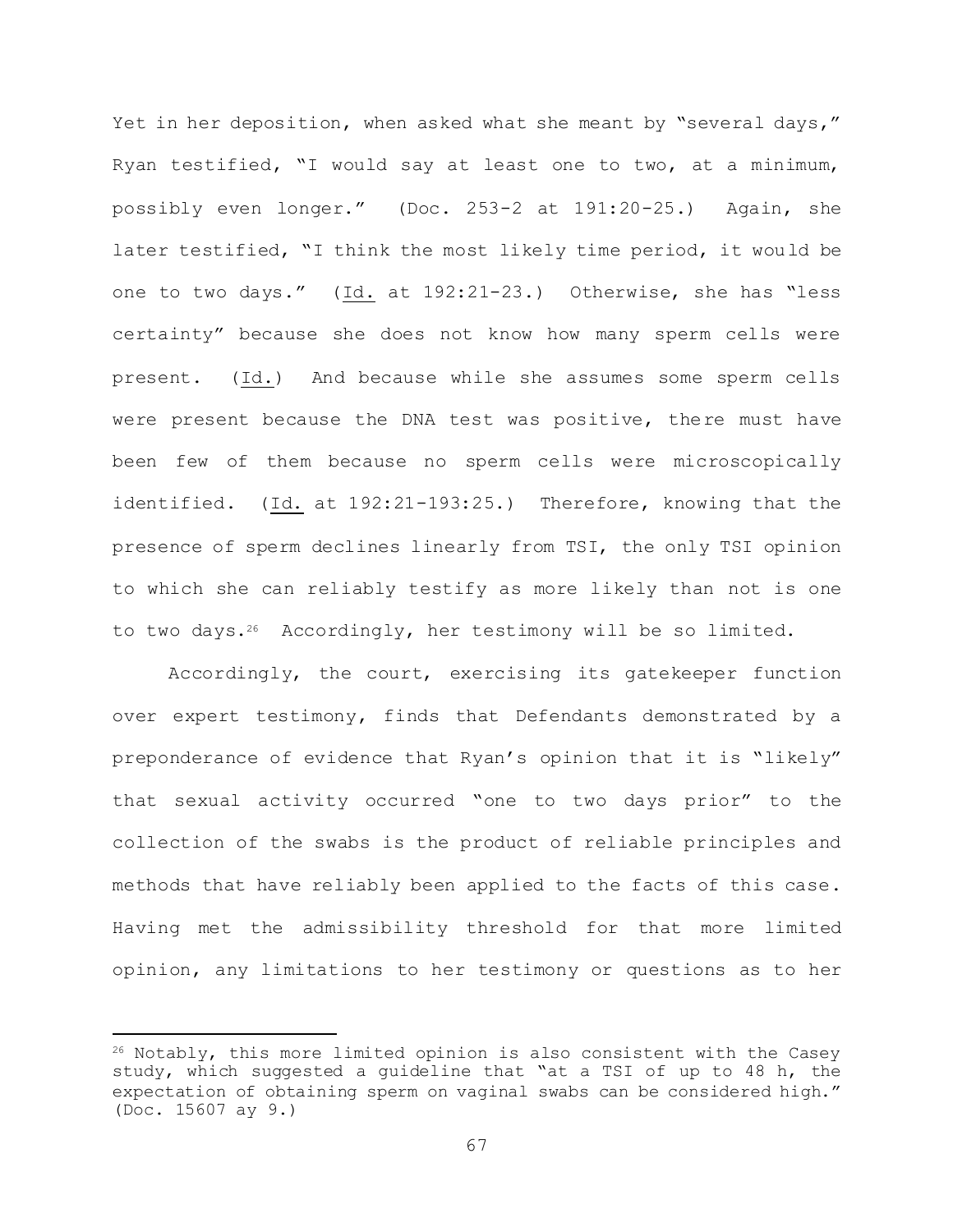bases are properly the subject of cross-examination.

Howard challenges two other opinions offered by Ryan. First, Howard challenges Ryan's opinion (Doc. 207-1 ¶ 11) that it was "possible" that sample switching could have occurred during the medical examiner's autopsy of both victims because the autopsies were performed "on the same day, in the same facility, with the same individuals attending." (Doc. 156 at 20-21.) Howard contends that it is contrary to her deposition testimony and lacks a factual basis. (Id. at 21.) Defendants do not offer any explanation in response.

Ryan only purports to identify potential sources of error in the medical examiner's analysis. For example, she notes that switched results could occur if "the swabs and smears were collected and not immediately labeled" or the wrong information was recorded "multiple times on multiple samples and the error [was] not [] detected." (Doc. 207-1 ¶ 11.) While she opines such is possible, she concedes she does not offer any opinion as to a preponderance. Howard does not contend that such errors are not possible. Thus, while Ryan will be permitted to point out possible sources of error in any case, she may not offer any opinion that such occurred here as she has no evidence that it did.

Second, Howard challenges Ryan's testimony that several issues "may need further examination to clarify," such as why Nishonda's vaginal and rectal smears detected sperm cells, but her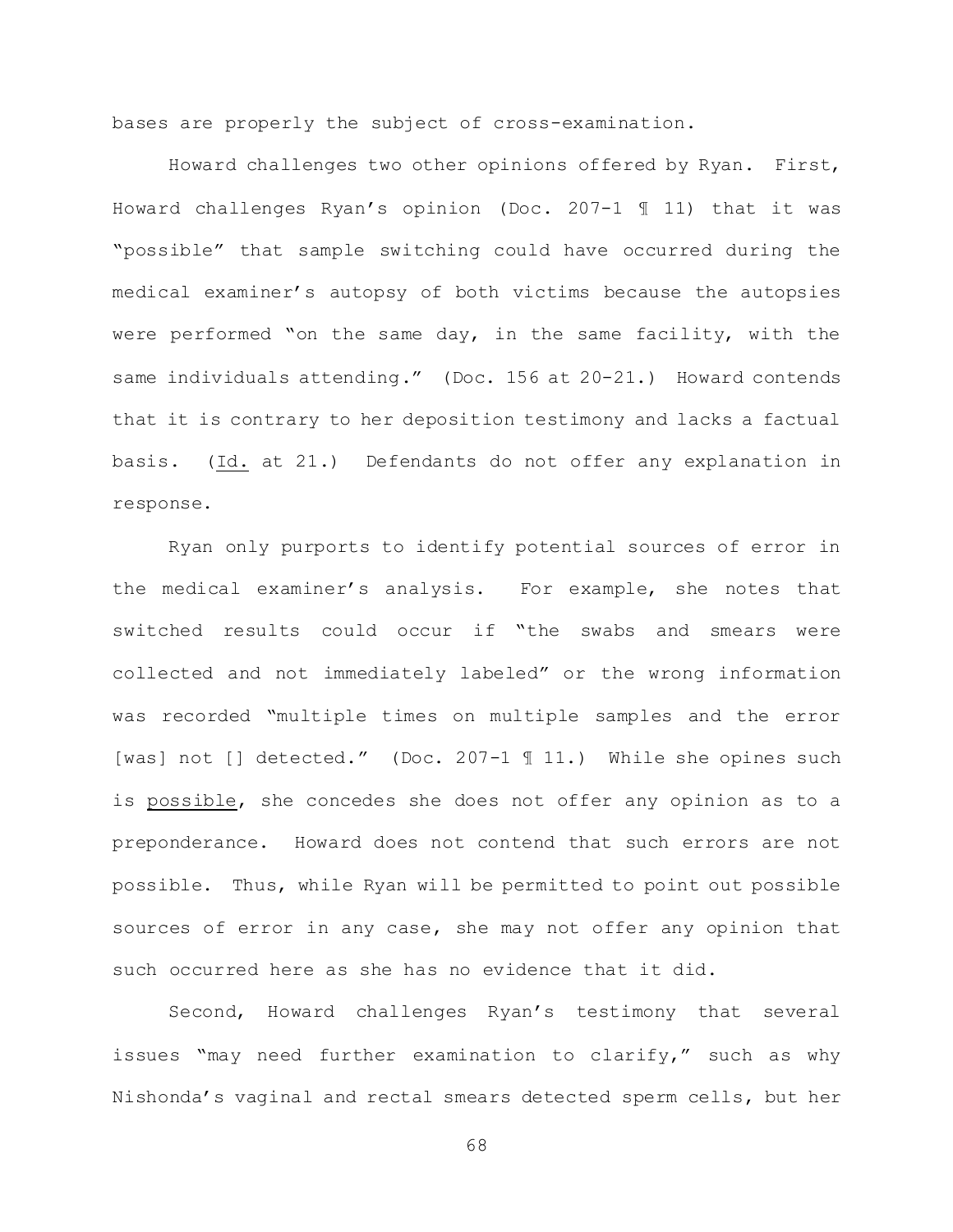samples did not detect male DNA at the quantitation stage of analysis, because she noted in deposition that the outcome of those issues would not undermine the results of the tests. Howard argues that these observations are irrelevant and confusing. (Doc. 156 at 20-22.) Defendants do not offer any explanation in response as to how Ryan's testimony on these unclarified issues is relevant but state they "do not concede they have withdrawn the opinions." (Doc. 238 at 12.)

It goes without saying that where Defendants bear the burden of demonstrating admissibility of an expert opinion by a preponderance, a failure to respond is of little assistance. Ryan testified in her deposition that these were items that "don't necessarily make sense to me" and stated in her report these items "may need further examination to clarify." (Doc. 156-4 at 63; Doc. 156-2 at 4.) It is difficult to discern the purpose of such statements. To the extent Ryan claims there are items she does not understand, such as these, she will be permitted to testify to that, and why.

Howard's motion to exclude Ryan is thus granted in part and denied in part, as noted.

## **F. Other Act Evidence**

Howard moves to exclude evidence regarding certain other acts of his, including his prior criminal convictions and arrests, prior drug use, instances of being shot, prison disciplinary history,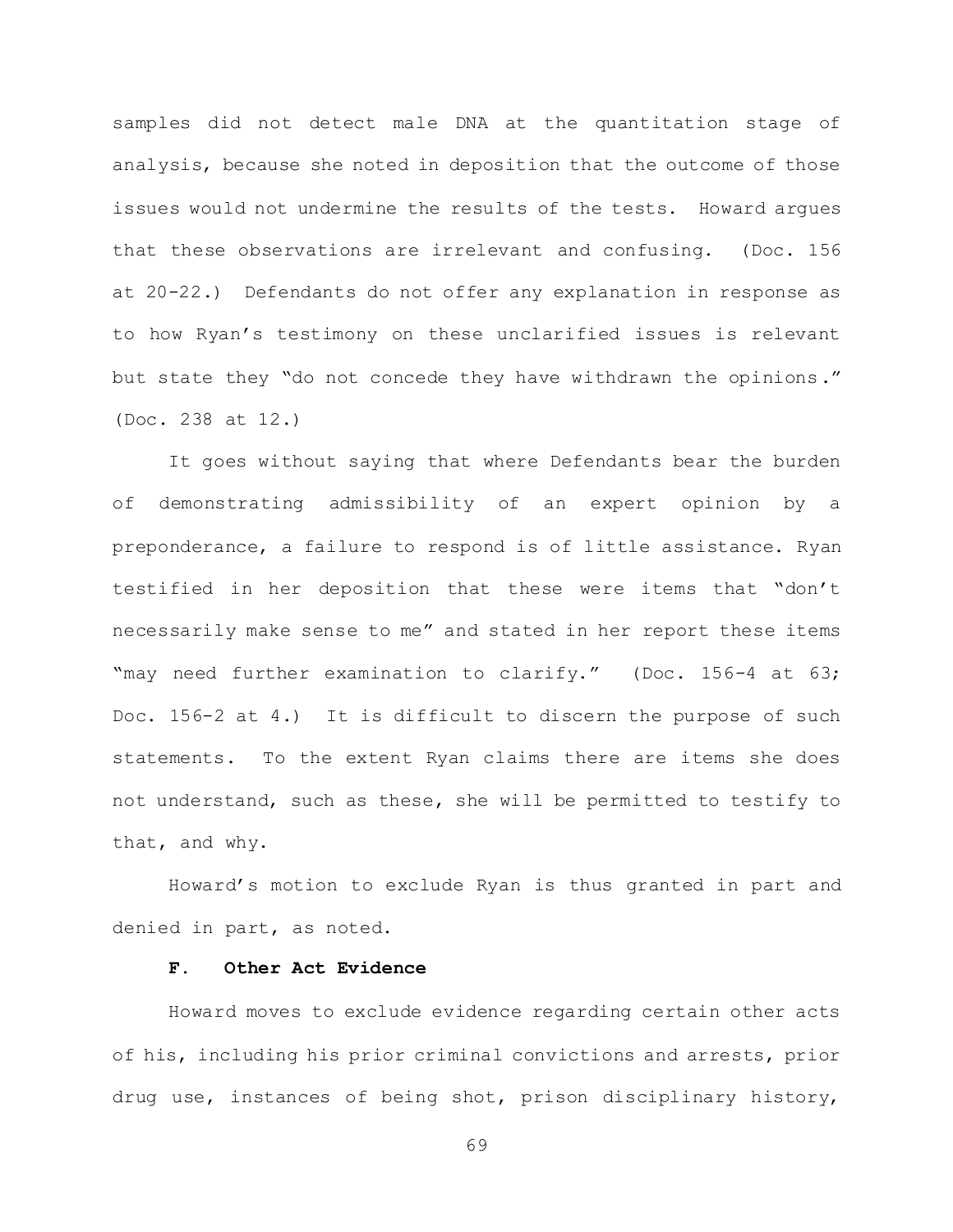and alleged domestic disputes. (Doc. 165.) After the filing of the motion, the parties subsequently agreed to exclude any evidence of Howard's prison records and alleged domestic disputes, but they have been otherwise unable to agree. (Doc. 246 at 7.)

Federal Rule of Evidence 404(b) prohibits evidence of "any other crime, wrong, or act . . . to prove a person's character in order to show that on a particular occasion the person acted in accordance with the character." Fed. R. Evid. 404(b)(1). However, such evidence "may be admissible for another purpose" such as proving motive, opportunity, intent, or identity. Fed. R. Evid. 404(b)(2). The Fourth Circuit employs a four-part test to determine the admissibility of other act evidence: "(1) The evidence must be relevant to an issue, such as an element of an offense  $\ldots$  . (2) The act must be necessary in the sense that it is probative of an essential claim or an element of the offense. (3) The evidence must be reliable. And (4) the evidence's probative value must not be substantially outweighed by confusion or unfair prejudice." United States v. Queen, 132 F.3d 991, 997 (4th Cir. 1997). However, other act evidence that is "intrinsic" to the case is outside the scope of Rule 404(b). See United States v. Denton, 944 F.3d 170, 186 (4th Cir. 2019) ("Acts that are intrinsic to the charged offense  $\ldots$  . do not fall under Rule 404(b)'s limitations on admissible evidence.") (citation omitted). "Bad acts are intrinsic to the charged offense when they are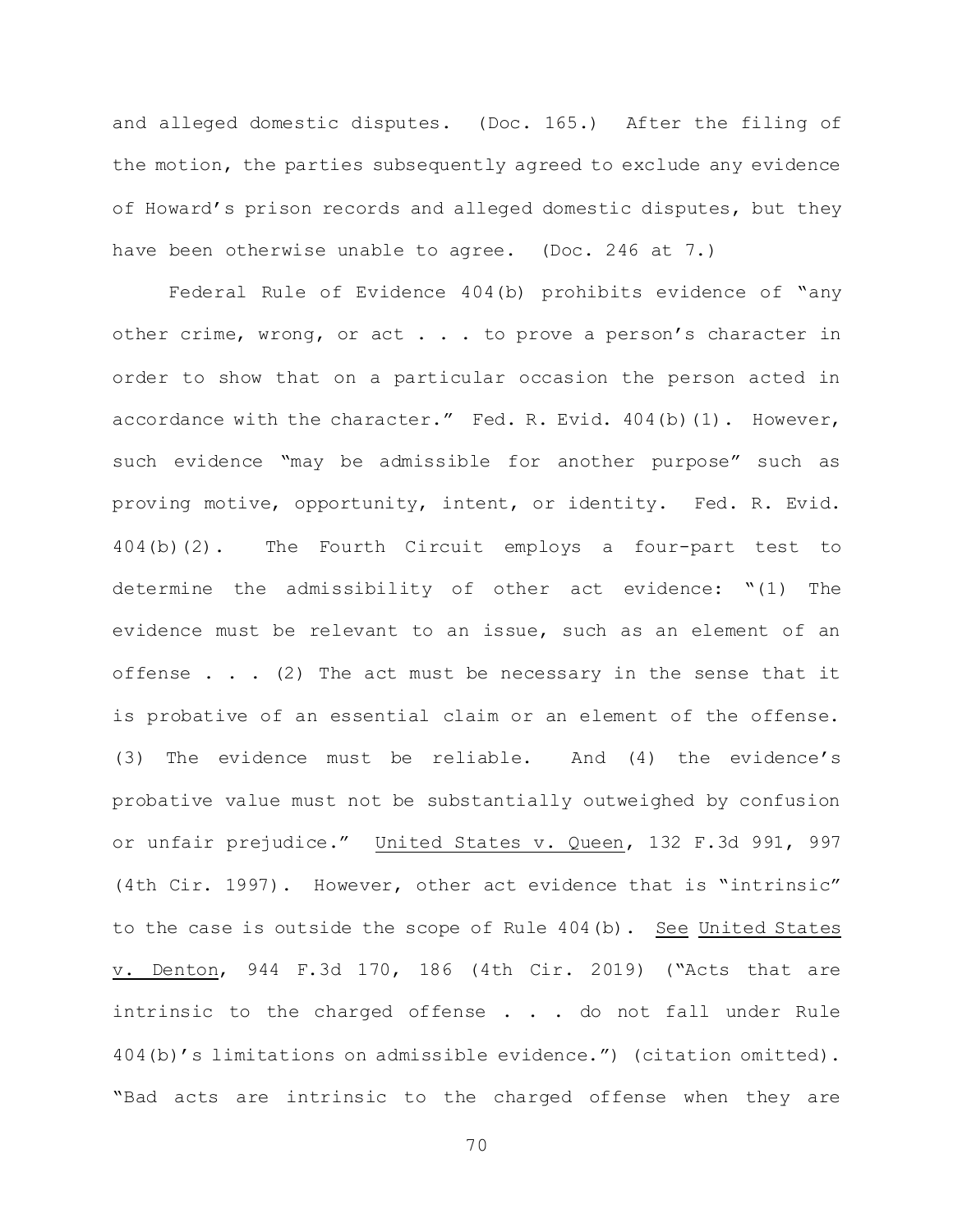inextricably intertwined," when "both acts are part of a single criminal episode," when the bad acts are "essential to the story of the crime," or when they provide "context to the charged offense." Id. (citations omitted).

Howard's motion contains both specific acts and general descriptions of types of "other acts" evidence he believes Defendants may introduce at trial. Because the court cannot rule on general descriptions, only that evidence actually identified by Howard will be addressed.

As to arrests, Howard seeks to exclude evidence that he was arrested the morning after the murders for trespassing in Few Gardens.27 Defendants represent that Howard was arrested for trespassing in Few Gardens over 75 times prior to the Washington murders. This evidence is admissible under Rule  $404$  (b) (2), as it is relevant, probative, and reliable. At the criminal trial, a number of witnesses testified that they saw Howard the day of the Washington murders in Few Gardens arguing with Doris Washington and leaving the Washingtons' apartment that night around the time of the murders. Howard's frequent presence in Few Gardens is relevant to proving identity, including by those trial witnesses who claimed to recognize him, as well as opportunity, among other

L,

<sup>&</sup>lt;sup>27</sup> Howard also points to a 2009 arrest for misdemeanor assault sworn out by a co-worker. (Doc. 166 at 8.) Defendants do not appear to oppose this.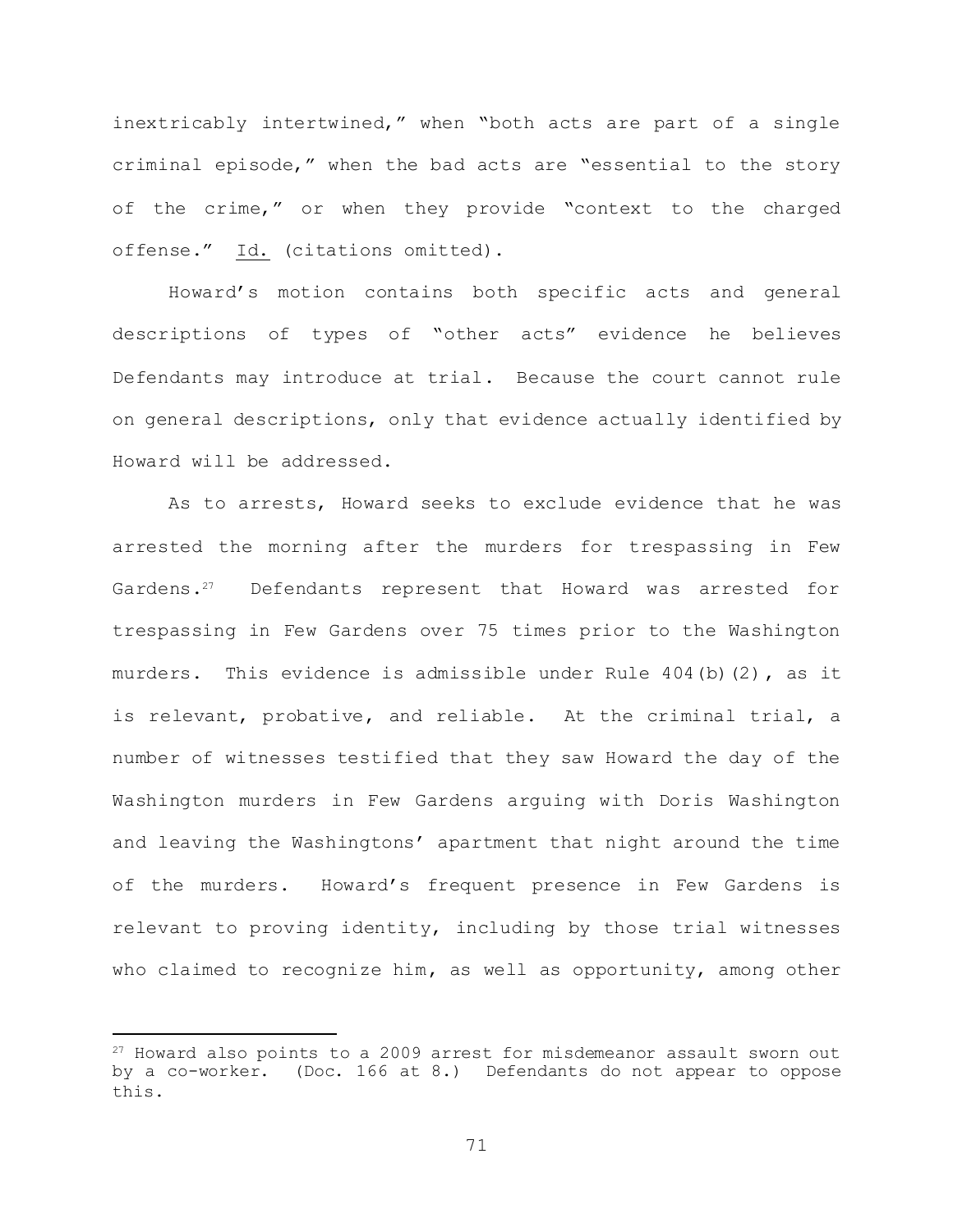things. It is reliable as it is based on law enforcement encounters recorded at the time and easily passes the Rule 403 balancing test.

Howard moves to exclude evidence that Darrell Dowdy spoke to him while he was in the hospital recovering from a gunshot wound. Howard also seeks to preclude evidence of instances of his being shot multiple times prior to the Washington murders. (Doc. 166 at 10.) Defendants argue that "Dowdy questioned [Howard] in connection to this case while he was in the hospital recovering from [gunshot] wounds. [Howard] had been shot by someone known to be a part of the New York Boys and Dowdy went to speak with him to see if he could identify 'O'. The testimony at trial was that during that same conversation Dowdy and Plaintiff also discussed Doris and Nishonda Washington." (Doc. 213 at 8 (citations omitted).) To the extent the evidence of prior gunshots occurred during Dowdy's investigation, such as the hospital visit, this evidence is intrinsic to Dowdy's investigation, which is at issue in this case. Otherwise, prior instances of being shot bears little relevance to the issues for the jury and runs afoul of Rule 403 by suggesting that Howard was involved in violent activity. Therefore, the motion to preclude instances of being shot is denied as to any intrinsic conduct during the course of Dowdy's investigation; the motion will otherwise be granted subject to Defendants demonstrating why such evidence is relevant and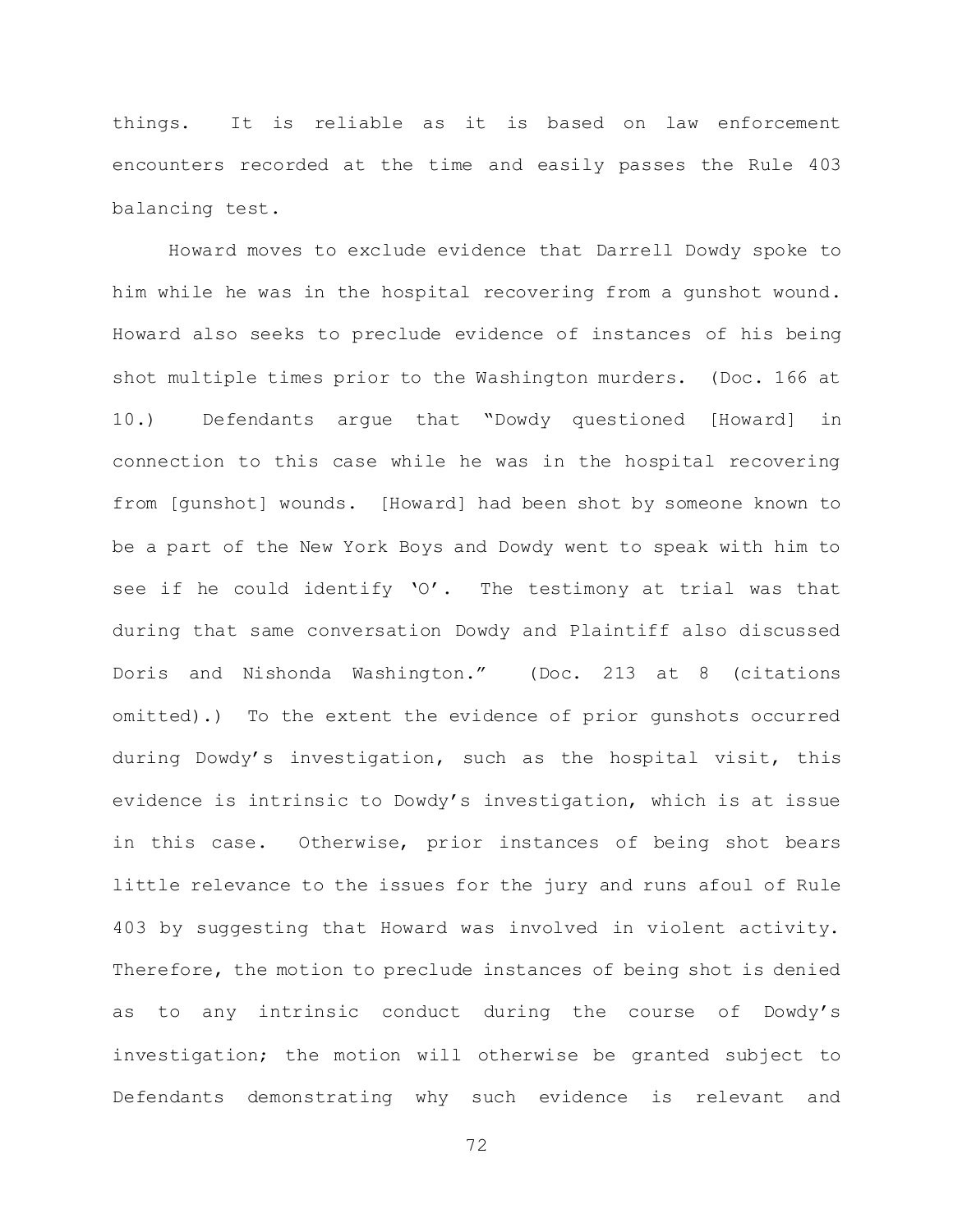otherwise admissible at trial.

L,

Howard moves to exclude evidence that he sold Doris Washington drugs as well as his prior drug use. Howard argues that while his alleged drug activity on the day before and the day of the Washington murders is relevant,  $28$  any other drug related activity is irrelevant because it does not make the existence of any consequential fact more or less probable. (Doc. 166 at 6.) Defendants contend that Howard's prior drug use and drug involvement is admissible because it was testified to at his criminal trial and is "so intertwined with the facts and investigation of the criminal case that [it] must come in." (Doc. 213 at 2.)

While the admissibility of evidence in the underlying criminal trial is not a relevant factor, such evidence is intrinsic to Dowdy's investigation of the Washington murders and is relevant as it is probative of why Howard was a suspect because it tends to demonstrate his presence at Few Gardens, known for being a haven for drug distribution and use, and to describe the nature of his relationship with Doris, who was allegedly a drug user and seller, as well as potential motive. (Doc. 262 at 111-112 (Howard's counsel acknowledging admissibility of prior drug use).) The

<sup>28</sup> Howard concedes that testimony "he was addicted to drugs and using drugs with others in Few Gardens on the night of the Washington murders" is admissible. (Doc. 166 at 1-2.)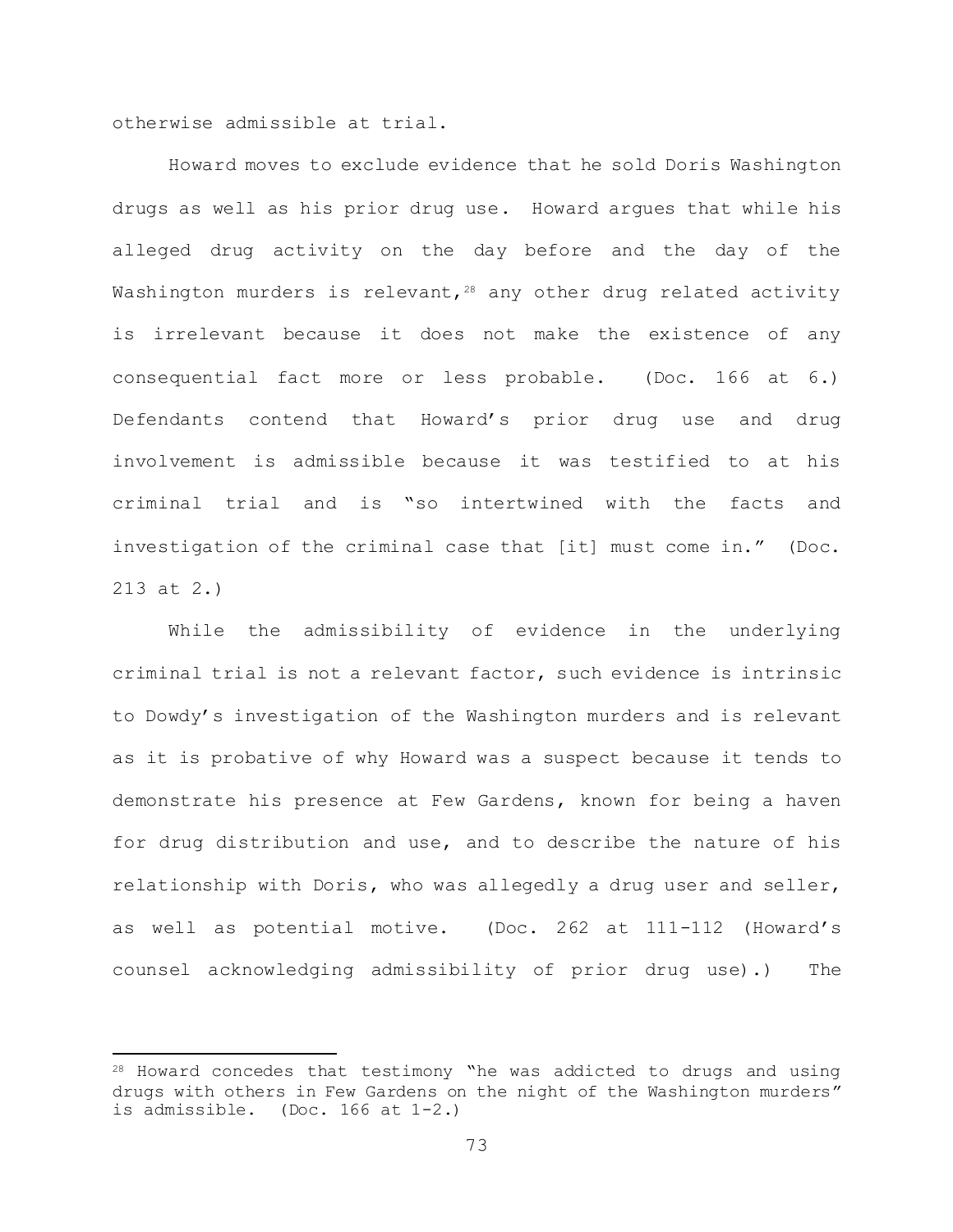probative value is also not substantially outweighed by unfair prejudice.

As for Howard's identified prior convictions, which are represented to include breaking and entering, larceny, and cocaine possession, Defendants argue this evidence is admissible because Howard testified to it at his criminal trial and because it is "highly relevant" to Dowdy's investigation. (Doc. 213 at 2.) However, Defendants make this argument generally for all the other act evidence they seek to admit, and they do not articulate why Howard's prior convictions were relevant to Dowdy's investigation. Admitting such evidence in this civil trial could risk violating Rule  $404(b)'$ s prohibition on character evidence, i.e., a jury might conclude that Howard was guilty of the Washington murders because he had committed other crimes. Nor is this evidence likely admissible to impeach Howard if he testifies in this case. Federal Rule of Evidence 609 limits evidence of convictions that are more than ten years old -- as are all of Howard's prior convictions -– for impeachment purposes unless their probative value "substantially outweighs" their prejudicial effect. Fed. R. Evid. 609(b). Defendants have not demonstrated any probative value of these convictions and, given their age (Howard's last conviction was in 1991, 30 years ago), the risk of prejudice is high. The motion will therefore be granted subject to Defendants providing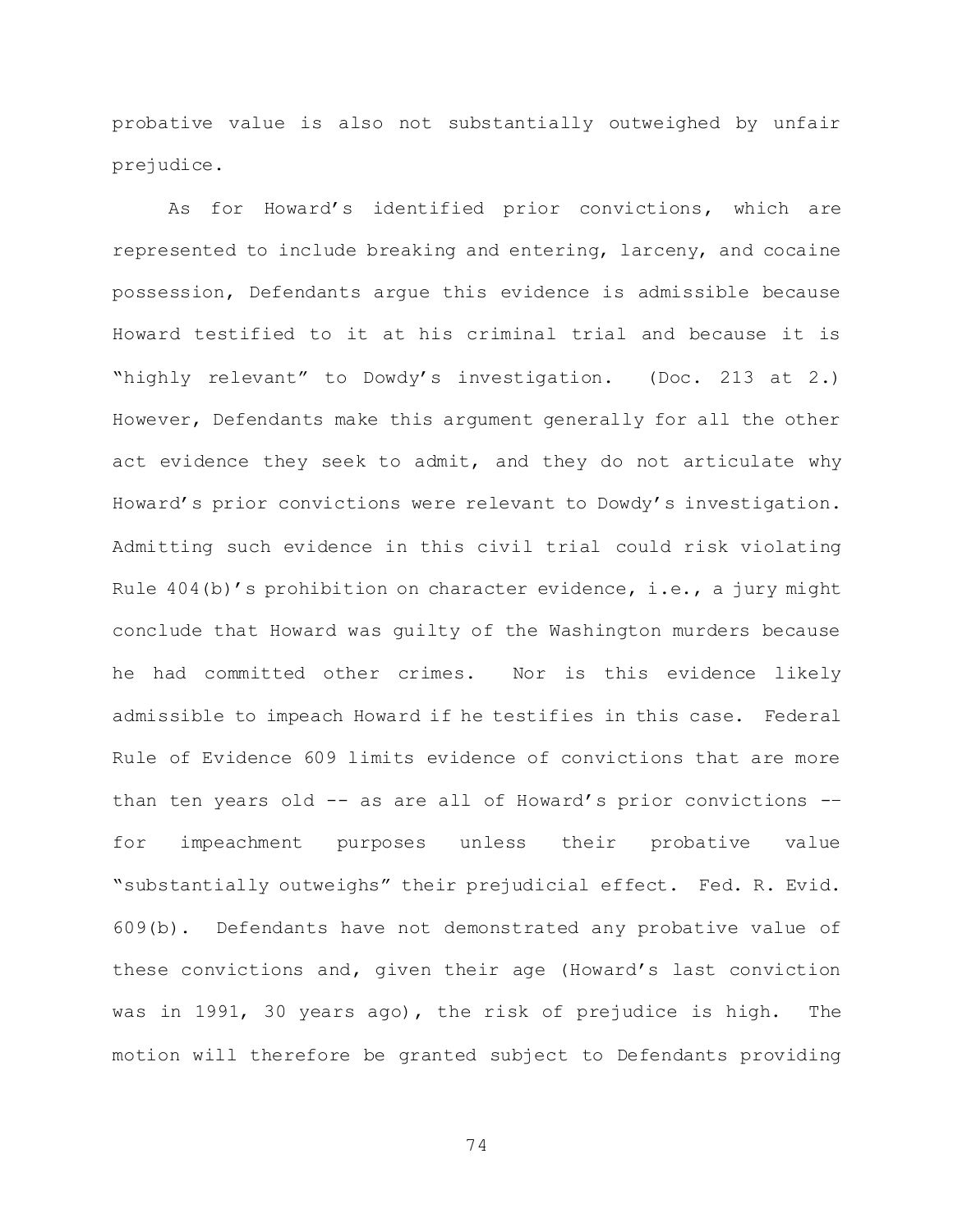an articulated reason why any prior conviction sought to be introduced was relevant to Dowdy's investigation at the time.

Next, Howard seeks to preclude any evidence that he had previously been incarcerated. Neither side has indicated what the facts are about any prior incarceration.

Depending on the bases for his claim for damages, evidence of Howard's prior incarceration might be relevant. In his briefing and at the hearing, Howard relied on Smith v. Baltimore City Police Dep't, 840 F.3d 193 (4th Cir. 2016). In Smith, the Fourth Circuit reversed a verdict in favor of two police officers in an unlawful arrest case when the trial court allowed evidence of the plaintiff's three prior arrests solely for purposes of damages. Id. at 196. The Fourth Circuit did so because there was no record that the three prior arrests were "remotely similar" to the arrest at issue in that case; the plaintiff was claiming damages that flowed only from that specific arrest (and not, for example, damages because she was more fearful of police generally, to which the prior arrests might be relevant); and the defense counsel's questioning suggested the evidence was sought primarily to show character and propensity. Id. at 203. Although not directly on point, Smith is instructive. This is especially so in light of the Fourth Circuit's recent admonitions that prior acts are more likely to be relevant when there is sufficient "factual similarity and temporal proximity" between the prior acts and the conduct at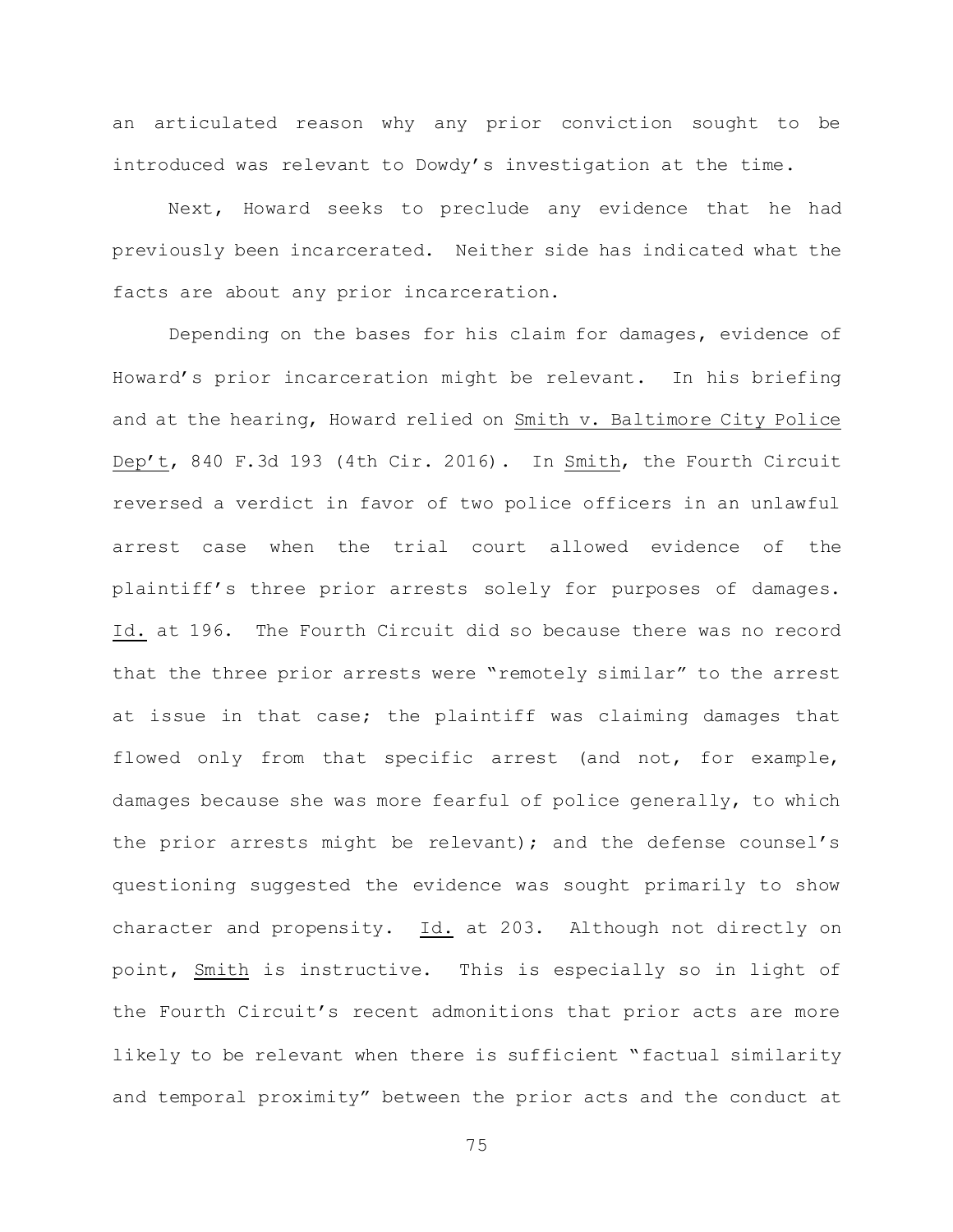issue. United States v. Hall, 858 F.3d 254, 260 (4th Cir. 2017); see also United States v. McBride, 676 F.3d 385, 397 (4th Cir. 2012) ("The more closely that the prior act is related to the charged conduct in time, pattern, or state of mind, the greater the potential relevance of the prior act.").

Another consideration is the testimony of Howard's damages expert, Dr. Artigues. In her forensic psychiatric evaluation of Howard, Dr. Artigues concludes that Howard has PTSD, and the "main traumatic stressors" are the "long wrongful incarceration and the experiences he had during that incarceration." (Doc. 154-1 at 12.) She so concludes after discussing and excluding other potential causative factors, including Howard's "exposure to violence that predated his wrongful incarceration" and injuries sustained from being shot. (Id. at 12-13.) It is unclear whether any prior incarceration, and the extent of it (which the parties have not indicated), contributed to her analysis. For now, Defendants have not demonstrated the relevance of any period of prior incarceration. Thus, the court will preclude evidence of Howard's prior period(s) of incarceration subject to a demonstration by Defendants that, based on the nature of the evidence at trial, it is relevant to a claim at issue and passes the Rule 403 balancing test.

As to any unresolved basis for this motion, specific instances of other act evidence will be considered on a case-by-case basis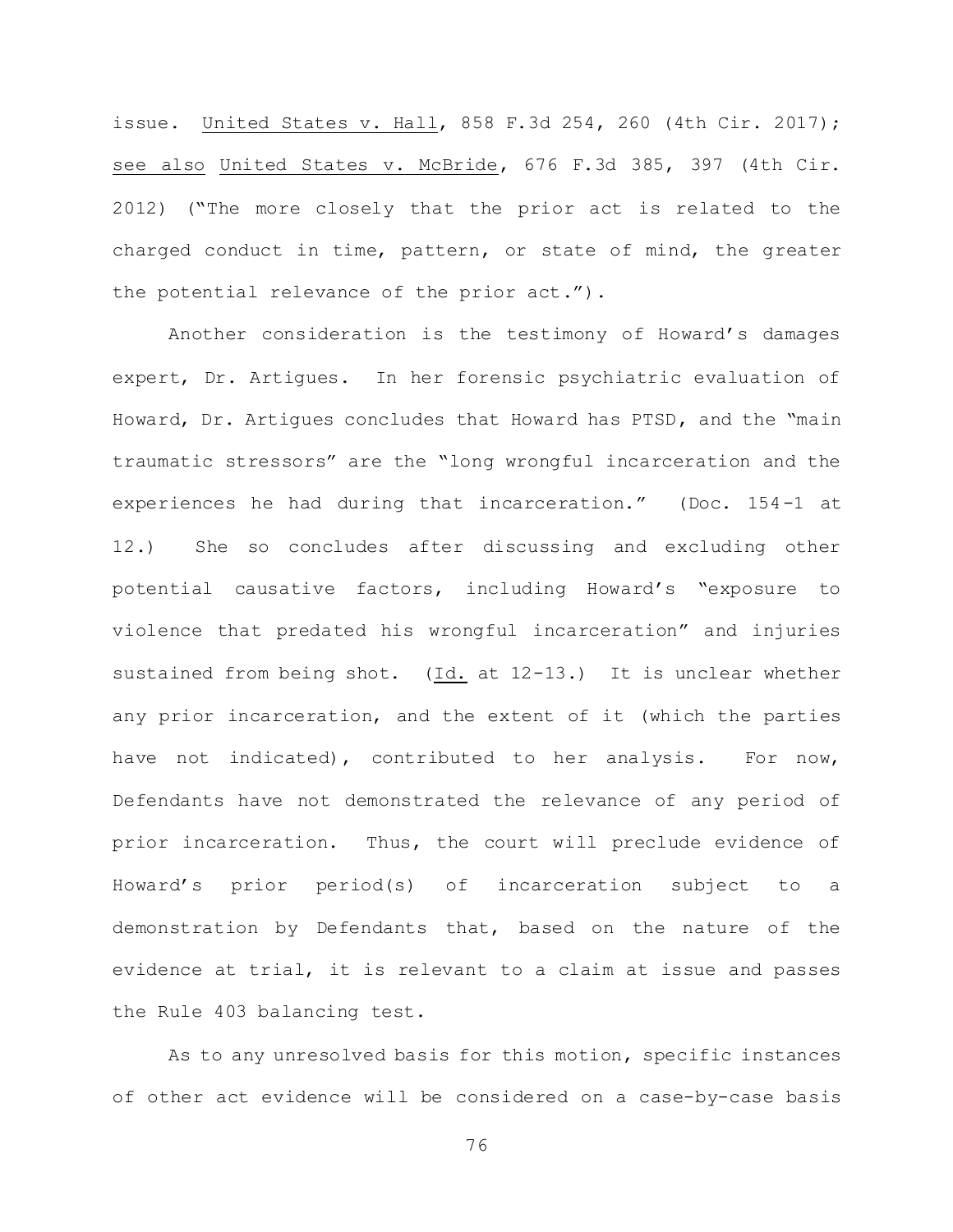at trial, subject to the rulings in this order.

## **G. Inculpatory Hearsay**

Howard moves to exclude "hearsay evidence that purportedly incriminates [him] in the Washington murders." (Doc. 173.) It is not clear what evidence Defendants might seek to offer or that Howard wants to exclude. Howard gives as an "example" a "crimestoppers" tip contained in Dowdy's investigative file that stated Howard and others killed the Washingtons. (Doc. 174 at 2.) Defendants oppose the motion, arguing (albeit perfunctorily) that Dowdy's investigative file is admissible if the proper foundation is laid. (Doc. 212 at 2.)

The motion is denied at this time. The motion is far too vague. Such evidence might be admissible not for the truth of the matter asserted but for a non-hearsay purpose, e.g., to explain the investigatory actions that Dowdy took or did not take. It is possible that such evidence might also fall within an exception to Rule 803.<sup>29</sup> As the court stated at the hearing, such evidence will be taken on a case-by-case basis if offered at trial.

#### **H. Assistant District Attorney Opinions**

L,

Howard moves to exclude certain opinion testimony from Assistant District Attorneys ("ADAs") Michael Nifong and Mary

<sup>29</sup> Dowdy's investigative file could represent his present sense impression (Rule 803(1)), his then-existing state of mind (Rule 803(3)), or otherwise be admissible as a public record (Rule 803(8)).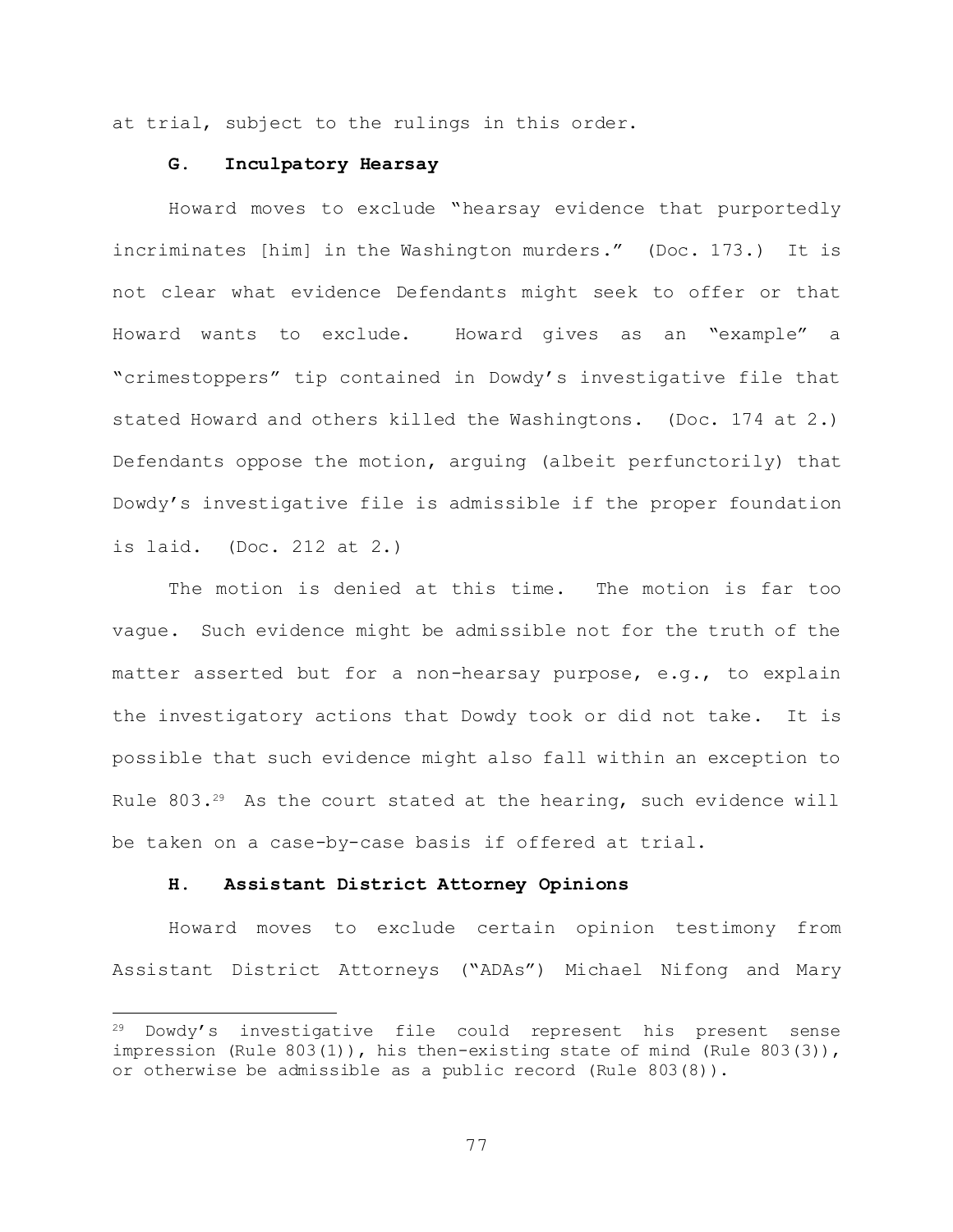Winstead, who handled aspects of pre-trial proceedings and, as to Nifong, Howard's criminal trial itself in 1995.<sup>30</sup> (Doc. 176.) Specifically, Howard seeks to exclude any testimony from Nifong and Winstead as to Howard's credibility or guilt, Dowdy's credibility, and how the Washington murders occurred. Citing Cameron v. City of New York, 598 F.3d 50 (2d Cir. 2010), Howard argues the admission of such evidence would violate "bedrock principles of evidence law that prohibit witnesses (a) from vouching for other witnesses, (b) from testifying in the form of legal conclusions, and (c) from interpreting evidence that jurors can equally well analyze on their own." See id. at 54 (vacating jury verdict in part where two ADAs and a police lieutenant were allowed to give their opinions on defendant police officers' credibility). Defendants reply that a "blanket exclusion" of the ADAs' testimony is premature and that such evidence might be relevant and admissible depending on how the case unfolds at trial. (Doc. 228 at 2.)

As with several other motions, the exact evidence Howard surmises Defendants may seek to admit, and thus which he seeks to exclude, is not clear. Assuming both Howard and Dowdy testify, Nifong and Winstead would not be able to testify as to either's

L,

<sup>&</sup>lt;sup>30</sup> Specifically, Winstead appears to have been assigned to the Washington murder case shortly before Howard was arrested in November 1992; signed the indictments issued for his arrest; and left the Durham DA's office in spring 1994, before Howard's trial. (Doc. 225-1 at 22:1-23:25.) Nifong was the lead prosecutor at Howard's 1995 trial.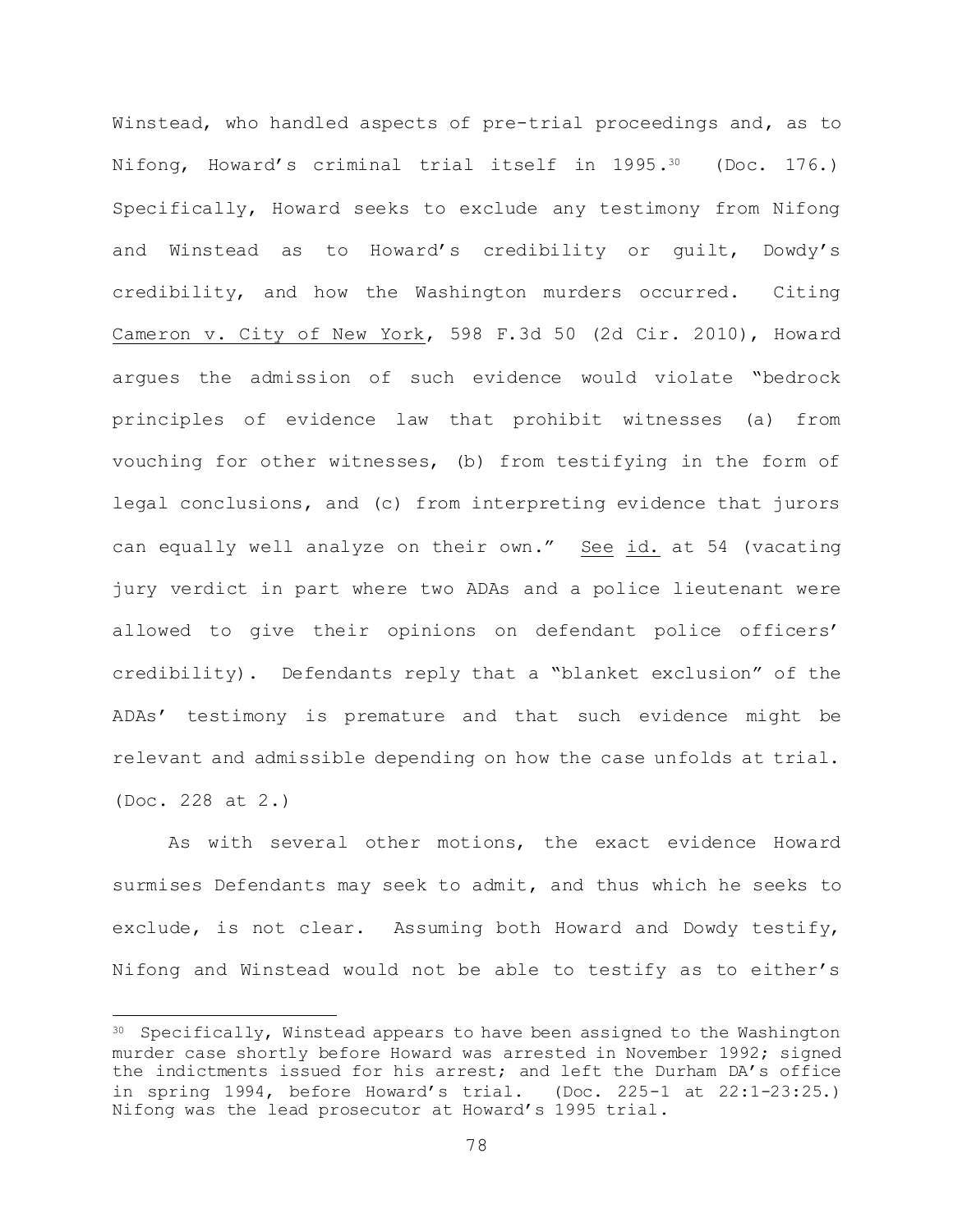credibility. See Cameron, 598 F.3d at 61 ("[a]s a matter of law, the credibility of witnesses is exclusively for the determination by the jury, and witnesses may not opine as to the credibility of the testimony of other witnesses at the trial.") (internal citation omitted). But Nifong and Winstead, like any witness, are permitted to testify on the basis of their direct, personal experience with the case. This could include lay opinions on certain issues if relevant to the case and if the requirements of Rule 701 of the Federal Rules of Evidence, which governs lay opinion testimony, are met.<sup>31</sup> For example, in Cameron the Second Circuit suggested that one of the ADAs could testify on retrial that it was her decision to prosecute the plaintiff and that the defendants did not aggressively seek prosecution, since that would be relevant to whether defendants had the requisite malice for a malicious prosecution charge. Cameron, 598 F.3d at 67.

Although there is no malicious prosecution claim here, proof of bad faith remains a contested fact in this case, and Nifong and Winstead may testify to Dowdy's actions if probative of whether he acted with such a state of mind. Further, given the nature of the remaining claims against the Defendants, Howard squarely alleges that they fabricated and suppressed evidence. Thus, it can fairly

L,

<sup>&</sup>lt;sup>31</sup> Rule 701 permits opinion testimony by lay witnesses when the opinion is: "(a) rationally based on the witness's perception; (b) helpful to clearly understanding the witness's testimony or to determining a fact in issue; and (c) not based on scientific, technical, or other specialized knowledge within the scope of Rule 702."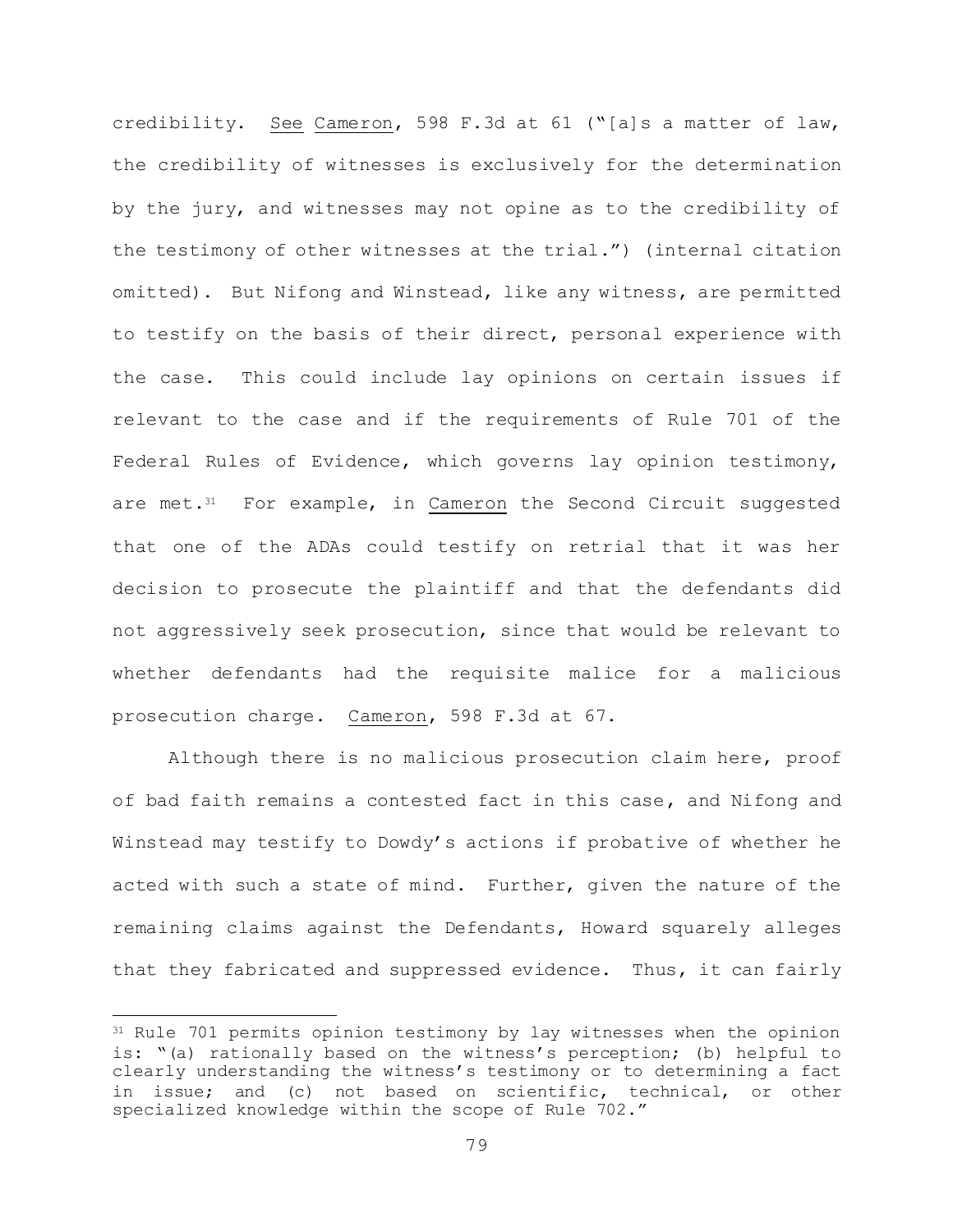be said that Defendants' character for truthfulness has been attacked. This issue is more fully dealt with below with respect to another motion in limine filed by Howard to exclude good character evidence of the Defendants. (Doc. 196.) Accordingly, as Defendants argued at the hearing on these motions (Doc. 262 at 126-28) and with a proper foundation, Nifong and Winstead could testify to Defendant's good character for truthfulness, as permitted under Federal Rule of Evidence 608.

Finally, Howard argues that the ADAs lack personal knowledge of certain matters (Doc. 180 at 3). Of course, as with any witness, Nifong and Winstead must have personal knowledge of any matter to which they seek to testify. See Fed. R. Evid. 602.

Accordingly, this motion is granted in part and denied in part, as discussed above.

### **I. Defendants' Character**

Howard moves for an order "clarifying that evidence of Defendants' misconduct in this case does not open the door for good character evidence, and precluding Defendants from introducing evidence of their good character because there is no basis for doing so." (Doc. 196.)

As stated at the hearing, this motion will be denied. Rule 404(a) of the Federal Rules of Evidence generally prohibits the use of character evidence to show conformity with that trait. See Fed. R. Evid. 404(a) ("Evidence of a person's character or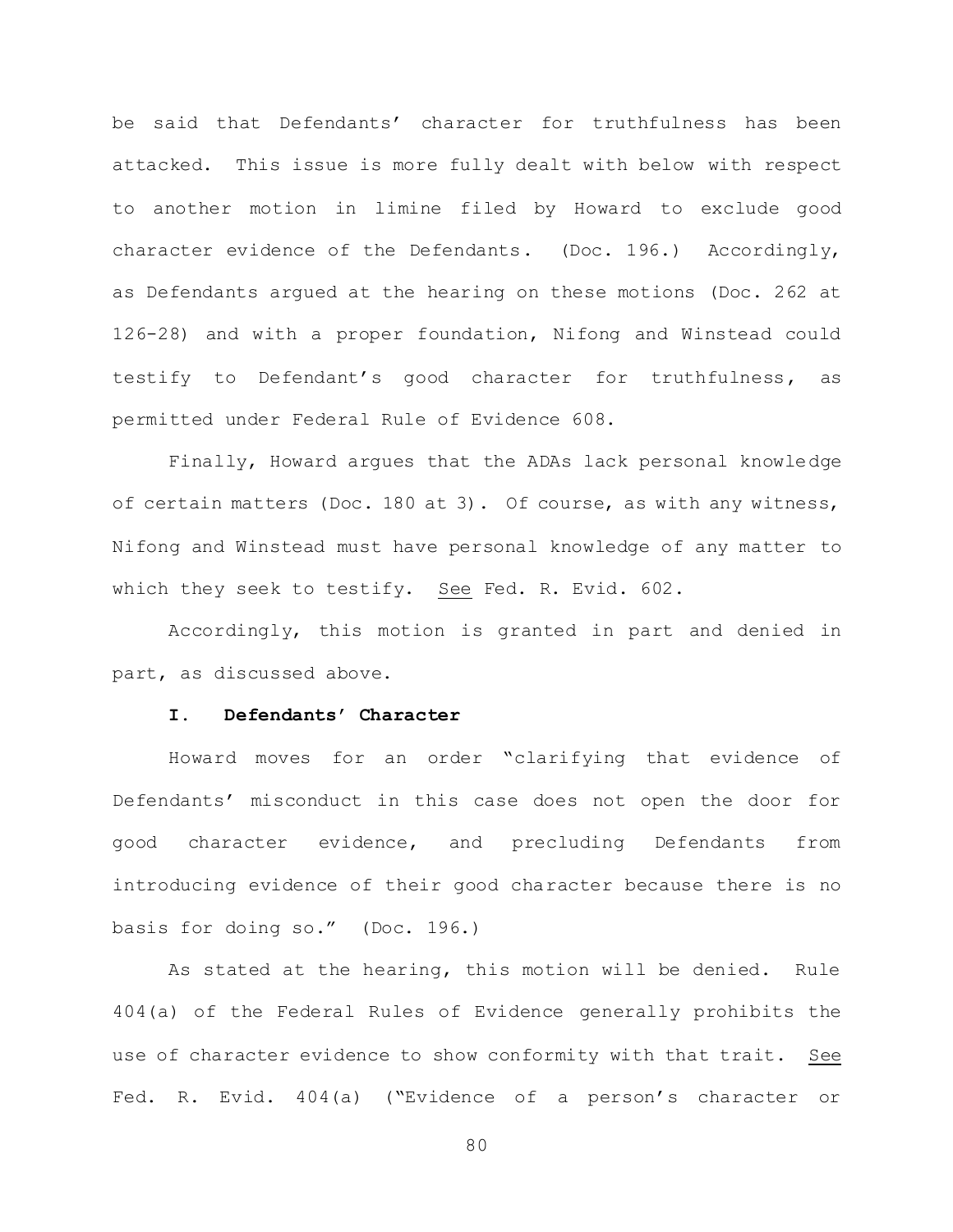character trait is not admissible to prove that on a particular occasion the person acted in accordance with the character or trait."). Rule 608 prohibits rehabilitation for a witness's character for truthfulness unless it has been attacked. See Fed. R. Evid. 608(a) ("[E]vidence of truthful character is admissible only after the witness's character for truthfulness has been attacked."). Relying on the latter, Howard argues that he "will not contend that Defendants have reputations for dishonesty or that their misconduct in this case was the result of their dishonest characters." (Doc. 197 at 1.) As Defendants respond, though, Howard's claims allege that Defendants fabricated and suppressed evidence and did so in bad faith or in reckless disregard for the truth. The very nature of these claims constitutes an attack on Defendants' character for truthfulness. Indeed, as Defendants point out in prior briefing before the court, Howard has charged that Dowdy "lied" during his investigation. (See Doc. 216 at 2.)

Courts in the Fourth Circuit have permitted an officer defendant in a civil rights suit in which the plaintiff has alleged the officer fabricated evidence to introduce evidence of the officer's good character for truthfulness. See Gell v. Town of Aulander, 2009 WL 166379, at \*4 (E.D.N.C. Jan. 22, 2009) ("In a civil case where a finding for the plaintiff would be tantamount to a finding that the civil defendant committed a criminal act,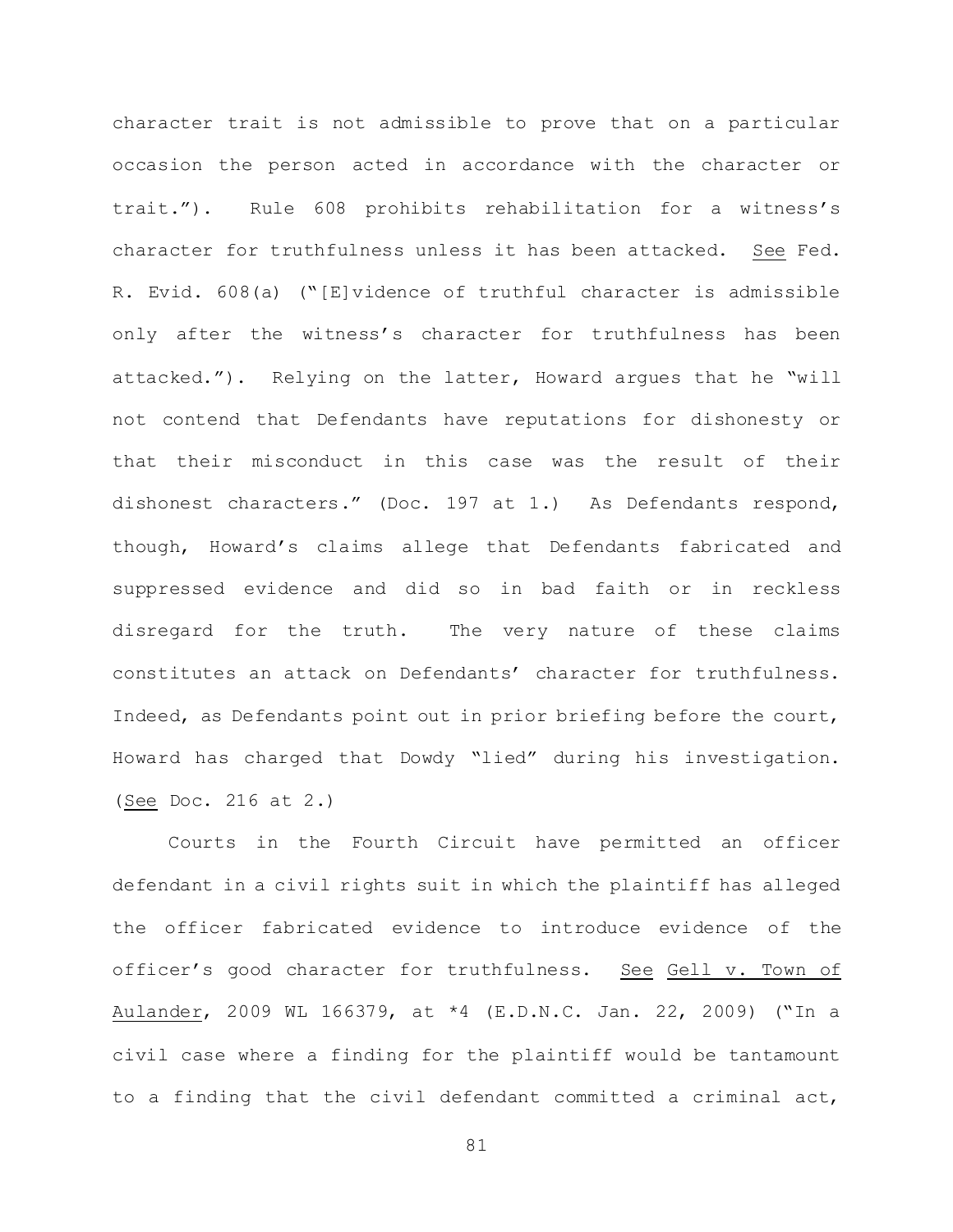defense counsel may present evidence of the defendant's good character or reputation for a pertinent trait as though it was a criminal action.")<sup>32</sup>; Washington v. Buraker, 2006 WL 1049506 at \*1 (W.D. Va. April 13, 2006) (denying plaintiff's motion in limine to prevent defendant from introducing evidence as to defendant's good character or reputation in a wrongful conviction civil case where plaintiff alleged defendant police officer fabricated evidence against him). This accords with the advisory committee notes to Rule 608 which state, "Opinion or reputation that the witness is untruthful specifically qualifies as an attack under the rule, and evidence of misconduct, including conviction of crime, and of corruption also fall within this category." Fed. R. Evid. 608 advisory committee note to the 1972 amendments.

Accordingly, given the nature of Howard's claims, which attack Defendants' character for truthfulness, Defendants will be permitted to introduce "evidence of truthful character" in response if Howard presents sufficient evidence of misconduct by Defendants. See Fed. R. Evid. 608(a).

L,

<sup>&</sup>lt;sup>32</sup> In Gell, the court was considering a motion to exclude an expert opinion that the North Carolina SBI had a reputation for "integrity and ability" in a § 1983 case where the plaintiff alleged the SBI officer defendant fabricated evidence. The court deferred ruling on the issue out of concern that the expert's opinion would bolster other possible SBI witnesses whose credibility had not yet been attacked, but the opinion reveals the court was inclined to allow it as to the actual SBI defendant. Gell, 2009 WL 166379, at \*9.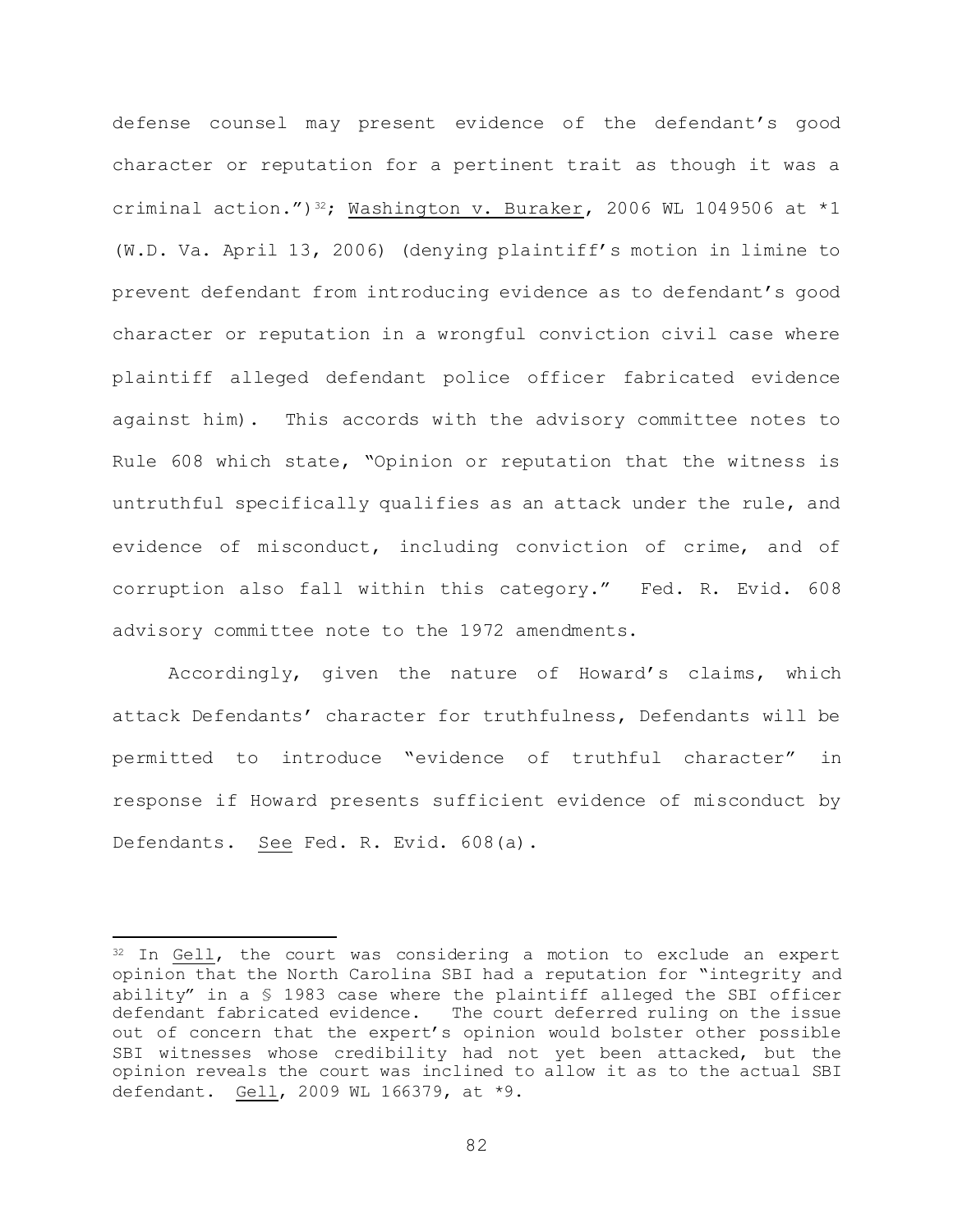# **J. Dowdy's Belief that Doris Washington Engaged in Prostitution**

Howard moves to preclude Dowdy's opinion that Doris Washington engaged in prostitution. (Doc. 184.) This motion stems from testimony Dowdy gave at his 2019 deposition in this case in which he stated he believed Doris Washington engaged in prostitution.33 Howard argues that there is no admissible evidence to support this opinion, that Dowdy's opinion is based on hearsay and not personal knowledge, and that any probative value would be outweighed by unfair prejudice. (Doc. 185 at 1-2.) Defendants oppose the motion, arguing there is admissible and relevant evidence to support this opinion. (Doc. 227.)

As the court noted at the summary judgment stage, there was some evidence at the very least that Doris Washington allowed her house to be used for prostitution. As the court acknowledged in its order at that time, "Dowdy knew from [Roneka] Jackson's first interview that Howard and Doris Washington had argued the evening of the murders over what was described as Howard's anger over Doris allowing Howard's girlfriend to prostitute herself at Doris's

L,

<sup>33</sup> Specifically, Dowdy testified, "The information I received about Ms. Washington also indicated that she possibly sold her body for drugs." (Doc. 87-2 at 177:3-4.) Later, when questioned extensively by Howard's counsel about the source of this information, he stated, "That was information from the neighborhood, that Doris actually sold her body for drugs" and "This information would have been from the street. It would be around the area." (Id. at 187:14-15, 18-20.) However, it does not appear that this information was in Dowdy's investigative report. (Id. at 188:2-189:7.)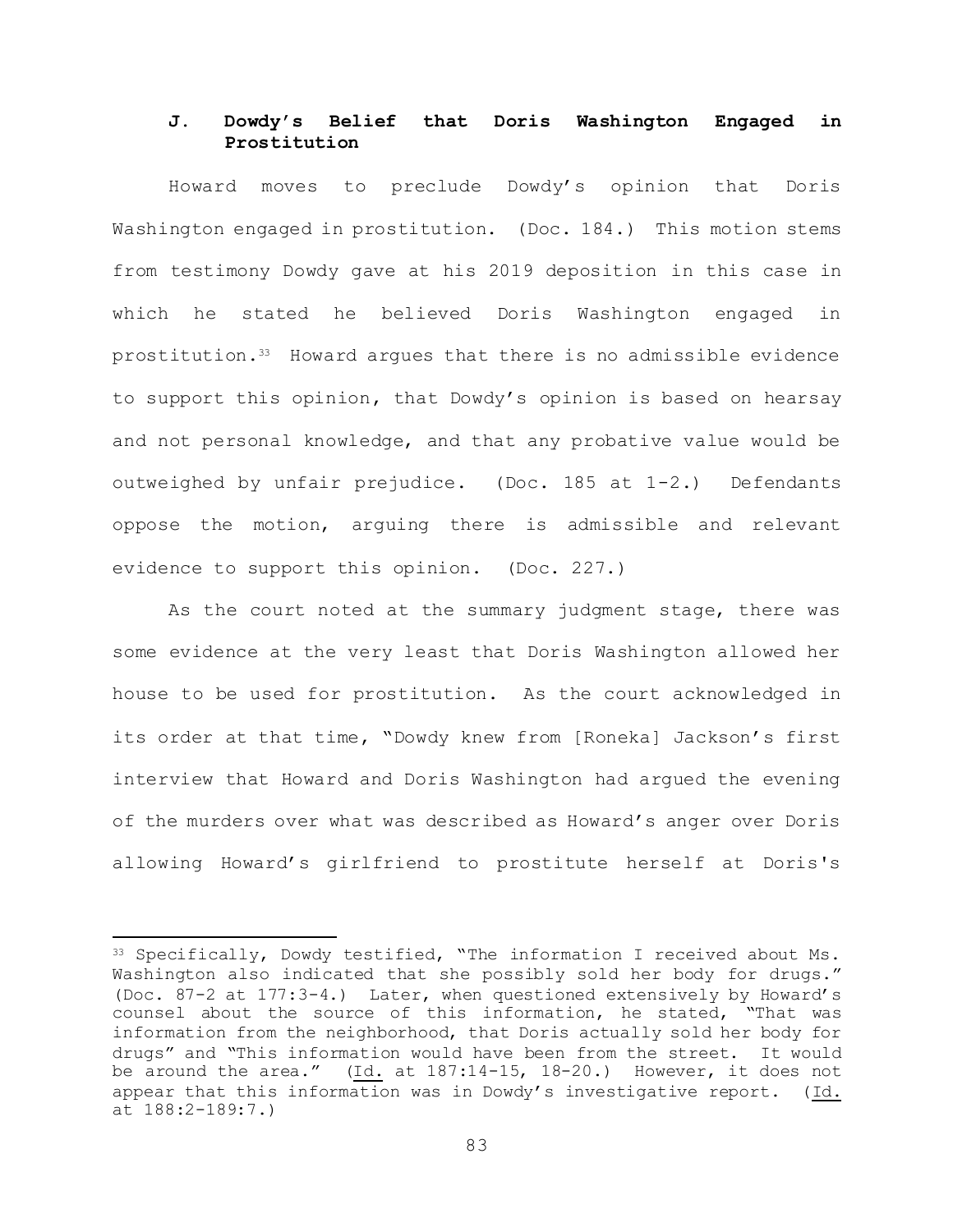apartment." Howard, 487 F. Supp. 3d at 424. And there is at least a factual dispute at this point as to whether Doris Washington herself personally engaged in prostitution. Defendants cite Natasha Mayo's testimony at Howard's criminal trial, in which she responds to the prosecutor's questions as follows:

"Q. Why? Why was [Howard] mad at you for you just being down there?

A. Because Doris kept a lot of company and it was men in and out and I would try to  $-$ - she would try to talk me -- you know we would be talking about trying to get something else from one of the other guys.

Q. I don't know if the jury quite understands or even that I quite understand. What do you mean by something else?

A. Try to do something to get drugs.

Q. You mean something sexual?

A. Yes.

Q. Would Miss Washington ask you to do that?

A. She didn't really come out and ask me but she said it in so many words."

(Doc. 251-1 at 462:9-24.) In reply, Howard points to Mayo's deposition testimony for the proposition that "Natasha Mayo — who actually knew Doris — testified that Doris did not engage in prostitution." (Doc. 185 at 2.) The relevant portion of the deposition reads:

"Q. And do you remember ever -- do you ever remember Ms. Washington herself sleeping with men for drugs?

A. I don't. I can't remember.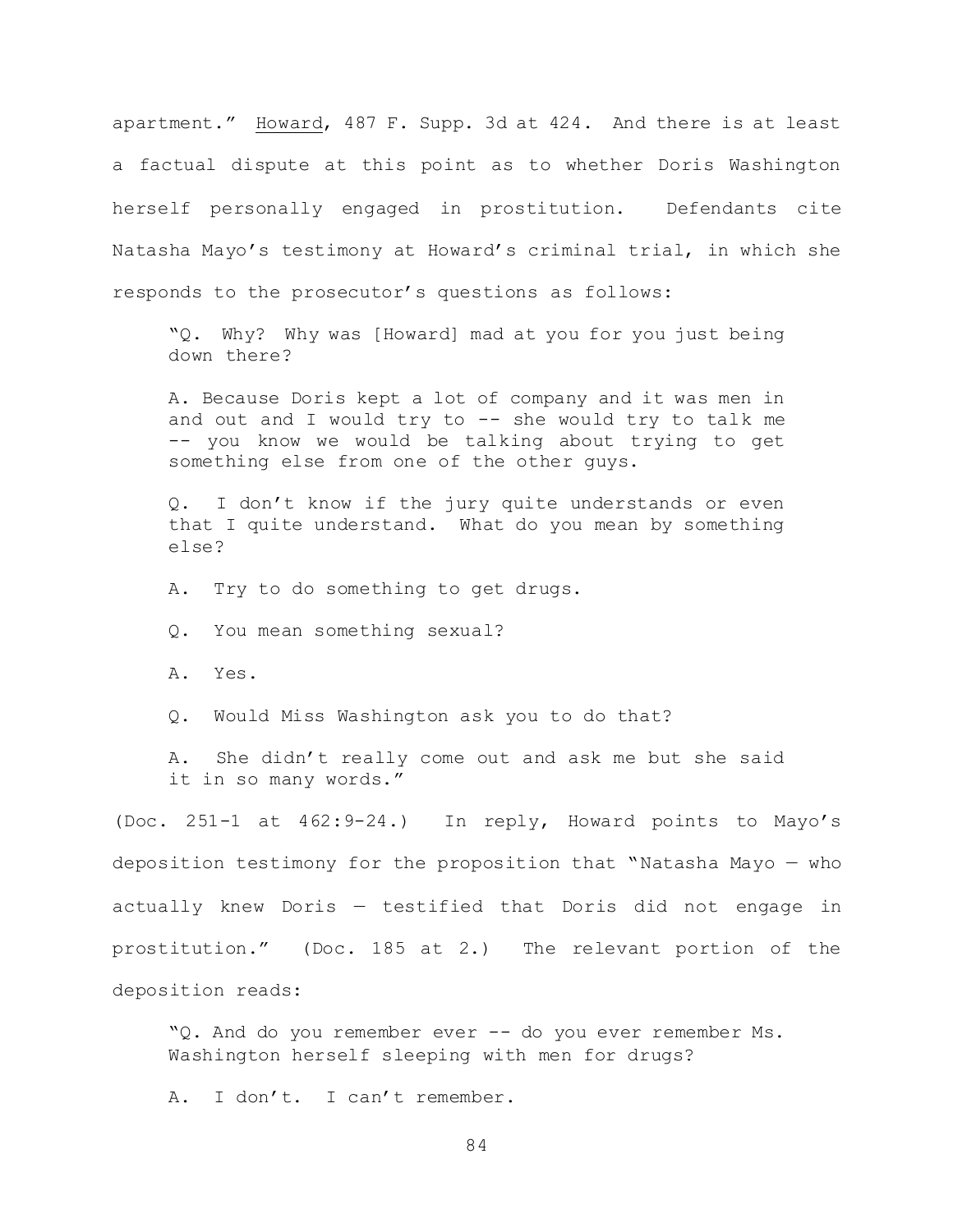Q. That was something she would ask other women to do?

A. Yeah.

Q. But she wouldn't do that herself?

MR. OSTRANDER: Objection.

THE WITNESS: No.

BY MS. McCARTHY:

Q. To your knowledge did she ever sleep with men for drugs?

A. No."

(Doc. 185-1 at 22:14-23:1.) At his deposition, when asked about prostitution occurring at Doris Washington's house, Howard himself stated, "I just knew from being in the projects that every girl who have a house in the projects, they use their house for prostitution. If they don't sell out of it, they find somebody to prostitute out of it." (Doc. 227-1 at 145:13.)

It is hard to read too much into these snippets of transcript. It is certainly plausible that Howard's reference to "every girl" using her house for prostitution means literally every girl, including Doris Washington. It is also plausible that Mayo's testimony at trial about Washington trying "to do something to get drugs" referred to prostitution. And her deposition (taken 24 years after the criminal trial) could as easily be read for the proposition that Doris Washington did not prostitute herself at all, that she did not prostitute herself for drugs, or that Mayo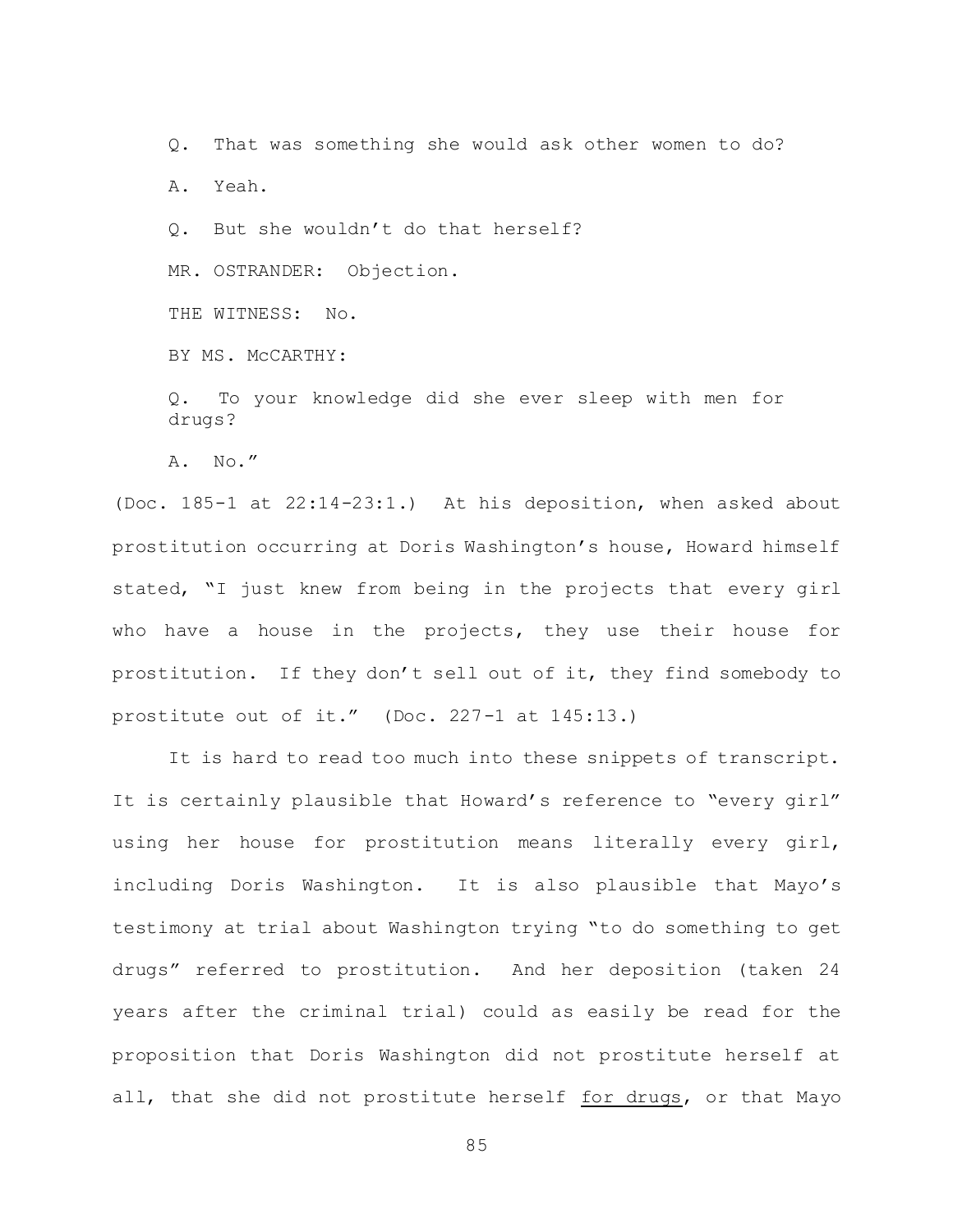simply cannot remember.

This evidence is certainly relevant, in particular to Howard's failure to investigate claim. Howard contends the Washingtons were sexually assaulted in connection with their deaths and that any minimally-trained detective would have searched for evidence of sexual assault at the crime scene. Dowdy's belief that Doris Washington engaged in prostitution goes to the reasonableness of his investigation and his state of mind. To the extent Howard argues that this evidence is hearsay (Doc. 185 at 2), the court will address any hearsay arguments at trial depending on the nature of the evidence and the purpose for which Defendants seek to introduce it. But it may be admissible for a non-hearsay purpose, such as to explain Dowdy's state of mind and why he took (or failed to take) the actions he did.

The motion will therefore be denied at this time.

### **K. Leading Adverse Witnesses**

Howard moves for an order permitting examination by leading questions of certain witnesses he may call during his case-inchief at trial. (Doc. 191.) Howard initially sought to ask leading questions of Defendants Dowdy and Smith; current or former Durham Police Department employees Scott Pennica, Michele Soucie Clark, and John Pradka; and former Durham prosecutors Nifong and Winstead. The parties have agreed to permit Howard to ask leading questions of Dowdy, Smith, and Nifong, but were unable to reach an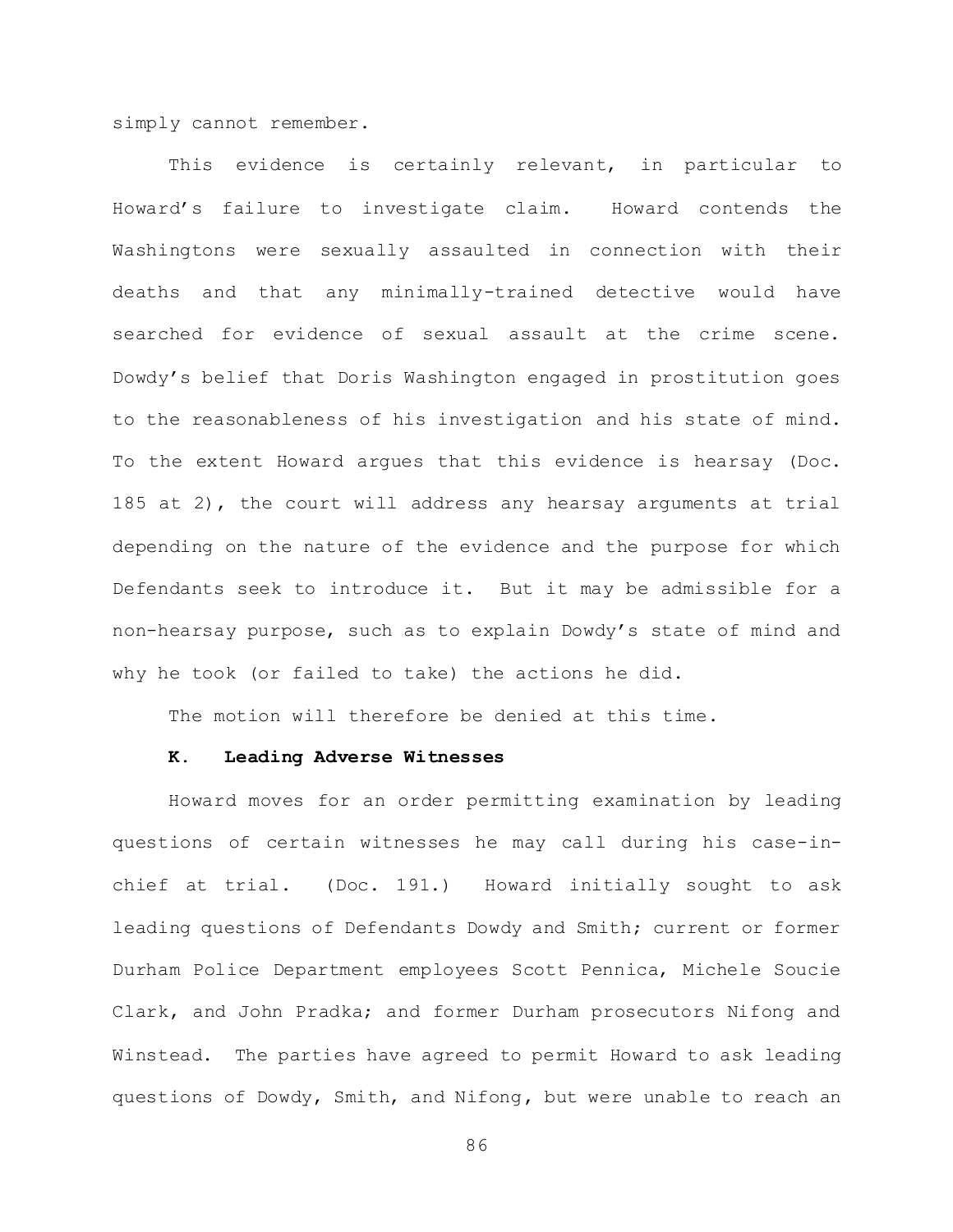agreement as to Pennica, Clark, Pradka, and Winstead. (Doc. 246 at 14.)

Pursuant to Federal Rule of Evidence 611(c), the court "should allow" leading questions "when a party calls a hostile witness, an adverse party, or a witness identified with an adverse party." Fed. R. Evid. 611(c)(2). Pennica, Clark, Pradka, and Winstead are not themselves adverse parties, and there has been no showing of hostility at this time. Nor can these witnesses fairly be construed as "identified with an adverse party." As Defendants correctly point out, neither the City of Durham nor the DPD is a named Defendant in this action at this point, so their employees are not presumptively adverse. (Doc. 230 at 3.) Further, there is little evidence that the non-party witnesses are "identified" with either Dowdy or Smith. Pradka testified he did not know Dowdy on a personal level during their time at DPD, that he had "very little contact with Darryl Dowdy," and that he "never worked with" him. (Doc. 230-1 at 39:20-40:2.) Pradka retired from DPD in 2002. (Id.) Pennica and Clark were not sworn officers with DPD until 1999, well after the investigation and criminal trial. (Docs. 230-2 at 15:5; 230-3 at 9:16.) Winstead, a Durham ADA, worked on the Washington murder cases from about 1992 until 1994, before Howard's trial, and at her deposition did not recall meeting Dowdy. (Doc. 230-4 at 22:17-23:3; 25:11-19.)

Howard relies heavily on Ellis v. City of Chicago, 667 F.2d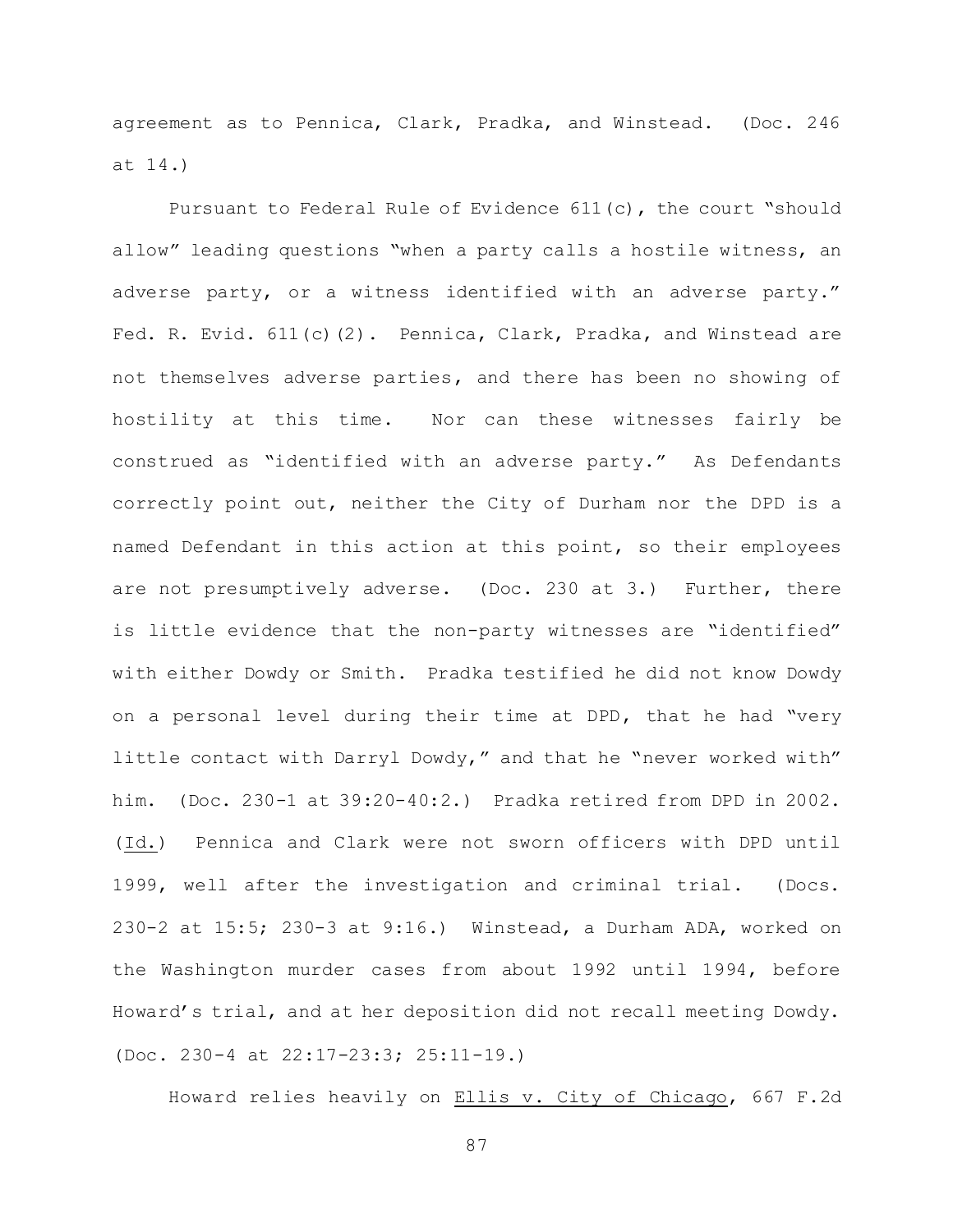606 (7th Cir. 1981), for the proposition that, "[i]n a § 1983 case alleging police misconduct, employees and former employees of the police department 'clearly qualif[y] as witnesses identified with an adverse party for purposes of Rule 611(c).'" (Doc. 193 at 2 (quoting Ellis, 667 F.2d at 613).) Ellis found (non-reversible) error when the trial court refused to permit the plaintiff to ask leading questions in his direct examination of two police officers employed by the City of Chicago. However, in that case the City of Chicago was a named defendant. Further, the officers worked closely with another individual named defendant through all relevant stages of the case. See id. ("These police officers were employees of defendant City of Chicago at all times during the litigation and were each present during portions of the incident which gave rise to this lawsuit. Moreover, the record indicates that both officers had worked closely with defendant Frank Kusar during the period of their employment."). The same cannot be said here.

Accordingly, as stated at the hearing, Howard's motion will be denied. Should any witness prove hostile during examination at trial, the court will entertain a renewed motion to permit leading questions.

# **L. Destruction of Evidence**

Defendants move to preclude any argument that Dowdy destroyed any notes or investigative materials, including the audio tape of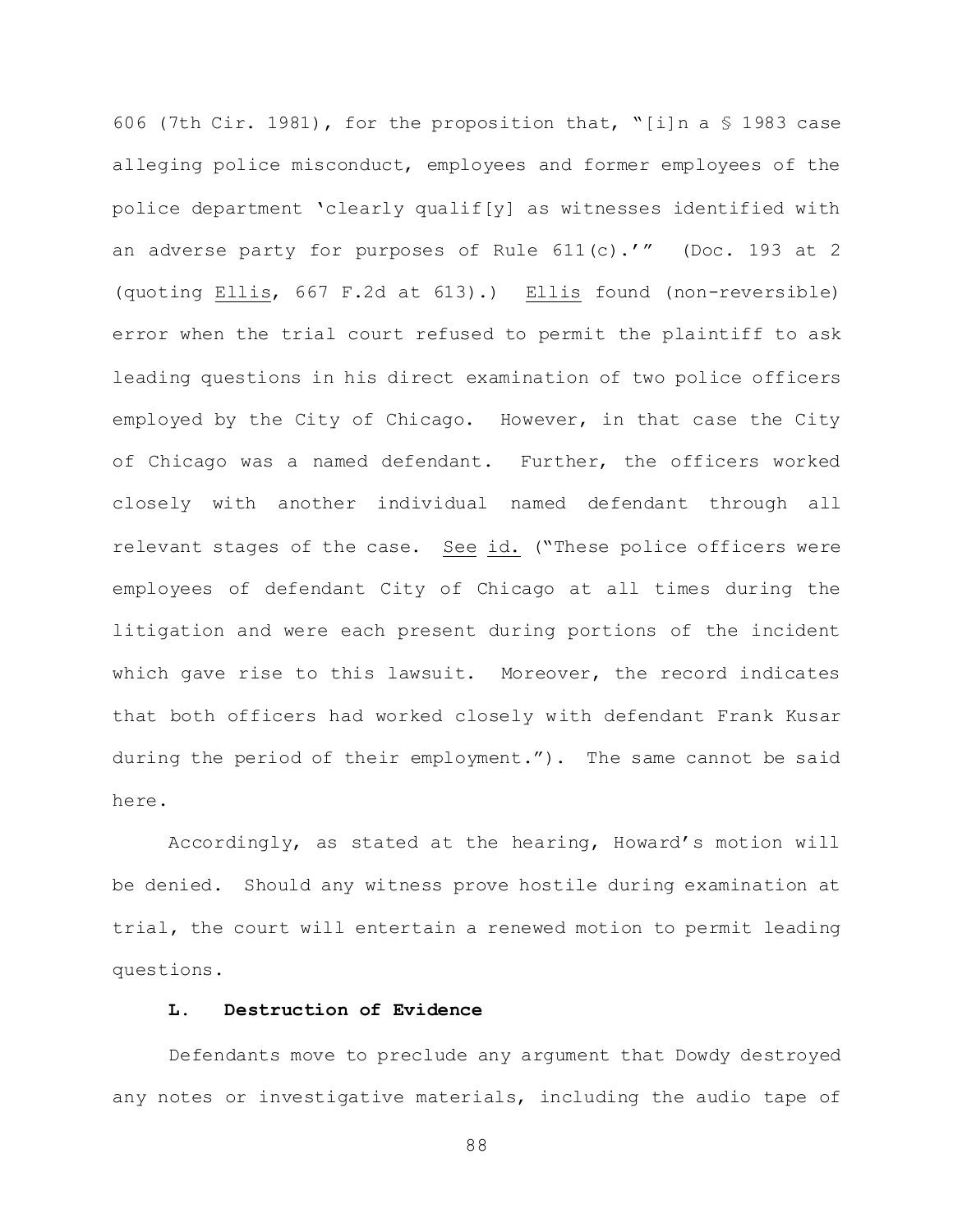his interview with Angela Southerland, arguing that there is no evidence to support willful destruction. (Doc. 167.) Defendants argue, "[a]ll of the evidence developed in the case, including the testimony of Dowdy, has shown that he turned his notes over to DPD and they were subsequently lost by DPD. Given the age of the documents, it is more than likely that the boxes that contained the notes were lost when DPD moved headquarters." (Doc. 169 at 5.) Howard responds that there is evidence that Dowdy either never created certain "missing" notes or he failed to maintain them - specifically notes about his investigation into Nishonda Washington's whereabouts -- and that an inference can be drawn that Dowdy destroyed both the notes and the Southerland tape. (Doc. 233 at 1.)

This motion will be denied. There is a factual dispute as to what happened to certain investigative materials, including notes Dowdy allegedly took and the audio tape from his interview with Southerland, and indeed if such materials even exist. Both sides are entitled to present their evidence, and the jury, as the factfinder, will decide the issue. To the extent Howard seeks an adverse inference instruction due to spoliation as to the Southerland tape (Doc. 233 at 10), that request is denied as premature pending the proof presented at trial.

## **M. Mary Winstead Opinions**

Defendants move to preclude any argument or testimony from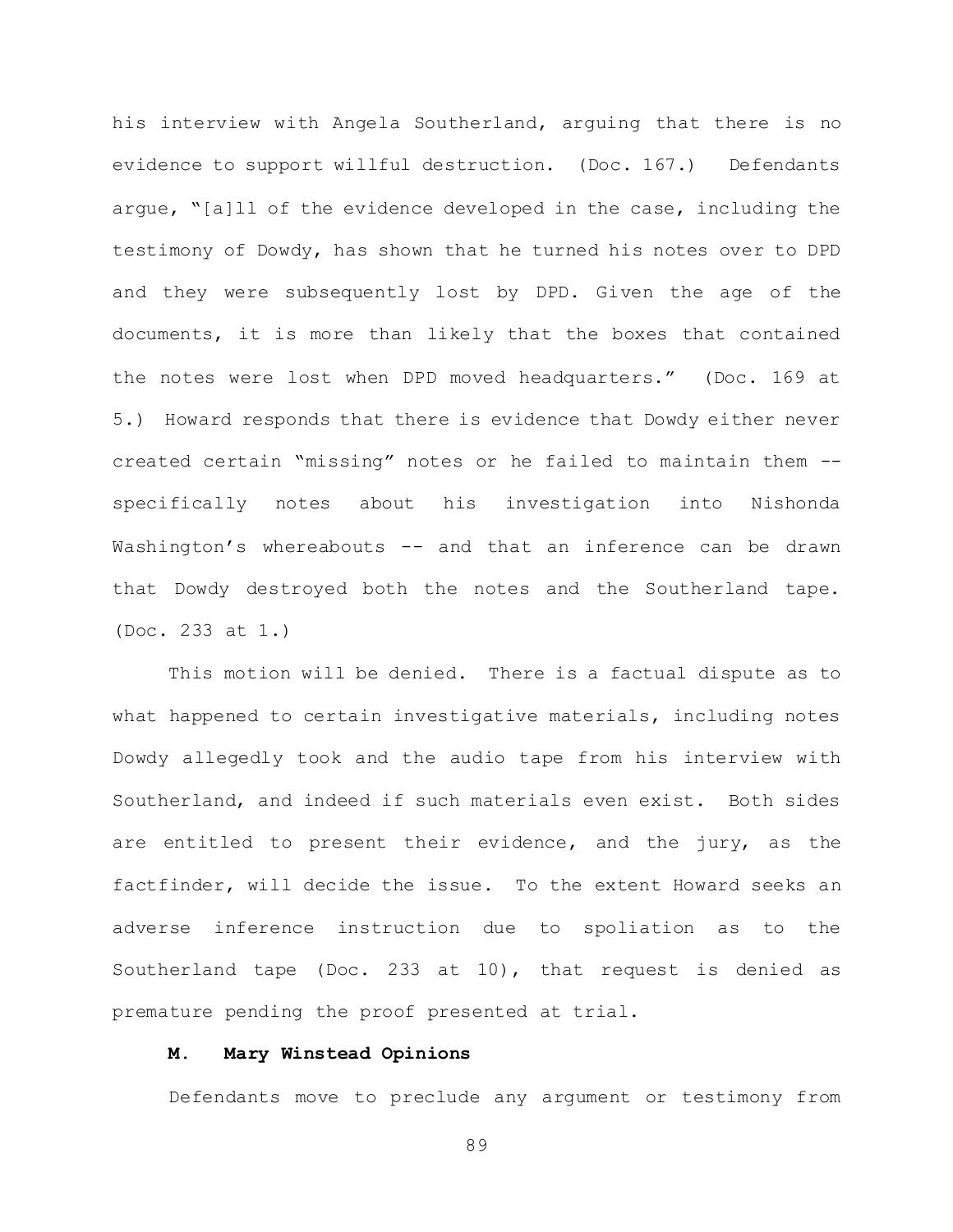Mary Winstead, former Durham ADA, regarding DPD document retention policies. (Doc. 170.) The parties agree that Winstead is not qualified to testify about DPD document retention policies. (Doc. 246 at 22.) Howard argues that she should be permitted to testify about how DPD officers documented and communicated evidence to ADAs, and that such testimony is relevant to Howard's claims. For example, Howard seeks to ask Winstead about the "standard practice" of how DPD officers "communicate their investigation," including possible Brady material, to the district attorney's office. (Doc. 225 at 4-5.) Defendants argue that Winstead lacks personal knowledge of DPD policies, which are also irrelevant to establishing "whether any constitutional right of [Howard's] was violated." (Doc. 172 at 1.)

Framed as such, the motion will be denied. It is clear that Winstead, a former ADA, cannot testify about DPD policies because she lacks personal knowledge to do so. However, she can testify as to her experience as a prosecutor working with the DPD and to her personal knowledge and experience of DPD's standard practices in interacting with the Durham DA's office. Specific issues regarding the scope of her testimony can be addressed as they arise at trial.

# **N. The Manner of Roneka Jackson's Death**

Defendants move to exclude testimony or argument that the manner of Roneka Jackson's killing by the New York Boys is evidence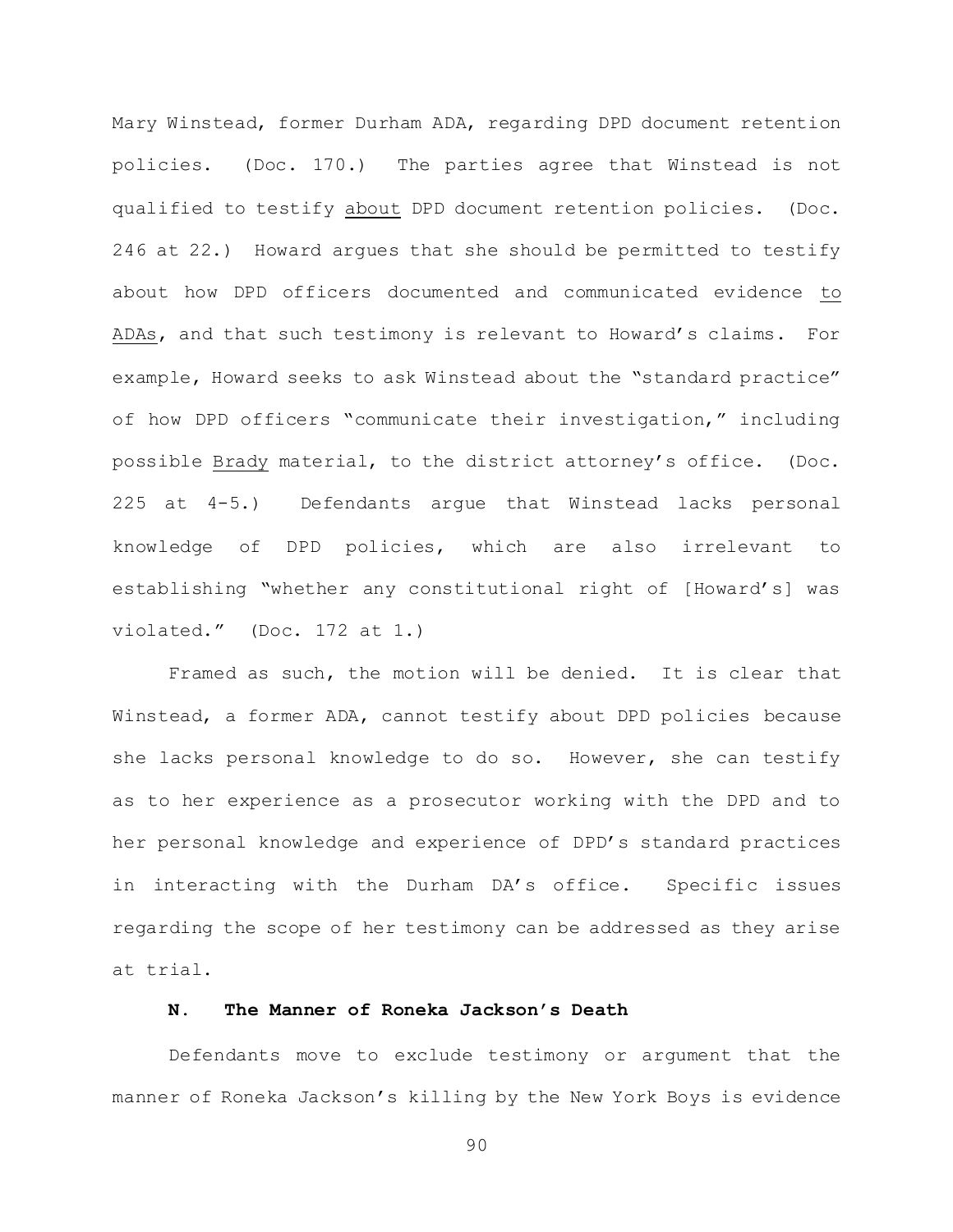that the New York Boys killed the Washingtons. (Doc. 178.) Howard opposes the motion, arguing this evidence, and evidence of other murders the gang committed, is relevant to show Jackson's motive to falsely implicate Howard, her ties to the New York Boys, that it was more likely the New York Boys committed the Washington murders, and that Dowdy's failure to investigate the New York Boys was in bad faith. (Doc. 220.)

Defendants' motion appears to be limited to evidence or argument that the "manner in which [Jackson] was killed by . . . the 'New York Boys' is evidence that the New York Boys likewise killed the Washingtons." (Doc. 179 at 1.) They do not appear to be opposing evidence that Jackson had connections to the New York Boys, that she was working as a confidential informant, or that she was killed.

Given the more limited scope of this motion, the court's primary concern is the relevance of the manner of Jackson's death. Jackson was murdered in August 1995, well after Howard's trial in March 1995 and the Washington murders in November 1991. Because she was alive during Howard's trial, Defendants could not have known the violent nature of her death when they allegedly suppressed or fabricated evidence. Howard argues that the specific manner of Jackson's death is relevant for two reasons: 1) that the New York Boy's reputation for violent murders made it "more probable" they killed the Washingtons, which is "highly probative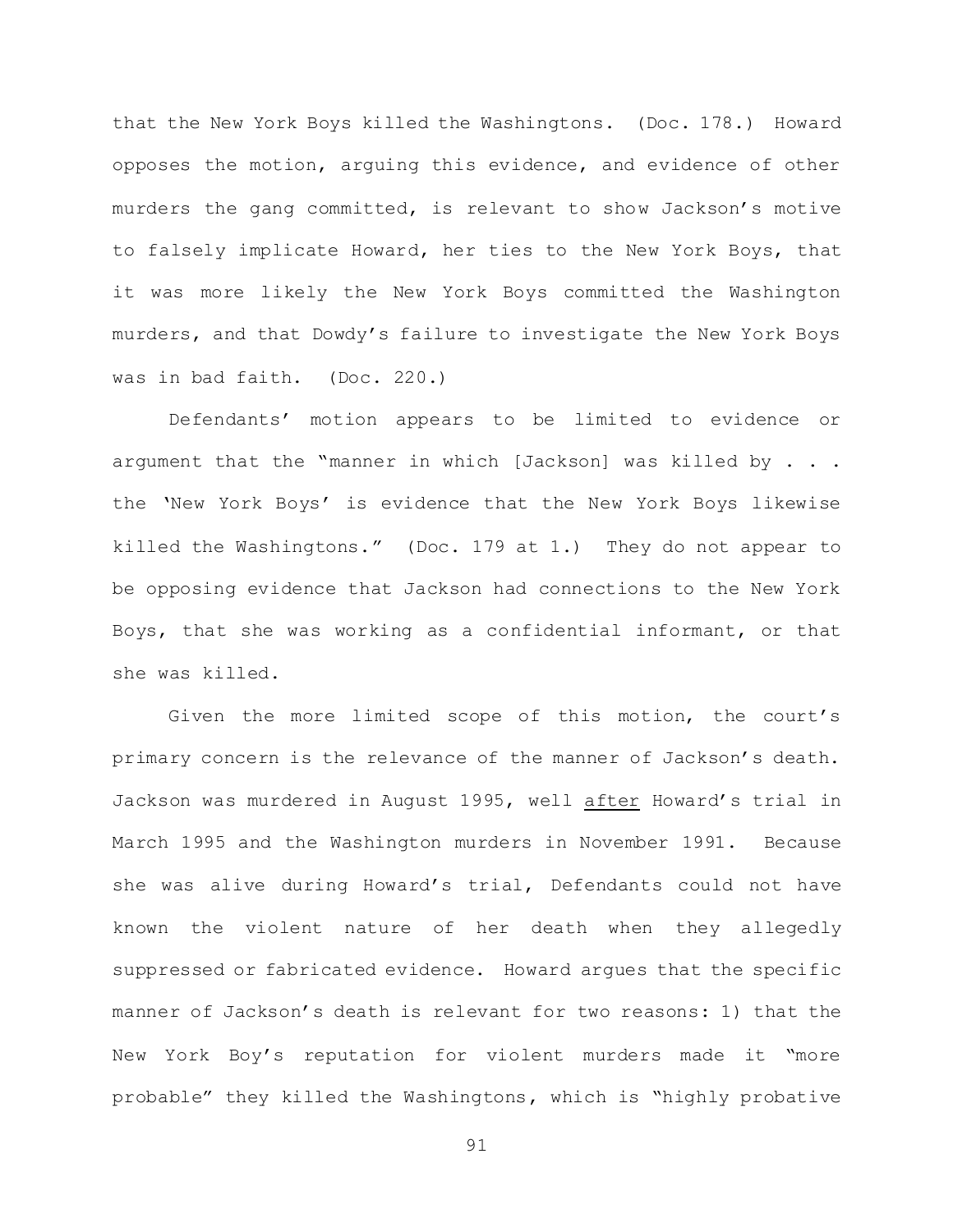context independent of any relation to one of Plaintiff's claims"; and 2) the murder can "flesh out" other evidence of the gang's pattern of violent conduct. (Doc. 220 at 10-11.)

The first argument runs afoul of Rule 404(b). As discussed, Rule 404(b) prohibits evidence of a "crime, wrong, or other act" to prove that person's conformity to a character trait, although the evidence may be admissible for another purpose such as proving motive, intent, or identity. See Fed. R. Evid. 404(b). Such evidence is admissible if it is relevant, necessary (i.e., probative of a claim or element), and reliable, and if its probative value is not substantially outweighed by confusion or unfair prejudice. See Queen, 132 F.3d at 997. Here, the "other act" -- Jackson's violent murder -- is too dissimilar to the Washington murders. Jackson's murder occurred four years later, in a different city (New York City versus Durham), and with a different method of killing. Admitting it for the purpose of proving the New York Boys were violent and to imply that they killed the Washingtons would tread too closely to the argument that "because this gang committed one violent murder, they committed another," exactly what Rule 404b) guards against. Cf. Roe v. Howard, 917 F.3d 229, 246 (4th Cir. 2019) (404(b) evidence is "plainly admissible" when defendant's treatment of one live-in housekeeper from Yemen evinced a plan or pattern of behavior in her treatment of another).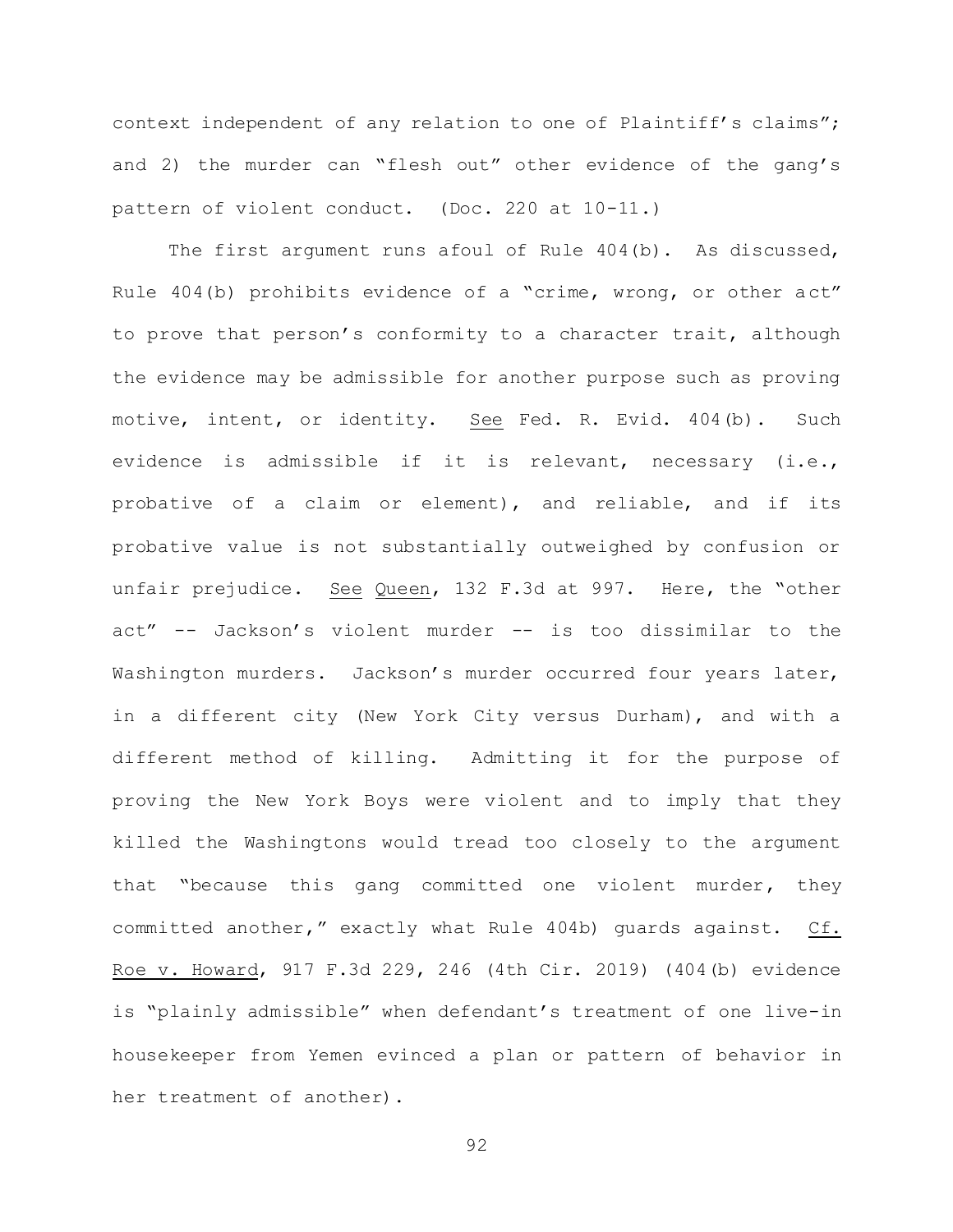The second argument runs afoul of Rule 403. There is little probative value to this evidence since Jackson's murder occurred after Defendants' investigation and Howard's trial, the events giving rise to this litigation. This trial is about whether the Defendants acted improperly at the time of Howard's trial. The fact that Jackson was violently murdered by the New York Boys in New York City several months later risks substantial unfair prejudice and confusion of the issues.

Accordingly, this motion will be granted to the extent Defendants seek to exclude testimony or argument about the manner of Roneka Jackson's death, including that the New York Boys killed Jackson.

#### **O. Roneka Jackson's Status as a Confidential Informant**

Defendants move to exclude testimony or argument that Roneka Jackson was a confidential informant prior to 1994. (Doc. 181.) Howard opposes the motion. (Doc. 232.)

This court's summary judgment order noted that "Jackson's status as a paid informant was Brady material." Howard, 487 F. Supp. 3d at 417 (citing cases). There is no dispute that Jackson was officially registered as a confidential informant by 1994. The issue is whether there is any evidence that she was an informant before then. Such evidence would be relevant to Howard's Brady claim, as the longer Jackson served as a paid informant with DPD, the more likely it may be that Dowdy might have learned that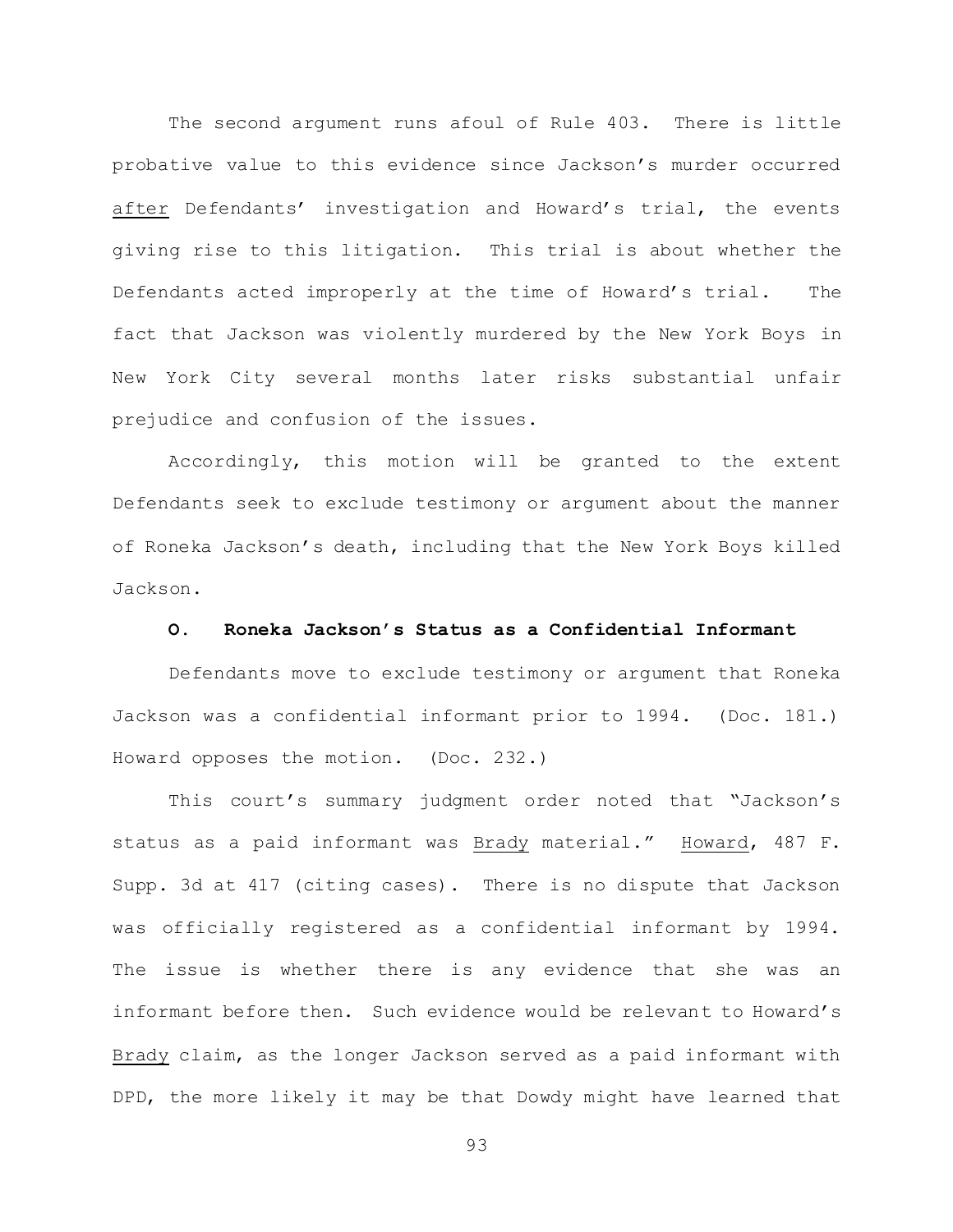fact and would have had the duty to disclose it before Howard's trial. See id. ("Dowdy does not dispute Jackson's connections with DPD . . . and acknowledges that they were never disclosed to Howard, but he maintains that he never knew about these connections at the time of Howard's trial.").

At the hearing, the parties disputed the nature of Jackson's confidential informant status and when the duty of disclosure required by Brady is triggered. Specifically, Defendants argued that the duty to disclose a confidential informant does not arise unless the informant is officially registered or paid and that the evidence shows Jackson was not officiality registered until 1994. Howard argued that there is evidence that Jackson was an informant for the DPD as early as 1991 and that when Jackson became an informant is a factual question for the jury.

The court directed the parties to file supplemental briefing addressing when the duty to disclose a confidential informant arises under Brady, which has now been filed. (Docs. 256, 257.) The parties appear to agree that when an informant receives some form of payment or benefits for the information she provides, Brady is triggered. See Banks v. Dretke, 540 U.S. 668, 691 (2004) (witness's "paid informant status" is Brady material).

The court need not resolve the precise moment at which Brady is triggered and will assume for present purposes that it is when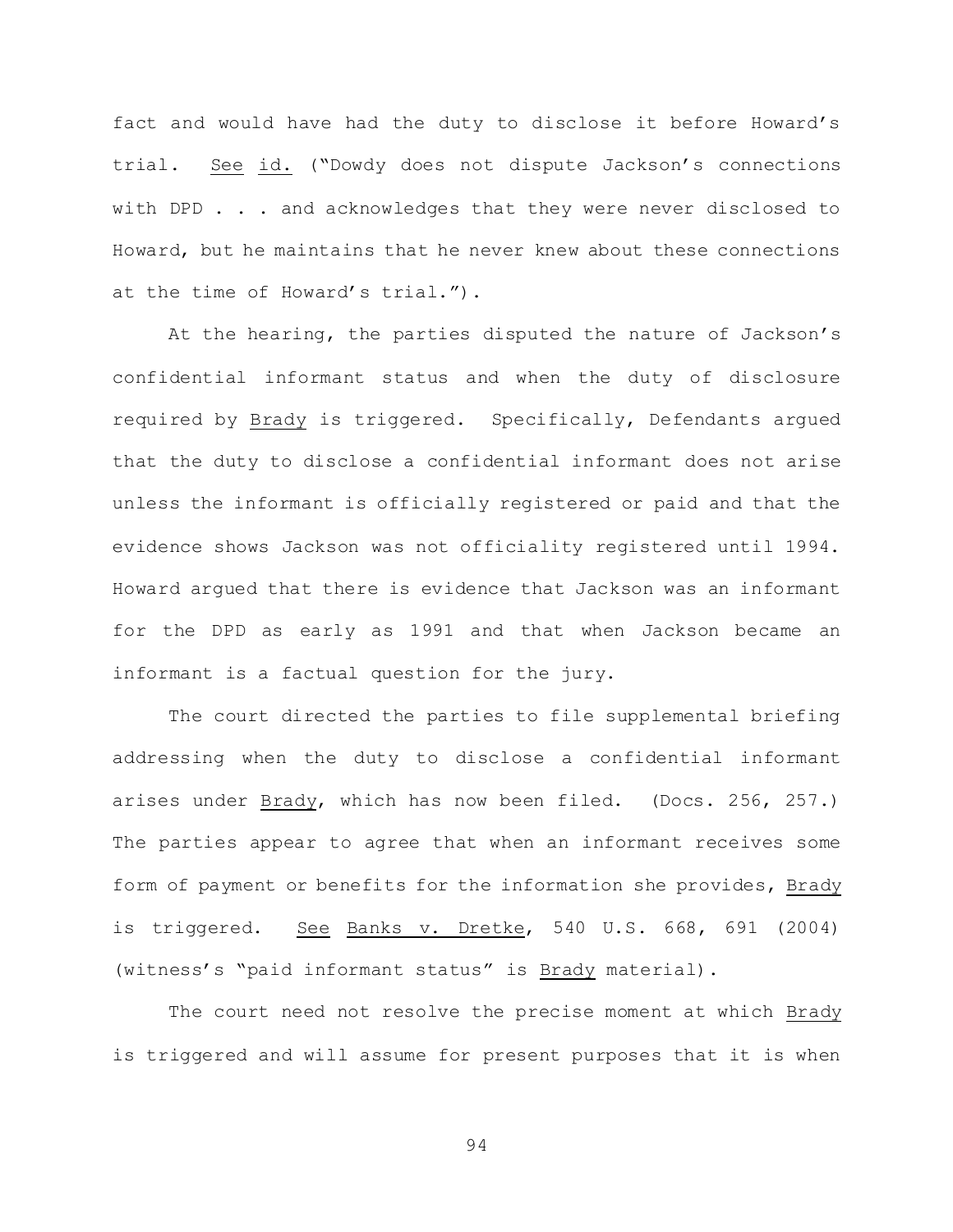an informant receives payment or benefits for information.<sup>34</sup> There is a question of fact as to whether Jackson was being paid for information she gave prior to being officially registered as a confidential informant in 1994.

Betty Boswell Johnson, a former DPD officer who was one of Jackson's "handlers," testified that Jackson became an informant in 1994, when she was about 19 years old. (Doc. 80-13 at 84:6- 85:18.) Boswell says that before that point, Jackson "was someone I knew on the street that I'd see once in a while." (Id. at 84:12- 13.) Specifically, Boswell testified that before Jackson became an official informant, Jackson had informally provided information to Boswell about various crimes in the area. Boswell states that Jackson "gave me a little information in the past . . . just passing-by stuff. Nothing -- I mean, no money, no controlled buys. It was more like just a kid in the neighborhood who may have seen something and she would tell me." (Doc. 88-16 at 185:9-18.)

However, Paul Martin, the former head of DPD's organized crime division and Boswell's supervisor, testified that Jackson began working as an informant when she was 17 years old, and that when she died in 1995 at age 21, she had been working with DPD for four

L,

<sup>&</sup>lt;sup>34</sup> There is some case law suggesting a significant history of providing information may itself be sufficient. See Monroe v. Angelone, 323 F.3d 286, 315 (4th Cir. 2003) (finding a Brady violation when the state did not disclose the fact that a key witness had a "history of providing information to the authorities before she testified against [the defendant]").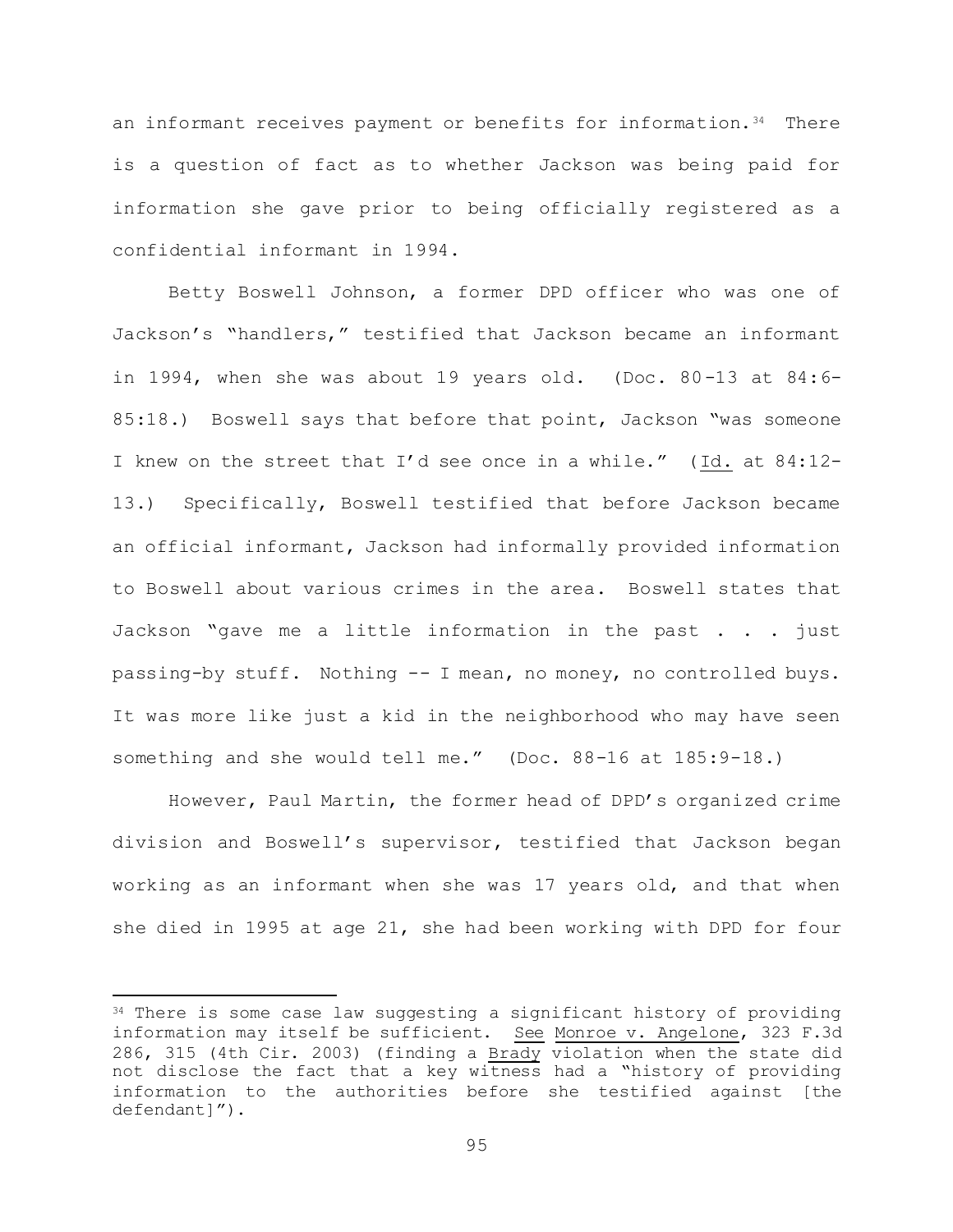years (i.e., since 1991). (Doc. 87-7 at 71:2-9, 74:21-75:22.) He testified that she would have been paid to provide information during this time. (Id. at 71:10-12, 75:20-22.) Martin states he "wasn't involved in the actual interplay" but had been "told by Betty Boswell that [Jackson] was an informant as early as 17." (Doc. 87-7 at 75:23-25.)

While a close call, there is a factual dispute over when Jackson was a paid informant for DPD. Accordingly, this motion will be denied.

## **P. Jermeck Jones's Invocation of the Fifth Amendment**

The parties have filed cross-motions regarding Jermeck Jones's testimony and his invocation of the Fifth Amendment when questioned about his role in the Washington murders and involvement in the New York Boys gang. (Docs. 163, 201.)

Jones was deposed in October 2019 and generally responded "Plead the Fifth" to each question. (See Doc. 231-1.) The parties "agree the jury should be informed in some manner that Jones asserted his Fifth Amendment privilege in response to questions about the Washington murders, [but] they have been unable to agree about the admissibility of any of Jones's testimony." (Doc. 246 at 5.)

The Fifth Amendment provides that "no person . . . shall be compelled in any criminal case to be a witness against himself." U.S. Const. amend. V. "This prohibition allows a person to assert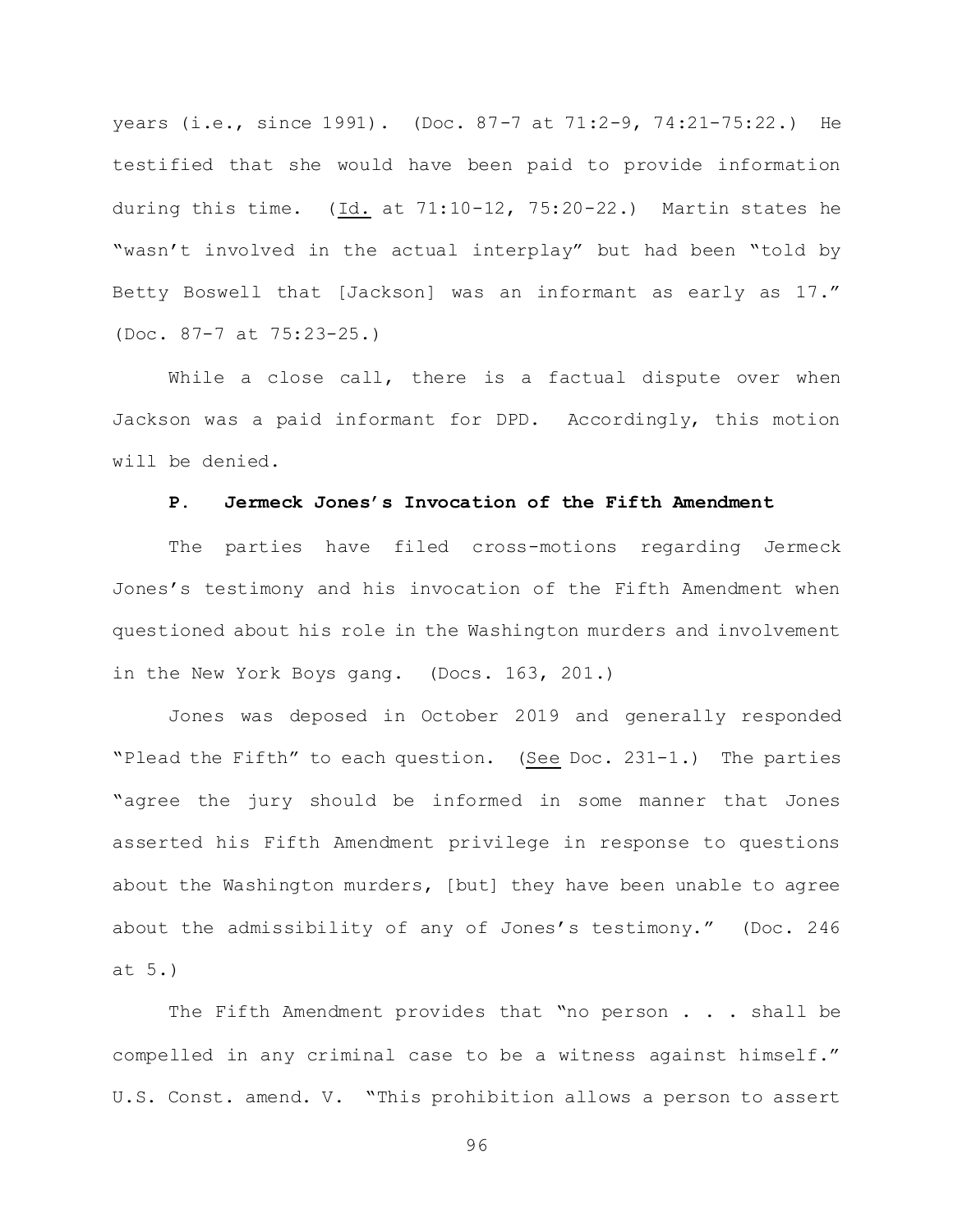his or her Fifth Amendment privilege and refuse to answer official questions put to him in any other proceeding, civil or criminal, formal or informal, where the answers might incriminate him in future criminal proceedings, but it does not preclude in a civil case the admissibility of the assertion of the Fifth Amendment privilege or an adverse inference." Cargill, Inc. v. WDS, Inc., 2018 WL 1525352, at \*11 (W.D.N.C. Mar. 28, 2018) (citations and quotations omitted). Indeed, "The Supreme Court has long recognized that there exists a 'prevailing rule that the Fifth Amendment does not forbid adverse inferences against parties to civil actions when they refuse to testify in response to probative evidence offered against them.'" United States v. Mallory, 988 F.3d 730, 740 (4th Cir. 2021) (quoting Baxter v. Palmigiano, 425 U.S. 308, 318 (1976)).

Here, as stated at the hearing, the court will permit Jones to be called to testify and to invoke his Fifth Amendment right against self-incrimination. This is a civil case, "[a]nd a nonparty's silence in a civil proceeding implicates Fifth Amendment concerns to an even lesser degree than a party's invocation of the privilege." Id. (quotations and citation omitted). The court will handle each question on a case-by-case basis. Should Howard's counsel call Jones to testify, they are admonished not to inject improper argument into their questions because they know Jones will invoke his Fifth Amendment privilege, and that all questions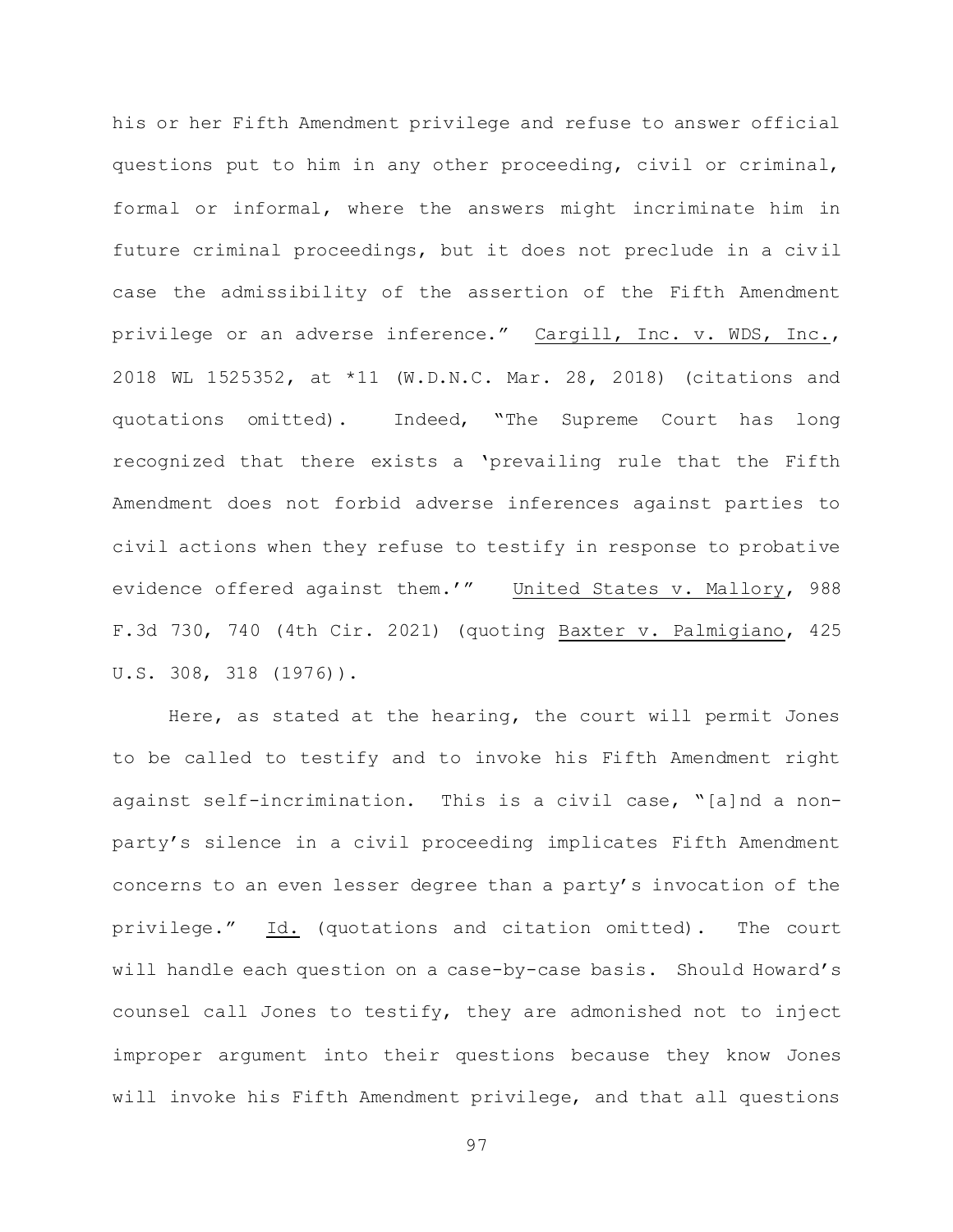are subject to the rules of evidence, particularly Rule 403. See United States v. Branch, 537 F.3d 328, 342 (4th Cir. 2008) (in the context of a criminal trial, noting that "placing [the witness] on the stand solely to invoke his Fifth Amendment privilege" could lead to "unfair prejudice in the form of both unwarranted speculation by the jury and the [opposing side's] inability to cross-examine" the witness). To the extent the parties come to an agreement regarding the use of Jones's deposition testimony in lieu of calling him to testify, the court will consider that evidence at trial.

#### **Q. Eric Shaw's Testimony**

Defendants move to preclude any testimony from Eric Lamont Shaw. (Doc. 188.) The primary basis for this motion is the court's ruling in its summary judgment opinion that Shaw's deposition testimony -- in which he testified that he did not make certain statements implicating Howard in the Washington murders that Dowdy attributed to him -- could not be considered in assessing whether Dowdy's fabrications may have caused Howard's conviction because Shaw never testified at Howard's criminal trial nor was his allegedly fabricated statement introduced or otherwise used. Howard, 487 F. Supp. 3d at 410-11. From this, Defendants argue that Shaw's testimony cannot be the basis for Howard's fabrication claim. Howard opposes the motion, arguing that Shaw has relevant and admissible testimony even if he did not testify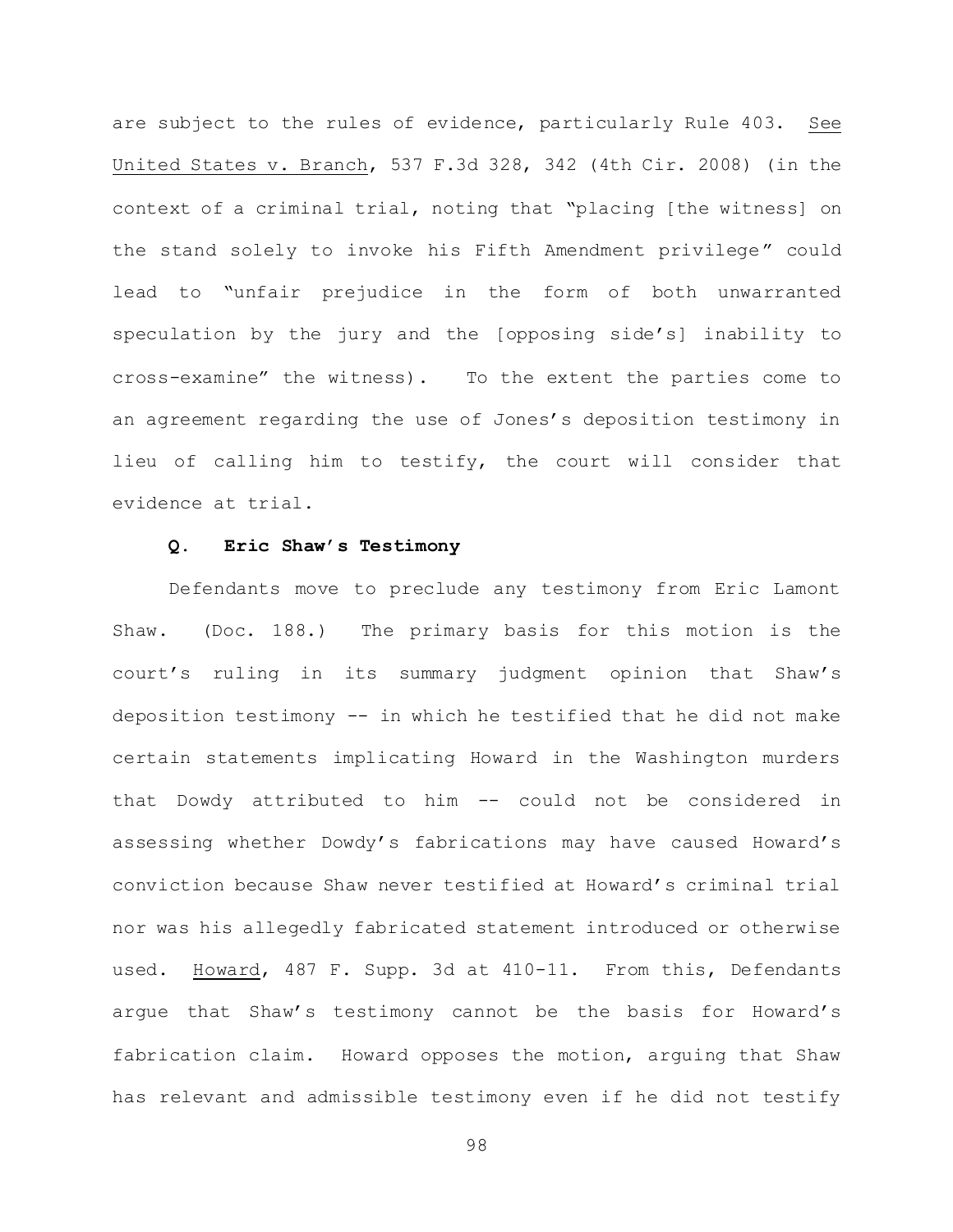at Howard's criminal trial. (Doc. 224.)

Howard is correct. Shaw testified that he was a member of the New York Boys, and at his deposition he spoke to his and others' involvement in the gang. (See Doc. 87-6.) This includes testimony that Doris Washington sold drugs for the New York Boys, that Roneka Jackson was affiliated with the gang, and that Howard allegedly was not involved with gang. (Id. at 13:6-8, 20:3-5, 25:19-26:4.) This evidence is all potentially relevant to the remaining failure to investigate and Brady claims.

At the hearing, the parties disagreed on whether Shaw could testify about Jermeck Jones's alleged involvement in the Washington murders, with Defendants arguing there is no evidence that Shaw had firsthand knowledge of who Jones was. At his deposition, Shaw stated he recognized a photograph of Jermeck Jones, although he did not know his name. In relevant part, the deposition transcript reads:

R. Okay. And you recognize the man in this picture from your time working with the New York Boys, right?

A. Yes, ma'am.

Q. Now, he -- do you recall the name of this man?

A. No, ma'am.

Q. Okay. I'll represent to you his name is -- his real name is Jermeck Jones. Do you know if he went by any nicknames?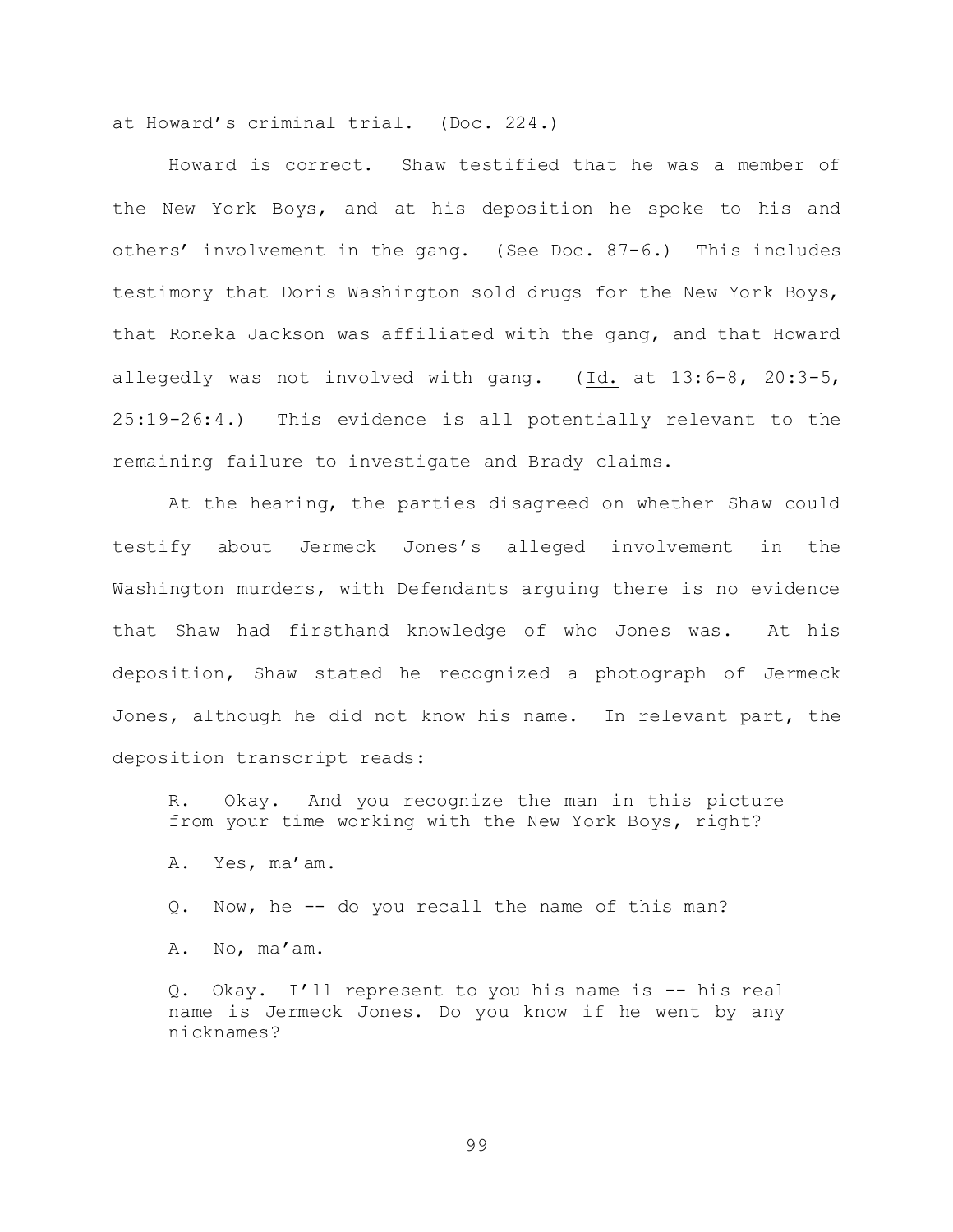A. Uh-huh. They had a nickname. You don't know people real names in what we come from, you just go by the nicknames. I can't place the nickname.

Q. Okay. But, you're certain you remember this man?

A. Yes, ma'am.

(Id. at 29:16-30:3.) Based on this testimony, Defendants have not demonstrated that Shaw does not know Jermeck Jones. Defendants' motion will be denied, and if Shaw testifies to a proper foundation for knowing Howard, Defendants will be permitted to cross-examine Shaw on that, and any other issue.

#### **III. CONCLUSION**

For the reasons stated,

IT IS THEREFORE ORDERED that the pending motions are granted in part and denied in part as follows:

1. Defendants' motion to exclude the pardon of innocence (Doc. 210) is GRANTED IN PART AND DENIED IN PART. Plaintiff's motion to admit the pardon and a summary of the December 2016 Order (Doc. 186) is GRANTED IN PART AND DENIED IN PART. Reference to the entry of the December 2016 Order is permitted as noted herein, but there can be no reference during trial to any finding of "factual innocence" in that order. Reference to the pardon of innocence will be permitted, subject to the parties' submission of briefing by November 5, 2021 addressing how the pardon should be characterized, with any proposed limiting instruction. There shall be no reference to the pardon's reliance on the December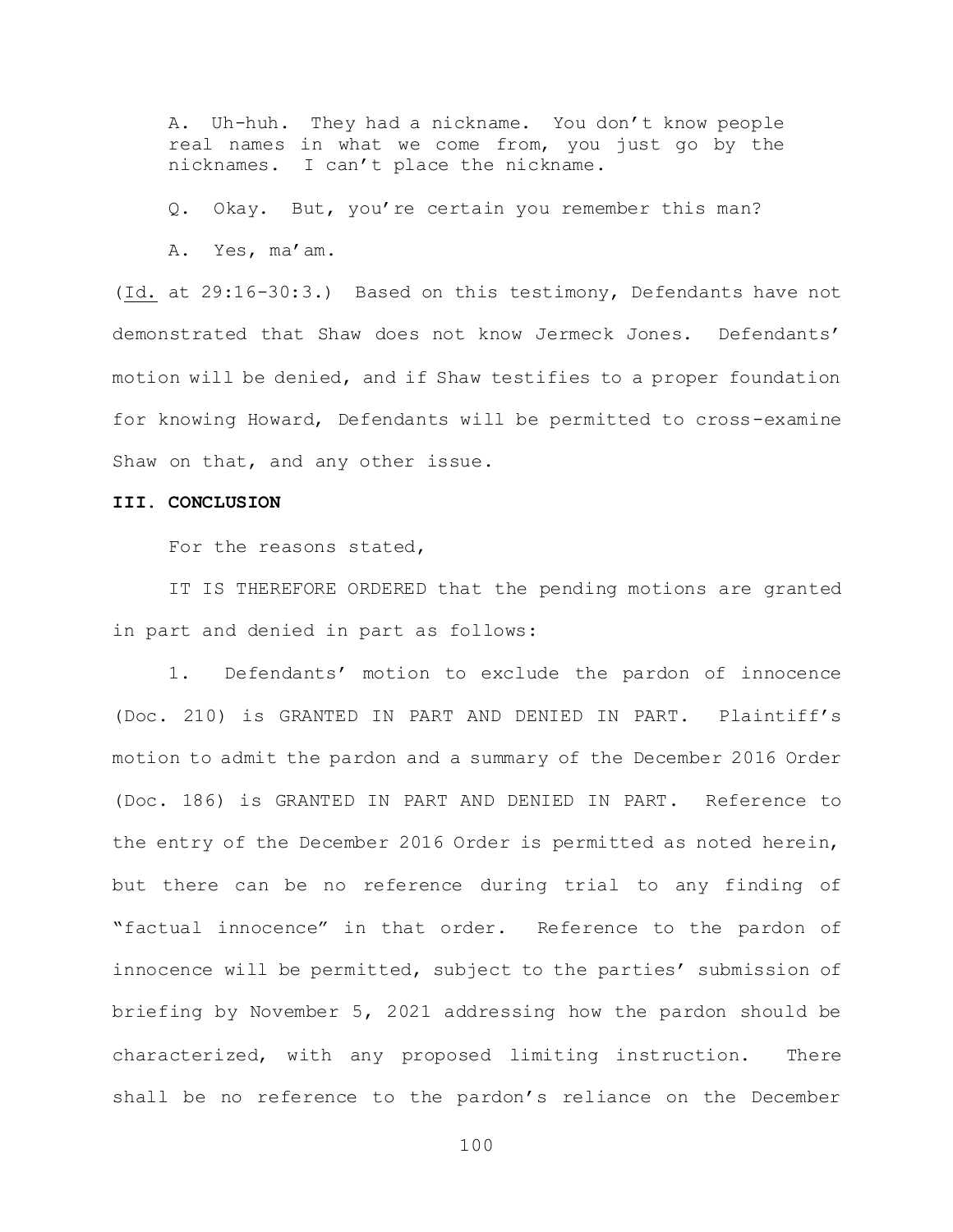2016 Order's finding of "factual innocence."

2. Defendants' motion to exclude Charles Drago's report and testimony (Doc. 147) is DENIED.

3. Defendants' motion to exclude Marilyn Miller's report and testimony (Doc. 149) is GRANTED IN PART as to her first opinion, DENIED as to her second opinion, and GRANTED as to her third opinion, as noted herein.

4. Defendants' motion to exclude testimony from Dr. Moira Artigues (Doc. 151) is DENIED AS MOOT. Defendants' motion to exclude testimony from Dr. Artigues regarding Howard's alleged "wrongful conviction" or "innocence" (Doc. 153) is DENIED, subject to the limitations set out in this opinion.

5. Plaintiff's motion to exclude Suzanna Ryan's testimony (Doc. 155) is GRANTED IN PART as to her opinion of "several days" as noted and otherwise DENIED.

6. Plaintiff's motion to exclude evidence of Howard's other acts is GRANTED IN PART and DENIED IN PART to the extent noted herein, subject to future rulings by the court depending on the evidence offered at trial.

7. Plaintiff's motion to exclude purportedly inculpatory hearsay evidence (Doc. 173) is DENIED.

8. Plaintiff's motion to exclude opinion testimony from the Durham assistant district attorneys (Doc. 176) is GRANTED IN PART and DENIED IN PART to the extent noted herein.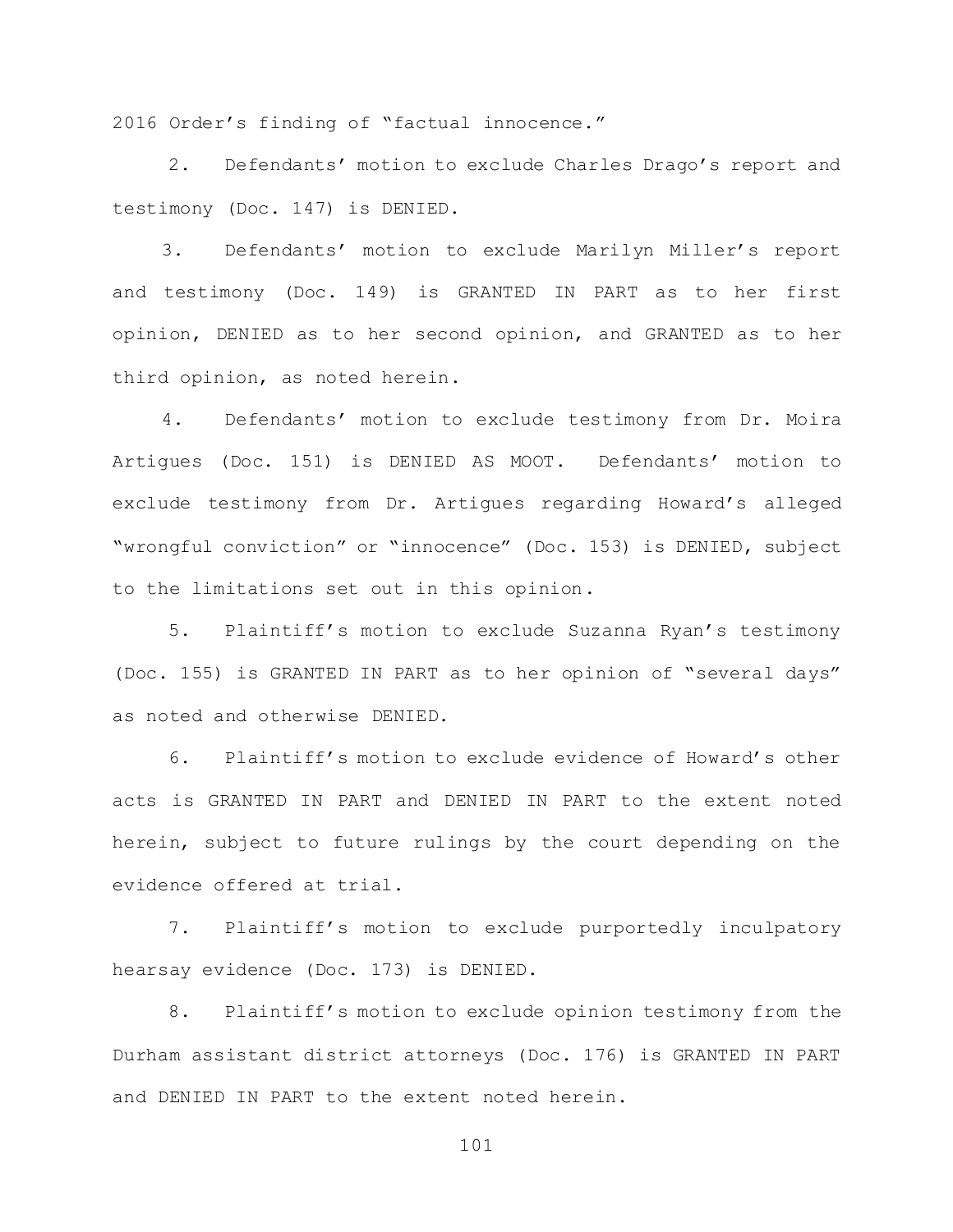9. Plaintiff's motion to preclude Defendants from introducing evidence of their good character is DENIED to the extent noted herein.

10. Plaintiff's motion to preclude Darryl Dowdy's opinion that Doris Washington engaged in prostitution (Doc. 184) is DENIED.

11. Plaintiff's motion to permit leading questions (Doc. 191) is DENIED without prejudice.

12. Defendants' motion to preclude argument that Defendant Dowdy destroyed the Southerland tape or his notes (Doc. 167) is DENIED.

13. Defendants' motion to preclude any argument or testimony from Mary Winstead regarding DPD document retention policies (Doc. 170), to the extent not agreed to by the parties, is DENIED.

14. Defendants' motion to exclude testimony or argument that the manner in which Roneka Jackson was killed by the New York Boys (Doc. 178) is GRANTED to the extent noted herein.

15. Defendants' motion to exclude evidence or argument that Roneka Jackson was a confidential informant prior to 1994 (Doc. 181) is DENIED.

16. Plaintiff's motion to permit evidence of Jermeck Jones's invocation of the Fifth Amendment (Doc. 163) is GRANTED and Defendants' motion to exclude evidence or argument regarding Jermeck Jones's assertion of his Fifth Amendment privilege (Doc. 201) is DENIED to the extent noted herein.